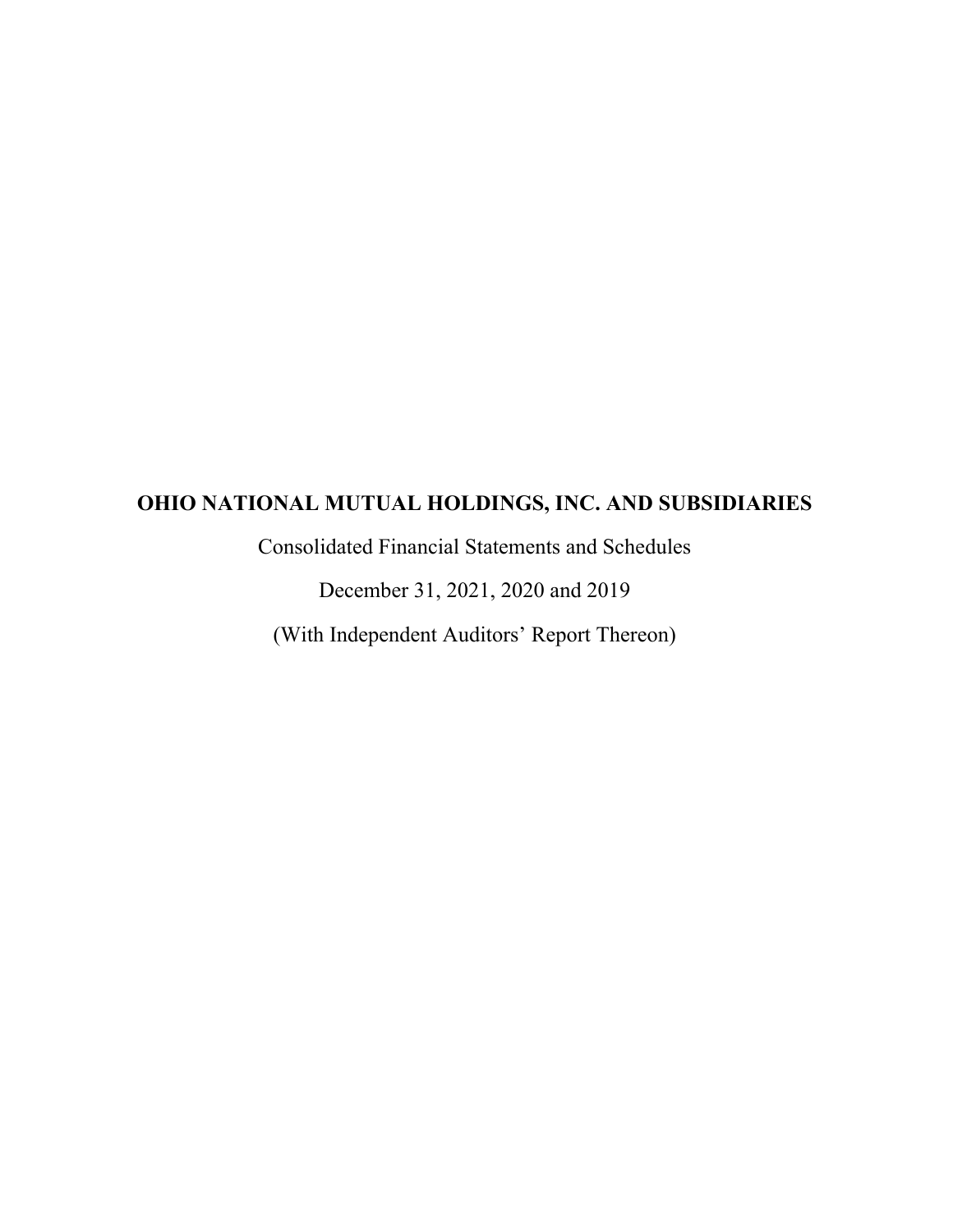

KPMG LLP Suite 3400 312 Walnut Street Cincinnati, OH 45202

### **Independent Auditors' Report**

The Board of Directors Ohio National Mutual Holdings, Inc.:

### *Opinion*

We have audited the consolidated financial statements of Ohio National Mutual Holdings, Inc. and its subsidiaries (the Company), which comprise the consolidated balance sheets as of December 31, 2021 and 2020, and the related consolidated statements of operations, comprehensive income (loss), changes in equity, and cash flows for each of the years in the three-year period ended December 31, 2021, and the related notes to the consolidated financial statements.

In our opinion, the accompanying consolidated financial statements present fairly, in all material respects, the financial position of the Company as of December 31, 2021 and 2020, and the results of its operations and its cash flows for each of the years in the three-year period ended December 31, 2021, in accordance with U.S. generally accepted accounting principles.

### *Basis for Opinion*

We conducted our audits in accordance with auditing standards generally accepted in the United States of America (GAAS). Our responsibilities under those standards are further described in the Auditors' Responsibilities for the Audit of the Consolidated Financial Statements section of our report. We are required to be independent of the Company and to meet our other ethical responsibilities, in accordance with the relevant ethical requirements relating to our audits. We believe that the audit evidence we have obtained is sufficient and appropriate to provide a basis for our audit opinion.

### *Responsibilities of Management for the Consolidated Financial Statements*

Management is responsible for the preparation and fair presentation of the consolidated financial statements in accordance with U.S. generally accepted accounting principles, and for the design, implementation, and maintenance of internal control relevant to the preparation and fair presentation of consolidated financial statements that are free from material misstatement, whether due to fraud or error.

In preparing the consolidated financial statements, management is required to evaluate whether there are conditions or events, considered in the aggregate, that raise substantial doubt about the Company's ability to continue as a going concern for one year after the date that the consolidated financial statements are available to be issued.

### *Auditors' Responsibilities for the Audit of the Consolidated Financial Statements*

Our objectives are to obtain reasonable assurance about whether the consolidated financial statements as a whole are free from material misstatement, whether due to fraud or error, and to issue an auditors' report that includes our opinion. Reasonable assurance is a high level of assurance but is not absolute assurance and therefore is not a guarantee that an audit conducted in accordance with GAAS will always detect a material misstatement when it exists. The risk of not detecting a material misstatement resulting from fraud is higher than for one resulting from error, as fraud may involve collusion, forgery, intentional omissions, misrepresentations, or the override of internal control. Misstatements are considered material if there is a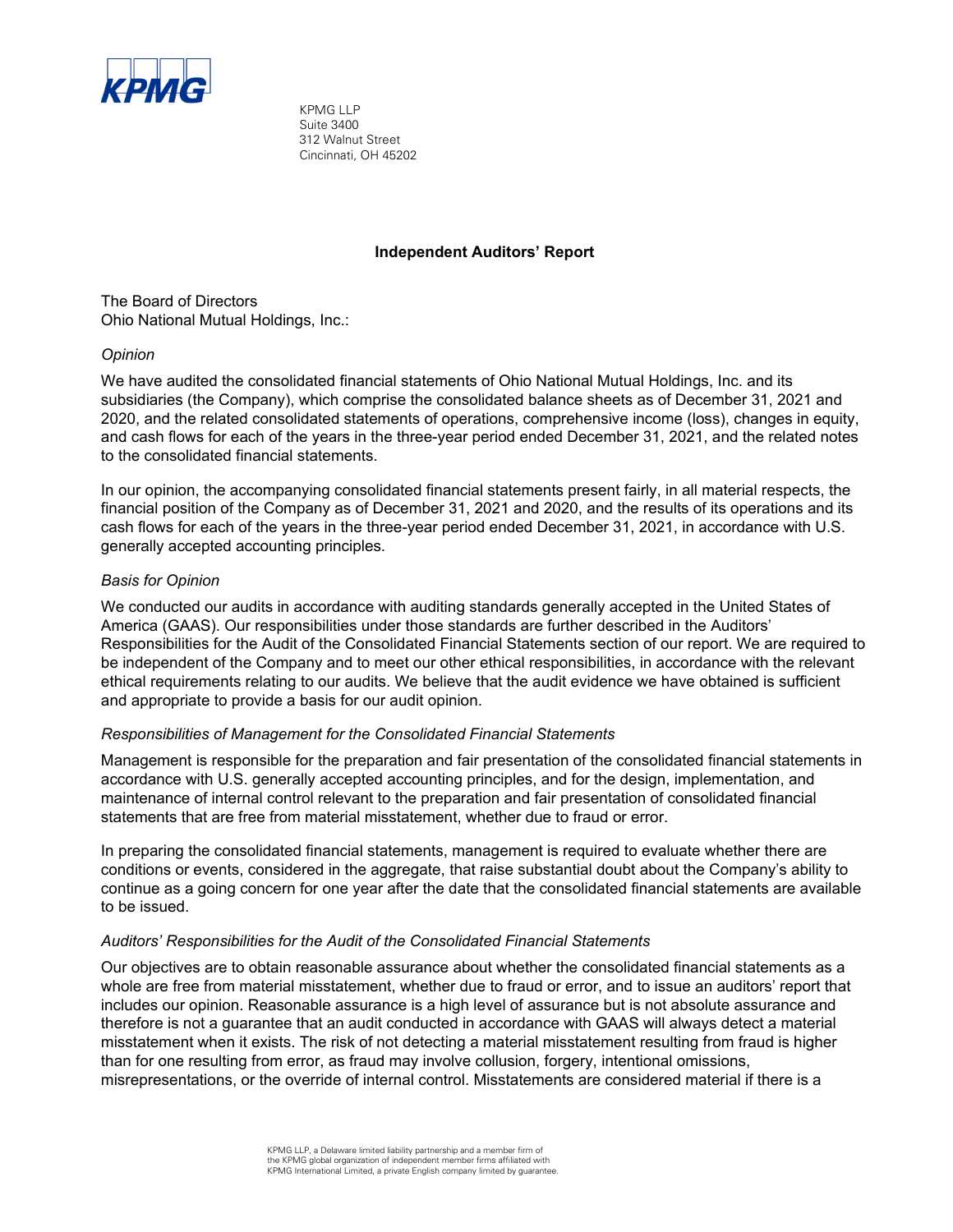

substantial likelihood that, individually or in the aggregate, they would influence the judgment made by a reasonable user based on the consolidated financial statements.

In performing an audit in accordance with GAAS, we:

- Exercise professional judgment and maintain professional skepticism throughout the audit.
- Identify and assess the risks of material misstatement of the consolidated financial statements, whether due to fraud or error, and design and perform audit procedures responsive to those risks. Such procedures include examining, on a test basis, evidence regarding the amounts and disclosures in the consolidated financial statements.
- Obtain an understanding of internal control relevant to the audit in order to design audit procedures that are appropriate in the circumstances, but not for the purpose of expressing an opinion on the effectiveness of the Company's internal control. Accordingly, no such opinion is expressed.
- Evaluate the appropriateness of accounting policies used and the reasonableness of significant accounting estimates made by management, as well as evaluate the overall presentation of the consolidated financial statements.
- Conclude whether, in our judgment, there are conditions or events, considered in the aggregate, that raise substantial doubt about the Company's ability to continue as a going concern for a reasonable period of time.

We are required to communicate with those charged with governance regarding, among other matters, the planned scope and timing of the audit, significant audit findings, and certain internal control related matters that we identified during the audit.

### *Other Information*

Our audit was conducted for the purpose of forming an opinion on the consolidated financial statements as a whole. The consolidating information in *Schedule 1 Consolidating Information – Balance Sheet* and *Schedule 2 Consolidating Information – Income Statement* is presented for purposes of additional analysis rather than to present the financial position and results of operations of the individual companies and is not a required part of the consolidated financial statements. Such information is the responsibility of management and was derived from and relates directly to the underlying accounting and other records used to prepare the consolidated financial statements. The information has been subjected to the auditing procedures applied in the audit of the consolidated financial statements and certain additional procedures, including comparing and reconciling such information directly to the underlying accounting and other records used to prepare the consolidated financial statements or to the consolidated financial statements themselves, and other additional procedures in accordance with auditing standards generally accepted in the United States of America. In our opinion, the information is fairly stated in all material respects in relation to the consolidated financial statements as a whole.



Cincinnati, Ohio March 28, 2022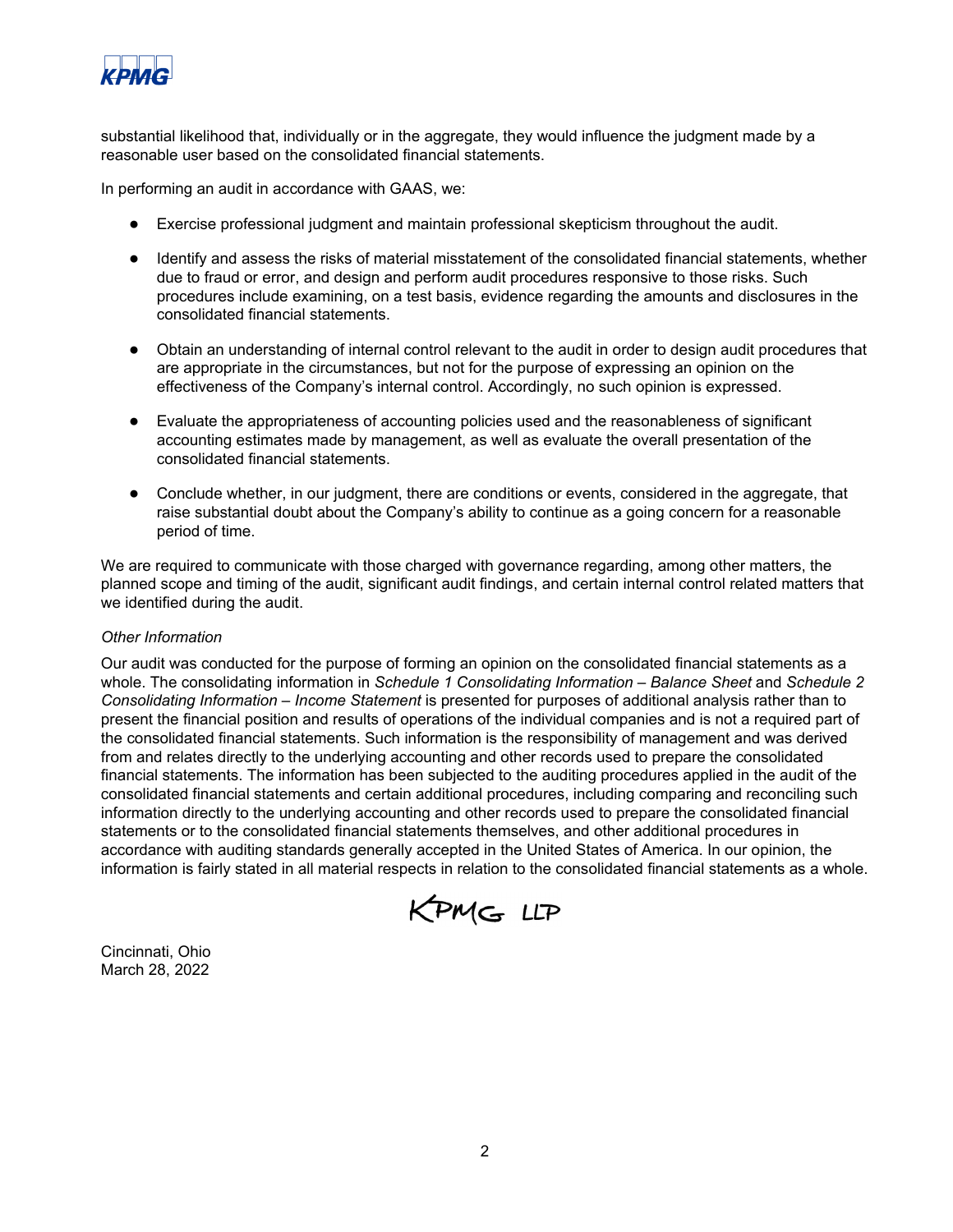# Consolidated Balance Sheets

# December 31, 2021 and 2020

(Dollars in thousands)

| <b>Assets</b>                                                                          |    | 2021                  | 2020                  |
|----------------------------------------------------------------------------------------|----|-----------------------|-----------------------|
| Investments:                                                                           |    |                       |                       |
| Securities available-for-sale, at fair value:                                          |    |                       |                       |
| Fixed maturity securities                                                              | \$ | 10,349,258            | 10,324,604            |
| Fixed maturity securities on loan                                                      |    | 364,325               | 358,808               |
| Trading securities, at fair value:                                                     |    |                       |                       |
| Fixed maturity securities                                                              |    |                       | 128                   |
| Equity securities, at fair value<br>Equity securities on loan, at fair value           |    | 100,735<br>244        | 53,733                |
| Mortgage loans on real estate, net                                                     |    | 1,577,560             | 1,474,388             |
| Real estate, net                                                                       |    | 48,656                | 56,208                |
| Policy loans                                                                           |    | 1,036,393             | 964,343               |
| Other long-term investments                                                            |    | 272,788               | 281,768               |
| Short-term investments securities lending collateral                                   |    | 374,311               | 368,897               |
| Short-term investments                                                                 |    | 205,069               | 207,770               |
| Total investments                                                                      |    | 14,329,339            | 14,090,647            |
| Cash and cash equivalents                                                              |    | 514,726               | 687,657               |
| Accrued investment income                                                              |    | 85,944                | 80,118                |
| Deferred policy acquisition costs                                                      |    | 1,622,000             | 1,548,800             |
| Reinsurance recoverable                                                                |    | 3,610,441             | 3,994,380             |
| Reinsurance deposit asset<br>Opearating lease right-of-use assets                      |    | 860,574<br>6,299      | 825,369<br>6,976      |
| Other assets                                                                           |    | 365,705               | 357,680               |
| Federal and foreign income tax recoverable                                             |    | 23,555                | 13,190                |
| Assets held in separate accounts                                                       |    | 19,376,463            | 19,486,193            |
| Total assets                                                                           | \$ | 40,795,046            | 41,091,010            |
| <b>Liabilities and Equity</b>                                                          |    |                       |                       |
| Future policy benefits and claims                                                      | \$ | 16,713,152            | 16,447,013            |
| Policyholders' dividend accumulations                                                  |    | 30,110                | 31,680                |
| Other policyholder funds                                                               |    | 119,408               | 145,886               |
| Short-term borrowings                                                                  |    | 1,644                 | 1,792                 |
| Long-term debt obligations (net of unamortized discount and debt issuance costs        |    |                       |                       |
| of \$8,775 in 2021 and \$9,590 in 2020)                                                |    | 976,725               | 975,910               |
| Deferred federal and foreign income taxes                                              |    | 139,057               | 206,433               |
| Operating lease liabilities                                                            |    | 6,314                 | 6,992                 |
| Other liabilities                                                                      |    | 612,506               | 581,778               |
| Payables for securities lending collateral<br>Liabilities related to separate accounts |    | 374,311<br>19,376,463 | 368,897<br>19,486,193 |
|                                                                                        |    |                       |                       |
| Total liabilities                                                                      |    | 38,349,690            | 38,252,574            |
| Equity:                                                                                |    |                       |                       |
| Accumulated other comprehensive income                                                 |    | 109,196               | 417,126               |
| Retained earnings                                                                      |    | 2,336,160             | 2,421,310             |
| Total equity                                                                           |    | 2,445,356             | 2,838,436             |
| Total liabilities and equity                                                           | S  | 40,795,046            | 41,091,010            |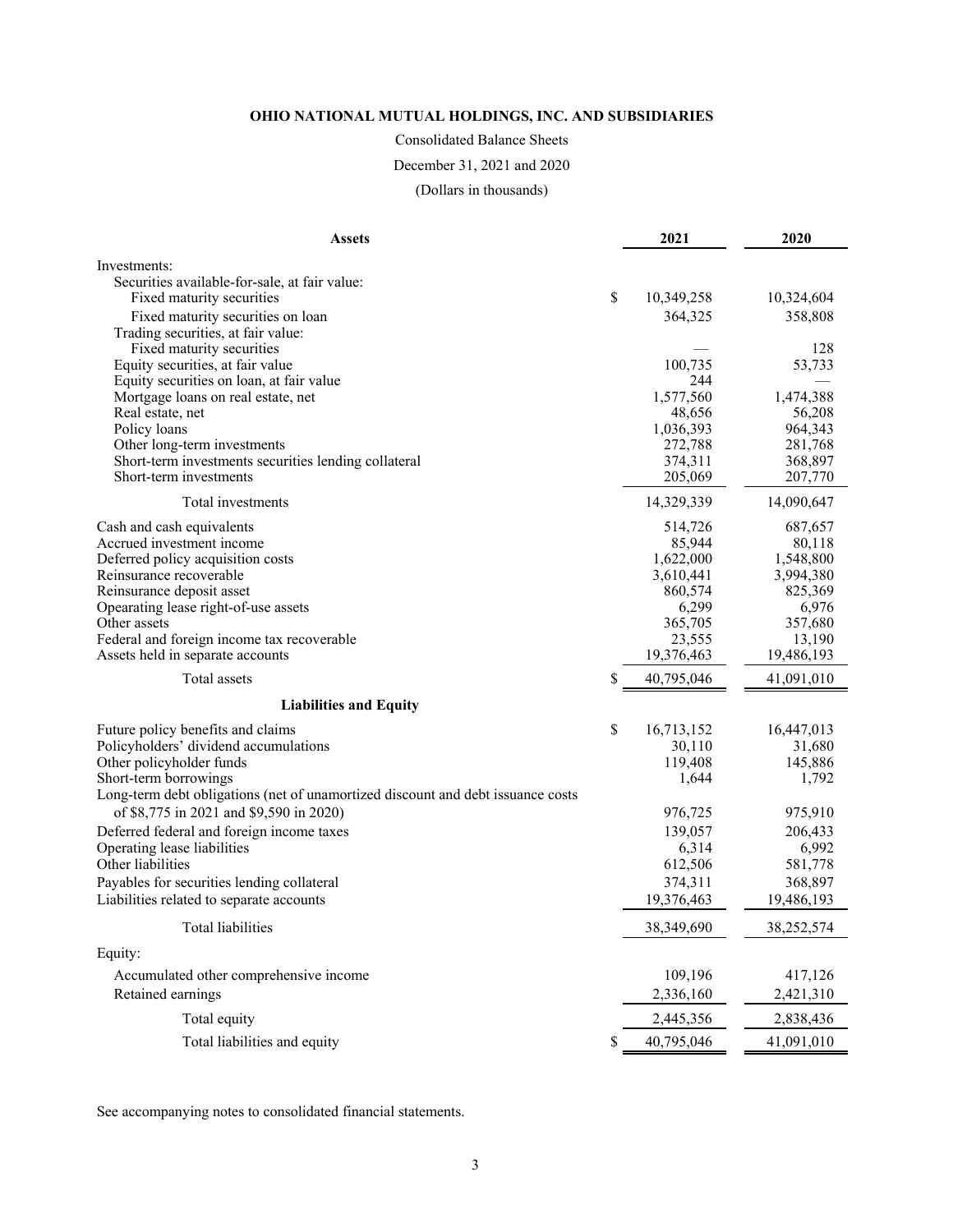Consolidated Statements of Operations

Years ended December 31, 2021, 2020 and 2019

(Dollars in thousands)

|                                                      | 2021            | 2020      | 2019       |
|------------------------------------------------------|-----------------|-----------|------------|
| Revenues:                                            |                 |           |            |
| Traditional life insurance premiums                  | \$<br>820,942   | 864,652   | 862,166    |
| Annuity premiums and charges                         | 525,383         | 413,451   | 445,085    |
| Universal life policy charges                        | 212,310         | 155,135   | 147,999    |
| Group life and health insurance premiums             | 81,903          | 111,455   | 113,099    |
| Accident and health insurance premiums               | 31,879          | 29,074    | 25,238     |
| Investment management fees                           | 53,182          | 43,198    | 45,181     |
| Change in value of trading fixed maturity securities | (3)             | (2)       | (4)        |
| Change in value of equity securities                 | 8,778           | 1,506     | 4,819      |
| Net investment income                                | 494,729         | 441,667   | 524,794    |
| Net realized gains (losses):                         |                 |           |            |
| Investment gains (losses):                           |                 |           |            |
| Total other-than-temporary impairment losses         |                 |           |            |
| on securities                                        | (450)           | (11, 347) | 2,426      |
| Portion of impairment losses recognized in other     |                 |           |            |
| comprehensive income (loss)                          | 82              | 2,088     | (7, 386)   |
| Net other-than-temporary impairment losses on        |                 |           |            |
| securities recognized in earnings                    | (368)           | (9,259)   | (4,960)    |
| Realized gains, excluding other-than-temporary       |                 |           |            |
| impairment losses on securities                      | 73,929          | 28,990    | 215,334    |
| Total investment gains                               | 73,561          | 19,731    | 210,374    |
| Derivative instruments                               | (120, 455)      | (50, 702) | (154, 443) |
| Loss on debt retirement                              |                 |           | (10, 263)  |
| Other income                                         | 164,255         | 152,619   | 126,424    |
|                                                      | 2,346,464       | 2,181,784 | 2,340,469  |
| Benefits and expenses:                               |                 |           |            |
| Benefits and claims                                  | 1,627,637       | 1,452,664 | 1,566,068  |
| Provision for policyholders' dividends on            |                 |           |            |
| participating policies                               | 98,844          | 109,808   | 114,298    |
| Amortization of deferred policy acquisition costs    | 138,707         | 149,547   | 264,968    |
| Commissions, net                                     | 194,723         | 165,687   | 175,902    |
| Other operating costs and expenses                   | 319,847         | 306,564   | 307,959    |
|                                                      | 2,379,758       | 2,184,270 | 2,429,195  |
| Loss before income taxes                             | (33,294)        | (2, 486)  | (88, 726)  |
| Income taxes:                                        |                 |           |            |
| Current expense (benefit)                            | 20,595          | (2,723)   | 895        |
| Deferred expense (benefit)                           | 31,261          | 189       | (32, 139)  |
|                                                      | 51,856          | (2, 534)  | (31, 244)  |
|                                                      |                 |           |            |
| Net (loss) income                                    | \$<br>(85, 150) | 48        | (57, 482)  |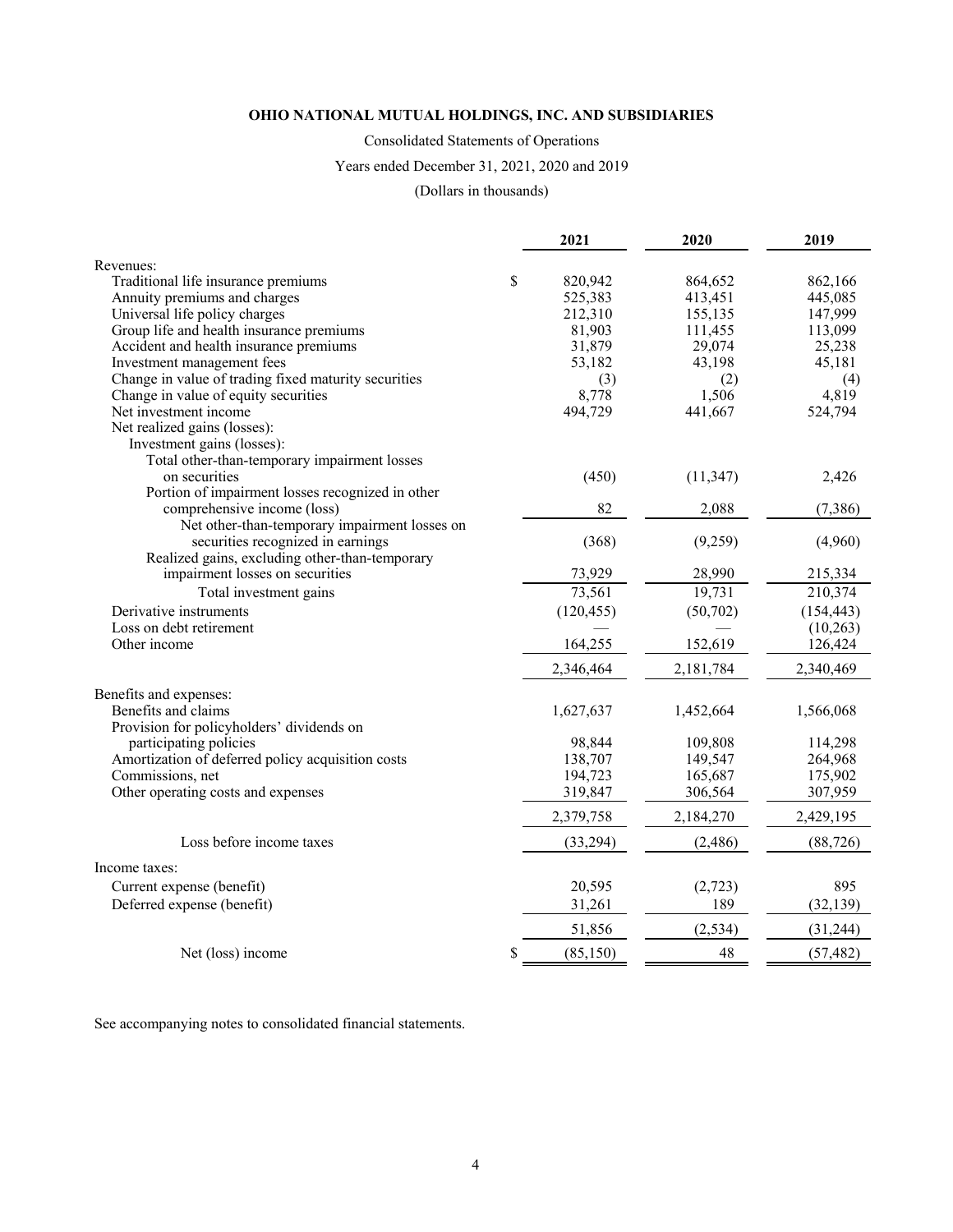Consolidated Statements of Comprehensive Income (Loss)

#### Years ended December 31, 2021, 2020 and 2019

(Dollars in thousands)

|                                                                                                                                                                                                                                                                                     | <b>Before</b><br>tax                         | Tax<br>(expense)<br>benefit               | After<br>tax                                |
|-------------------------------------------------------------------------------------------------------------------------------------------------------------------------------------------------------------------------------------------------------------------------------------|----------------------------------------------|-------------------------------------------|---------------------------------------------|
| 2021                                                                                                                                                                                                                                                                                |                                              |                                           |                                             |
| Net loss                                                                                                                                                                                                                                                                            | \$                                           |                                           | (85,150)                                    |
| Other comprehensive loss, net of taxes:<br>Foreign currency translation adjustment<br>Unrecognized net periodic benefit cost<br>Unrealized gains (losses) on derivative instruments<br>Net unrealized gains (losses) on securities available-for-sale<br>arising during the period: | (28, 873)<br>17,706<br>(170)                 | (3,718)<br>36                             | (28, 873)<br>13,988<br>(134)                |
| Securities available-for-sale<br>Deferred acquisition costs<br>Future policy benefits and claims<br>Other policyholder funds<br>Less:                                                                                                                                               | (403, 421)<br>109,811<br>22,698<br>(49, 793) | 97,703<br>(23,060)<br>(2,582)<br>10,457   | (305, 718)<br>86,751<br>20,116<br>(39, 336) |
| Net gains on securities available-for-sale<br>realized during the period<br>Amortization of pension and other post-retirement benefits                                                                                                                                              | 72,894<br>(3,570)                            | (15,350)<br>750                           | 57,544<br>(2,820)                           |
| Total other comprehensive loss                                                                                                                                                                                                                                                      | (401, 366)                                   | 93,436                                    | (307, 930)                                  |
| Total comprehensive loss                                                                                                                                                                                                                                                            |                                              | \$                                        | (393,080)                                   |
|                                                                                                                                                                                                                                                                                     |                                              |                                           |                                             |
| 2020<br>Net income                                                                                                                                                                                                                                                                  |                                              |                                           |                                             |
| Other comprehensive income, net of taxes:                                                                                                                                                                                                                                           | \$                                           |                                           | 48                                          |
| Foreign currency translation adjustment<br>Unrecognized net periodic benefit cost<br>Unrealized gains (losses) on derivative instruments<br>Net unrealized gains (losses) on securities available-for-sale                                                                          | 6,047<br>(10, 174)<br>348                    | 2,137<br>(73)                             | 6,047<br>(8,037)<br>275                     |
| arising during the period:<br>Securities available-for-sale<br>Deferred acquisition costs<br>Future policy benefits and claims<br>Other policyholder funds                                                                                                                          | 359,532<br>(112,397)<br>(27, 863)<br>35,839  | (78,517)<br>23,603<br>3,768<br>(7,526)    | 281,015<br>(88, 794)<br>(24,095)<br>28,313  |
| Less:                                                                                                                                                                                                                                                                               |                                              |                                           |                                             |
| Net gains on securities available-for-sale<br>realized during the period<br>Amortization of pension and other post-retirement benefits                                                                                                                                              | 19,289<br>(3,042)                            | (4,366)<br>639                            | 14,923<br>(2, 403)                          |
| Total other comprehensive income                                                                                                                                                                                                                                                    | 235,085                                      | (52, 881)                                 | 182,204                                     |
| Total comprehensive income                                                                                                                                                                                                                                                          |                                              |                                           | \$<br>182,252                               |
|                                                                                                                                                                                                                                                                                     |                                              |                                           |                                             |
| 2019<br>Net loss<br>Other comprehensive income, net of taxes:                                                                                                                                                                                                                       | \$                                           |                                           | (57, 482)                                   |
| Foreign currency translation adjustment<br>Unrecognized net periodic benefit cost<br>Unrealized gains (losses) on derivative instruments<br>Net unrealized gains (losses) on securities available-for-sale                                                                          | (10,027)<br>(1,202)<br>299                   | 225<br>(63)                               | (10,027)<br>(977)<br>236                    |
| arising during the period:<br>Securities available-for-sale<br>Deferred acquisition costs<br>Future policy benefits and claims<br>Other policyholder funds                                                                                                                          | 649,764<br>(114, 252)<br>(61, 427)<br>25,670 | (138, 885)<br>23,993<br>14,497<br>(5,391) | 510,879<br>(90, 259)<br>(46,930)<br>20,279  |
| Less:<br>Net gains on securities available-for-sale<br>realized during the period<br>Amortization of pension and other post-retirement benefits                                                                                                                                     | 207,982<br>(3,162)                           | (43, 682)<br>664                          | 164,300<br>(2, 498)                         |
| Total other comprehensive income                                                                                                                                                                                                                                                    | 284,005                                      | (62,606)                                  | 221,399                                     |
| Total comprehensive income                                                                                                                                                                                                                                                          |                                              |                                           | \$<br>163,917                               |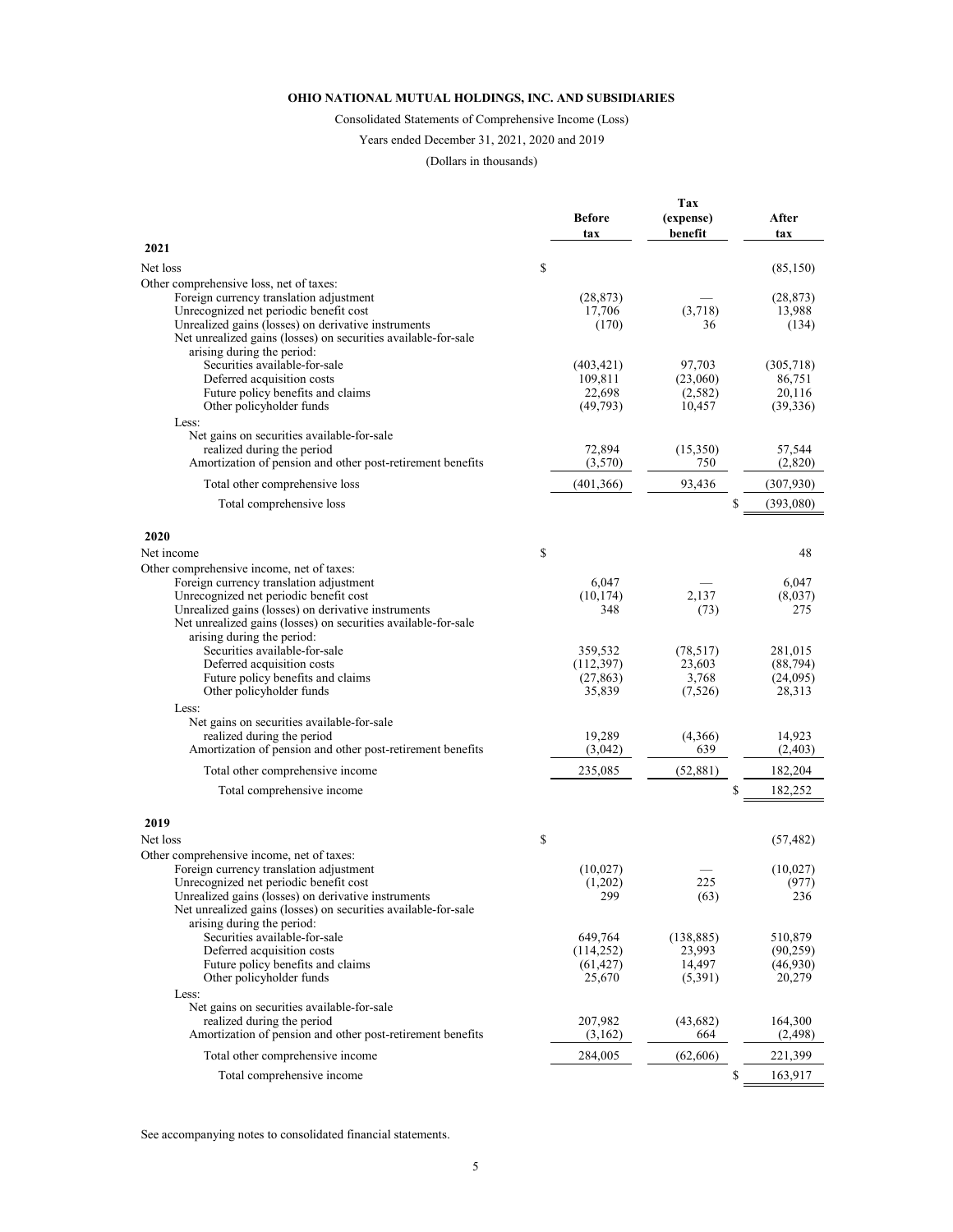Consolidated Statements of Changes in Equity

Years ended December 31, 2021, 2020 and 2019

(Dollars in thousands)

|                                                                 |   | Accumulated<br>other<br>comprehensive<br>income | <b>Retained</b><br>earnings | <b>Total</b><br>equity |
|-----------------------------------------------------------------|---|-------------------------------------------------|-----------------------------|------------------------|
| Balance, December 31, 2018                                      | S | 13,523                                          | 2,478,744                   | 2,492,267              |
| Comprehensive income:<br>Net loss<br>Other comprehensive income |   | 221,399                                         | (57, 482)                   | (57, 482)<br>221,399   |
| Total comprehensive income                                      |   |                                                 |                             | 163,917                |
| Balance, December 31, 2019<br>Comprehensive income:             |   | 234,922                                         | 2,421,262                   | 2,656,184              |
| Net income                                                      |   |                                                 | 48                          | 48                     |
| Other comprehensive income                                      |   | 182,204                                         |                             | 182,204                |
| Total comprehensive income                                      |   |                                                 |                             | 182,252                |
| Balance, December 31, 2020<br>Comprehensive loss:               |   | 417,126                                         | 2,421,310                   | 2,838,436              |
| Net loss                                                        |   |                                                 | (85,150)                    | (85,150)               |
| Other comprehensive loss                                        |   | (307, 930)                                      |                             | (307, 930)             |
| Total comprehensive loss                                        |   |                                                 |                             | (393,080)              |
| Balance, December 31, 2021                                      |   | 109,196                                         | 2,336,160                   | 2,445,356              |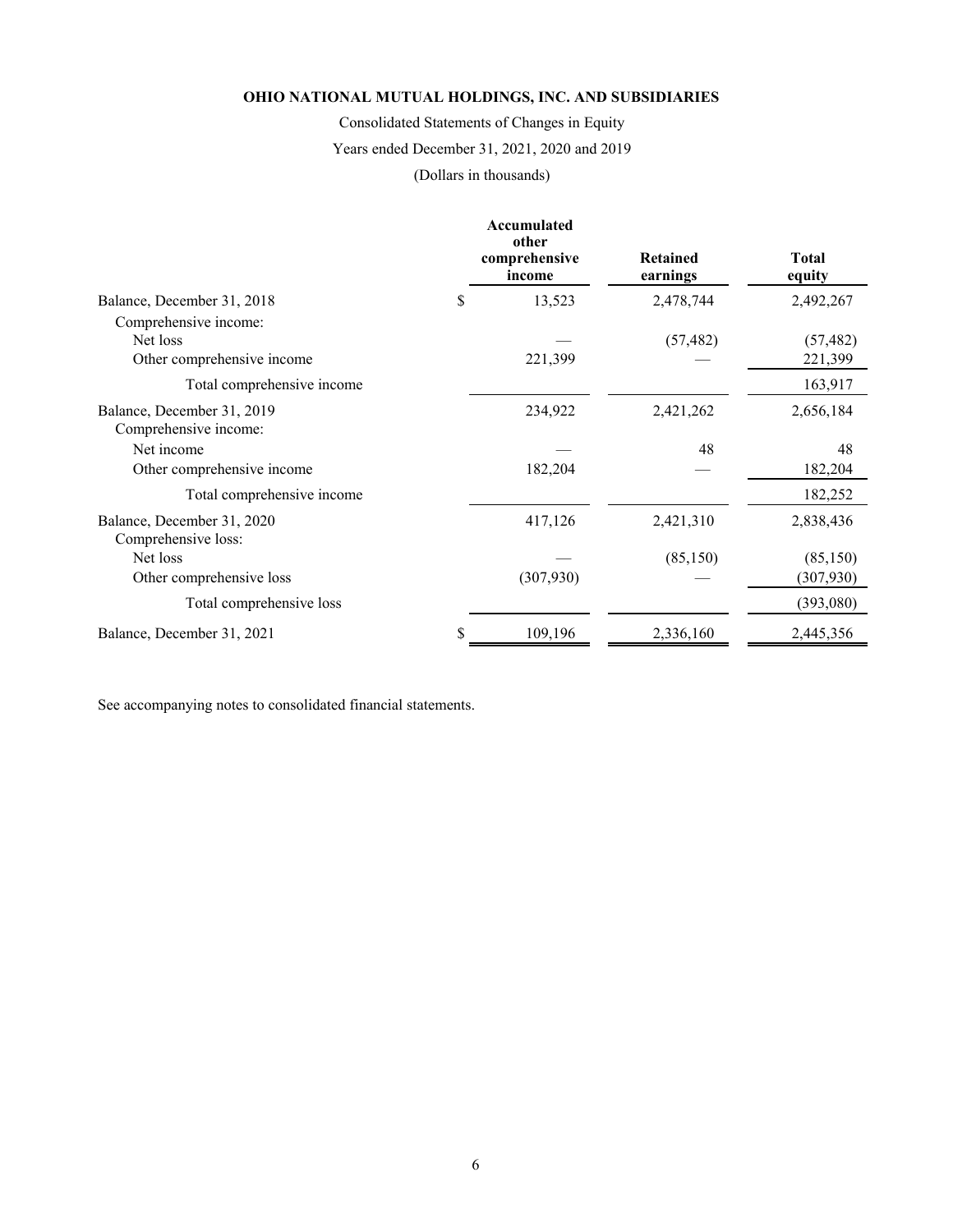### Consolidated Statements of Cash Flows

### Years ended December 31, 2021, 2020 and 2019

### (Dollars in thousands)

|                                                                        | 2021            | 2020        | 2019        |
|------------------------------------------------------------------------|-----------------|-------------|-------------|
| Cash flows from operating activities:                                  |                 |             |             |
| Net (loss) income                                                      | \$<br>(85, 150) | 48          | (57, 482)   |
| Adjustments to reconcile net (loss) income to net cash provided        |                 |             |             |
| by operating activities:                                               |                 |             |             |
| Interest credited to policyholder account values                       | 240,416         | 230,270     | 249,426     |
| Universal life and investment-type product policy fees                 | (399, 753)      | (403, 571)  | (406, 228)  |
| Capitalization of deferred policy acquisition costs                    | (98,038)        | (134, 685)  | (156, 827)  |
| Amortization of deferred policy acquisition costs                      | 138,707         | 149,547     | 264,968     |
| Amortization and depreciation                                          | 23,754          | 28,594      | 24,996      |
| Net realized losses (gains) on investments, derivative instruments     |                 |             |             |
| and debt retirement                                                    | 46,894          | 30,971      | (45,668)    |
| Change in value of trading fixed maturity securities                   | 3               | 2           | 4           |
| Change in value of equity securities                                   | (8,778)         | (1,506)     | (4, 819)    |
| Deferred income tax expense (benefit)                                  | 31,261          | 189         | (32, 139)   |
| Increase) decrease in accrued investment income                        | (5,826)         | (2,269)     | 22,781      |
| Decrease (increase) in operating lease right-of-use assets             | 677             | 1.139       | (8, 115)    |
| Change in accretion of reinsurance deposit asset                       | (26,965)        | (28, 240)   |             |
| Decrease in reinsurance recoverable                                    | 390,992         |             |             |
| (Increase) decrease in other assets and recoverables                   | (88,951)        | 9.891       | (117, 451)  |
| Increase in policyholder liabilities                                   | 235,323         | 620,062     | 600,212     |
| (Decrease) increase in policyholders' dividend accumulations           |                 |             |             |
| and other funds                                                        | (65,018)        | (4,896)     | 11,258      |
| (Increase) decrease in federal and foreign income tax recoverable      | (10, 365)       | 4,621       | 8,789       |
| (Decrease) increase in operating lease liabilities                     | (678)           | (1, 115)    | 8,107       |
| Increase in other liabilities                                          | 141,260         | 67,734      | 1,677       |
| Other, net                                                             | (876)           | (707)       | 418         |
| Net cash provided by operating activities                              | 458,889         | 566,079     | 363,907     |
|                                                                        |                 |             |             |
| Cash flows from investing activities:                                  |                 |             |             |
| Proceeds from maturity of fixed maturity available-for-sale securities | 334,488         | 265,082     | 212,081     |
| Proceeds from sales, calls, redemptions, prepayments, and paydowns     |                 |             |             |
| of fixed maturity available-for-sale securities                        | 2,198,331       | 1,450,913   | 1,235,043   |
| Proceeds from sale of equity securities                                | 7,676           | 3,061       | 62,603      |
| Proceeds from repayment of mortgage loans on real estate               | 232,728         | 150,579     | 166,304     |
| Proceeds from sale of real estate                                      | 9,735           | 12,559      | 5,706       |
| Cost of fixed maturity available-for-sale securities acquired          | (3,108,297)     | (2,028,629) | (1,720,935) |
| Cost of equity securities acquired                                     | (51,003)        | (12, 873)   | (31,207)    |
| Cost of mortgage loans on real estate acquired                         | (346, 670)      | (178, 582)  | (281,005)   |
| Cost of real estate acquired                                           | (3,481)         | (4,769)     | (7,247)     |
| Cost of property, plant and equipment acquired                         | (10,605)        | (13, 830)   | (13, 674)   |
| Derivative payments, net                                               | (23, 537)       | (18, 585)   | (64, 807)   |
| Change in payables for securities lending collateral, net              | 5,414           | 122,319     | (66, 914)   |
| Net (increase) decrease in short-term investments                      | (7,067)         | 7,065       | (45,600)    |
| Change in policy loans, net                                            | (72, 859)       | (88,980)    | (108, 800)  |
| Change in payable for securities and mortgage loans on real estate     | (13,040)        | 17,266      | 2,668       |
| Change in other invested assets, net                                   | (126,955)       | (62, 944)   | 73,313      |
| Net cash used in investing activities                                  | (975, 142)      | (380, 348)  | (582, 471)  |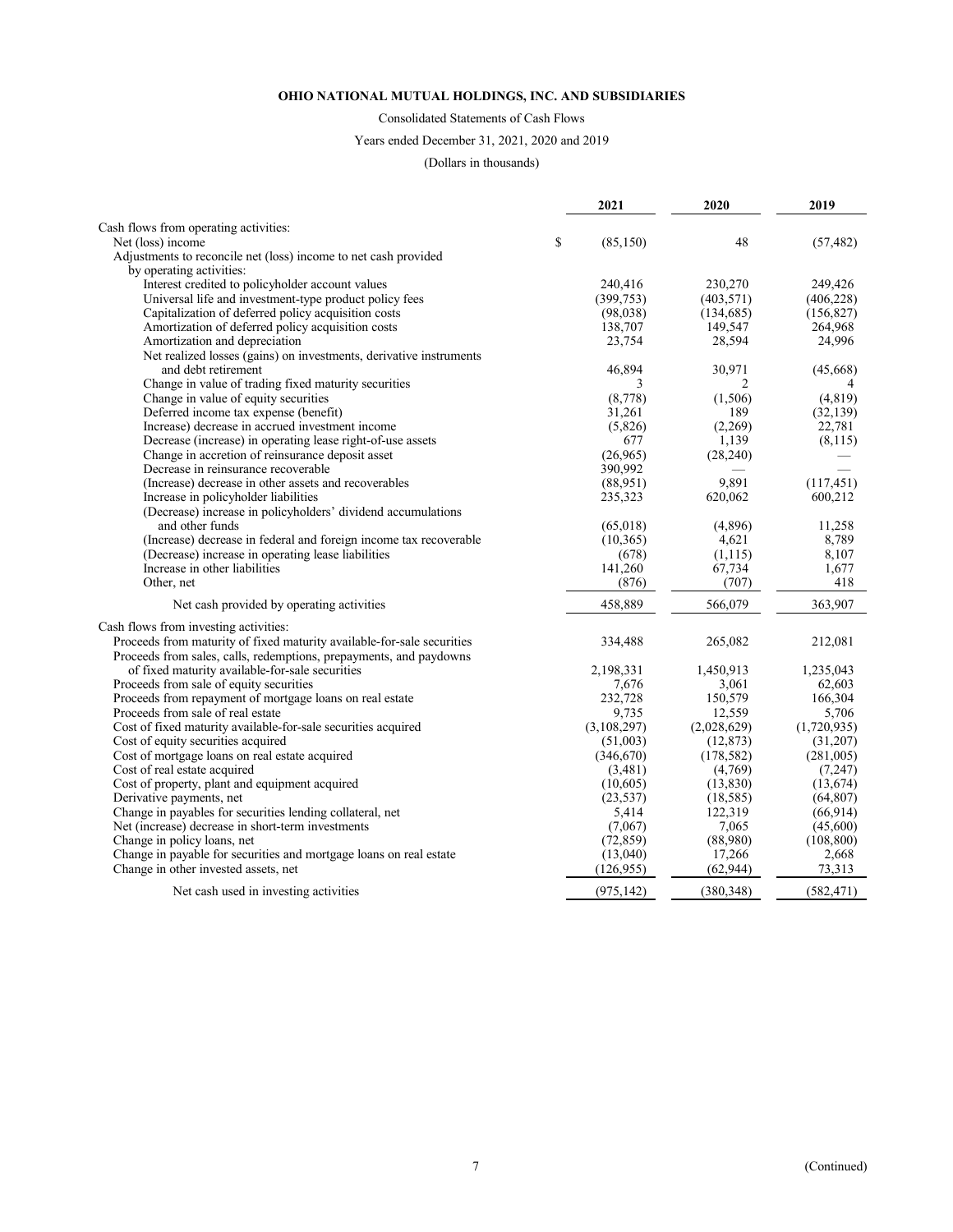Consolidated Statements of Cash Flows (Continued)

Years ended December 31, 2021, 2020 and 2019

(Dollars in thousands)

|                                                                                                                                                                                                                                                                                                                                 | 2021                                                      | 2020                                                                       | 2019                                                                            |
|---------------------------------------------------------------------------------------------------------------------------------------------------------------------------------------------------------------------------------------------------------------------------------------------------------------------------------|-----------------------------------------------------------|----------------------------------------------------------------------------|---------------------------------------------------------------------------------|
| Cash flows from financing activities:<br>Universal life and investment product account deposits<br>Universal life and investment product account withdrawals<br>Change in reinsurance deposit asset<br>Change in short-term borrowings<br>Other financing activities<br>Issuance of notes payable<br>Repayment of notes payable | \$<br>596,277<br>(320, 976)<br>96,048<br>(148)<br>(7,502) | 569,098<br>(353, 339)<br>108.641<br>117<br>(5,322)<br>420,551<br>(400,000) | 606,197<br>(440, 231)<br>32,483<br>(89,958)<br>(3,836)<br>399,248<br>(310, 263) |
| Net cash provided by financing activities                                                                                                                                                                                                                                                                                       | 363,699                                                   | 339,746                                                                    | 193,640                                                                         |
| Foreign currency translation adjustment                                                                                                                                                                                                                                                                                         | (14, 963)                                                 | (3,719)                                                                    | (1,033)                                                                         |
| Net (decrease) increase in cash and cash equivalents                                                                                                                                                                                                                                                                            | (167,517)                                                 | 521,758                                                                    | (25,957)                                                                        |
| Cash and cash equivalents, beginning of period                                                                                                                                                                                                                                                                                  | 1,056,554                                                 | 534,796                                                                    | 560,753                                                                         |
| Cash and cash equivalents, end of period                                                                                                                                                                                                                                                                                        | 889,037                                                   | 1,056,554                                                                  | 534,796                                                                         |
| Supplemental disclosures:<br>Federal income tax paid (received)<br>Interest paid                                                                                                                                                                                                                                                | \$<br>25,000<br>78,241                                    | (8,000)<br>69,664                                                          | (10,000)<br>69,761                                                              |
| Reinsurance funds withheld embedded derivative liability change<br>Non-cash proceeds for available-for-sale securities transferred into reinsurance trust<br>Non-cash cost for available-for-sale securities transferred into reinsurance trust                                                                                 | (36)                                                      | (136)<br>102,727<br>(102, 727)                                             | 191                                                                             |
| Non-cash consideration for reinsurance recoverable<br>Non-cash consideration for available-for-sale bonds transferred for reinsurance<br>Non-cash consideration for reinsurance deposit asset                                                                                                                                   | 98,814                                                    |                                                                            | 1,858,332<br>(2,796,585)<br>938,253                                             |
| Non-cash consideration for investment product account deposits<br>Non-cash consideration for reinsurance deposit liability                                                                                                                                                                                                      | (98, 814)<br>4,500                                        |                                                                            |                                                                                 |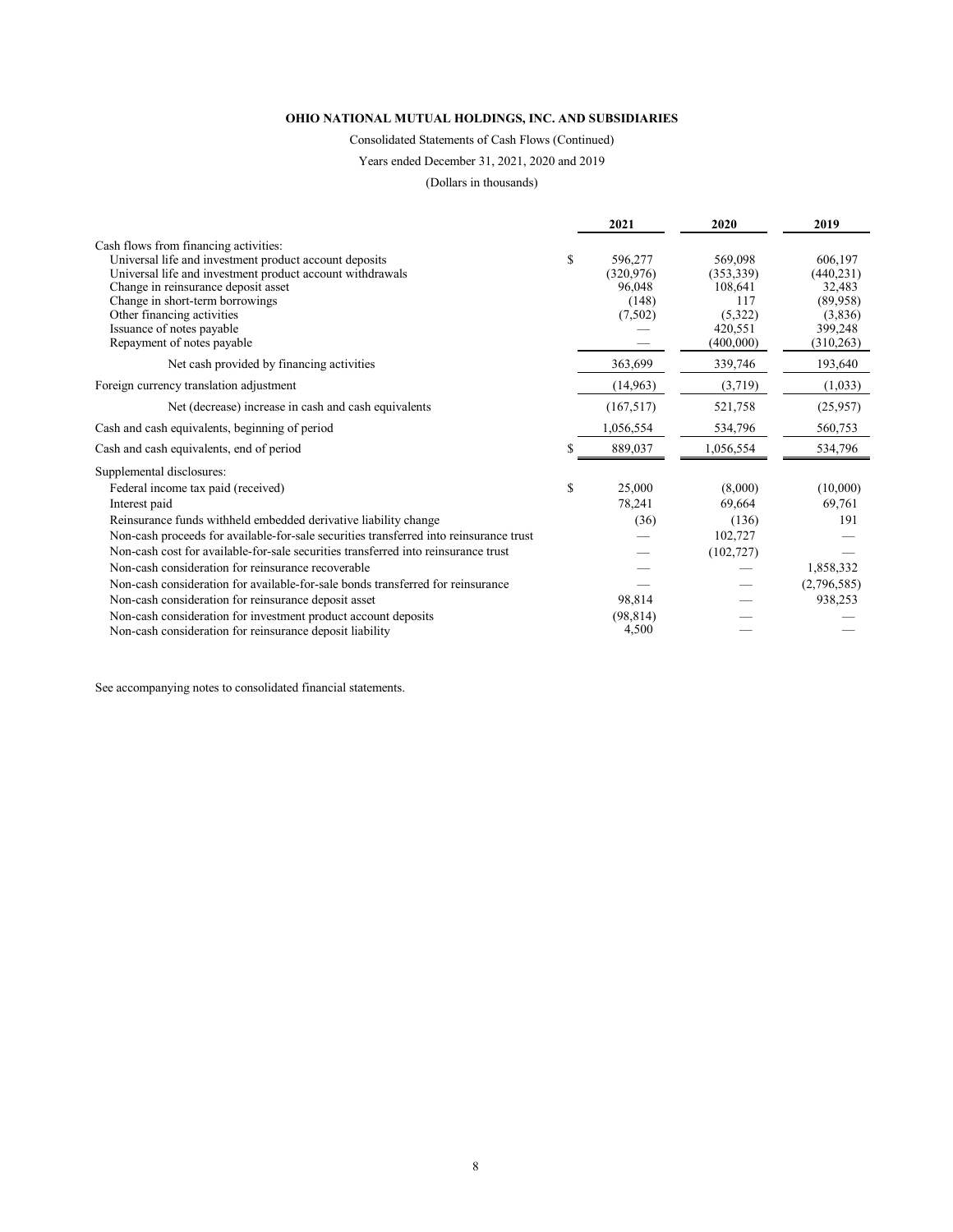Notes to Consolidated Financial Statements

December 31, 2021, 2020 and 2019

(Dollars in thousands)

### **(1) Organization and Business Description**

### *Organization*

Ohio National Mutual Holdings, Inc. is a mutual holding company organized under Ohio insurance laws and owns 100% of Ohio National Financial Services, Inc. ("ONFS"), a stock holding company. ONFS owns 100% of The Ohio National Life Insurance Company ("ONLIC"), a life insurance subsidiary and Sycamore Re, Ltd. ("SYRE"), a special purpose financial captive life insurance company.

In 1998, ONLIC became a stock company under provisions of Sections 3913.25 to 3913.38 of the Ohio Revised Code relating to mutual holding companies. ONLIC owns 100% of Ohio National Life Assurance Corporation ("ONLAC"), a stock life insurance subsidiary; National Security Life and Annuity Company ("NSLAC"), a stock life insurance subsidiary; Montgomery Re, Inc. ("MONT"), a special purpose financial captive life insurance company; Kenwood Re, Inc. ("KENW"), a special purpose financial captive life insurance company; Camargo Re Captive, Inc. ("CMGO"), a special purpose financial captive life insurance company; Sunrise Captive Re, LLC ("SUNR"), an Ohio authorized reinsurer; Ohio National Equities, Inc. ("ONEQ"), a broker dealer registered under the Securities and Exchange Commission Act of 1934; and The O.N. Equity Sales Company ("ONESCO"), a broker dealer registered under the Securities and Exchange Commission Act of 1934.

During the third quarter of 2021, the Company repositioned ON Foreign Holdings, SMLLC ("ONFH"), a Delaware holding company, and its subsidiaries under ONLIC. Prior to the repositioning, SYRE owned 100% of ONFH, which owned 100% of ON Netherlands B.V. ("ONNH"), a Dutch holding company. The transaction was completed as follows:

- Effective September 13, 2021, ONFH created ON Overseas Holdings B.V. ("ONOH"), a Dutch holding company.
- Effective September 27, 2021, SYRE paid a non-cash dividend to ONFS, consisting of 100% ownership of ONFH and its subsidiaries. On that same day, ONFS assumed certain liabilities on behalf of ONFH, which increased its investment in ONFH.
- Effective September 29, 2021, ONFH made a non-cash capital contribution consisting of ONNH and its subsidiaries to ONOH. ONOH now owns 100% of ONNH.
- ONNH owns Ohio National Seguros de Vida S.A. ("ONSP"), a Peruvian insurance company, ON Global Holdings, SMLLC ("ONGH"), a Delaware holding company; and O.N. International do Brasil Participacoes, Ltda. ("OHIO"), which was formed to hold the equity method investment made when ONFS entered into a 50% joint venture agreement with a Brazilian insurance company. ONGH owns 92% of Ohio National Sudamerica S.A. ("ONSA"), a Chilean holding company; and ONNH owns 8%. ONSA owns 100% of Ohio National Seguros de Vida S.A. ("ONSV"), a Chilean insurance company.
- Effective September 30, 2021, ONFS made a non-cash capital contribution consisting of ONFH and its subsidiaries to ONLIC. ONLIC now owns 100% of ONFH.

The impact of the above transactions have been eliminated in the consolidated financial statements.

Ohio National Mutual Holdings, Inc. and its subsidiaries are collectively referred to as "ONMH" or the "Company".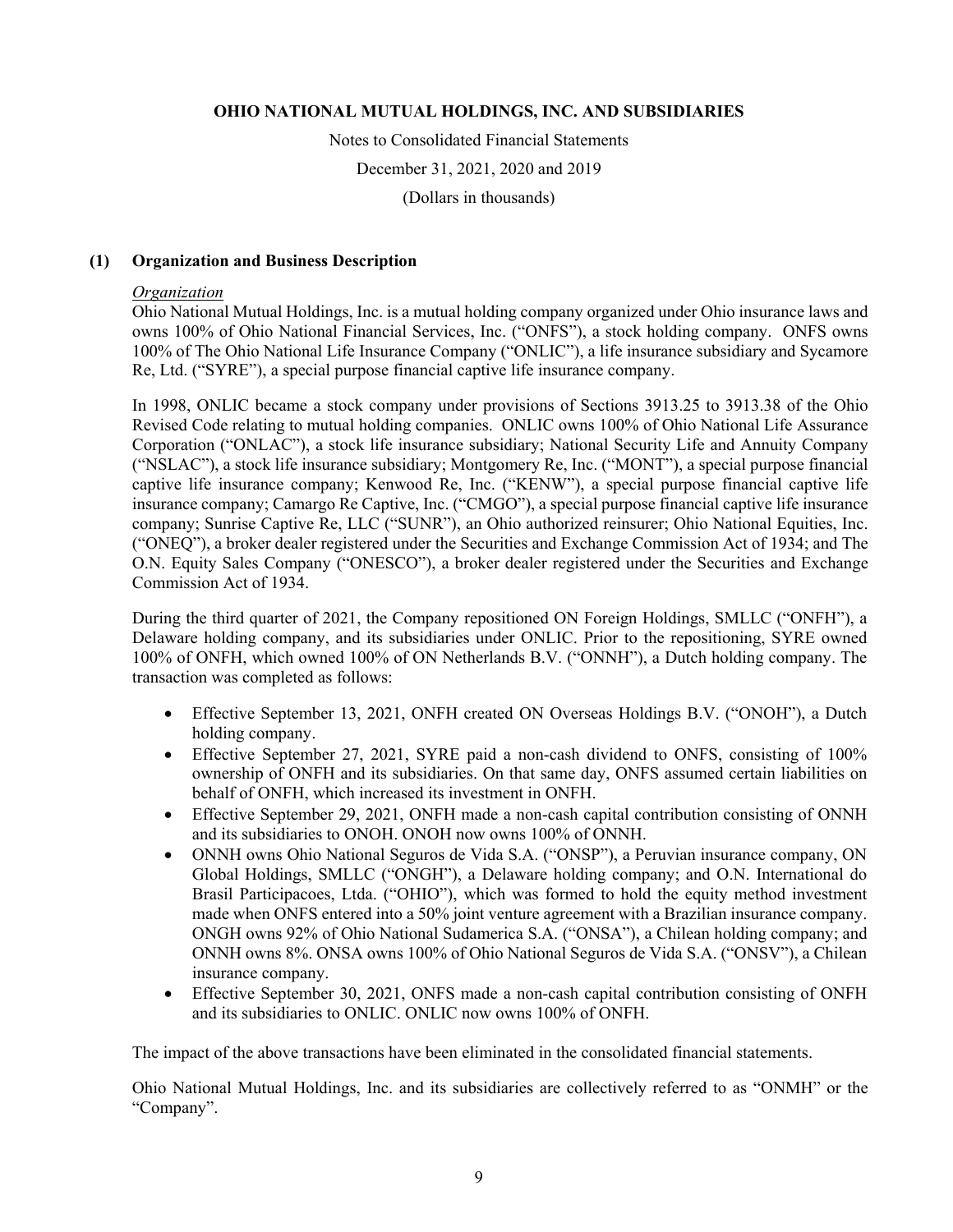Notes to Consolidated Financial Statements

December 31, 2021, 2020 and 2019

(Dollars in thousands)

On March 22, 2021, the Board of Directors of ONMH unanimously approved an agreement to enter into a strategic transaction ("Transaction") with Constellation Insurance Holdings, Inc. ("Constellation") whereby Constellation will acquire ONMH. The agreement was signed on March 22, 2021. Constellation, an insurance holding company, is backed by Caisse de dépôt et placement du Québec ("CDPQ") and Ontario Teachers' Pension Plan Board ("Ontario Teachers'"), two of the world's largest, premier, longterm institutional investors.

ONMH entered into the Transaction to strengthen its financial position, enhance its market position, and enable it to become a stronger, more responsive and innovative financial services company. Constellation will build off of ONMH's strengths and infrastructure to grow its insurance business going forward.

The Transaction will be structured as a sponsored demutualization, which means ONMH will convert to a stock company and will be indirectly owned by Constellation upon closing of the Transaction. The conversion requires a vote by eligible members as well as regulatory review and approval. Eligible members will be compensated, in the aggregate of \$500 million, for the extinguishment of their membership interests with additional policy benefits or cash, as applicable. In addition to member compensation, Constellation and its investors are providing a commitment to infuse an additional \$500 million of capital evenly over a four-year period beginning one year after the closing of the Transaction, further strengthening Ohio National's capital position and its ability to fulfill its obligations and to invest in the future of the business.

The Transaction is subject to customary conditions, including regulatory approvals and ONMH's member approval. Upon completion of the Transaction, ONMH will be a private stock company owned 100% by Constellation. The Transaction is expected to be completed in the first half of 2022. See footnote  $3(v)$  for additional details on the activity occurring subsequent to the reporting period.

### *Business*

ONLIC and ONLAC are life and health (disability) insurers licensed in 49 states, the District of Columbia and Puerto Rico. ONLIC and ONLAC offer a full range of life, disability, and annuity products through independent agents and other distribution channels and are subject to competition from other insurers throughout the United States. The Company announced on September 6, 2018 that it would exclusively focus on growing its life insurance and disability insurance product lines going forward. The decision followed a comprehensive strategic review of the Company's businesses, taking into account the continuously changing regulatory landscape, the sustained low interest rate environment, and the increasing cost of doing business, as well as growth opportunities and the Company's competitive strengths. Effective September 15, 2018, the Company is no longer accepting applications for variable annuities or new retirement plans, while continuing to service and support existing clients in both product lines. During the second quarter for 2020, the Company made the strategic decision to relaunch its fixed indexed annuity product.

In late 2018 and into 2019, ONLIC offered to buy-back certain variable annuity policies from policyholders with the guaranteed minimum income benefit ("GMIB") rider. ONLIC paid approximately \$115,000 related to the buy-back during 2019, which is included in Benefits and claims on the corresponding Consolidated Statements of Operations. A second phase of the buy-back was offered in late 2020 and into 2021. ONLIC paid approximately \$32,000 and \$12,000 related to the buy-back in 2021 and 2020, respectively, which is included in Benefits and claims on the corresponding Consolidated Statements of Operations.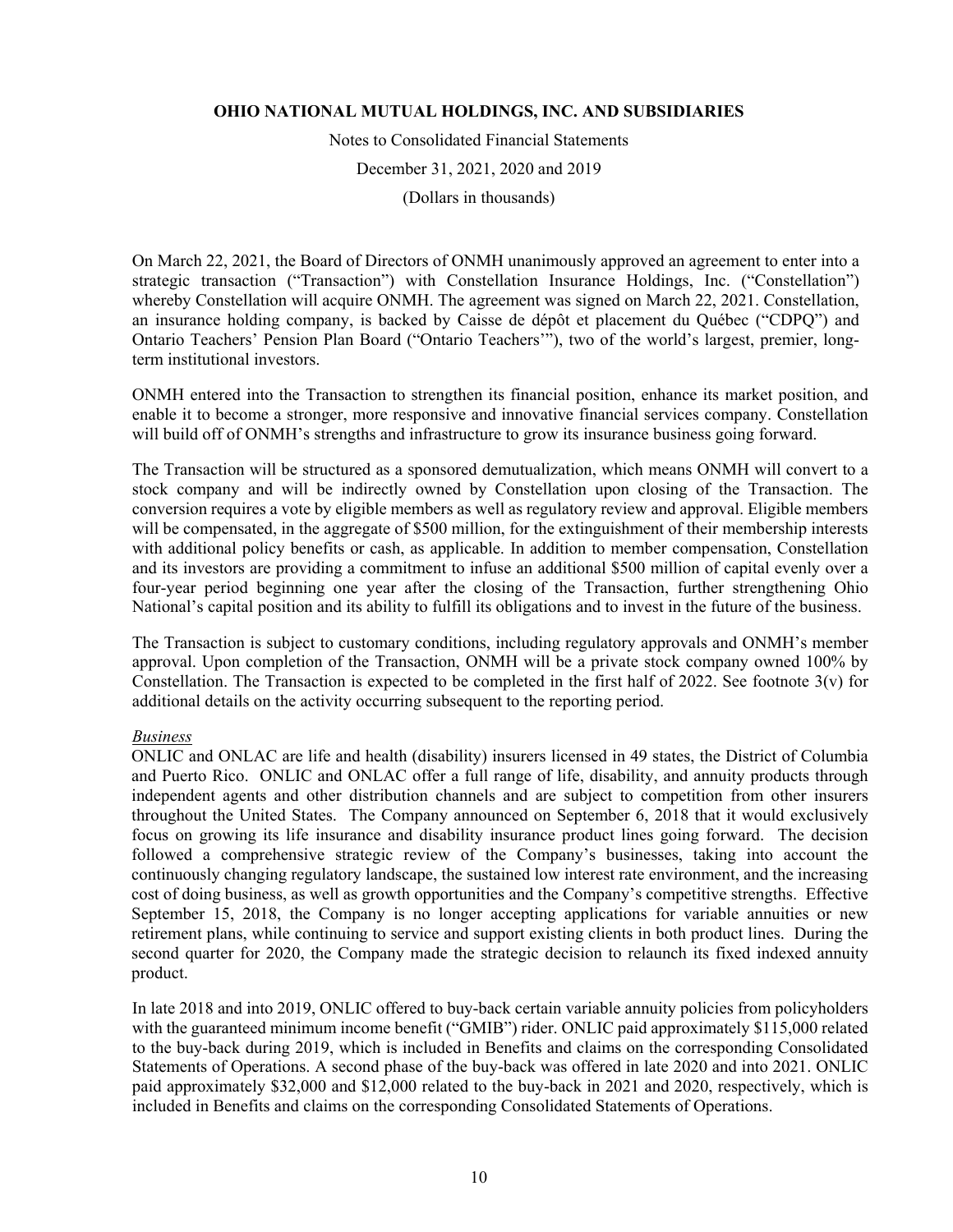Notes to Consolidated Financial Statements

December 31, 2021, 2020 and 2019

(Dollars in thousands)

NSLAC is licensed in 17 states and the District of Columbia and services an existing portfolio of variable annuity products. Effective March 16, 2018, NSLAC no longer actively markets or issues new individual variable annuity business, which currently represents the majority of NSLAC's in force contracts and policies.

ONLIC, ONLAC and NSLAC are subject to regulation by the insurance departments of the states in which they are licensed and undergo periodic examinations by those departments.

SYRE reinsures certain fixed indexed annuity, variable annuity and variable annuity-related risks for affiliated companies. See Note 11 for details of agreements and additional disclosures.

SUNR was capitalized in 2018 and was approved on January 9, 2019 by the Ohio Department of Insurance to begin assuming contracts written by ONLIC, effective April 1, 2019. See Note 11 for details of agreements and additional disclosures.

MONT engages in the business of reinsuring term life insurance and certain death benefit guarantee universal life policies with affiliated companies. KENW and CMGO engage in the business of reinsuring term life insurance with affiliated companies.

ONEQ earns revenue by retaining a sales load from the sale of variable life insurance contracts on behalf of ONLAC and variable annuity contracts, fixed annuity contracts and fixed indexed annuity contracts on behalf of ONLIC to unrelated third-party broker dealers under distribution agreements with ONLAC and ONLIC. ONESCO earns commissions and fees from sales of variable life contracts under a distribution agreement with ONLAC and annuity contracts under a distribution agreement with ONLIC as well as commissions and fees related to sales of unaffiliated products.

ONSV provides insurance and other retirement products to the Chilean market. ONSP provides death, survival and disability insurance in the Peruvian Social Security System in addition to universal and term life products to the Peruvian market. The Brazilian joint venture provides insurance and other retirement products to the Brazilian market.

### **(2) Basis of Presentation**

The accompanying consolidated financial statements have been prepared in accordance with accounting principles generally accepted in the United States of America ("GAAP"). All intercompany transactions and balances have been eliminated in consolidation.

### **(3) Summary of Significant Accounting Policies**

The significant accounting policies followed by the Company that materially affect financial reporting are summarized below.

# *(a) Use of Estimates*

The preparation of financial statements in conformity with GAAP requires management to adopt accounting policies and make estimates and assumptions that affect amounts reported in the consolidated financial statements. In applying these policies and estimates, management makes subjective and complex judgments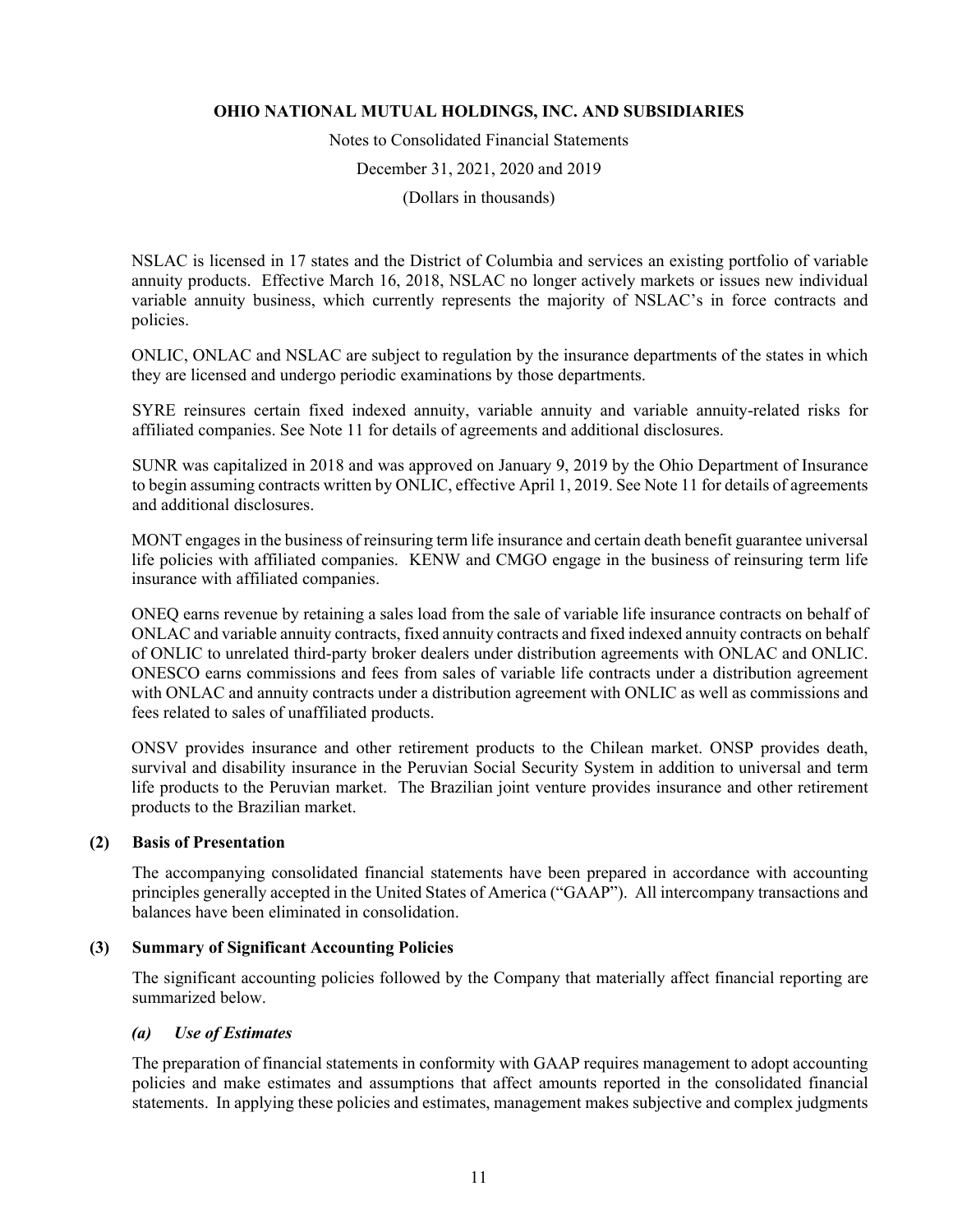Notes to Consolidated Financial Statements December 31, 2021, 2020 and 2019 (Dollars in thousands)

that frequently require assumptions about matters that are inherently uncertain. Actual results could differ from estimates.

The most significant estimates and assumptions include those used in determining the balance, amortization and recoverability of deferred policy acquisition costs; the liability for future policy benefits and claims; contingencies; provision for income taxes; deferred taxes; uncertain income tax positions and contingencies; allowance for loan losses for mortgage loans on real estate; valuation of and impairment losses on investments; and valuation of embedded derivatives. Although some variability is inherent in these estimates, the recorded amounts reflect management's best estimates based on facts and circumstances as of the consolidated balance sheet date. Management believes the amounts provided are appropriate.

# *(b) Fair Value*

Certain assets and liabilities are measured at estimated fair value in the Company's Consolidated Balance Sheets. The Company defines fair value as the price that would be received to sell an asset or paid to transfer a liability (an exit price) in an orderly transaction between market participants on the measurement date. Note 6 to the consolidated financial statements includes further disclosures of estimated fair values.

### *(c) Investments*

# *Net Investment Income and Net Realized Gains (Losses)*

Income on investments is reported within net investment income. Gains and losses on sales of investments, impairment losses and changes in the allowance for loan losses on mortgage loans are reported within Net realized gains (losses).

### *Fixed Maturity and Equity Securities*

Fixed maturity and equity securities classified as available-for-sale are reported at their estimated fair value. Unrealized gains and losses, net of adjustments to deferred policy acquisition costs, future policy benefits and claims, other policyholder funds and deferred federal income tax, are recorded as a separate component of Accumulated other comprehensive income in equity on the Consolidated Balance Sheets.

Fixed maturity and equity securities classified as trading are reported at their estimated fair value. Changes in estimated fair value of these fixed maturity securities are included in Change in value of trading fixed maturity securities on the Consolidated Statements of Operations. Changes in estimated fair value of these equity securities are included in the Change in value of equity securities on the Consolidated Statements of Operations.

Realized gains (losses) on the sale of investments are determined on the basis of specific security identification on the trade date. Any capital gains occurring in the Closed Block portfolio are offset by increases in the deferred policyholder obligation for that group of policies. See Note 16 for further information on the Closed Block.

For mortgage-backed securities, the Company recognizes income using a constant effective yield method based on prepayment assumptions and the estimated economic life of the securities. When estimated prepayments differ significantly from actual prepayments, the effective yield is recalculated to reflect actual payments to date and anticipated future payments. Any resulting adjustment is included in Net investment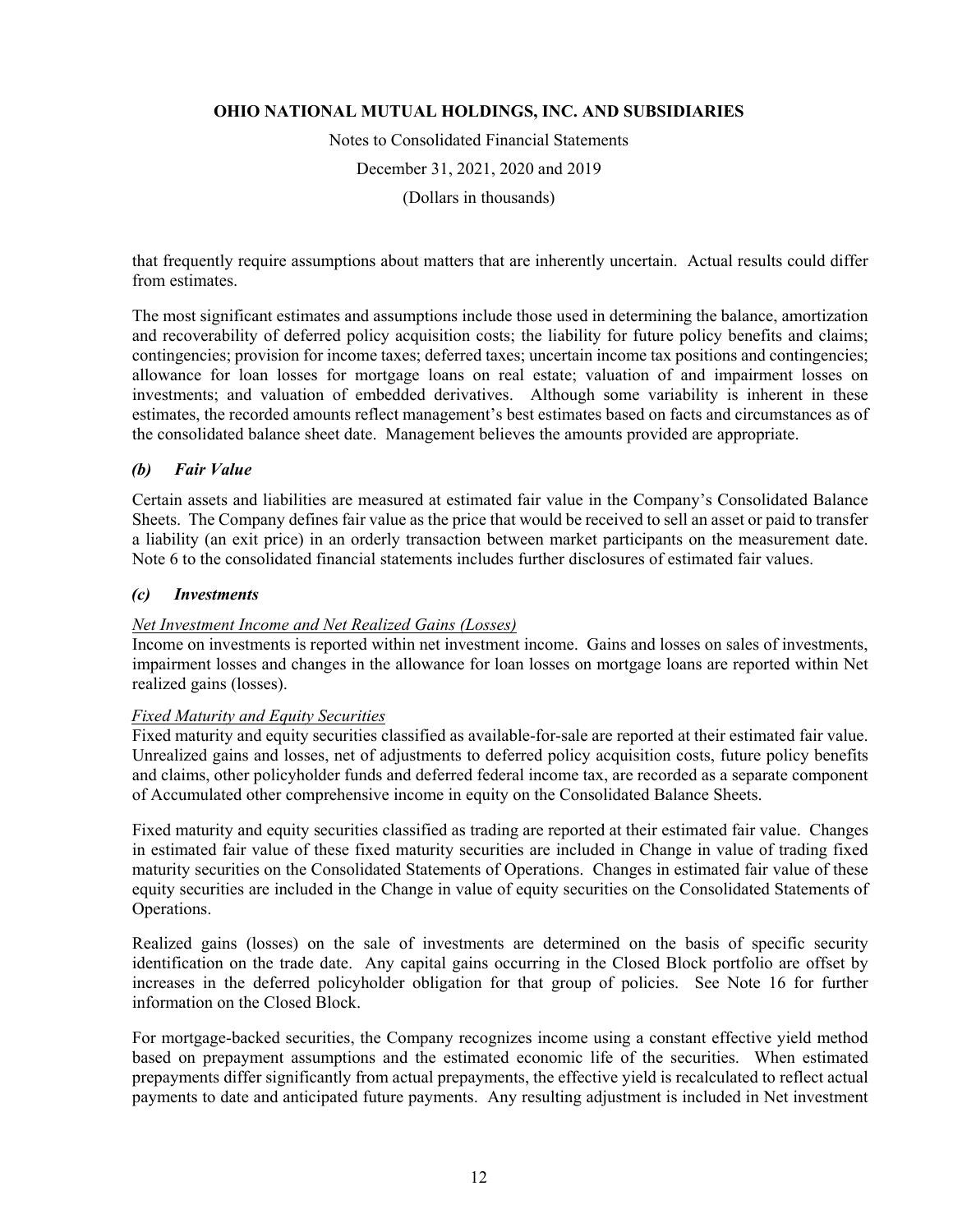Notes to Consolidated Financial Statements December 31, 2021, 2020 and 2019 (Dollars in thousands)

income. All other investment income is recorded using the interest method without anticipating the impact of prepayments.

Dividends are recorded on the ex-dividend date, and interest is accrued as earned using an effective yield method giving effect to amortization of premiums and accretion of discounts.

Management regularly reviews its fixed maturity and equity securities portfolios in order to evaluate the necessity to record impairment losses for other-than-temporary declines in estimated fair value of investments. See Note 7 for management's description and analysis of the portfolio.

### *Mortgage Loans on Real Estate*

Mortgage loans on real estate are carried at the unpaid principal balance less an allowance for loan losses. The allowance is comprised of a specific and general component. The specific component relates to loans that have been identified as impaired and is generally measured as the difference between the impaired principal balance less the fair value of the collateral, if collateral dependent, less cost to sell. The Company provides allowances for impairments of these mortgage loans based on a review by portfolio managers. For the general component, management's periodic evaluation of the adequacy of the allowance is based on past loan loss experience, known and inherent risks in the portfolio, adverse situations that may affect the borrower's ability to repay, the estimated value of the underlying collateral, composition of the loan portfolio, current economic conditions, and other relevant factors.

Mortgage loans can be restructured in a troubled debt restructuring ("TDR"). The Company assesses loan modifications on a case by case basis to evaluate whether a TDR has occurred and will then establish a specific valuation allowance for the excess carrying value of the loan over the estimated fair value of the collateral based on a third-party valuation. In response to the Coronavirus ("COVID-19") pandemic, there was an increase in the volume of loan modifications in the Company's mortgage portfolio during 2020. The COVID-19 related modifications were primarily in the form of principal and/or interest deferrals in accordance with the Interagency Statement on Loan Modifications and Reporting for Financial Institutions Working with Customer Affected by the Coronavirus during the year ended December 31, 2020. Accordingly, these loans were not categorized as a TDR.

Changes in the allowance are recorded in Net realized gains (losses). Loans in foreclosure and loans considered to be impaired as of the consolidated balance sheet date are placed on nonaccrual status. Interest received on nonaccrual status mortgage loans is included in Net investment income in the period received.

# *Real Estate*

Real estate, net, which comprises of buildings and improvements, held for company investment, is carried at cost less accumulated depreciation. Depreciation is determined using the straight-line method over the estimated useful life of the assets. The estimated useful life for real estate held for investment is 17 to 39 years, and the estimated useful life for building improvements is 5 to 16 years. Real estate, net also includes land which is carried at cost.

The Company occupies less than 50% of buildings held for company investment.

The cost basis of the real estate and building improvements was \$58,686 and \$65,341 at December 31, 2021 and 2020, respectively. Accumulated depreciation was \$15,282 and \$14,385 at December 31, 2021 and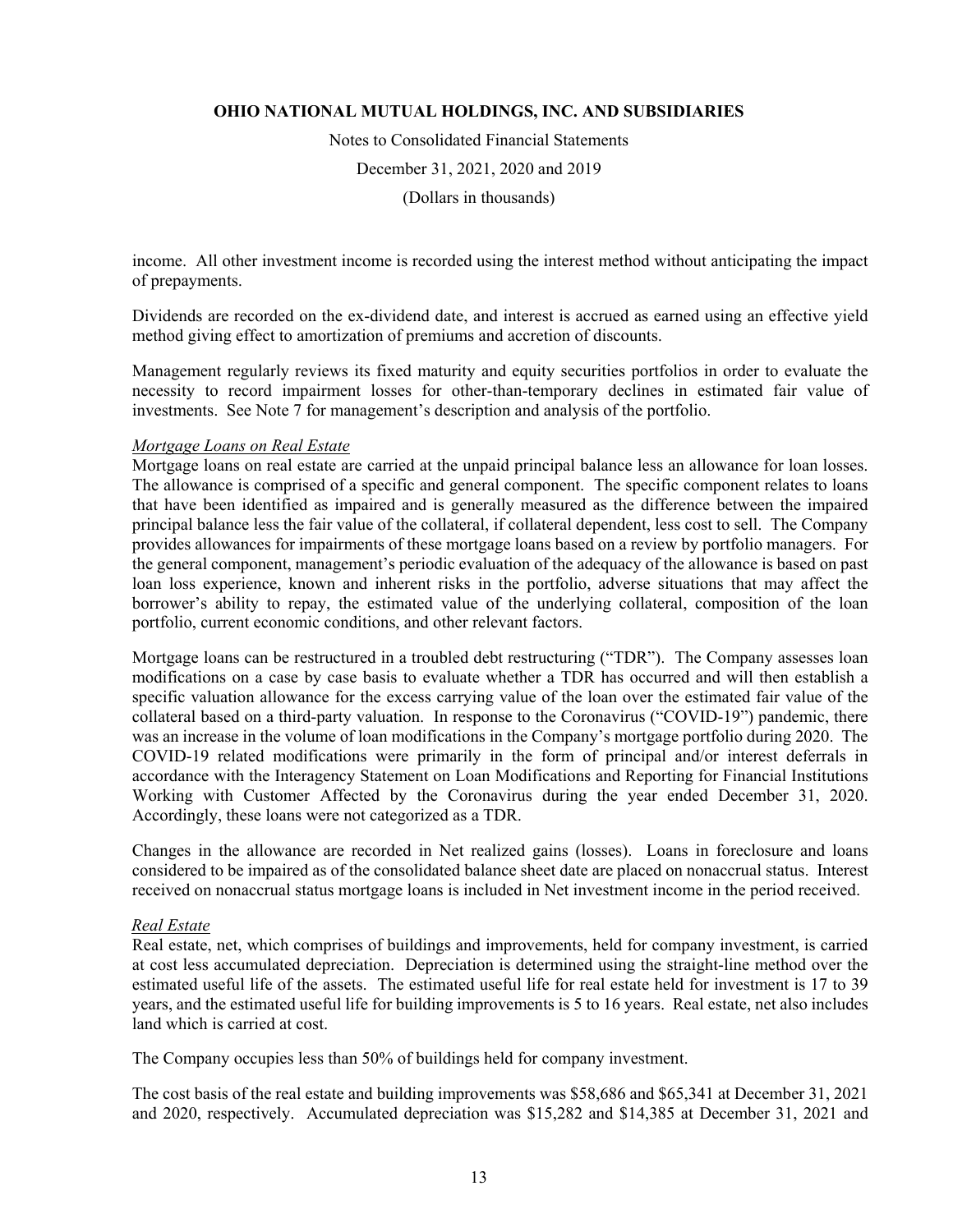Notes to Consolidated Financial Statements

December 31, 2021, 2020 and 2019

(Dollars in thousands)

2020, respectively. Related depreciation expense was \$2,089, \$1,883 and \$1,907 for the years ended December 31, 2021, 2020 and 2019, respectively, and is included in Net investment income on the Consolidated Statements of Operations. The cost basis of land was \$5,252 at December 31, 2021 and 2020.

The Company reviews the estimated useful lives of these long-lived assets and assesses for impairment when certain events or changes in operations occur.

### *Policy Loans*

Policy loans are stated at unpaid principal balances. Interest income on such loans is recorded as earned using the contractually agreed upon interest rate and is included in Net investment income on the Consolidated Statements of Operations. Generally, accrued interest is capitalized on the policy's anniversary date.

### *Other Long-Term Investments*

The direct financing leases entered into prior to the adoption of ASC 842, which consist principally of building and land purchase and leasing arrangements, will continue to be accounted for as capital leases under ASC 840. Direct financing leases are carried at minimum lease payments to be received less unearned income. Building leases generally have a 75% - 80% loan-to-value ("LTV") at inception and a 9 to 21 year repayment schedule. Land leases generally have a 60% - 70% LTV at inception, a five-year repayment schedule and have several principal and interest cash flow structures.

The Company modified certain leases via principal and/or interest deferrals in accordance with the Interagency Statement on Loan Modifications and Reporting for Financial Institutions Working with Customer Affected by the Coronavirus during the year ended December 31, 2020. Accordingly, these leases were not categorized as troubled debt restructurings.

Venture capital partnerships are carried on the equity method basis.

Investments in limited partnerships and limited liability companies are included in Other long-term investments on the Consolidated Balance Sheets. These investments are carried at the underlying audited GAAP equity of the investee using the equity method of accounting. The financial statements of the investments are usually not received in time for the Company to apply the equity method at each reporting period. Therefore, the equity pick-up on these investments has been recorded on a three-month lag. Investment income from these investments is included in Net investment income on the Consolidated Statements of Operations.

### *Securities Lending Program*

The Company participates in an indemnified securities lending program administered by an unaffiliated agent in which certain portfolio holdings are loaned to third parties. The borrower must deliver to the Company's agent collateral having a market value equal to at least 102% and 105%, respectively, of the market value of the domestic and foreign securities loaned. The collateral received by the Company's agent from the borrower to secure loans on behalf of the Company must be in the form of cash, securities issued or guaranteed by the U.S. government or its agencies, or a bank letter of credit or equivalent obligation as may be pre-approved by the Company. The Company monitors the estimated fair value of the loaned securities on a daily basis, and additional collateral is obtained as necessary. The asset, Short-term investments securities lending collateral, and corresponding liability, Payables for securities lending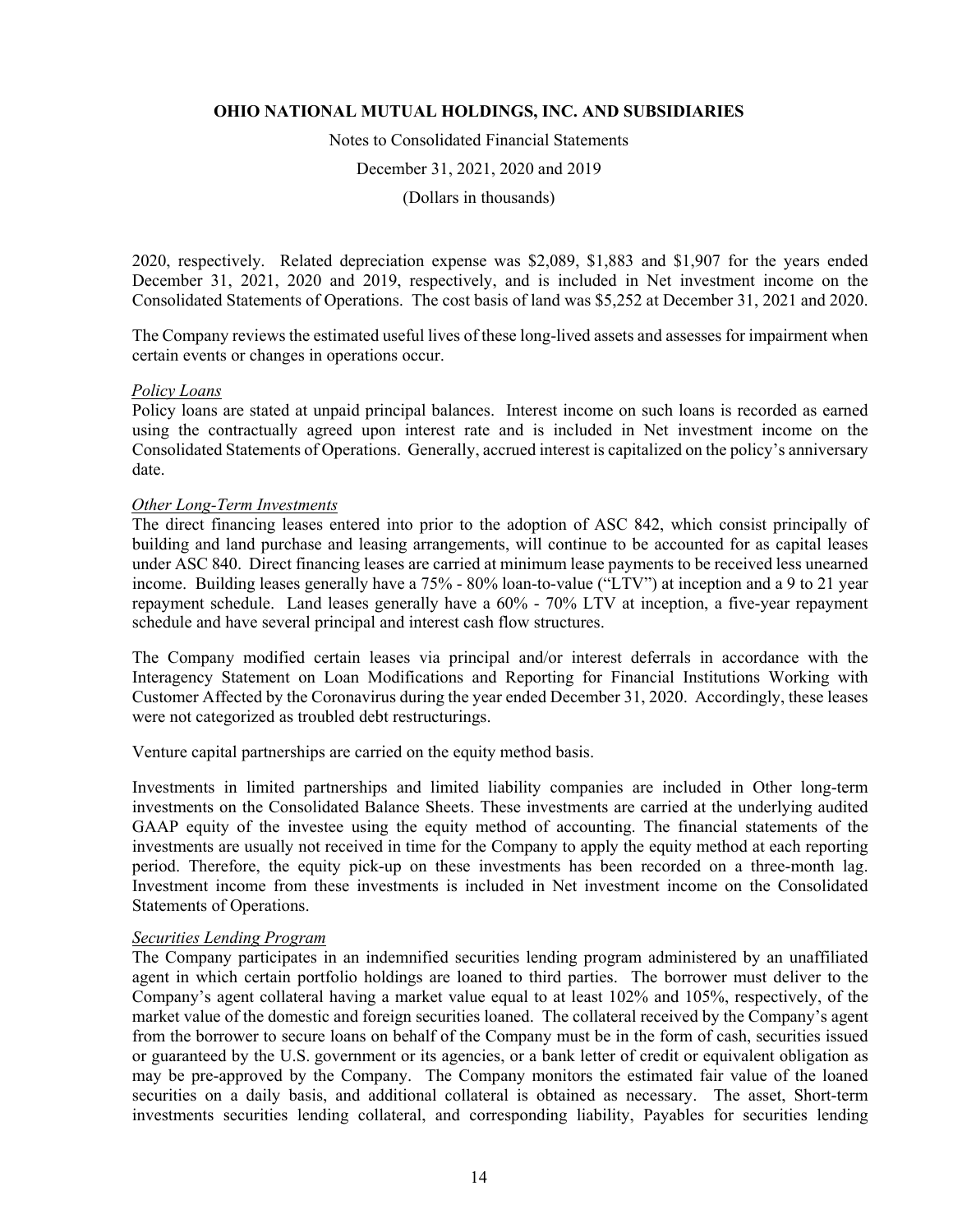Notes to Consolidated Financial Statements

December 31, 2021, 2020 and 2019

(Dollars in thousands)

collateral, are recorded on the Consolidated Balance Sheets. Income and expenses associated with securities lending transactions are reported within Net investment income on the Consolidated Statements of Operations.

### *Short-term Investments*

Short-term investments include securities and other investments with remaining maturities of one year or less, but greater than three months, at the time of purchase and are stated at estimated fair value.

### *(d) Derivatives*

The Company enters into derivative transactions that do not meet the criteria for hedge accounting or have not been designated in hedging relationships by the Company pursuant to FASB ASC Topic 815, *Derivatives and Hedging*. The Company purchases equity index put options, equity futures, currency futures, equity swaps and interest rate swaptions as hedges for certain riders that were sold with variable annuity products. The Company similarly purchases equity index call options as hedges for the fixed indexed annuity and indexed universal life products. These transactions provide the Company with an economic hedge, which is used as part of its overall risk management strategies. The futures derivative instruments are carried at estimated fair value in Other long-term investments or Other liabilities, and the remaining derivative instruments are carried at estimated fair value in Other long-term investments on the Consolidated Balance Sheets, with changes in estimated fair value recorded in Derivative instruments on the Consolidated Statements of Operations.

The Company enters into derivative transactions that meet the criteria for hedge accounting pursuant to FASB ASC Topic 815, *Derivatives and Hedging* ("ASC 815"). The Company purchased a foreign currency swap that meets the criteria for hedge accounting as a cash flow hedge. The swap instrument is carried at estimated fair value in Other long-term investments or Other liabilities. Changes in the estimated fair value of the swap are recorded in Accumulated other comprehensive income on the Consolidated Balance Sheets.

The Company sold variable annuities and fixed indexed annuities, issues certain insurance products and investment contracts, and is a party to certain reinsurance agreements that have embedded derivatives. The Company assesses each identified embedded derivative to determine whether it is required to be bifurcated. The embedded derivative is bifurcated from the host contract and accounted for as a freestanding derivative if:

- the combined instrument is not accounted for in its entirety at fair value with changes in fair value recorded in earnings;
- the terms of the embedded derivative are not clearly and closely related to the economic characteristics of the host contract; and
- a separate instrument with the same terms as the embedded derivative would qualify as a derivative instrument.

Such embedded derivatives are carried at estimated fair value with the reinsurance embedded derivatives reported in Reinsurance recoverable on the Consolidated Balance Sheets. The change in the estimated fair value is reported in Benefits and claims on the Consolidated Statements of Operations.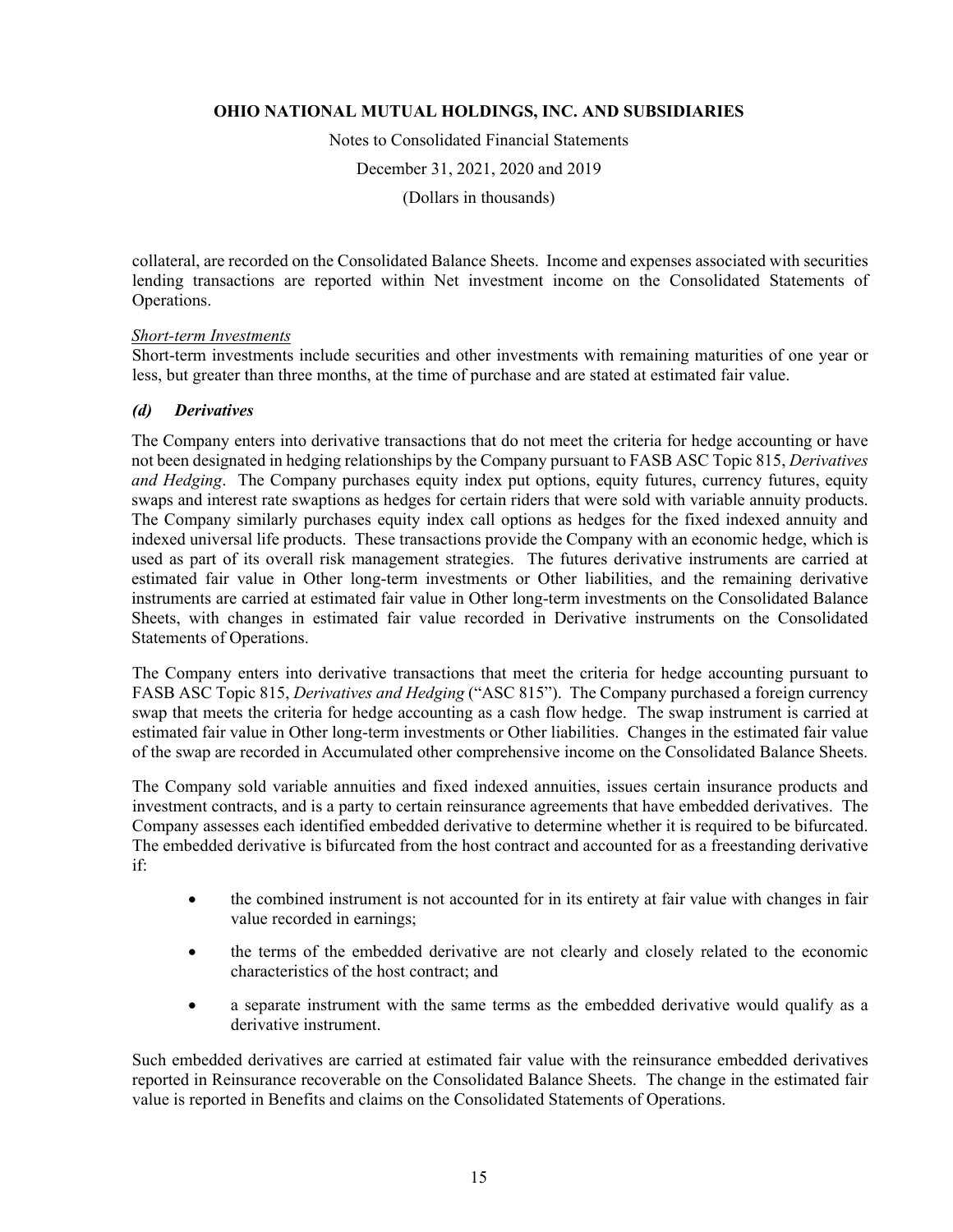Notes to Consolidated Financial Statements

December 31, 2021, 2020 and 2019

(Dollars in thousands)

### *(e) Cash and Cash Equivalents*

For purposes of the Consolidated Statements of Cash Flows, the Company considers all short-term and highly-liquid investments with original maturities of three months or less (including securities lending collateral, commercial paper and reverse repurchase agreements) to be cash equivalents.

### *(f) Segregated Special Surplus Fund*

 ONLIC has established a segregated special surplus fund for the benefit of SUNR, a consolidated subsidiary, in accordance with the SUNR Plan of Operations approved by the State of Ohio. The assets, along with the capital within SUNR, are to be used to provide the protection to maintain SUNR's statutory total adjusted capital at a level of at least 300% of its authorized control level ("ACL") risk-based capital. The segregated special surplus fund is held in a custodial account. Dividends paid by SUNR to ONLIC during the years ended December 31, 2021 and December 31, 2020 were \$253,000 and \$0, respectively. Dividends are placed in the segregated custodial account when paid. See additional details in Note 19 on dividends between SUNR and ONLI. As long as the surplus in SUNR plus the segregated special surplus fund is greater than 300% ACL, ONLIC can withdraw excess capital from the segregated special surplus fund for it to use as unassigned surplus in the event at the end of the calendar quarter the segregated special surplus fund exceeds 100 % ACL. At December 31, 2021 and 2020, the segregated special surplus fund was \$58,826 and \$35,826, respectively. The value of the custodial account was \$295,483 and \$39,325, respectively, which was invested in the following assets at December 31, 2021 and 2020:

|                                               | 2021    | 2020   |
|-----------------------------------------------|---------|--------|
| Cash and cash equivalents                     | 11,595  | 877    |
| Securities available-for-sale, at fair value: |         |        |
| Fixed maturity securities                     | 283,888 | 32,612 |
| Mortgage loans on real estate, net            |         | 5,836  |
| Total custodial account value                 | 295,483 | 39,325 |

# *(g) Deferred Policy Acquisition Costs and Capitalized Sales Inducements*

The Company incurs costs in connection with acquiring new and renewal insurance business. Costs that are related directly to the successful acquisition or renewal of insurance contracts are capitalized as deferred acquisition costs ("DAC"). Such costs generally include:

- incremental direct costs of contract acquisitions;
- the portion of the employee's total compensation, excluding any compensation that is deferred as part of contract acquisitions, and payroll related fringe benefits for certain costs related directly to time spent performing underwriting, policy issuance, medical/inspection, and sales force contract selling acquisition activities of a successful contract;
- other costs related directly to the insurer's acquisition activities noted above that would not have been incurred had the issuance of the contract not occurred; and
- certain advertising costs that meet the deferral criteria.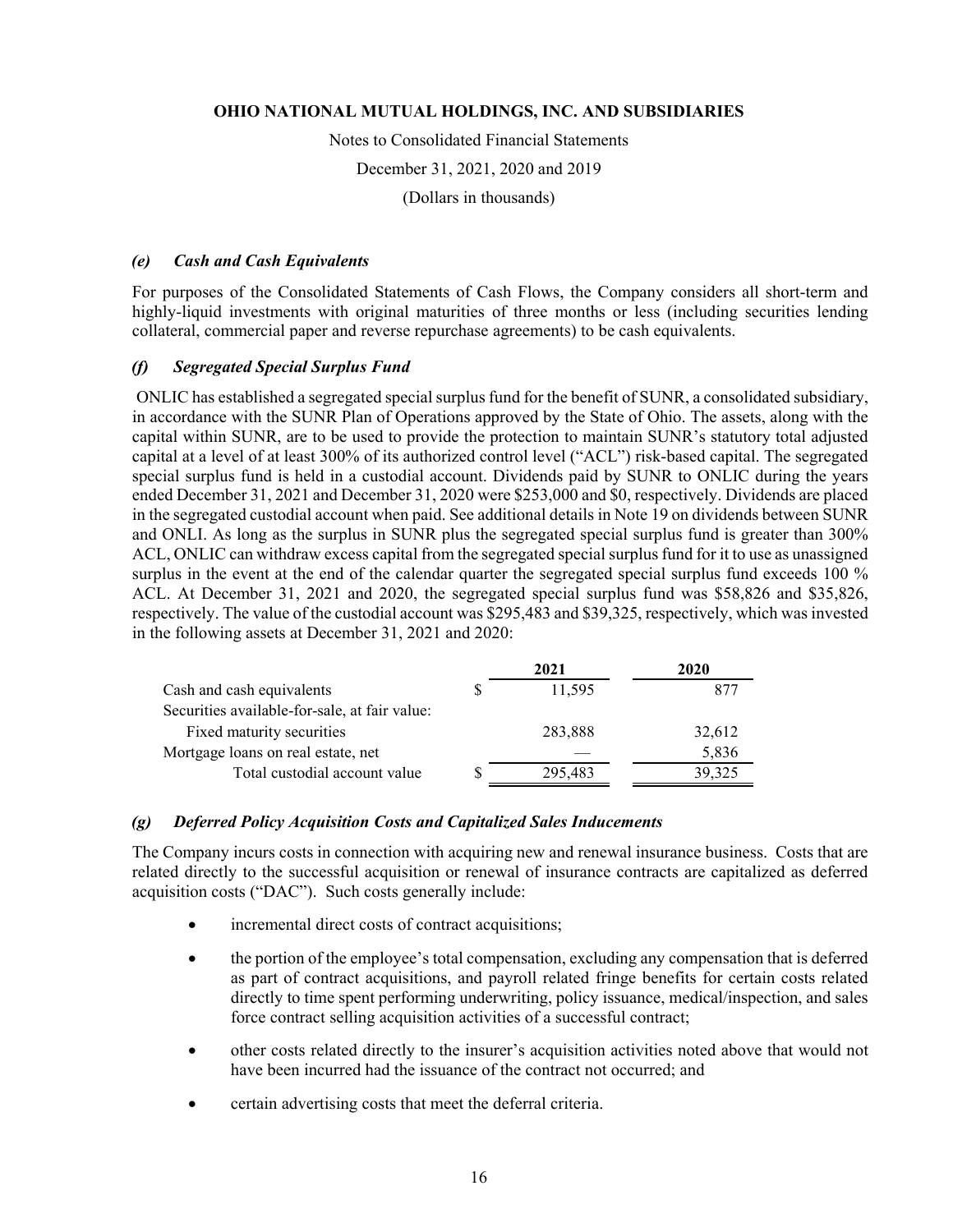Notes to Consolidated Financial Statements December 31, 2021, 2020 and 2019 (Dollars in thousands)

All other acquisition costs such as general advertising, market research, training, administration and unsuccessful acquisition efforts are expensed as incurred.

DAC is subject to recoverability testing in the year of policy issuance and loss recognition testing at the end of each reporting period. For traditional nonparticipating life insurance products, DAC is amortized with interest over the premium paying period of the related policies in proportion to premium revenue. Such anticipated premium revenue is estimated using the same assumptions as were used for computing liabilities for future policy benefits.

For traditional participating life insurance products, DAC is amortized in proportion to gross margins of the related policies. Gross margins are determined for each issue year and are equal to premiums plus investment income less death claims, surrender benefits, administrative costs, expected policyholder dividends, and the increase in reserve for future policy benefits.

For investment and universal life products, DAC is amortized with interest over the lives of the policies in relation to the present value of the estimated future gross revenues (projected investment income, asset fees, cost of insurance charges, policy administration fees, surrender charges, and net realized gains and losses) or estimated future gross profits (gross revenues less interest credits, policy benefits and policy maintenance expenses).

DAC for participating life products, investment products and universal life business is adjusted to reflect the impact of unrealized gains and losses on the related fixed maturity securities available-for-sale.

The most significant assumptions that are involved in the estimation of future gross profits include future gross separate account performance, surrender/lapse rates, withdrawal/partial withdrawal, interest margins and mortality. The Company's long-term assumption for gross separate account performance, net of investment fees, is 7.3%, a blend of expected returns from stock, money market and bond funds representative of the in force block of contracts before a deduction for policy charges. The Company assumes that the level of separate account assets resulting from market performance will revert, over a three-year period, to the level expected if the long-term assumed trend rate had applied. This assumption is commonly referred to as a reversion to the mean. The Company's policy regarding the reversion to the mean process does not permit projected returns to be below 0.0% or in excess of 15.0% during the three-year reversion period.

Changes in assumptions can have a significant impact on the amount of DAC reported for investment products and universal life insurance products and their related amortization patterns. In the event actual experience differs from assumptions or assumptions are revised, the Company is required to record an increase or decrease in DAC amortization expense ("DAC unlocking"), which could be significant. In general, increases in the estimated general and net separate account returns result in increased expected future profitability and may lower the rate of DAC amortization, while increases in lapse/surrender and mortality assumptions reduce the expected future profitability of the underlying business and may increase the rate of DAC amortization. Any resulting DAC unlocking adjustments are reflected currently in the amortization of DAC on the Consolidated Statements of Operations.

For internal replacements that result in a replacement contract that is substantially changed from the replaced contract, the Company's policy is to account for the replaced contract as extinguished; and unamortized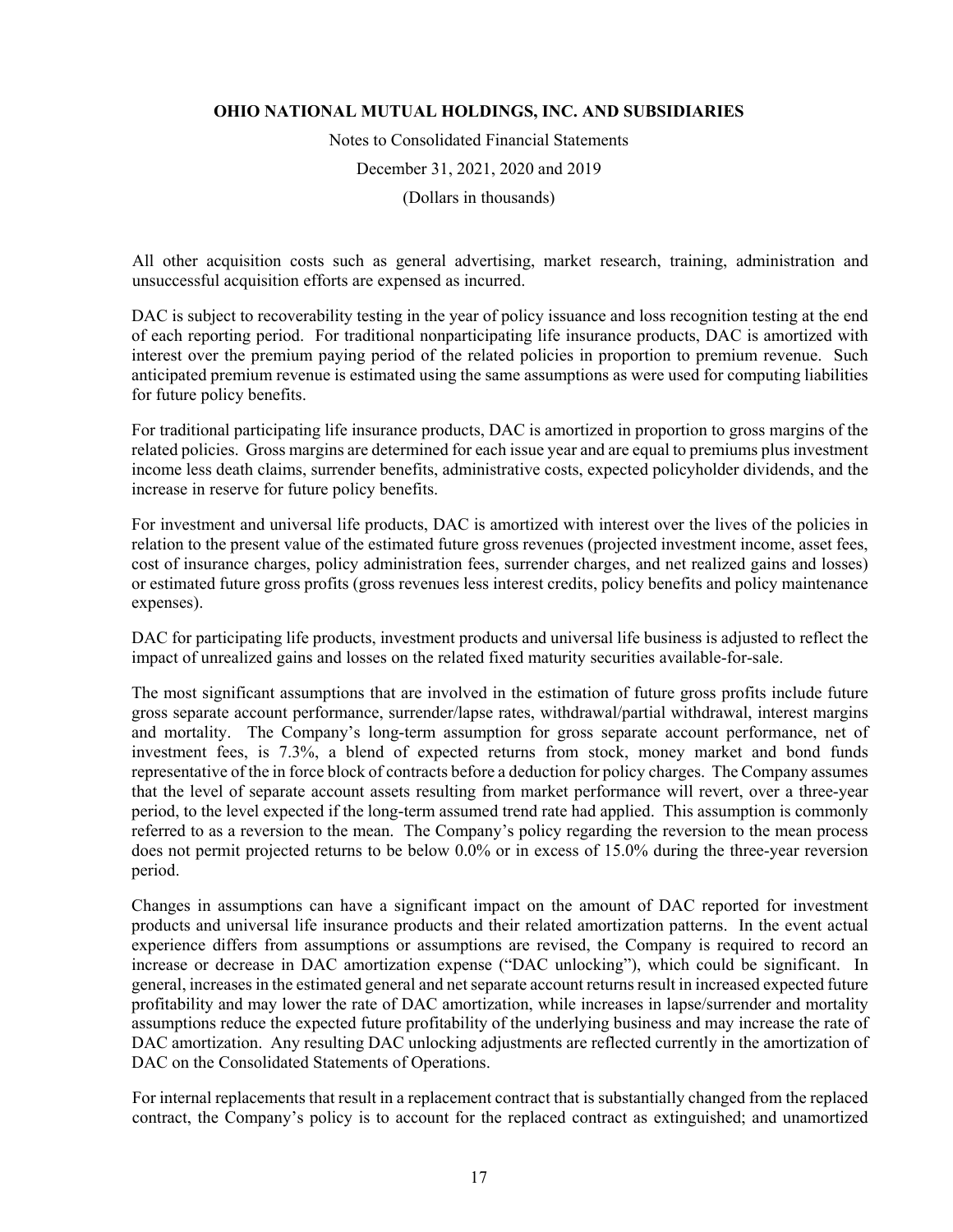Notes to Consolidated Financial Statements

December 31, 2021, 2020 and 2019

(Dollars in thousands)

deferred acquisition costs, unearned revenue liabilities, and deferred sales inducement assets from the replaced contract are not deferred in connection with the replacement contract.

The Company offers certain sales inducements to contract holders. Sales inducements are product features that enhance the investment yield on a contract. The Company utilizes the following sales inducements:

- day-one bonuses, which increase the account value at inception; and
- enhanced yield options which credit interest for a specified period in excess of rates currently being offered for other similar contracts.

Sales inducements are deferred and amortized using the same methodology and assumptions used to amortize DAC.

# *(h) Reinsurance*

Reinsurance is an agreement by which a reporting entity transfers all or part of its risk under a contract to another reporting entity. For each of its reinsurance agreements, the Company determines whether the agreement provides indemnification against loss or liability relating to insurance risk in accordance with applicable accounting standards. The Company reviews all contractual features, including those that may limit the amount of insurance risk to which the reinsurer is subject or features that delay the timely reimbursement of claims. To the extent there are loss-limiting features that preclude the reinsurer from assuming the risk of significant loss, the Company accounts for such agreements using deposit accounting.

Accounting for reinsurance requires the use of significant management estimates and assumptions, particularly related to the future performance of the underlying business and the potential impact of counterparty credit risk. The Company periodically reviews actual and anticipated experience compared to the assumptions used to establish assets and liabilities relating to ceded and assumed reinsurance and evaluates the strength of counterparties to its reinsurance agreements. Reinsurance does not discharge the Company from its primary liability to policyholders, and to the extent that a reinsurer were unable to meet its obligations, the Company would be liable to policyholders.

Amounts recoverable under reinsurance agreements, which totaled \$3,610,441 and \$3,994,380 as of December 31, 2021 and 2020, respectively, include ceded reserves, paid and unpaid claims, and certain other amounts.

Reinsurance premiums ceded and reinsurance recoveries on benefits and claims incurred are deducted from the respective income and expense accounts on the Consolidated Statements of Operations. Assets and liabilities related to reinsurance ceded are reported on a gross basis.

The Company enters into reinsurance agreements with various insurance subsidiaries. All intercompany transactions and balances have been eliminated in consolidation.

See Note 11 for additional reinsurance disclosures and information.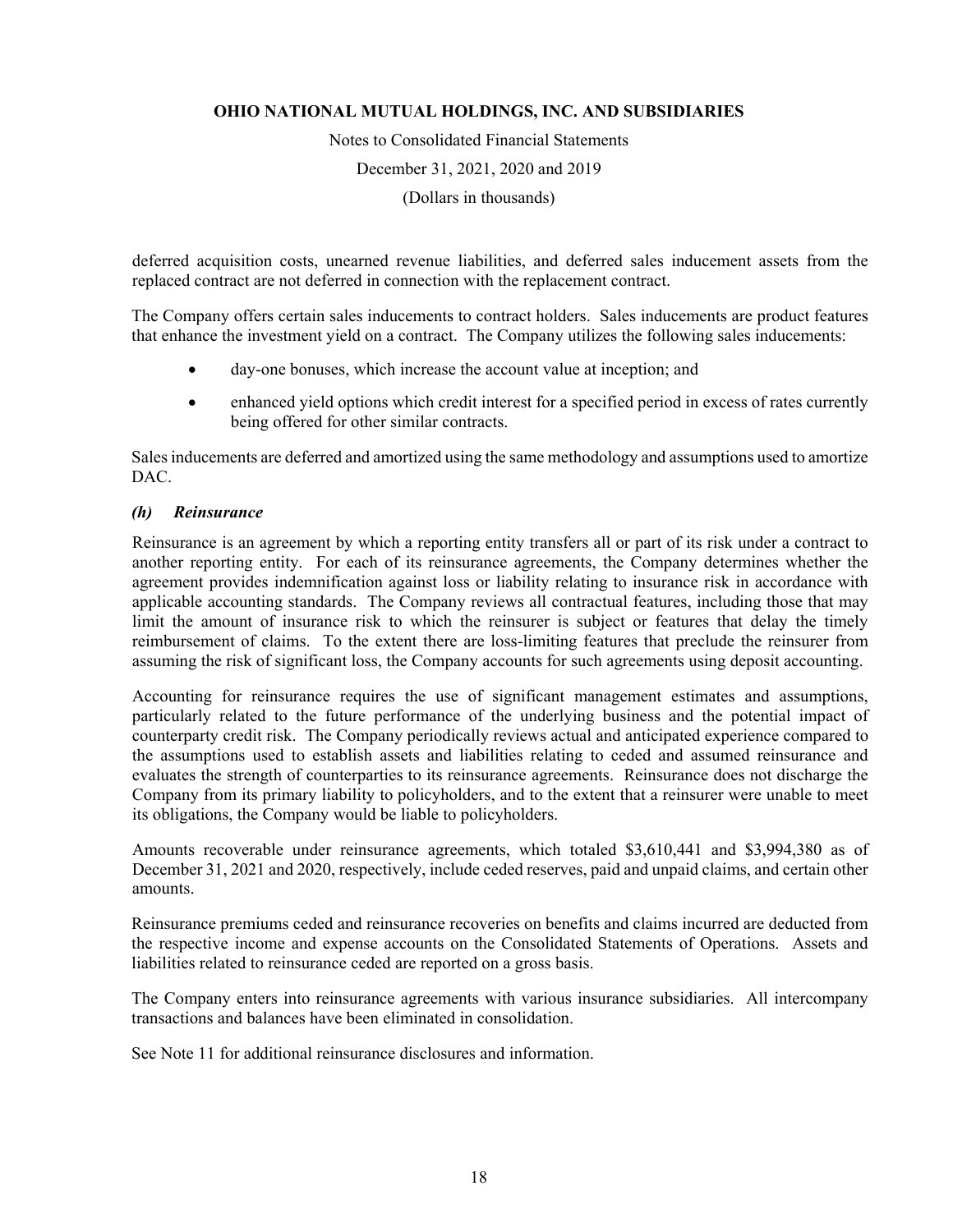Notes to Consolidated Financial Statements December 31, 2021, 2020 and 2019 (Dollars in thousands)

*(i) Equipment, Computer Software and Hardware and Properties Occupied by the Company* 

Equipment, which is included in Other assets, is stated at cost less accumulated depreciation. Depreciation is determined using the straight-line method over the estimated useful lives of the assets. The estimated life is generally 3 to 20 years for equipment. The cost basis of the equipment was \$71,061 and \$71,249 at December 31, 2021 and 2020, respectively. Accumulated depreciation of equipment was \$56,943 and \$53,444 at December 31, 2021 and 2020, respectively. Related depreciation expense was \$5,511, \$5,319 and \$5,871 for the years ended December 31, 2021, 2020 and 2019, respectively.

Computer software and hardware, which is included in Other assets, is stated at cost less accumulated amortization. Purchased software costs, as well as certain internal and external costs incurred to develop internal-use computer software during the application development stage, are capitalized. Such costs are amortized generally over a 2 to 12 year period using the straight-line method based upon the estimated useful life of the assets. The cost basis of computer software was \$133,447 and \$124,787 at December 31, 2021 and 2020, respectively. Accumulated amortization of computer software and hardware was \$83,635 and \$74,220 at December 31, 2021 and 2020, respectively. Related amortization expense was \$9,984, \$9,235 and \$9,380 for the years ended December 31, 2021, 2020 and 2019, respectively.

Properties occupied by the Company, which are included in Other assets, are carried at cost less accumulated depreciation. Depreciation is determined using the straight-line method over the estimated useful life of the assets. The estimated useful life for company-occupied real estate is 30 to 32 years, and the estimated useful life for building improvements is 5 to 30 years. The cost basis of the buildings, improvements and land was \$46,690 and \$46,208 at December 31, 2021 and 2020, respectively. Accumulated depreciation of buildings and improvements was \$23,346 and \$21,761 at December 31, 2021 and 2020, respectively. Related depreciation expense was \$1,696, \$1,676 and \$1,647 for the years ended December 31, 2021, 2020 and 2019, respectively. Properties occupied by the Company also include related land which is carried at cost.

The Company reviews the estimated useful lives of these long lived assets and assesses for impairment when certain events or changes in operations occur.

The Company has \$4,304 and \$6,546 of capital projects in process recorded in Other assets at December 31, 2021 and 2020, respectively.

# *(j) Separate Accounts*

Separate account assets and liabilities represent contract holders' funds, which have been segregated into accounts with specific investment objectives. Separate account assets are recorded at estimated fair value based primarily on market quotations of the underlying securities. The investment income and gains or losses of these accounts accrue directly to the contract holders. The activity of the separate accounts is not reflected in the Consolidated Statements of Operations or Consolidated Statements of Cash Flows except for the fees the Company receives for administrative services and risks assumed and the activity related to guaranteed contracts, which are riders to existing variable annuity contracts. These are recorded in either Annuity premiums and charges or Benefits and claims on the Consolidated Statements of Operations. Separate account seed money is recorded as a trading security.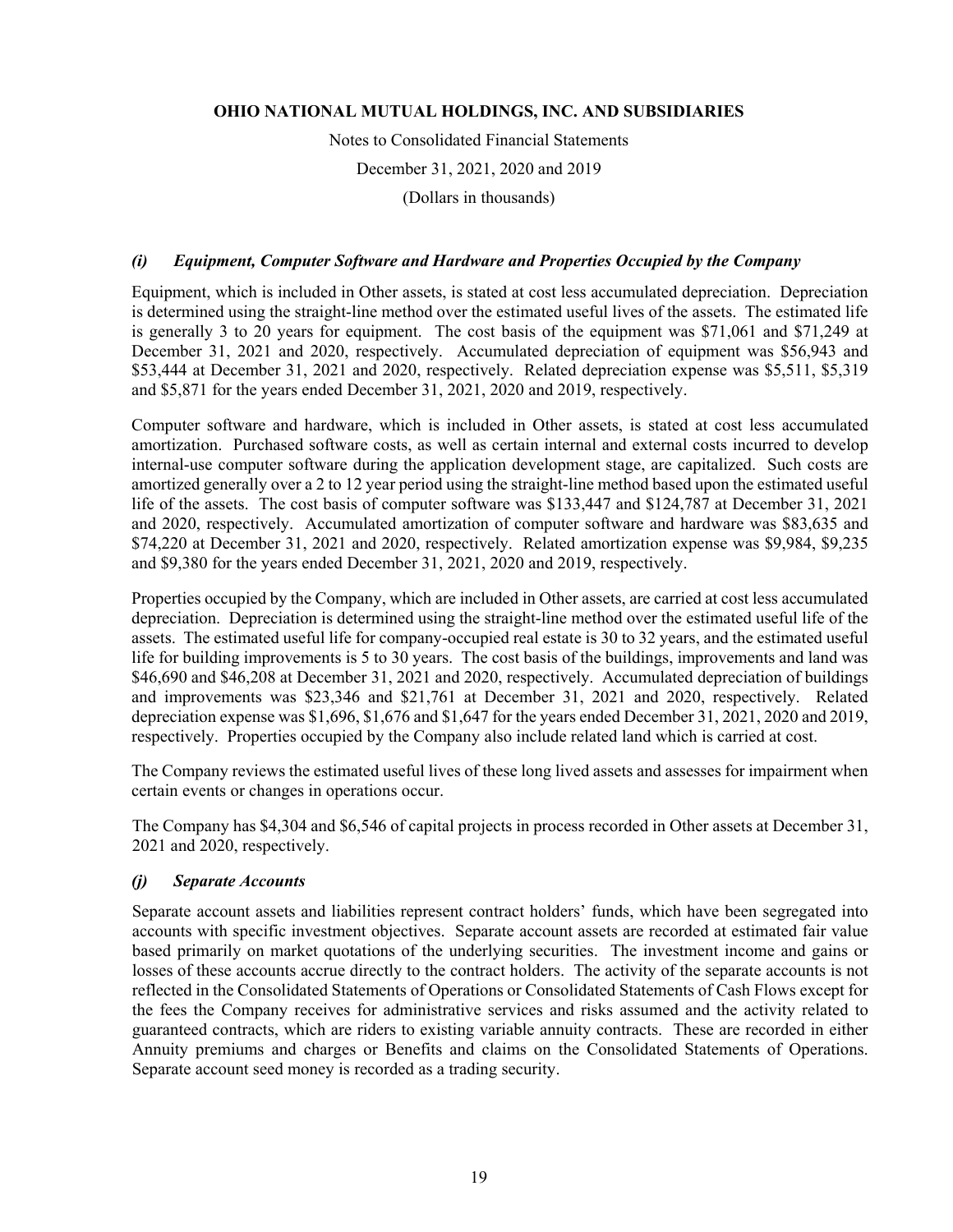Notes to Consolidated Financial Statements

December 31, 2021, 2020 and 2019

(Dollars in thousands)

### *(k) Revenues and Benefits*

### *Traditional Life Insurance Products*

Traditional life insurance products include those products with fixed and guaranteed premiums and benefits and consist primarily of whole life, limited-payment life, term life, and certain annuities with life contingencies.

Premiums for traditional life insurance products are recognized as revenue when due. Benefits and expenses are associated with earned premiums; therefore, profits are recognized over the life of the contract. This association is accomplished through the provision for future policy benefits and the deferral and amortization of policy acquisition costs.

### *Investment Products and Universal Life Insurance Products*

Investment products consist primarily of individual and group variable and fixed deferred annuities, annuities without life contingencies, guaranteed investment contracts and fixed indexed annuities. Universal life insurance products include universal life, variable universal life, indexed universal life and other interest-sensitive life insurance policies.

Revenues for investment products and universal life insurance products consist of net investment income, cost of insurance charges, asset fees, policy administration fees, and surrender charges that have been earned and assessed against policy account balances during the period. The timing of revenue recognition as it relates to fees assessed on investment contracts and universal life contracts is determined based upon the nature of such fees. Cost of insurance charges and policy administrative fees are assessed on a daily, monthly or annual basis, and recognized as revenue when assessed and earned. Certain amounts assessed that represent compensation for services to be provided in future periods such as unearned front-end loads are reported as unearned revenue and recognized in income over the periods benefited. Surrender charges are recognized upon surrender of a contract in accordance with contractual terms. Policy benefits and claims that are charged to expense include benefits and claims incurred in the period in excess of related policy account balances, maintenance costs, and interest credited to policy account balances.

# *Accident and Health Insurance Products*

Accident and health insurance premiums including group life (burial and survivorship) and health (disability) are recognized as revenue in accordance with the terms of the policies. Policy claims are charged to expense in the period that the claims are incurred.

# *(l) Investment Management Fees*

Investment management fees are earned by various subsidiaries in conjunction with money management activities. The fees are based on a percentage of assets at the end of each quarter and are recognized in income as earned.

Revenue earned by the broker dealer operations, which is based on agreed upon commission rates, is recognized when the respective broker dealer entity's performance obligation is satisfied. For fees paid up front, the performance obligation is the sale of the contract and as such, is fulfilled on the trade date. Certain variable commission revenue is considered constrained, as it is dependent on the account value at future points in time as well as the length of time and whether the policy remains in force, all of which are highly susceptible to factors outside the Company's influence. The constraint is overcome when the account value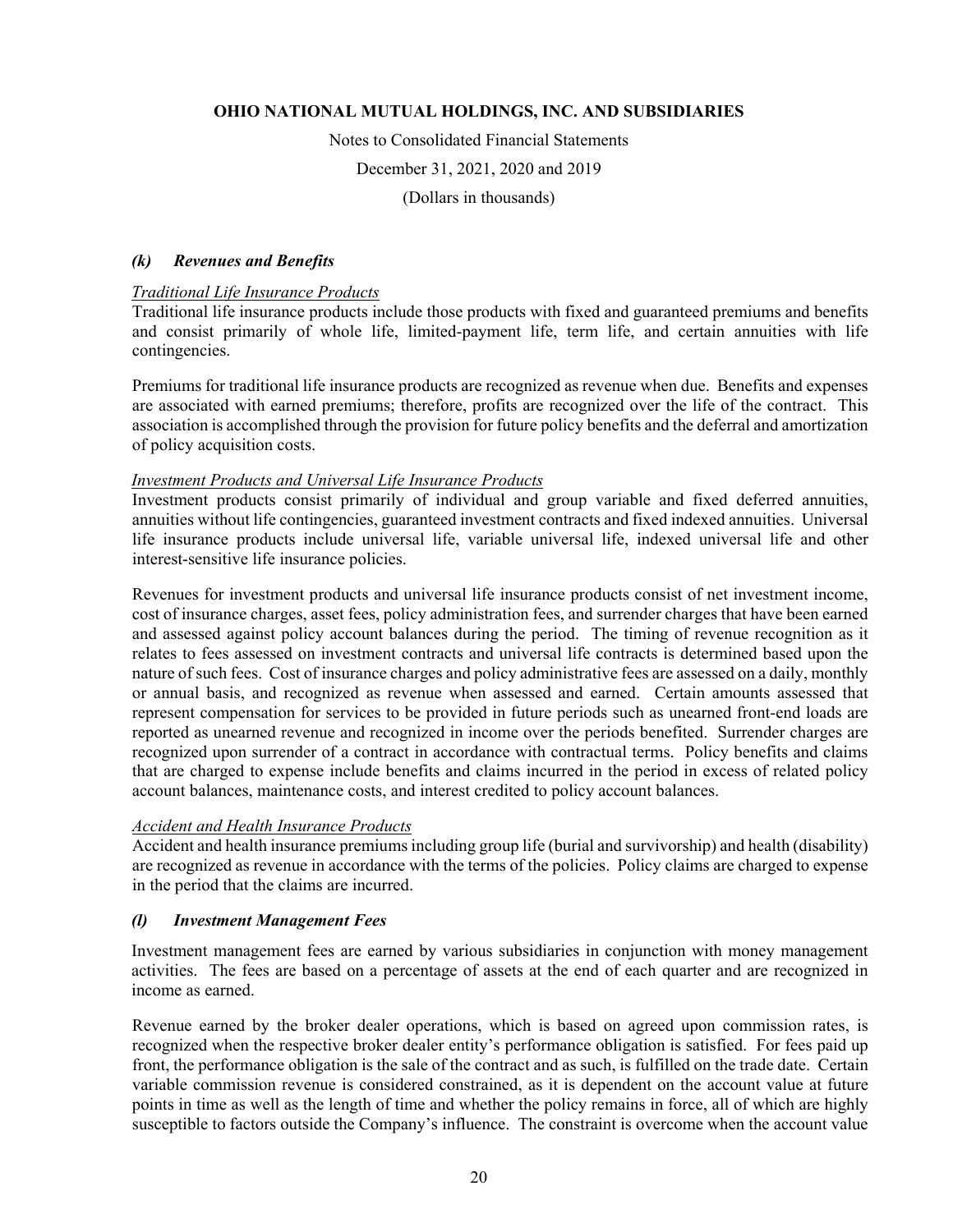Notes to Consolidated Financial Statements

December 31, 2021, 2020 and 2019

(Dollars in thousands)

and investor activities are known, usually monthly, at which point the revenue is recognized. The broker dealer operations had no remaining performance obligations to satisfy related to revenue from contracts with customers as of December 31, 2021.

The following table illustrates the revenue recognized from contracts with customers reported in Investment management fees, Net investment income and Other income on the Consolidated Statements of Operations, and the timing of revenue recognition, for the years ending December 31, 2021, 2020 and 2019:

|                                                                          |    | <b>Registered</b><br>investment<br>and variable<br>contracts | General<br>securities | <b>Fee based</b><br>and other | <b>Total</b> |
|--------------------------------------------------------------------------|----|--------------------------------------------------------------|-----------------------|-------------------------------|--------------|
| December 31, 2021                                                        |    |                                                              |                       |                               |              |
| <b>Revenues from contracts with customers</b>                            |    |                                                              |                       |                               |              |
| Other income                                                             | \$ | 60,181                                                       | 2,143                 | 22,420                        | 84,744       |
| Net investment income                                                    |    |                                                              |                       | 14                            | 14           |
| Investment management fees                                               |    |                                                              |                       | 53,182                        | 53,182       |
| Total revenue from contracts with customers                              | \$ | 60,181                                                       | 2,143                 | 75,616                        | 137,940      |
| Timing of revenue recognition                                            |    |                                                              |                       |                               |              |
| Satisfaction of performance obligation:                                  |    |                                                              |                       |                               |              |
| Transferred at a point in time                                           | \$ | 60,181                                                       | 2,143                 | 75,616                        | 137,940      |
| Total revenue from contracts with customers                              | \$ | 60,181                                                       | 2,143                 | 75,616                        | 137,940      |
| December 31, 2020                                                        |    |                                                              |                       |                               |              |
| <b>Revenues from contracts with customers</b>                            |    |                                                              |                       |                               |              |
| Other income                                                             | \$ | 50,935                                                       | 3,118                 | 16,920                        | 70,973       |
| Net investment income                                                    |    |                                                              |                       | 27                            | 27           |
| Investment management fees                                               |    |                                                              |                       | 43,198                        | 43,198       |
| Total revenue from contracts with customers                              | \$ | 50,935                                                       | 3,118                 | 60,145                        | 114,198      |
| Timing of revenue recognition                                            |    |                                                              |                       |                               |              |
| Satisfaction of performance obligation:                                  |    |                                                              |                       |                               |              |
| Transferred at a point in time                                           | \$ | 50,935                                                       | 3,118                 | 60,145                        | 114,198      |
| Total revenue from contracts with customers                              | \$ | 50,935                                                       | 3,118                 | 60,145                        | 114,198      |
| December 31, 2019                                                        |    |                                                              |                       |                               |              |
| <b>Revenues from contracts with customers</b>                            |    |                                                              |                       |                               |              |
| Other income                                                             | \$ | 51,713                                                       | 1,729                 | 15,018                        | 68,460       |
| Net investment income                                                    |    |                                                              |                       | 28                            | 28           |
| Investment management fees                                               |    |                                                              |                       | 45,181                        | 45,181       |
| Total revenue from contracts with customers                              | S  | 51,713                                                       | 1,729                 | 60,227                        | 113,669      |
| Timing of revenue recognition<br>Satisfaction of performance obligation: |    |                                                              |                       |                               |              |
| Transferred at a point in time                                           | \$ | 51,713                                                       | 1,729                 | 60,227                        | 113,669      |
| Total revenue from contracts with customers                              | \$ | 51,713                                                       | 1,729                 | 60,227                        | 113,669      |
|                                                                          |    |                                                              |                       |                               |              |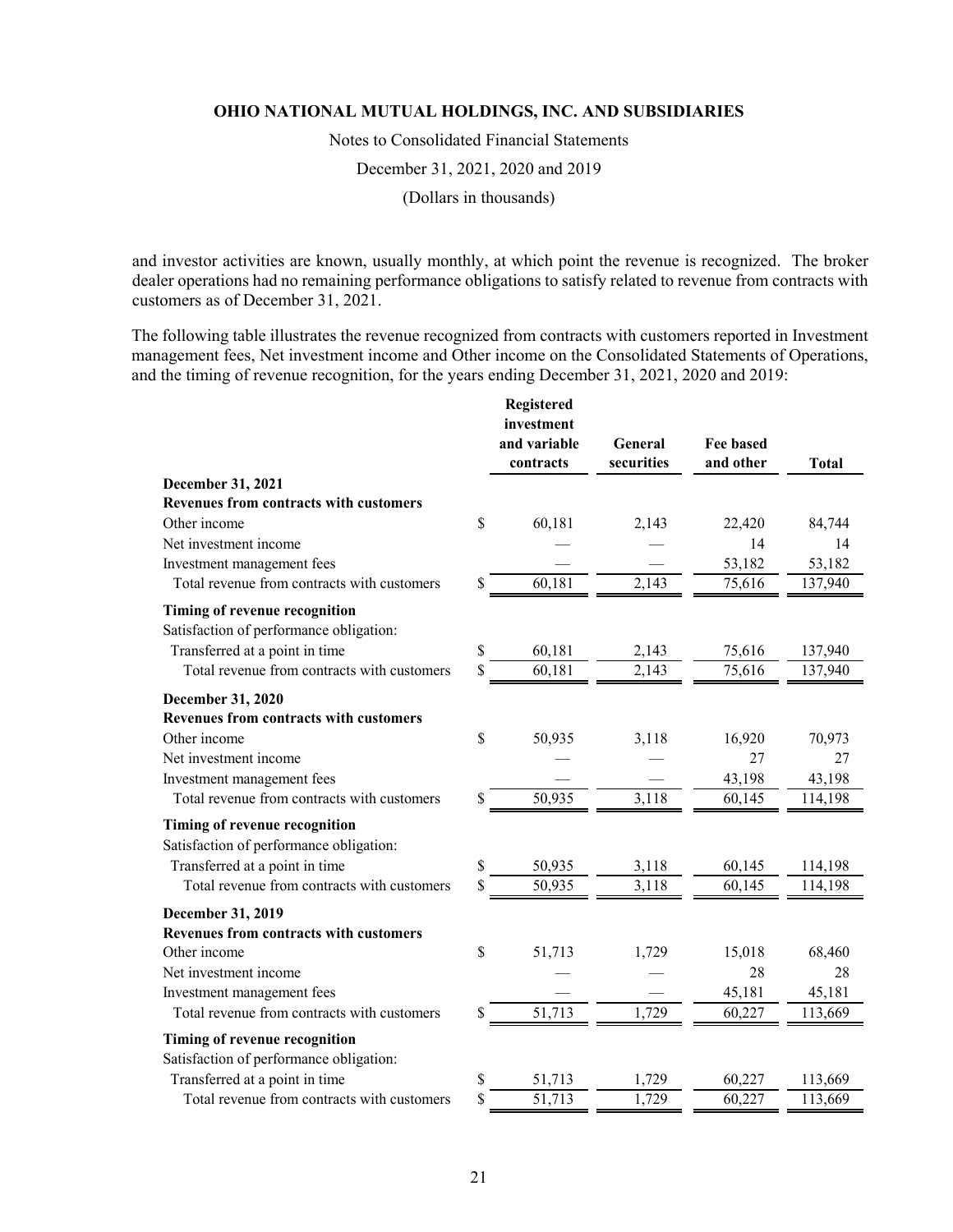Notes to Consolidated Financial Statements

December 31, 2021, 2020 and 2019

(Dollars in thousands)

### *(m) Other Income*

The Company earns sales load fees on the sale of ONLAC variable universal life contracts by unrelated third-party brokers through various subsidiaries. The Company also earned sales load fees on ONLIC variable, fixed and fixed indexed annuity contracts. Sales load fees are recognized as revenue when earned. Additionally, the various subsidiaries of the Company sold registered investment products and variable contracts sponsored by unaffiliated parties.

# *(n) Future Policy Benefits and Claims*

The Company establishes liabilities for amounts payable under insurance policies. Generally, amounts are payable over an extended period of time, and related liabilities are calculated as the present value of future expected benefits to be paid reduced by the present value of future expected premiums. Such liabilities are established based on methods and underlying assumptions in accordance with GAAP and applicable actuarial standards. The process of calculating reserve amounts for a life insurance organization involves the use of a number of assumptions, including those related to persistency (how long a contract stays with a company), mortality (the relative incidence of death in a given time), morbidity (the relative incidence of disability resulting from disease or physical ailment) and interest rates (the rates expected to be paid or received on financial instruments, including insurance or investment contracts). The methods used in determining the liability for unpaid losses and future policy benefits are standard actuarial methods recognized by the American Academy of Actuaries.

Liabilities for traditional life insurance policies are calculated using a net level premium method based on estimates of mortality, morbidity, investment yields, and withdrawals, which were used or being experienced at the time the policies were issued.

Liabilities for investment products in the accumulation phase, fixed deferred annuities, fixed indexed annuities, group annuities, universal life insurance products and variable universal life insurance products are calculated based on participants' contributions plus interest credited less applicable contract charges.

Liabilities for payout annuities are calculated using the present value of future benefits discounted using varying interest rates. Liabilities for variable payout annuities also include maintenance costs in the present value calculation.

Liabilities for disability income policies are calculated using a net level premium method based on estimates of mortality, morbidity, investment yields, and withdrawals, which were used or being experienced at the time the policies were issued. Liabilities for disability income policies on claims are calculated using the present value of future benefits and maintenance costs discounted using varying interest rates, depending on the year the claim was incurred.

The Company regularly reviews its estimates of future policy benefits and claims liabilities and compares them with its actual experience. Differences result in changes to the liability balances with related charges or credits to benefit expenses in the period in which the change occurs.

The Company issued traditional variable annuity contracts through its separate accounts, for which investment income and gains and losses on investments accrue directly to, and investment risk is borne by, the contract holder.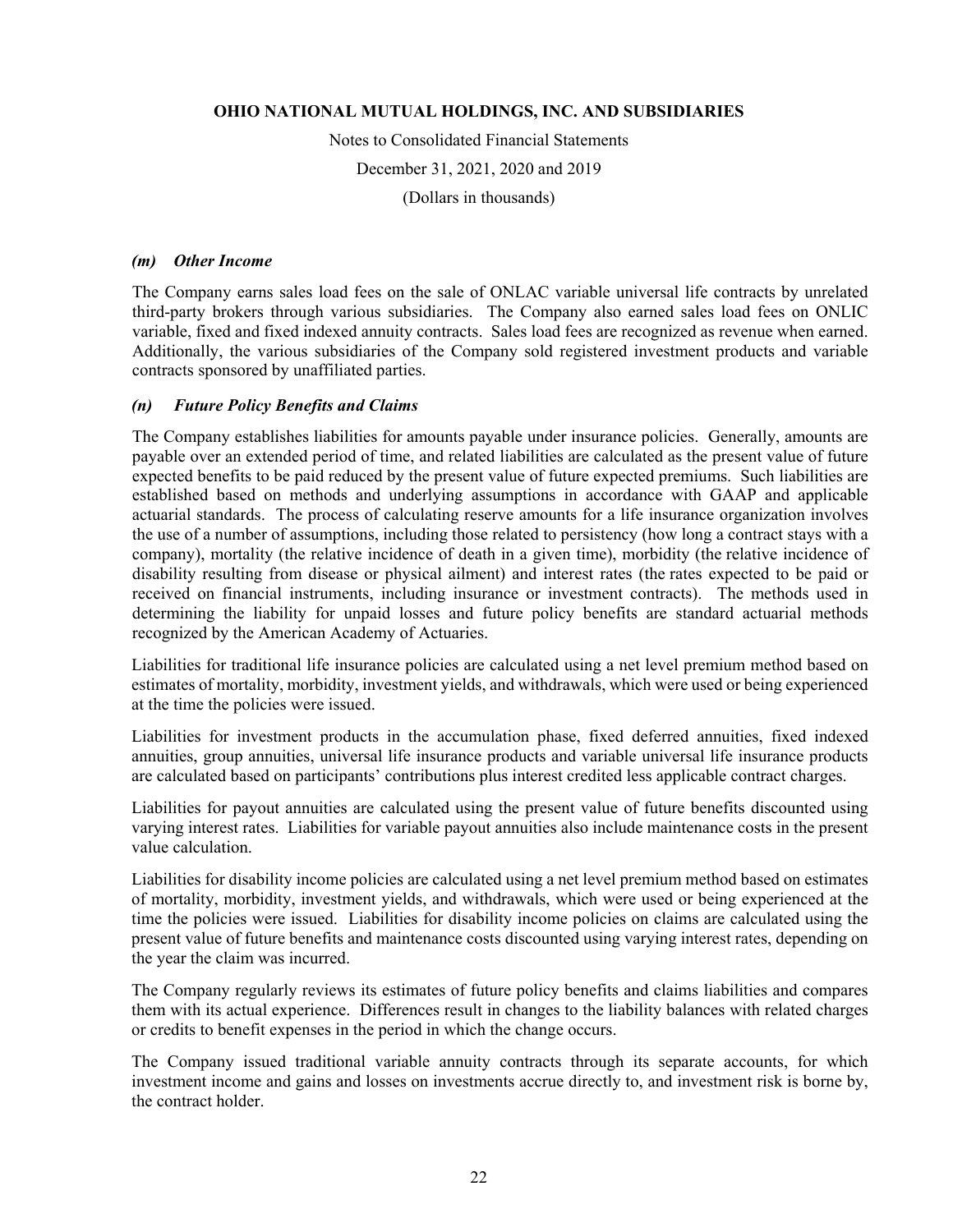Notes to Consolidated Financial Statements

December 31, 2021, 2020 and 2019

(Dollars in thousands)

The Company also issued nontraditional variable annuity contracts through its separate accounts in which the Company provides various forms of guarantees/riders to benefit the related contract holders. These guarantees are accounted for as insurance liabilities or as embedded derivatives depending on how and when the benefit is paid. Specifically, a guarantee is accounted for as an embedded derivative if a guarantee is paid out without requiring the occurrence of a specific insurable event or the policyholder to annuitize. Alternatively, a guarantee is accounted for as an insurance liability if the guarantee is paid only upon either the occurrence of a specific insurable event or annuitization. In certain cases, a guarantee may have elements of both an insurance liability and an embedded derivative, and in such cases the guarantee is split and accounted for under both models.

The Company has five main types of rider benefits offered with individual variable annuity contracts:

- guaranteed minimum death benefit ("GMDB");
- guaranteed minimum income benefit ("GMIB");
- guaranteed minimum accumulation benefit ("GMAB");
- guaranteed minimum withdrawal benefit ("GMWB"); and
- guaranteed lifetime withdrawal benefit ("GLWB").

The Company also issued fixed indexed annuity contracts with an enhanced GLWB rider. The fixed indexed annuity contracts issued beginning in 2020 do not include the GLWB rider.

The Company refers to the total of the five types issued with variable annuity contracts and fixed indexed annuity contracts, collectively, as the "G reserves."

Guarantees accounted for as insurance liabilities in future policy benefits and claims include GMDBs, GMIBs and certain GLWBs that require annuitization.

Guarantees accounted for as embedded derivatives include GMWBs, GMABs and certain GLWBs that do not require annuitization, as well as the index crediting feature within the fixed indexed annuity contracts. At inception, the Company attributes to the embedded derivative a portion of the projected future guaranteed fees to be collected from the policyholder equal to the present value of projected future guaranteed benefits. The embedded derivatives are carried at estimated fair value and reported in future policy benefits and claims.

# *(o) Participating Business/Policyholder Dividends*

Participating business, which refers to policies that participate in profits through policyholder dividends, represents 15.0%, 14.9% and 14.0% of the Company's ordinary life insurance in force as of December 31, 2021, 2020 and 2019, respectively. The liability for policyholder dividends includes the estimated amount of annual dividends earned by policyholders and is recorded in Other policyholder funds in the accompanying Consolidated Balance Sheets. Policyholder dividends incurred are recorded in the Provision for policyholders' dividends on participating policies in the accompanying Consolidated Statements of Operations.

Policyholder dividends are approved annually by ONLIC's Board of Directors based upon the amount of distributable statutory surplus. The aggregate amount of policyholder dividends is related to actual interest,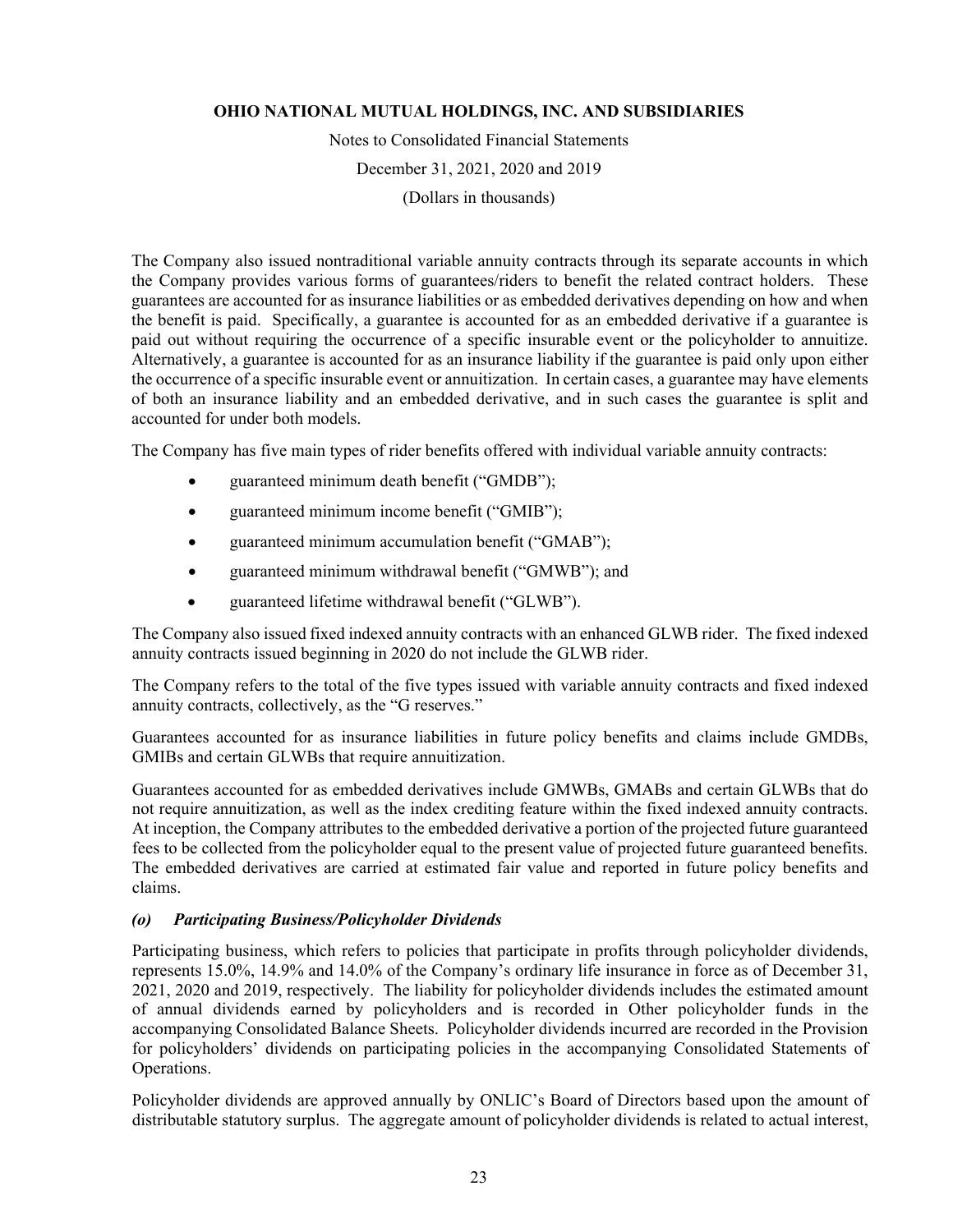Notes to Consolidated Financial Statements

December 31, 2021, 2020 and 2019

(Dollars in thousands)

mortality, morbidity, and expense experience for the year, as well as management's judgment as to the appropriate level of statutory surplus to be retained by ONLIC.

### *(p) Income Taxes*

The Company files a life/non-life consolidated federal income tax return, which includes its U.S. domestic subsidiaries. United States Department of the Treasury ("Treasury") regulations generally require a fiveyear waiting period as to when a life insurance company can be included in the consolidated federal income tax return. A subsidiary life insurance company may obtain approval sooner if the provisions of the Treasury regulations are met. SUNR met the Treasury regulations and received approval to join the consolidated return in 2019.

SYRE is domiciled in the Cayman Islands and elected to be a U.S. taxpayer. SYRE joined the consolidated return on January 1, 2014.

The method of allocation between the companies is subject to written agreements, approved by the Board of Directors. Allocations are based upon separate return calculations with current credit for net losses. Intercompany tax balances are settled at least quarterly.

The Company's policy for recording interest and penalties associated with audits, claims and adjustments is to record such amounts as a component of current income tax (benefit) expense.

The foreign life insurance subsidiaries owned by the Company file tax returns in accordance with applicable foreign laws in their respective countries of domestication. U.S. taxation of foreign affiliates may differ in timing and amount from taxation under foreign laws. The impact of the returns filed subject to foreign tax law has been reflected in the provision for income tax expense and related liabilities.

The Company utilizes the asset and liability method of accounting for income taxes. Under this method, deferred tax assets and liabilities are recognized for the future tax consequences attributable to differences between the financial statement carrying amounts of existing assets and liabilities and their respective tax bases and operating loss and tax credit carryforwards. Deferred tax assets and liabilities are measured using enacted tax rates expected to apply to taxable income in the years in which those temporary differences are expected to be recovered or settled. The effect on deferred tax assets and liabilities of a change in tax rates is recognized in operations in the period that includes the enactment date. Valuation allowances are established when it is determined that it is more likely than not that the deferred tax asset will not be fully realized. Current income taxes are charged to operations based upon amounts estimated to be payable as a result of taxable operations for the current year.

In determining the need for a valuation allowance, the Company considers the carryback capacity to absorb capital losses, reversal of existing temporary differences, estimated future taxable income and prudent and feasible tax planning strategies. The determination of the valuation allowance for the Company's deferred tax assets requires management to make certain judgments and assumptions regarding future operations that are based on historical experience and expectations of future performance. Management's judgments are subject to change given the inherent uncertainty in predicting future performance, which is impacted by such factors as policyholder behavior, competitive pricing, and specific industry and market conditions.

Pursuant to Global intangible low-taxed income ("GILTI") tax rules, companies are allowed to make an accounting policy choice of either (1) treating taxes due on future U.S. inclusions in taxable income related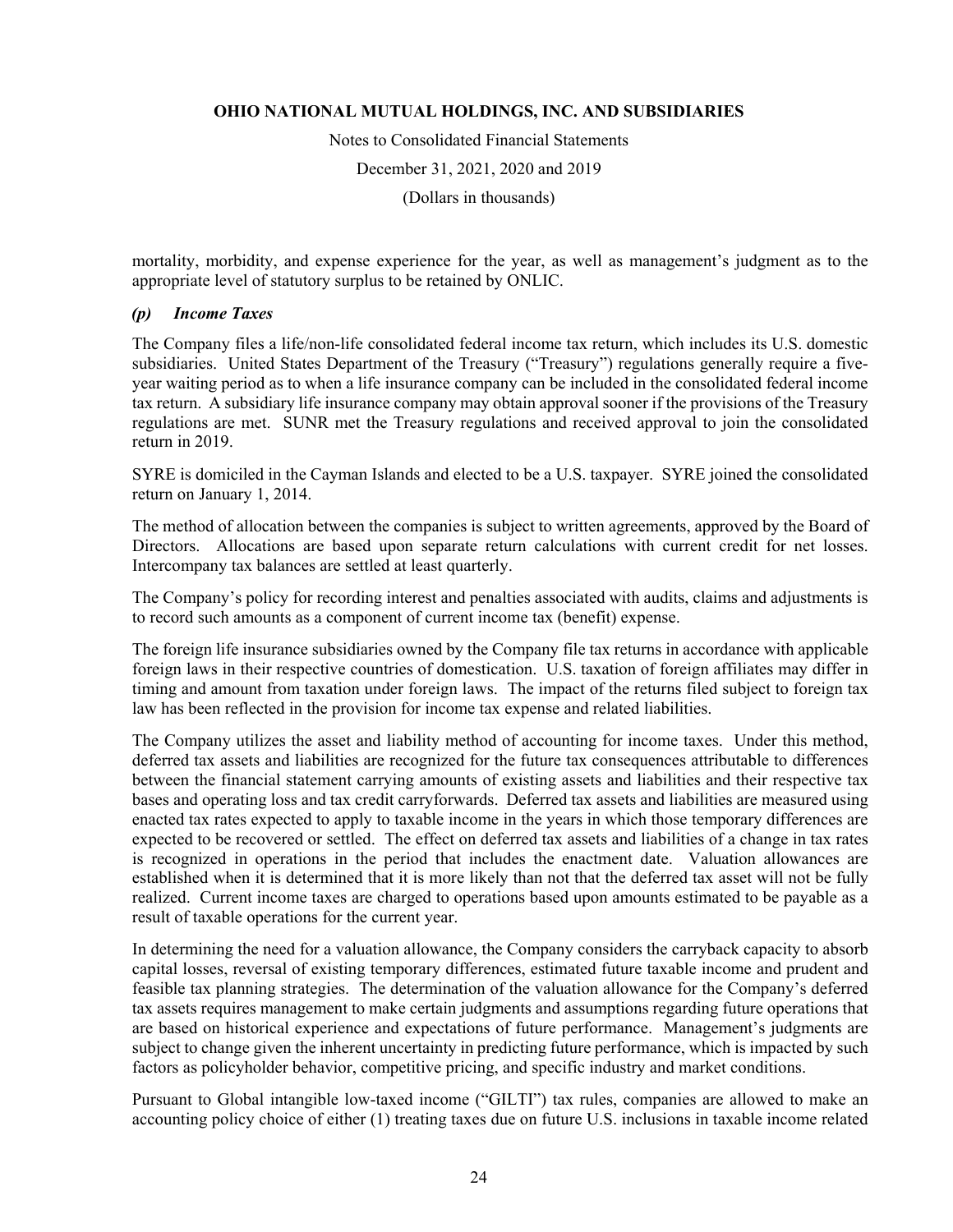Notes to Consolidated Financial Statements

December 31, 2021, 2020 and 2019

(Dollars in thousands)

to GILTI as a current-period expense when incurred (the 'period cost method') or (2) factoring such amounts into a company's measurement of its deferred taxes (the 'deferred method'). The Company has elected the period cost method, which will be determined annually if the Company's GILTI inclusion rises to a material amount from a U.S. tax compliance perspective.

On March 27, 2020, the Coronavirus Aid, Relief and Economic Security ("CARES") Act was enacted and signed into law. The CARES Act included, among other items, measures concerning income tax, payroll tax credits, and loan programs. The CARES Act permitted net operating loss ("NOL") carryovers and carrybacks to offset 100% of taxable income for taxable years beginning before 2021. In addition, the CARES Act allowed NOLs incurred in 2018, 2019, and 2020 to be carried back to generate a refund of previously paid income taxes. There was no impact to income taxes for the Company related to the NOL changes. The Company did not participate in any of the CARES payroll tax credits or loan programs.

# *(q) Litigation Contingencies*

The Company is a party in various legal actions arising in the normal course of business. Given the inherent unpredictability of these matters, it is difficult to estimate the impact on the Company's financial position. Liabilities are established when it is probable that a loss has been incurred, and the amount of loss can be reasonably estimated. Legal costs are recognized as incurred and for the estimated amount to be incurred.

On a quarterly and annual basis, the Company reviews relevant information with respect to liabilities for litigation, regulatory investigations and litigation-related contingencies to be reflected in the Company's consolidated financial statements. See Note 20 for further information.

# *(r) Foreign Currency*

Assets, liabilities and operations of foreign subsidiaries are recorded based on the functional currency of each entity. The determination of the functional currency is made based on the appropriate economic and management indicators. The local currencies of foreign operations are the functional currencies. Assets and liabilities of foreign subsidiaries are translated from the functional currency to U.S. dollars at the exchange rates in effect at each year end, and income and expense accounts are translated at the average exchange rates during the year. The resulting translation adjustments are charged or credited directly to other comprehensive income, net of applicable taxes.

# *(s) Employee Benefit Plans*

The Company sponsors and/or administers various plans that provide defined benefit pension and other postretirement benefits covering eligible employees and sales representatives. Measurement dates used for all of the defined benefit pension and other postretirement benefit plans correspond with the year end of the Company. The Company recognizes the funded status of the projected benefit obligation ("PBO") less plan assets for pension benefits and the accumulated benefit obligation ("ABO") for other postretirement benefits for each of its plans. The Company recognizes an expense for differences between actual experience and estimates over the average future service period of participants. The actuarial gains (losses) and prior service costs (credit) not yet included in net periodic benefit costs are charged to Accumulated other comprehensive income ("AOCI"), net of income tax.

The obligations and expenses associated with these plans require the use of assumptions such as discount rate, expected long-term return on plan assets, rate of compensation increases, healthcare cost trend rates, as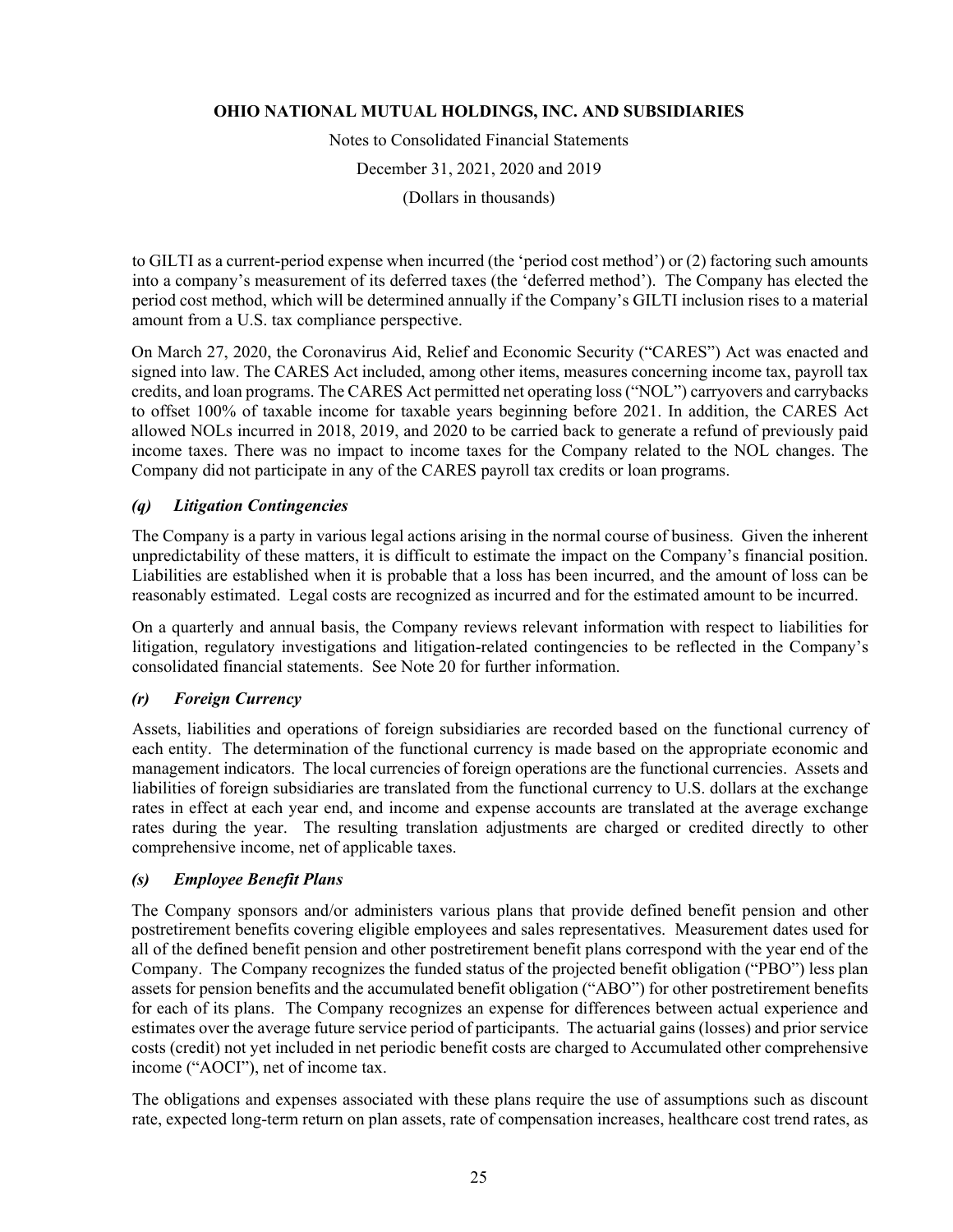Notes to Consolidated Financial Statements

December 31, 2021, 2020 and 2019

(Dollars in thousands)

well as participant demographics such as rate and age of retirements, withdrawal rates and mortality. Management determines these assumptions based upon a variety of factors such as historical performance of the plan and its assets, currently available market and industry data and mortality tables, and expected benefit payout streams. The assumptions used may differ materially from actual results due to, among other factors, changing market and economic conditions and changes in participant demographics. These differences may have an effect on the Company's consolidated financial statements.

The Company sponsors a defined contribution plan for substantially all employees. The Company also sponsors a qualified contributory defined contribution profit-sharing plan for substantially all employees. Discretionary Company contributions are based on the net earnings of the Company. Accordingly, the Company recognizes compensation cost for current contributions.

### *(t) Correction of Immaterial Error*

During the year ended December 31, 2020, the Company identified out of period errors related to its calculation of variable annuity reserves under ASC 815; and Statement of Position 03-1 ("SOP03-1") and DAC balances. The majority of these errors involve certain riders that are covered by an external reinsurance agreement impacting the Company's reinsurance recoverable. The Company concluded that the misstatements were not material to the consolidated financial statements. The following presents the effect of recording the immaterial correction in the consolidated financial statement as of and for the years ended December 31, 2019 and 2018 within this report to reflect the corrected numbers as follows:

|                                                   |              | As reported | Adjustment        | As adjusted |
|---------------------------------------------------|--------------|-------------|-------------------|-------------|
| <b>Consolidated Balance Sheets:</b>               |              |             |                   |             |
| December 31, 2019:                                |              |             |                   |             |
| Deferred policy acquisition costs                 | $\mathbb{S}$ | 1,679,421   | 851               | 1,680,272   |
| Reinsurance recoverable                           |              | 3,946,180   | 46,867            | 3,993,047   |
| Total assets                                      |              | 40,366,801  | 47,718            | 40,414,519  |
| Future policy benefits and claims                 |              | 15,724,764  | 747               | 15,725,511  |
| Other policyholder funds                          |              | 170,779     | 7                 | 170,786     |
| Deferred federal and foreign income taxes         |              | 139,253     | 9,863             | 149,116     |
| <b>Total liabilities</b>                          |              | 37,747,718  | 10,617            | 37,758,335  |
| Retained earnings                                 |              | 2,384,161   | 37,101            | 2,421,262   |
| Total equity                                      |              | 2,619,083   | 37,101            | 2,656,184   |
| Total liabilities and equity                      |              | 40,366,801  | 47,718            | 40,414,519  |
|                                                   |              | As reported | <b>Adjustment</b> | As adjusted |
| <b>Consolidated Statements of Operations:</b>     |              |             |                   |             |
| December 31, 2019:                                |              |             |                   |             |
| Benefits and claims                               | \$           | 1,578,810   | (12,742)          | 1,566,068   |
| Amortization of deferred policy acquisition costs |              | 265,038     | (70)              | 264,968     |
| (Loss) income before income taxes                 |              | (101, 538)  | 12,812            | (88, 726)   |
| Income taxes: Deferred expense (benefit)          |              | (34,830)    | 2,691             | (32, 139)   |
| Net income (loss)                                 |              | (67, 603)   | 10,121            | (57, 482)   |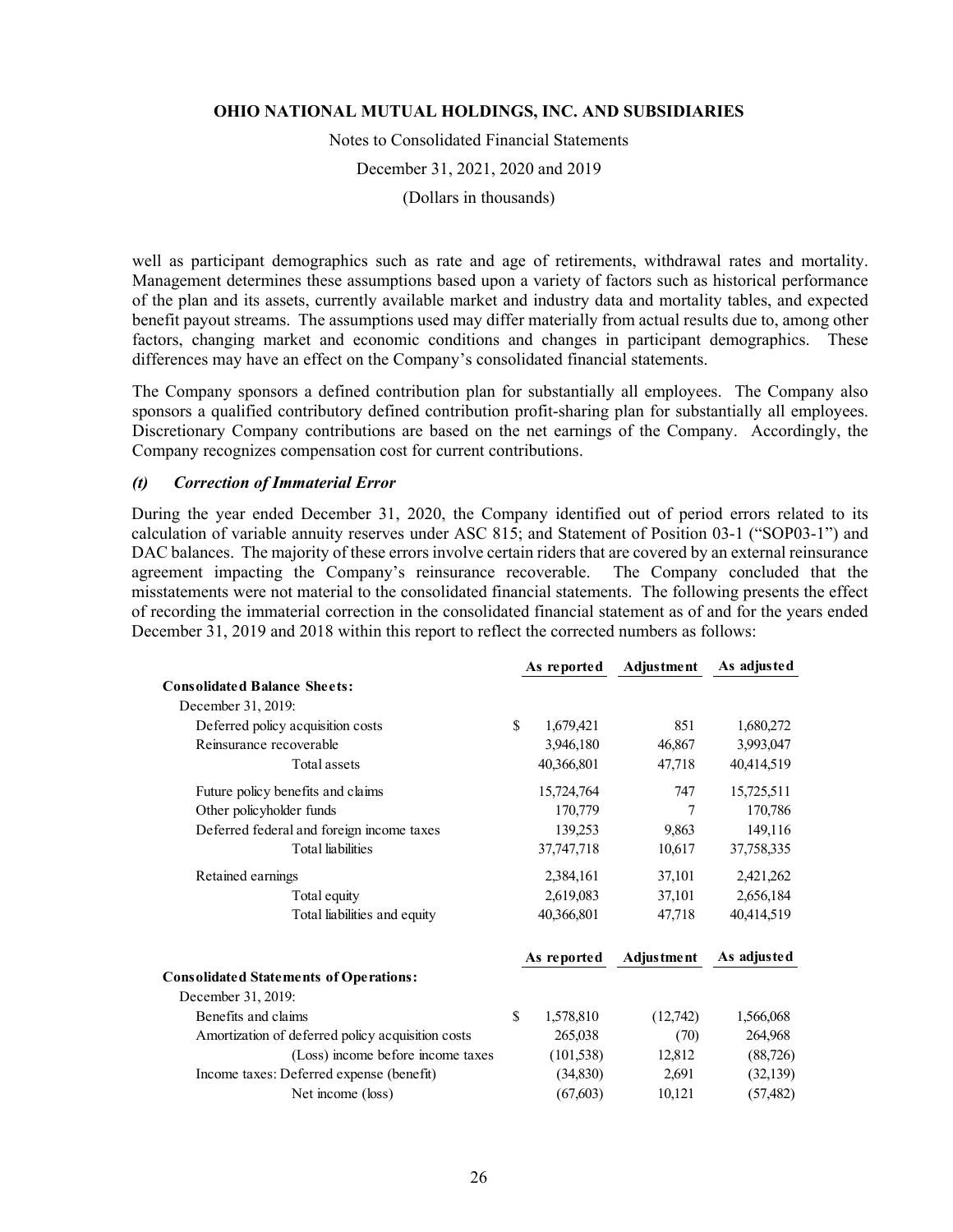#### Notes to Consolidated Financial Statements

### December 31, 2021, 2020 and 2019

(Dollars in thousands)

|                                                     | As reported     | <b>Adjustment</b> | As adjusted |
|-----------------------------------------------------|-----------------|-------------------|-------------|
| <b>Consolidated Statements of</b>                   |                 |                   |             |
| Comprehensive Income (Loss)                         |                 |                   |             |
| December 31, 2019:                                  |                 |                   |             |
| Net loss                                            | \$<br>(67, 603) | 10,121            | (57, 482)   |
| Total comprehensive income                          | 153,796         | 10,121            | 163,917     |
|                                                     | As reported     | <b>Adjustment</b> | As adjusted |
| <b>Consolidated Statements of Changes in Equity</b> |                 |                   |             |
| Balance, December 31, 2018                          | \$<br>2,465,287 | 26,980            | 2,492,267   |
| Comprehensive income: Net loss                      | (67,603)        | 10,121            | (57, 482)   |
| Total comprehensive income                          | 153,796         | 10,121            | 163,917     |
| Balance, December 31, 2019                          | \$<br>2,619,083 | 37,101            | 2,656,184   |
|                                                     | As reported     | <b>Adjustment</b> | As adjusted |
| <b>Consolidated Statements of Cash Flows:</b>       |                 |                   |             |
| December 31, 2019:                                  |                 |                   |             |
| Net income (loss)                                   | \$<br>(67, 603) | 10,121            | (57, 482)   |
| Amortization of deferred policy acquisition costs   | 265,038         | (70)              | 264,968     |
| Deferred income tax expense (benefit)               | (34,830)        | 2,691             | (32, 139)   |
| Decrease (increase) in other assets and             |                 |                   |             |
| reinsurance recoverable                             | (106, 501)      | (10,950)          | (117, 451)  |
| Increase in policyholder liabilities                | 602,004         | (1,792)           | 600,212     |

### *(u) Adoption and Future Adoption of New Accounting Pronouncements*

The Company generally applies the "other public entity" requirements when adopting new accounting standards. Where the standard adoption timeframes differentiate between U.S. Securities and Exchange Commission ("SEC") filers and other public business entities, the Company follows the adoption timelines for other public business entities as the Company does not meet the requirements of an SEC filer.

### *Adoption of New Accounting Pronouncements*

Effective January 1, 2021, the Company adopted ASU 2020-08, *Codification Improvements to Subtopic 310- 20, Receivables-Nonrefundable Fees and Other Costs*. The guidance clarifies that an entity should reevaluate whether a callable debt security is within the scope of paragraph 310-20-35-33 for each reporting period. The adoption of this guidance did not significantly impact the Company's consolidated financial statements or disclosures.

Effective January 1, 2021, the Company adopted ASU 2020-01, *Investments-Equity Securities (Topic 321), Investments-Equity Method and Joint Ventures (Topic 323), and Derivatives and Hedging (Topic 815)*. The guidance clarifies that a company should consider observable transactions that require a company to either apply or discontinue the equity method of accounting under Topic 323, *Investments-Equity Method and Joint Ventures*, for the purposes of applying the measurement alternative in accordance with Topic 321 immediately before applying or upon discontinuing the equity method. The guidance also clarifies that, when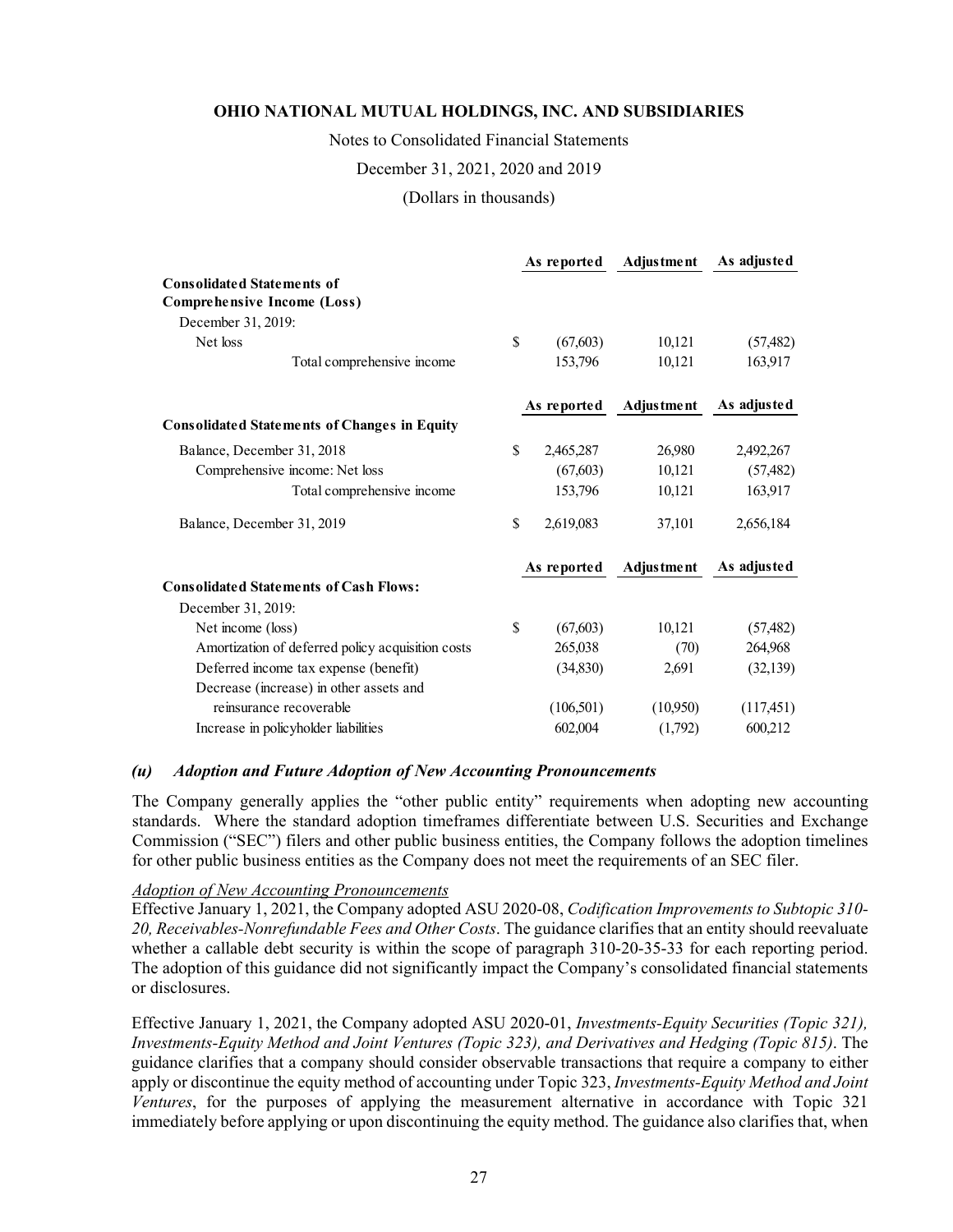Notes to Consolidated Financial Statements

December 31, 2021, 2020 and 2019

(Dollars in thousands)

determining the accounting for certain forward contracts and purchased options, a company should not consider, whether upon settlement or exercise, if the underlying securities would be accounted for under the equity method or fair value option. The adoption of this guidance did not significantly impact the Company's consolidated financial statements or disclosures.

Effective January 1, 2021, the Company adopted ASU 2019-12, *Income Taxes (Topic 740): Simplifying the Accounting for Income Taxes*. The guidance removes specific exceptions to the general principles in Topic 740 in GAAP. The adoption of this guidance did not significantly impact the Company's consolidated financial statements or disclosures.

Effective January 1, 2020, the Company adopted ASU 2018-17, *Consolidation (Topic 810): Targeted Improvements to Related Party Guidance of Variable Interest Entities ("VIE")*. The guidance amends previously issued guidance for determining whether an indirect interest held through a related party is a VIE. The adoption of this guidance did not impact the Company's consolidated financial statements or disclosures.

Effective January 1, 2020, the Company adopted ASU 2018-15, *Intangibles-Goodwill and Other-Internal-Use Software (Subtopic 350-40): Customer's Accounting for Implementation Costs Incurred in a Cloud Computing Arrangement That Is a Service Contract.* This guidance aligns the requirements for capitalizing implementation costs incurred in a hosting arrangement that is a service contract with the requirements for capitalizing implementation costs incurred to develop or obtain internal-use software (and hosting arrangements that include an internal-use software license). This guidance requires a customer in a hosting arrangement that is a service contract to follow the guidance in Subtopic 350-40 to determine which implementation costs to capitalize as an asset related to the service contract and which costs to expense. The guidance also requires the customer to expense the capitalized implementation costs of a hosting arrangement that is a service contract over the term of the hosting arrangement. The adoption of this guidance did not significantly impact the Company's consolidated financial statements or disclosures.

Effective January 1, 2020, the Company adopted ASU 2018-14, *Compensation – Retirement Benefits – Defined Benefit Plans – General (Subtopic 715-20): Disclosure Framework-Changes to the Disclosure Requirements for Defined Benefit Plans*. This guidance removes disclosures that are no longer considered cost beneficial, clarifies the specific requirements of disclosures, and adds disclosure requirements identified as relevant. The adoption of this guidance did not impact the Company's consolidated financial statements.

Effective January 1, 2020, the Company adopted ASU 2018-13, *Fair Value Measurement (Topic 820): Disclosure Framework – Changes to the Disclosure Requirements for Fair Value Measurement*. This guidance modifies the disclosure requirements on fair value measurements in Topic 820, *Fair Value Measurement*, by removing, modifying and adding certain disclosures associated with fair value measurements. The adoption of this guidance did not significantly impact the Company's consolidated financial statements or disclosures.

Effective January 1, 2019, the Company adopted ASU 2019-10, Financial Instruments – *Derivatives and Hedging (Topic 815): Effective Dates,* ASU 2019-04, *Codification Improvements to Topic 815, Derivatives and Hedging*, ASU 2018-16, *Derivatives and Hedging (Topic 815): Inclusion of the Secured Overnight Financing Rate (SOFR) Overnight Index Swap (OIS) Rate as a Benchmark Interest Rate for Hedge Accounting* and ASU 2017-12, *Derivatives and Hedging (Topic 815): Targeted Improvements to Accounting for Hedging Activities*. The guidance refines, expands and simplifies hedge accounting for financial and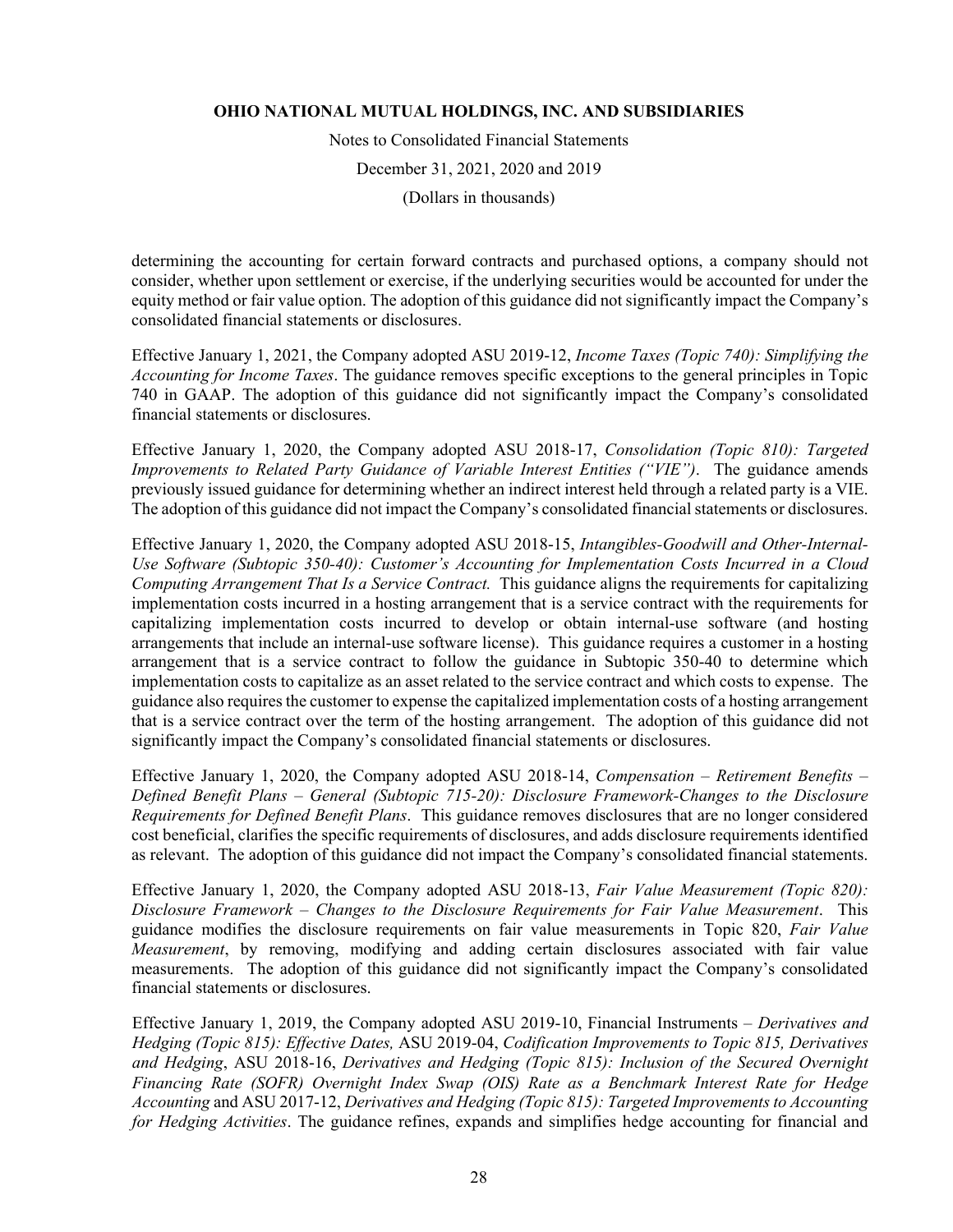Notes to Consolidated Financial Statements December 31, 2021, 2020 and 2019 (Dollars in thousands)

nonfinancial risk. The adoption of this guidance did not significantly impact the Company's consolidated financial statements or financial statement disclosures.

Effective January 1, 2019, the Company adopted ASU 2019-10, *Leases (Topic 842): Effective Dates*, ASU 2019-01, *Leases (Topic 842): Codification Improvements* (March 2019), ASU 2018-20, *Leases (Topic 842): Narrow Scope Improvements for* Lessors (December 2018), ASU 2018-11, *Leases (Topic 842): Targeted*  Improvements (July 2018), ASU 2018-10, *Codification Improvements to Topic 842, Leases* (July 2018) and ASU 2016-02, *Leases (Topic 842)* using the prospective application of the guidance, and prior periods continue to be presented in accordance with Topic 840. This new guidance requires lessees to recognize a lease liability measured on a discounted basis and a right-of-use asset for the lease term for those leases classified as operating leases under previous guidance. Under this guidance, lessor accounting is largely unchanged except to align lessor accounting with the lease accounting model and ASC Topic 606, *Revenue from Contracts with Customers*, and thus the accounting for sale and leaseback transactions has been simplified. Additionally, the Company elected the package of practical expedients and recognized in the Consolidated Balance Sheets \$9,189 of Operating lease liabilities and \$9,151 of Operating lease right-of-use assets at adoption. The adoption of this guidance did not significantly impact the Company's consolidated financial statements or financial statement disclosures. See Note 19 for additional disclosures.

Effective January 1, 2019, the Company adopted ASU 2017-08, *Receivables – Nonrefundable Fees and Other Costs (Subtopic 310-20), Premium Amortization on Purchased Callable Debt Securities*. This guidance requires premiums on callable debt securities to be amortized to the earliest call date. The adoption of this guidance did not significantly impact the Company's consolidated financial statements or financial statement disclosures.

### *Future Adoption of New Accounting Pronouncements*

In August 2020, the FASB issued ASU 2020-06, *Debt-Debt with Conversion and Other Options (Subtopic 470-20) and Derivatives and Hedging-Contracts in Entity's Own Equity (Subtopic 815-40): Accounting for Convertible Instruments and Contracts in an Entity's Own Equity*. The new guidance is effective for other public business entities for fiscal years beginning after December 15, 2023, including interim periods within those fiscal years. Early adoption is permitted. This ASU simplifies accounting for convertible instruments by removing major separation models required under current U.S. GAAP. Management has not yet assessed the impact that the guidance may have on the Company's consolidated financial statements.

In March 2020, the FASB issued ASU 2020-04, *Reference Rate Reform (Topic 848): Facilitation of the Effects of Reference Rate Reform on Financial Reporting* and in January 2021, the FASB issued ASU 2021- 01, *Reference Rate Reform (Topic 848): Scope*. The new guidance is effective for all entities beginning December 31, 2022. The ASU provides temporary optional guidance to ease the potential burden in accounting for reference rate reform. The guidance also provides optional expedients and exceptions for applying generally accepted accounting principles to contract modifications and hedging relationships, subject to meeting certain criteria, that reference the London Inter-bank Offered Rate ("LIBOR") or another reference rate expected to be discontinued. Management is in the process of assessing the impact that the guidance may have on the Company's consolidated financial statements.

In August 2018, the FASB issued ASU 2018-12, *Financial Services – Insurance (Topic 944): Targeted Improvements to the Accounting for Long-Duration Contracts*, in November 2019, the FASB issued ASU 2019-09, *Financial Services – Insurance (Topic 944): Effective Date*, and in October 2020, the FASB issued ASU 2020-11, *Financial Services – Insurance (Topic 944): Effective Date and Early Application*.The new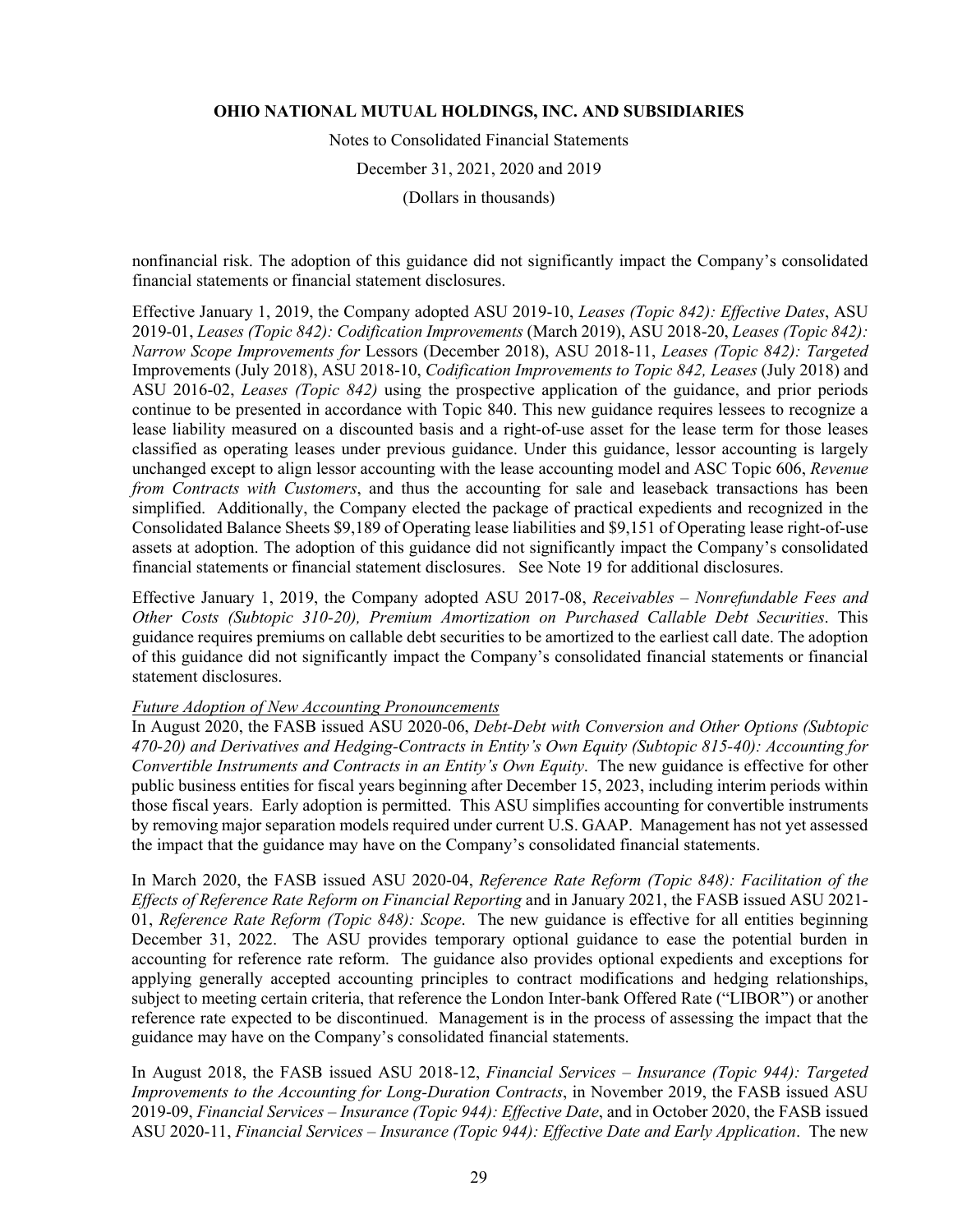Notes to Consolidated Financial Statements

December 31, 2021, 2020 and 2019

(Dollars in thousands)

guidance is effective for fiscal years beginning after December 15, 2024 for public business entities that are non-SEC filers. Early adoption is permitted. This new guidance impacts existing recognition, measurement, presentation, and disclosure requirements for long-duration insurance contracts issued by an insurance entity. Management is in the process of assessing the impact that this guidance may have on the consolidated financial statements, but expects it to be material.

The FASB has issued the following guidance on measurement of credit losses on financial instruments: ASU 2020-03, *Codification Improvements to Financial Instruments*, ASU 2020-02, *Financial Instruments – Credit Losses (Topic 326)*, ASU 2019-11, *Codification Improvements to Topic 326, Financial Instruments – Credit Losses,* ASU 2019-10*, Financial Instruments – Credit Losses (Topic 326): Effective Dates*, ASU 2019-05, *Financial Instruments – Credit Losses (Topic 326): Targeted Transition Relief*, ASU 2019-04, *Codification Improvements to Topic 326, Financial Instruments – Credit Losses*, ASU 2018-19, *Codification Improvements to Topic 326, Financial Instruments – Credit Losses* (November 2018) and ASU 2016-13, *Financial Instruments - Credit Losses (Topic 326): Measurement of Credit Losses on Financial Instruments* (June 2016). The new guidance is effective for fiscal years beginning after December 15, 2022 for public business entities that are non-SEC filers. Early adoption is permitted. ASU 2016-13 replaces the incurred loss impairment methodology with one that reflects expected credit losses. The measurement of expected credit losses will be based on historical loss information, current conditions, and reasonable and supportable forecasts after implementation of this guidance. The guidance also requires enhanced disclosures. Management is in the process of assessing the impact that this guidance may have on the consolidated financial statements.

### *(v) Subsequent Events*

The Company has evaluated subsequent events through March 28, 2022, the date that the consolidated financial statements were available to be issued.

In February 2022, MONT repaid its \$75,000 surplus note issued to its parent ONLIC. This transaction will eliminate on consolidation and will have no impact on the consolidated financial statements.

In March 2022, ONLIC and SYRE received regulatory approval and executed, effective March 31, 2022, an amendment to the fixed indexed annuity reinsurance agreement. All retained, and any future, fixed indexed annuity policies will be ceded to SYRE. This transaction will eliminate on consolidation and will have no impact on the consolidated financial statements.

On March 11, 2022, the Members of the Company voted to approve the Transaction discussed in Note 1. The Department conducted a public hearing on March 18, 2022. Assuming the Department issues an order approving the Transaction and all other regulatory approvals have been received, the Company will proceed to finalize all the steps necessary to close the Transaction and be acquired by Constellation. The Company is targeting to close the Transaction on or about March 31, 2022.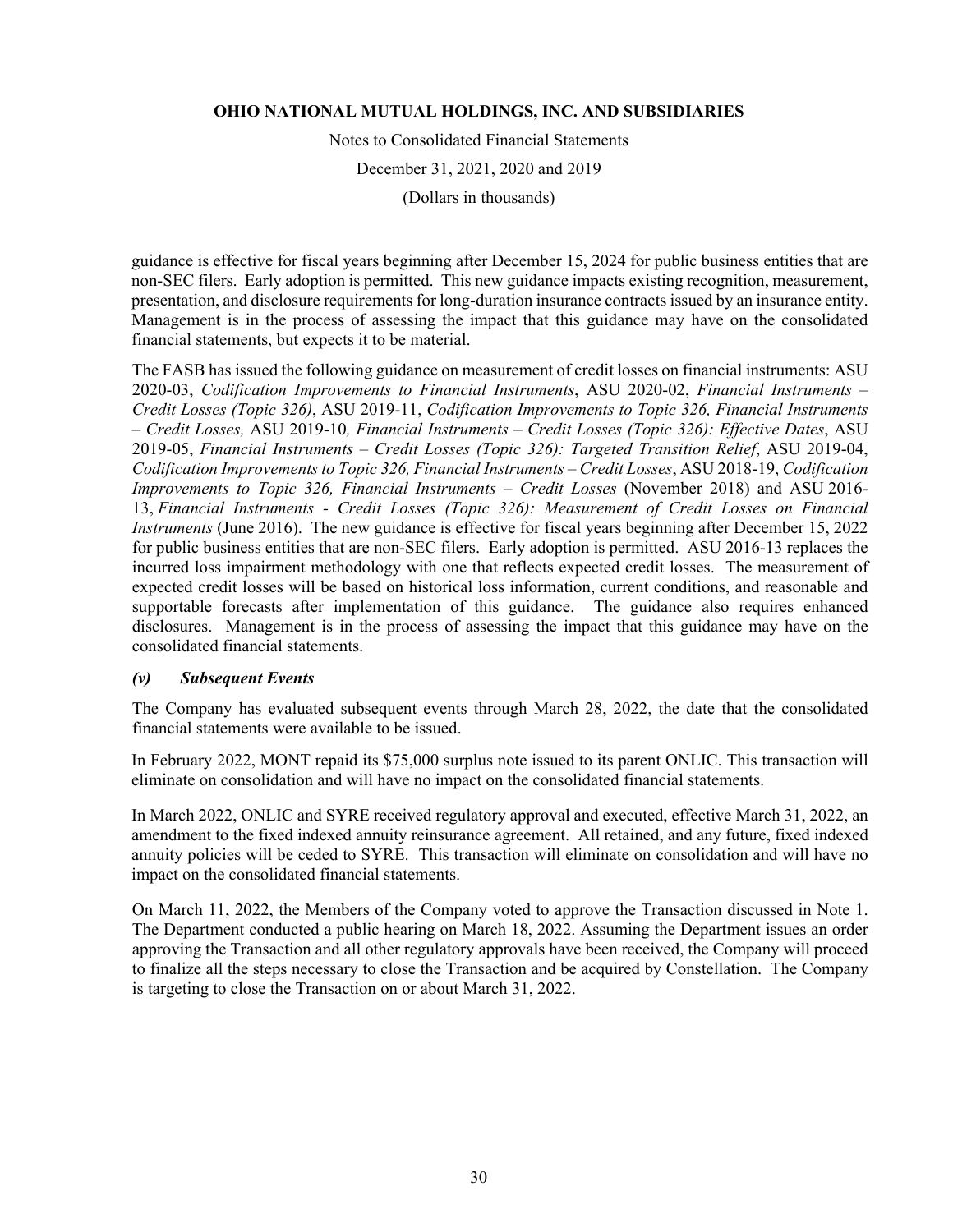Notes to Consolidated Financial Statements

December 31, 2021, 2020 and 2019

(Dollars in thousands)

### **(4) Business Risks and Uncertainties**

The Company participates in an industry where there are risk factors that could have material adverse effects on the business and operating results. The following is a description of the various risk factors:

*Legal/Regulatory Risk* is the risk that changes in the legal or regulatory environment in which the Company operates could result in increased competition, reduced demand for the Company's products, or additional unanticipated expenses in the pricing of its products.

State insurance regulators and the NAIC regularly re-examine existing laws and regulations applicable to insurance companies, their products, and how those products may be sold. Changes in these laws and regulations may affect the Company's operating results.

Increased assessments from guaranty associations may occur if there is an increase of impaired, insolvent or failed insurers in the jurisdictions in which the Company operates.

Changes in the regulatory environment and changes in laws in the countries of the Company's international insurance operations could have a material adverse effect on its results of operations. The Company's international insurance operations are principally regulated by insurance regulatory authorities in the jurisdictions in which they are located or operate.

*Concentration Risk* is the risk that arises from the Company's reliance upon certain key business relationships. Based on policyholder account balances, the Company's largest distributor of individual (fixed and variable) annuity products accounted for approximately 14% of total individual annuity reserves as of December 31, 2021 and 2020. It is possible that a change in the Company's relationship with this distributor could result in the loss of existing business and a large outflow of the Company's general account assets along with the subsequent loss of the investment spread earned on those assets.

*Mortality Risk* is the risk that overall life expectancy assumptions used by the Company in the pricing of its life insurance and annuity products prove to be too aggressive. This situation may occur, for example, as a result of pandemics, terrorism, natural disasters, or acts of war. The Company attempts to reduce this risk through geographical diversification and the purchase of reinsurance.

*Reinsurance Risk* is the risk that the reinsurance companies, where the Company has ceded a portion of its underwriting risk, may default on their obligation. The Company has entered into reinsurance agreements to cede a portion of its general account life, annuity and health business. The Company attempts to mitigate this risk by monitoring the ratings of reinsurance companies to which it chooses to cede risk, requiring collateral to support ceded reserves and/or following up on any outstanding balances with reinsurance companies.

*Ratings Risk* is the risk that rating agencies change their outlook or rating of the Company or a subsidiary of the Company. If such ratings were lowered significantly relative to its competitors, the Company's ability to market products to new customers could be harmed, and the Company could potentially lose existing customers. The Company monitors its Risk-Based Capital ("RBC") and other ratios for adequacy and maintains regular communications with the rating agencies in its effort to minimize the adverse impact of this risk.

*Cyber-Security Risk* is the potential for information and systems to be vulnerable to adverse events, such as breaches, thefts, compromised integrity, damage, fraud, or business disruption, caused by internal, external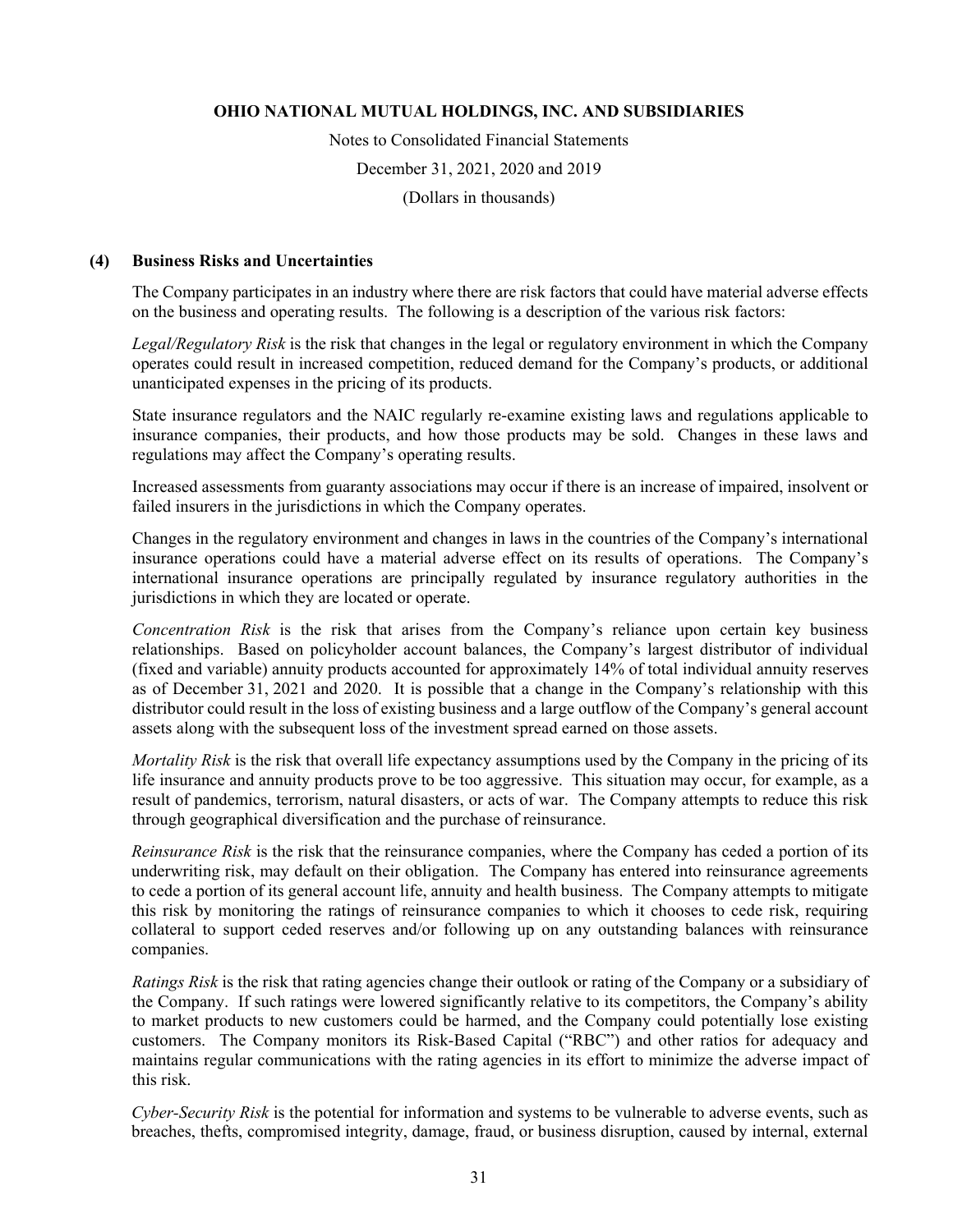Notes to Consolidated Financial Statements

December 31, 2021, 2020 and 2019

(Dollars in thousands)

or third parties. The loss of confidentiality, integrity or availability for information and systems could disrupt operations, result in the loss of business, materially affect profitability and negatively impact the Company's reputation. The current working environment is unprecedented with wide-scale remote usage of the Company's networks and may expose the Company to increased cyber-security vulnerability. The Company utilizes a defense in depth approach to physically, administratively and technically mitigate cyber-security risk. Multiple layers of security controls provide redundancy in the event a security control fails, or a vulnerability is exploited. The Company continually monitors cyber-security risk and implements new processes, controls and technology to address risks as they are identified. Despite these efforts, there is still a risk a cyber-security incident could happen.

*Credit Risk* is the risk that issuers of investment securities, mortgagees on mortgage loans or other parties, including reinsurers and derivative counterparties, default on their contractual obligations or experience adverse changes that would affect the Company. The Company attempts to minimize the adverse impact of this risk by monitoring the portfolio diversification, the Company's exposure to impairment, collectability of the loans and the credit quality of reinsurers and derivative counterparties as well as, in many cases, requiring collateral, lines of credit or assets in trust to manage credit exposure.

*Interest Rate Risk* is the risk that interest rates will change and impact the valuation of the fixed maturity securities. A change in rates may cause certain interest-sensitive products to become uncompetitive or may cause disintermediation. To the extent that liabilities come due more quickly than assets mature, an insurer would have to borrow funds or sell assets prior to maturity and potentially recognize a gain or loss.

*Equity Market Risk* is the risk of loss due to declines in the equity markets in which the Company participates. A decline in the stock market will affect the value of equity securities and the contract value of the Company's individual variable annuity contracts, which offer guaranteed benefit riders, as well as fixed indexed annuity and indexed universal life contracts. Losses in the equity market could result in declines in separate account assets and assets under management, which would affect investment management fees revenue and potentially require the Company to accelerate the amortization of DAC.

The Company attempts to minimize the adverse impact of equity market risk by monitoring the diversification of the Company's investment portfolio and through reinsurance arrangements with third parties. The Company uses equity index put options, equity index call options, equity swaps and interest rate swaptions to minimize exposure to the market risk associated with guarantees on certain underlying policyholder liabilities.

Subsequent to December 31, 2021, equity and financial markets have experienced significant volatility associated with conflict between Ukraine and Russia. The Company is actively monitoring the impact of the conflict on its investment portfolio.

*Liquidity Risk* is the risk that the Company may not have the ability to sell certain investments to meet obligations of the Company.

If the tax treatment of existing Bank Owned Life Insurance ("BOLI") policies is changed, there is the potential that a portion of the issued policies may be surrendered or allowed to lapse in a short period of time creating a liquidity strain. The Company has applied risk mitigation through diversifying BOLI sales to community banks and credit unions. Credit unions are tax exempt entities, thus eliminating the surrender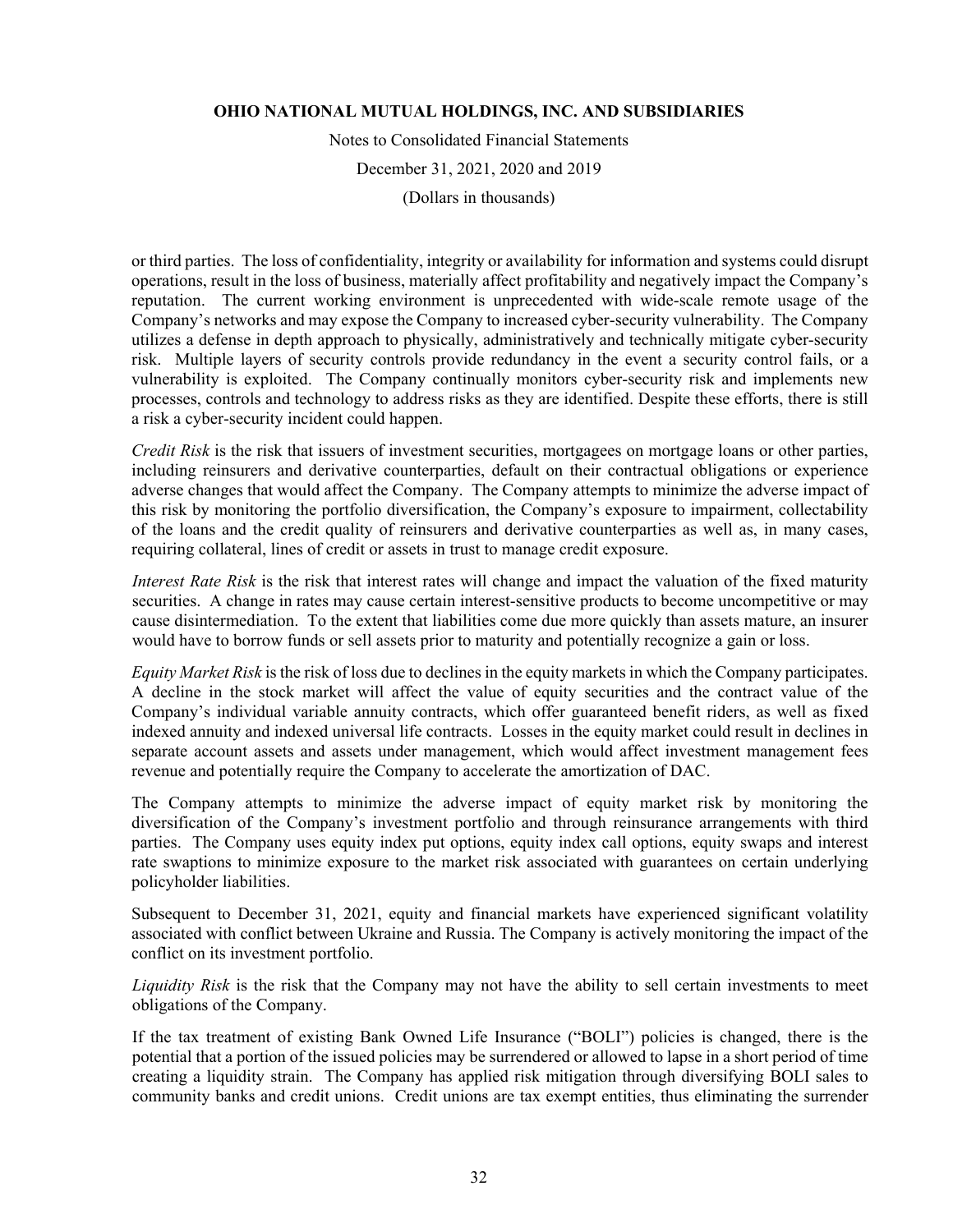Notes to Consolidated Financial Statements December 31, 2021, 2020 and 2019 (Dollars in thousands)

risk due to any pending tax law changes. In addition, effective July 1, 2019, the Company has reinsured the majority of the block of business with a third party under a coinsurance agreement.

*Foreign Currency Risk* is the risk that the Company's consolidated financial statements could be adversely impacted by fluctuations in exchange rates as the Company's financial statements are presented in U.S. dollars and the financial statements of its subsidiaries outside of the U.S. are translated into U.S. dollars. Additionally, the Company could be impacted by significant changes in global economic conditions.

*Investment Risk* – see Note 7 for additional risks specific to the investment portfolio.

*Civil Unrest and Political Risk* is the risk that continued civil unrest and challenging political environments may cause significant volatility, declines in the value of investments, loss of life, property damage, additional disruption to commerce and reduce economic activity. Any significant civil unrest or political challenges could result in the decrease of the Company´s net income, revenue and assets under management and may adversely affect the Company´s investment portfolio.

*Coronavirus ("COVID-19") Risk* is the potential risk the Company continues to be exposed to the ongoing COVID-19 pandemic. The worldwide health and economic impact of COVID-19 continues to evolve, influenced by the scope, severity and duration of the crisis as well as the actions of governments, judiciaries, legislative bodies, regulators and other third parties in response, all of which are subject to continuing uncertainty. While the global economic outlook continues to improve, the ultimate impact of COVID-19 on the Company's business will depend upon the speed at which government-mandated safety precautions can be fully lifted and the manner and speed with which economic activity sustainably rebounds.

Significant legislative and regulatory activity has occurred at both the U.S. federal and state levels, as well as globally, in response to COVID-19 and its impact on insurance consumers. While some of these legislative and regulatory initiatives have expired, resurgence of the COVID-19 virus may lead to a renewal of these initiatives. The Company cannot predict what form any further legal and regulatory responses to concerns about COVID-19 and related public health issues will take, how long they will last or how such responses will impact its business. The Company will continue to actively monitor these developments and to cooperate fully with all government and regulatory authorities as they develop their responses.

The Company has implemented risk management and business continuity plans and taken preventive measures and other precautions, such as employee business travel restrictions and remote work arrangements which, to date, have enabled the Company to maintain its critical business processes, customer service levels, relationships with key vendors and distribution partners, financial reporting systems, internal controls over financial reporting, and disclosure controls and procedures. The Company is continuing to evaluate the potential long-term impact of the crisis to its operations and financial condition.

*Transaction Risk* is the risk associated with the Constellation acquisition discussed in Note 1. Completion of the Transaction is subject to the satisfaction of certain conditions, including regulatory and ONMH member approvals, and there can be no assurances as to whether or when it may be completed. There can be no assurance that the proposed Transaction will be consummated.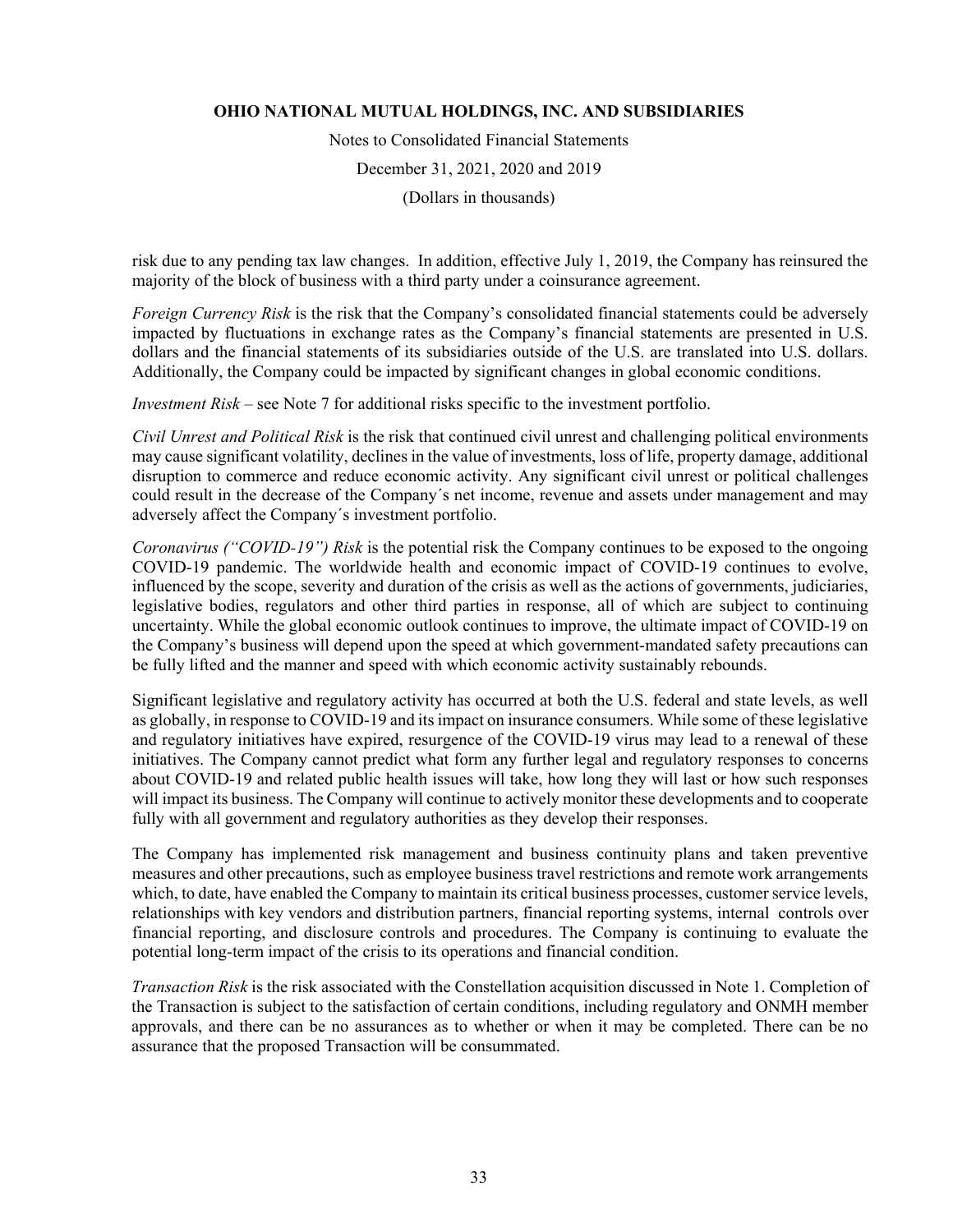Notes to Consolidated Financial Statements December 31, 2021, 2020 and 2019 (Dollars in thousands)

The Company may encounter a number of issues related to the Transaction:

- An occurrence of an event, change or other circumstance that could give rise to the termination of the Transaction agreement or could otherwise cause the transactions contemplated by the agreement to fail to close;
- Disruptions to the current plans and operations of the Company as a result of the announcement of the Transaction agreement;
- An inability to complete the transactions contemplated by the Transaction agreement, including failure to obtain approval of ONMH members or other conditions to closing in the Transaction agreement;
- Delays in obtaining or the inability to obtain necessary regulatory approvals (including approval from insurance regulators) required to complete the Transaction;
- The imposition on the Company by regulators of terms, conditions, requirements, limitations, costs or restrictions that would delay the completion of the transaction, the imposition of additional material costs or limitations on the revenues after the Transaction;
- Changes in applicable laws or regulations; the risk that the transactions contemplated by the Transaction agreement will not qualify for their intended tax treatment;
- Adverse legal and regulatory developments or determinations or adverse changes in, or interpretations of, U.S. or other foreign laws, rules or regulations, including tax laws, rules and regulations, that could delay or prevent completion of the transactions contemplated by the Transaction agreement, cause the terms of such transactions to be modified or change the anticipated tax consequences of such transactions;
- The possibility that the Company may be adversely affected by other economic, business, and/or competitive factors;
- Uncertainty about the effect of the proposed Transaction on the Company's employees, customers, and other parties with whom they have business relationships may have an adverse effect on its business and results of operations.

As a result, the Company cannot provide any assurance that any such terms, conditions, requirements, limitations, costs, or restrictions will not result in the abandonment of the Transaction. In addition, the Company cannot be certain that the other conditions to closing the Transaction will be satisfied (or waived, if applicable) in a timely manner or at all. Failure to, or any delay in, completing the Transaction could cause the Company to not realize some or all of the benefits that it expects to achieve if the Transaction is successfully completed within the expected timeframe. The issues above may be exacerbated by a delay in the completion of the proposed Transaction. Particularly, the Company's management team will have devoted substantial time and resources to matters relating to the Transaction and would otherwise have devoted their time and resources to other opportunities that may have been beneficial to the Company.

There can be no assurance that an adequate remedy will be available to the Company in the event of a breach of the Transaction agreement by Constellation or its investors, or that the Company will wholly, or partially, recover any damages incurred in connection with the proposed Transaction. In particular, a failed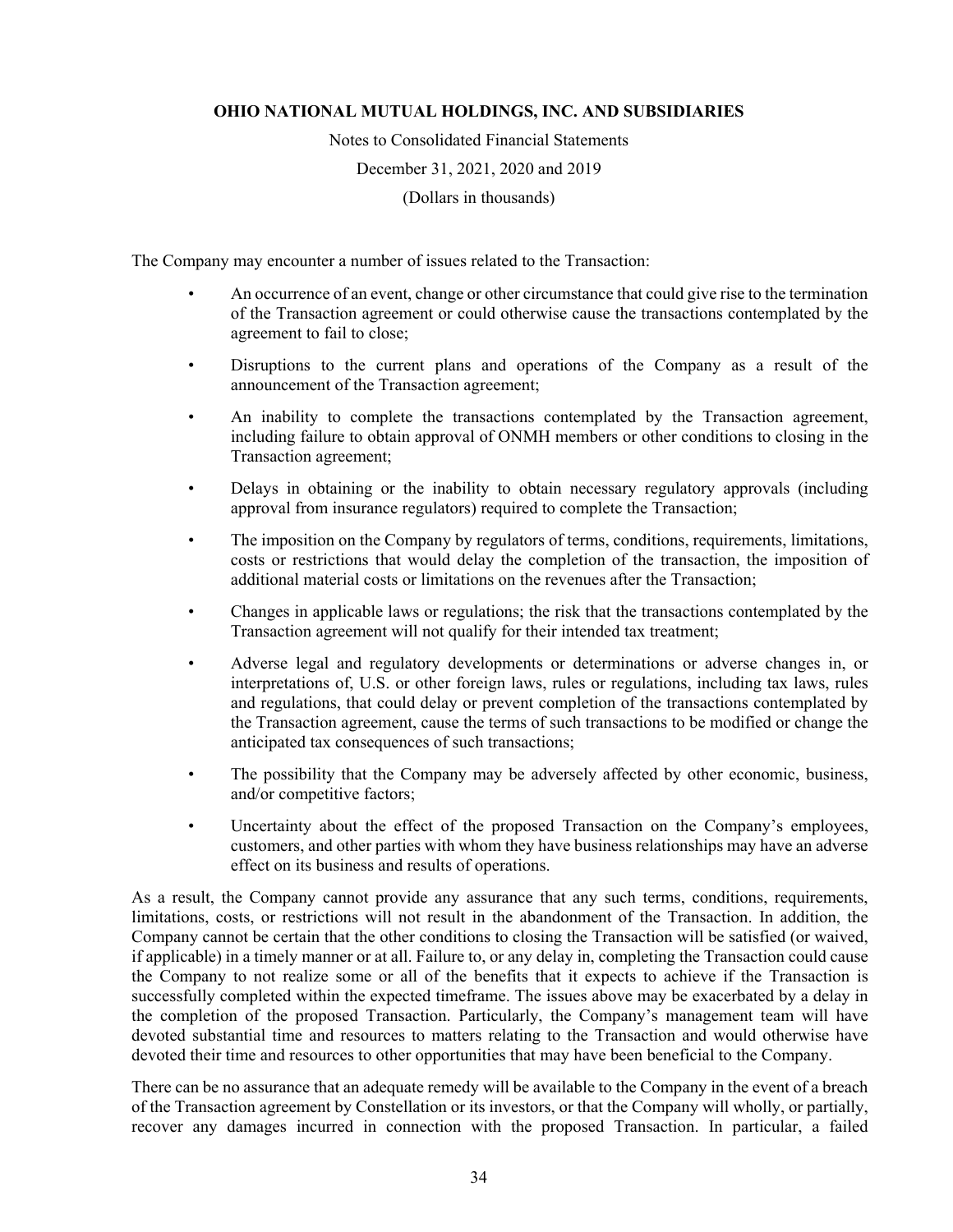Notes to Consolidated Financial Statements

December 31, 2021, 2020 and 2019

(Dollars in thousands)

Transaction may result in negative publicity and a negative impression of the Company's business among its customers or in the investment community or business community generally, all of which could negatively impact its business. Any disruptions to the Company's business resulting from the announcement and pendency of the proposed Transaction, including any adverse changes in its relationships with its customers, distribution partners, business partners, and employees, may continue or accelerate in the event of a failed Transaction. Furthermore, the Company has incurred, and will continue to incur, significant costs, expenses, and fees for professional services, including legal, accounting, investment banking and advisory fees, and other transaction costs in connection with the proposed Transaction, for which it will have received little or no benefit if the proposed Transaction is not completed. Many of these fees and costs will be payable by the Company if the proposed Transaction is not completed and may relate to activities that they would not have undertaken other than to complete the proposed Transaction.

Litigation is common in connection with acquisitions of companies, regardless of any merits related to the claims. In the event lawsuits are filed against the Company, the outcome of the lawsuits would be uncertain, and the Company may not be successful in defending against any such claims. While the Company will defend against any lawsuits filed against it in connection with the Transaction, the costs of the defense of such actions and other effects of such litigation could have an adverse effect on its business, financial condition and operating results.

The Company is working closely with Constellation to mitigate any exposure associated with the Transaction as well as working with the rating agencies on potential impacts; having open communication with customers, producers and employees; and implementing strategic plans to enhance its capital position.

# **(5) Changes in Accumulated Other Comprehensive Income**

The following table shows the changes in accumulated other comprehensive income, net of taxes, by component for the years ended December 31:

|                                                                                   |    | <b>Pensions and</b>                              | Foreign                               |                                                  | Adjustment to:                 |                                         |                                     |           |
|-----------------------------------------------------------------------------------|----|--------------------------------------------------|---------------------------------------|--------------------------------------------------|--------------------------------|-----------------------------------------|-------------------------------------|-----------|
|                                                                                   |    | other post-<br>re tire me nt<br><b>be nefits</b> | currency<br>translation<br>adjustment | <b>Future policy</b><br>be ne fits and<br>claims | Other<br>policyholder<br>funds | <b>Deferred</b><br>acquisition<br>costs | <b>Unrealized</b><br>gains (losses) | Total     |
| December 31, 2019<br>Other comprehensive income                                   | S  | (24, 737)                                        | (49, 436)                             | (52, 723)                                        | 20,088                         | (97, 820)                               | 439,550                             | 234,922   |
| (loss) before reclassifications<br>Amounts reclassified from<br>accumulated other |    | (8,037)                                          | 6,047                                 | (24,095)                                         | 28,313                         | (88, 794)                               | 281,290                             | 194,724   |
| comprehensive income                                                              |    | 2,403                                            |                                       |                                                  |                                |                                         | (14, 923)                           | (12,520)  |
| Change                                                                            |    | (5,634)                                          | 6,047                                 | (24,095)                                         | 28,313                         | (88, 794)                               | 266,367                             | 182,204   |
| December 31, 2020<br>Other comprehensive income                                   | \$ | (30, 371)                                        | (43,389)                              | (76,818)                                         | 48,401                         | (186, 614)                              | 705.917                             | 417,126   |
| (loss) before reclassifications<br>Amounts reclassified from<br>accumulated other |    | 13,988                                           | (28, 873)                             | 20,116                                           | (39, 336)                      | 86,751                                  | (305, 852)                          | (253,206) |
| comprehensive income                                                              |    | 2,820                                            |                                       |                                                  |                                |                                         | (57, 544)                           | (54, 724) |
| Change                                                                            |    | 16,808                                           | (28, 873)                             | 20,116                                           | (39, 336)                      | 86,751                                  | (363,396)                           | (307,930) |
| December 31, 2021                                                                 |    | (13, 563)                                        | (72,262)                              | (56,702)                                         | 9,065                          | (99, 863)                               | 342,521                             | 109,196   |

1. Unrealized gains (losses) include unrealized impact of derivative instruments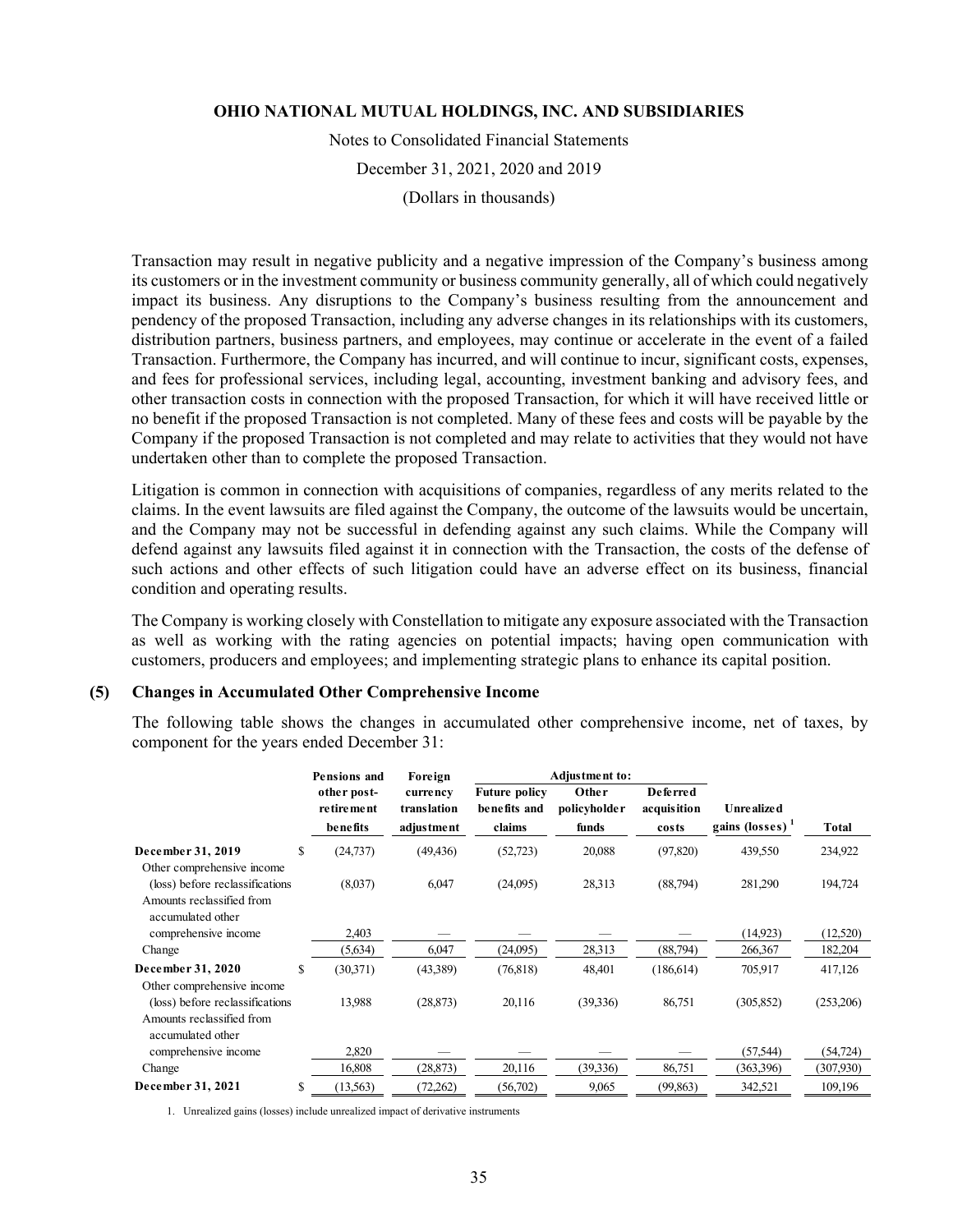Notes to Consolidated Financial Statements

December 31, 2021, 2020 and 2019

(Dollars in thousands)

The following table shows the reclassifications out of accumulated other comprehensive (loss) income, net of taxes, for the years ended December 31:

| Details about accumulated other<br>comprehensive income (loss)<br>components |    | 2021     | 2020    | Consolidated statements of<br>income location  |
|------------------------------------------------------------------------------|----|----------|---------|------------------------------------------------|
| Amortization of pensions and other<br>post-retirement benefits:              |    |          |         |                                                |
| Actuarial losses                                                             | \$ | (3,570)  | (3,042) | Other operating costs and expenses             |
|                                                                              |    | (3,570)  | (3,042) | Loss before income taxes                       |
|                                                                              |    | 750      | 639     | Income tax current benefit                     |
|                                                                              |    | (2,820)  | (2,403) | Net loss                                       |
| Unrealized gains/(losses) on<br>securities available-for-sale:               |    |          |         |                                                |
|                                                                              |    |          |         | Realized gains, excluding other-than-temporary |
|                                                                              |    | 72,894   | 19,289  | impairment losses on securities                |
|                                                                              |    | (15,350) | (4,366) | Income tax current expense                     |
|                                                                              |    | 57,544   | 14,923  | Net gain                                       |
| Total reclassification for the year                                          | S. | 54,724   | 12,520  | Total net gain                                 |

### **(6) Fair Value Measurements**

#### *Fair Value Hierarchy*

Fair value is defined as the price that would be received to sell an asset or paid to transfer a liability (exit price) in an orderly transaction between market participants at the measurement date. In determining fair value, the Company uses various methods including market, income and cost approaches. The market approach utilizes prices and other relevant information generated by market transactions involving identical or comparable assets and liabilities. The income approach uses discounted cash flows to determine fair value. When applying either approach, the Company maximizes the use of observable inputs and minimizes the use of unobservable inputs. Observable inputs reflect the assumptions market participants would use in valuing a financial instrument based on market data obtained from sources independent of the Company. Unobservable inputs reflect the Company's estimates about the assumptions market participants would use in valuing financial assets and financial liabilities based on the best information available in circumstances.

The Company is required to categorize its assets and liabilities that are carried at estimated fair value on the Consolidated Balance Sheets into a three-level hierarchy based on the priority of the inputs to the valuation technique. The fair value hierarchy gives the highest priority to quoted prices in active markets for identical assets or liabilities (Level 1) and the lowest priority to unobservable inputs (Level 3). If the inputs used to measure estimated fair value fall within different levels of the hierarchy, the category level is based on the lowest priority level input that is significant to the fair value measurement.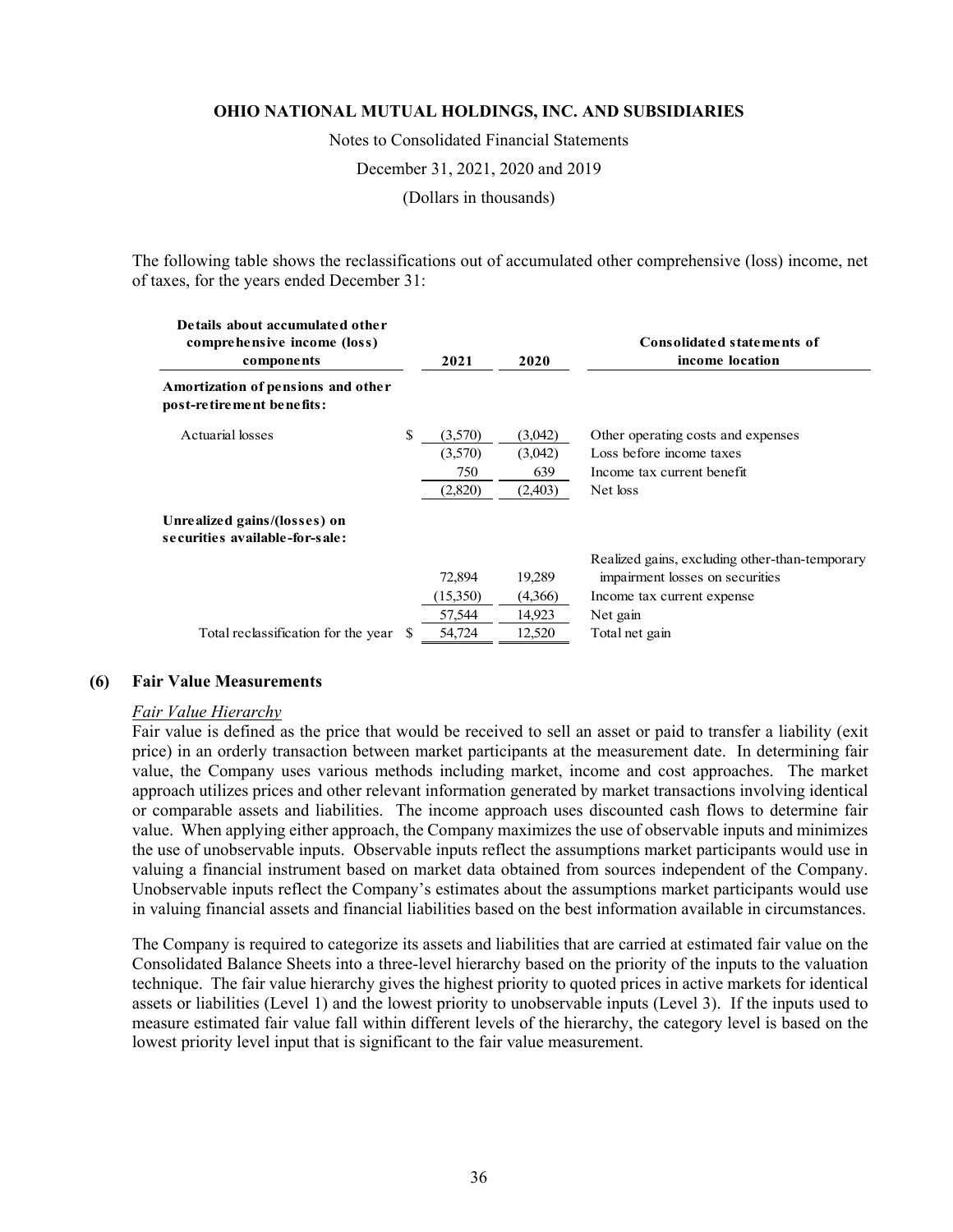Notes to Consolidated Financial Statements December 31, 2021, 2020 and 2019 (Dollars in thousands)

The levels of the fair value hierarchy are as follows:

- Level 1 Fair value is based on unadjusted quoted prices for identical assets or liabilities in an active market at the measurement date. The types of assets and liabilities utilizing Level 1 valuations generally include U.S. government securities, actively traded equity securities, cash and cash equivalents, short-term investments, separate account assets, and exchange traded derivatives.
- **Level 2** Fair value is based on significant inputs, other than quoted prices included in Level 1, that are observable in active markets or that are derived principally from, or corroborated by, observable market data through correlation or other means for identical or similar assets and liabilities. The types of assets and liabilities utilizing Level 2 valuations generally include U.S. government agency securities, municipal bonds, foreign government debt, certain corporate debt, asset-backed, mortgagebacked, private placement, equity securities, derivatives, securities lending collateral, cash equivalent securities, and short-term investments.
- **Level 3** Fair value is based on unobservable inputs for the asset or liability for which there is little or no market activity at the measurement date. Unobservable inputs used in the valuation reflect management's best estimate about the assumptions market participants would use to price the asset or liability. The types of assets and liabilities utilizing Level 3 valuations generally include certain U.S. treasury securities and other government obligations (including certain investments in debt instruments issued by the U.S. military which are supported by lease payments), corporate debt, asset-backed or mortgage-backed securities, embedded derivatives associated with fixed indexed annuity contracts, and reinsurance contracts and embedded derivatives associated with living benefit contracts.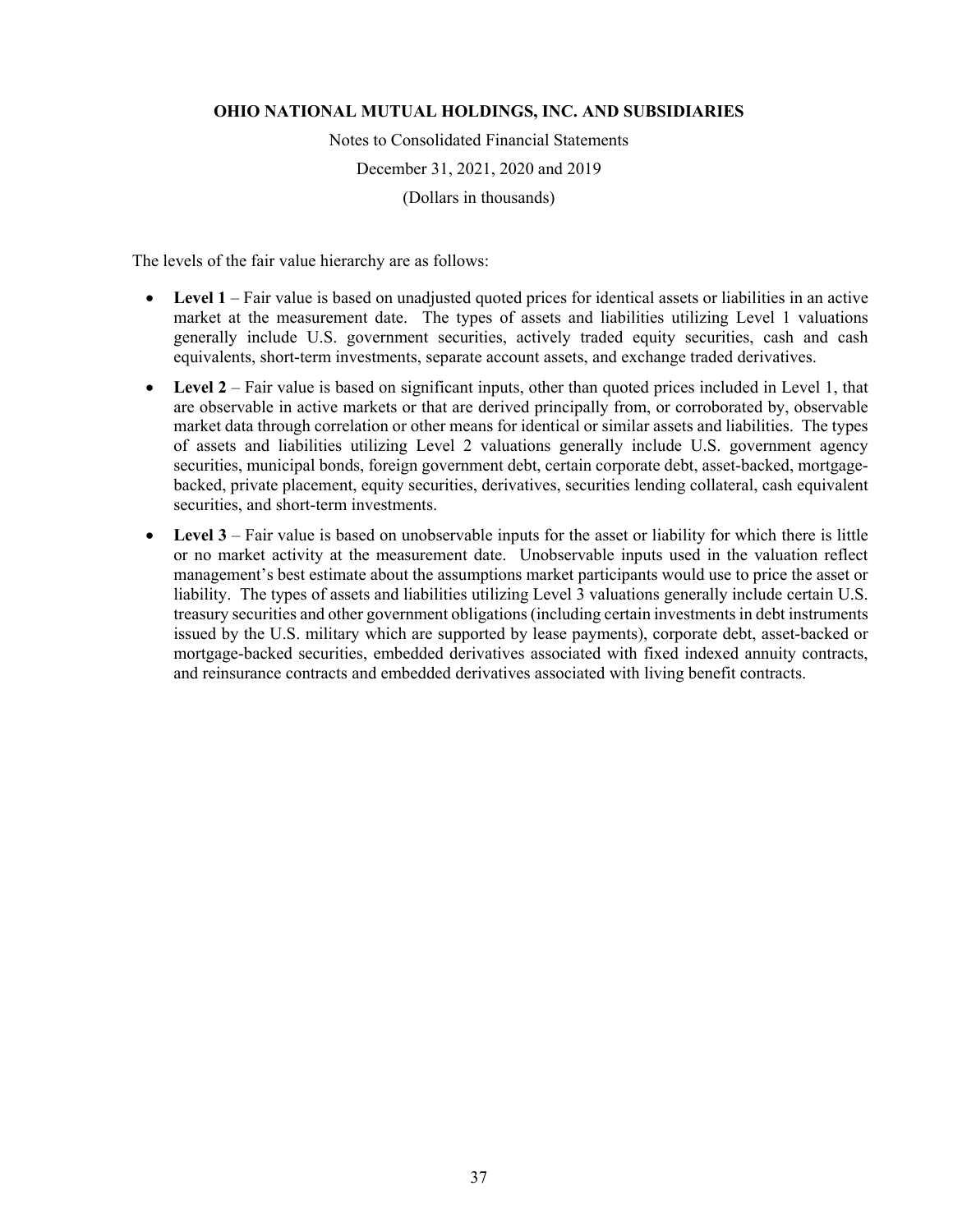Notes to Consolidated Financial Statements

December 31, 2021, 2020 and 2019

(Dollars in thousands)

The following table presents the Company's hierarchy for its financial assets and liabilities measured at estimated fair value on a recurring basis at December 31, 2021:

| <b>Assets</b>                               |              | Level 1    | Level 2    | Level 3   | <b>Total</b> |
|---------------------------------------------|--------------|------------|------------|-----------|--------------|
| Investments:                                |              |            |            |           |              |
| Securities available-for-sale:              |              |            |            |           |              |
| Fixed maturity securities:                  |              |            |            |           |              |
| U.S. Treasury securities and                |              |            |            |           |              |
| obligations of U.S. government <sup>1</sup> | $\mathbb{S}$ | 16,016     | 17,710     | 3,667     | 37,393       |
| Obligations of states and                   |              |            |            |           |              |
| political subdivisions                      |              |            | 1,520,549  |           | 1,520,549    |
| Debt securities issued by                   |              |            |            |           |              |
| foreign governments                         |              |            | 11,417     |           | 11,417       |
| Corporate                                   |              |            | 7,680,892  | 22,674    | 7,703,566    |
| Asset-backed                                |              |            | 920,459    | 93,564    | 1,014,023    |
| Mortgage-backed                             |              |            | 423,643    | 2,992     | 426,635      |
| Equity securities                           |              | 77,810     | 9,945      | 13,224    | 100,979      |
| Other long-term investments:                |              |            |            |           |              |
| Derivative assets:                          |              |            |            |           |              |
| Equity put options                          |              |            | 43,992     |           | 43,992       |
| Equity index call options                   |              |            | 41,397     |           | 41,397       |
| Cross currency swaps                        |              |            | 1,288      |           | 1,288        |
| Swaptions                                   |              |            | 14,436     |           | 14,436       |
| Short-term investments securities           |              |            |            |           |              |
| lending collateral                          |              |            | 374,311    |           | 374,311      |
| Short-term investments                      |              | 147,483    | 57,586     |           | 205,069      |
| Cash and cash equivalents                   |              | 444,731    | 69,995     |           | 514,726      |
| Reinsurance recoverable:                    |              |            |            |           |              |
| GMIB reinsurance contracts                  |              |            |            | 1,077,122 | 1,077,122    |
| Assets held in separate accounts            |              | 19,376,463 |            |           | 19,376,463   |
| Total assets                                | \$           | 20,062,503 | 11,187,620 | 1,213,243 | 32,463,366   |
| <b>Liabilities</b>                          |              |            |            |           |              |
| Future policy benefit and claims:           |              |            |            |           |              |
| GMAB/GMWB embedded derivatives              | \$           |            |            | 15,912    | 15,912       |
| GLWB embedded derivatives                   |              |            |            | 10,686    | 10,686       |
| Fixed indexed annuity embedded derivatives  |              |            |            | 191,307   | 191,307      |
| <b>Total</b> liabilities                    | \$           |            |            | 217,905   | 217,905      |
|                                             |              |            |            |           |              |

<sup>1</sup> Level 3 is comprised of debt instruments by U.S. military which are supported by lease payments.

<sup>2</sup> Represents embedded derivative portion of fixed indexed annuity base contracts only. There are no embedded derivatives in fixed indexed GLWB riders.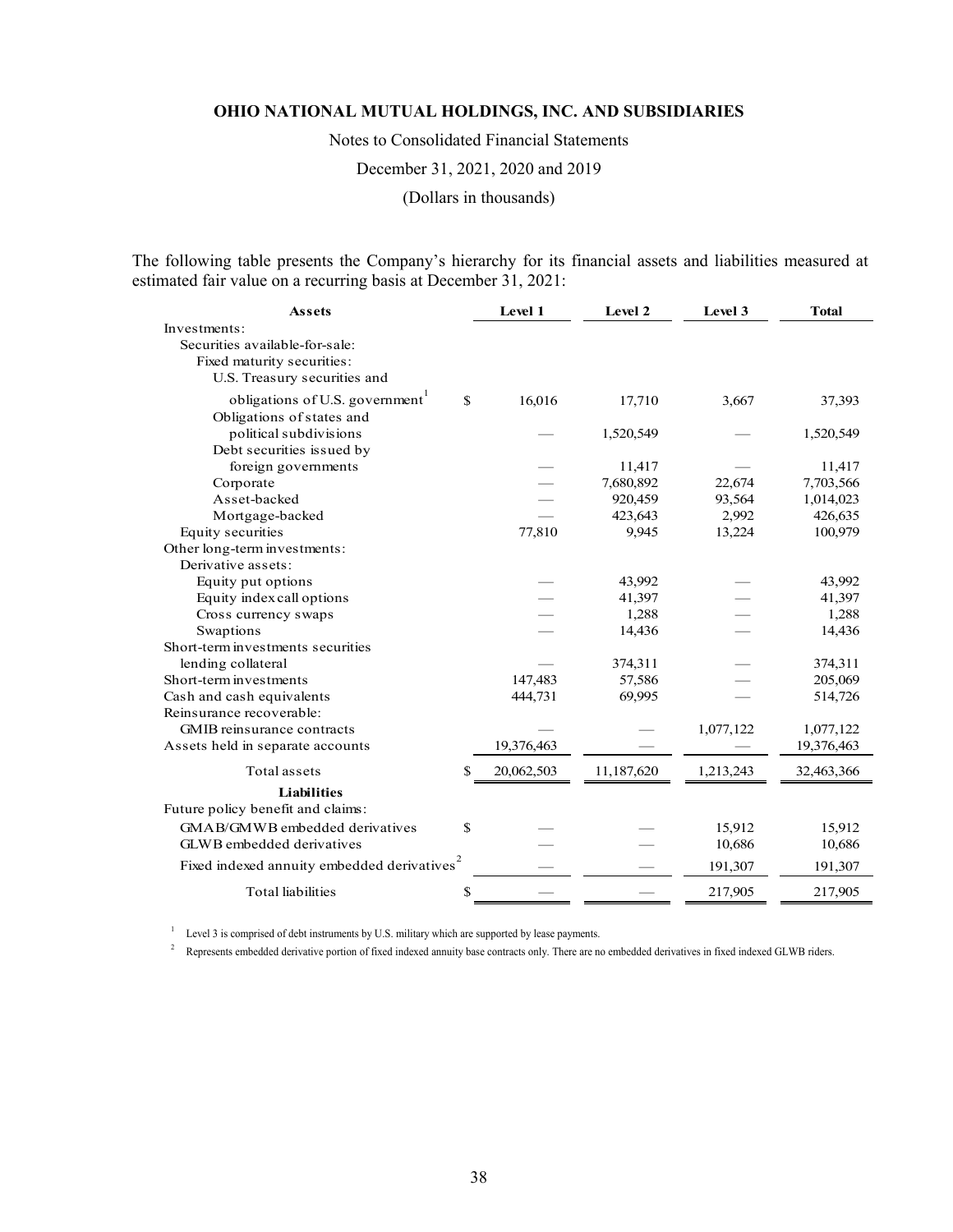Notes to Consolidated Financial Statements

December 31, 2021, 2020 and 2019

(Dollars in thousands)

The following table presents the Company's hierarchy for its financial assets and liabilities measured at estimated fair value on a recurring basis at December 31, 2020:

| <b>Assets</b>                                           | Level 1          | Level 2    | Level 3   | <b>Total</b> |
|---------------------------------------------------------|------------------|------------|-----------|--------------|
| Investments:                                            |                  |            |           |              |
| Securities available-for-sale:                          |                  |            |           |              |
| Fixed maturity securities:                              |                  |            |           |              |
| U.S. Treasury securities and                            |                  |            |           |              |
| obligations of U.S. government <sup>1</sup>             | \$<br>16,822     | 46,352     | 4,086     | 67,260       |
| Obligations of states and                               |                  |            |           |              |
| political subdivisions                                  |                  | 1,303,291  |           | 1,303,291    |
| Debt securities issued by                               |                  |            |           |              |
| foreign governments                                     |                  | 5,557      |           | 5,557        |
|                                                         |                  |            |           |              |
| Corporate<br>Asset-backed                               |                  | 6,914,397  | 248,248   | 7,162,645    |
|                                                         |                  | 1,205,116  | 45,103    | 1,250,219    |
| Mortgage-backed                                         |                  | 890,736    | 3,704     | 894,440      |
| Trading securities:                                     |                  |            |           |              |
| Fixed maturity securities:                              |                  |            |           |              |
| Corporate                                               |                  | 128        |           | 128          |
| Equity securities                                       | 41,028           | 10,214     | 2,491     | 53,733       |
| Other long-term investments:                            |                  |            |           |              |
| Derivative assets:                                      |                  |            |           |              |
| Equity put options                                      |                  | 40,813     |           | 40,813       |
| Equity index call options                               |                  | 51,506     |           | 51,506       |
| Swap                                                    |                  | 803        |           | 803          |
| Swaptions                                               |                  | 26,506     |           | 26,506       |
| Short-term investments securities                       |                  |            |           |              |
| lending collateral                                      |                  | 368,897    |           | 368,897      |
| Short-term investments                                  | 142,890          | 64,880     |           | 207,770      |
| Cash and cash equivalents                               | 687,657          |            |           | 687,657      |
| Reinsurance recoverable:                                |                  |            |           |              |
| GMIB reinsurance contracts                              |                  |            | 1,357,034 | 1,357,034    |
| Assets held in separate accounts                        | 19,486,193       |            |           | 19,486,193   |
| Total assets                                            | \$<br>20,374,590 | 10,929,196 | 1,660,666 | 32,964,452   |
| <b>Liabilities</b>                                      |                  |            |           |              |
| Future policy benefits and claims:                      |                  |            |           |              |
| GMAB/GMWB embedded derivatives                          | \$               |            | 25,510    | 25,510       |
| GLWB embedded derivatives                               |                  |            | 17,382    | 17,382       |
| Fixed indexed annuity embedded derivatives <sup>2</sup> |                  |            |           |              |
|                                                         |                  |            | 154,678   | 154,678      |
| Derivative liabilities:                                 |                  |            |           |              |
| Currency futures                                        | 3,866            |            |           | 3,866        |
| Equity put options                                      |                  | 33,416     |           | 33,416       |
| <b>Total liabilities</b>                                | \$<br>3,866      | 33,416     | 197,570   | 234,852      |

<sup>1</sup> Level 3 is comprised of debt instruments by U.S. military which are supported by lease payments.

<sup>2</sup> All GMAB riders. The reserve balance for the GMAB riders was negative and thus reclassifed as an asset.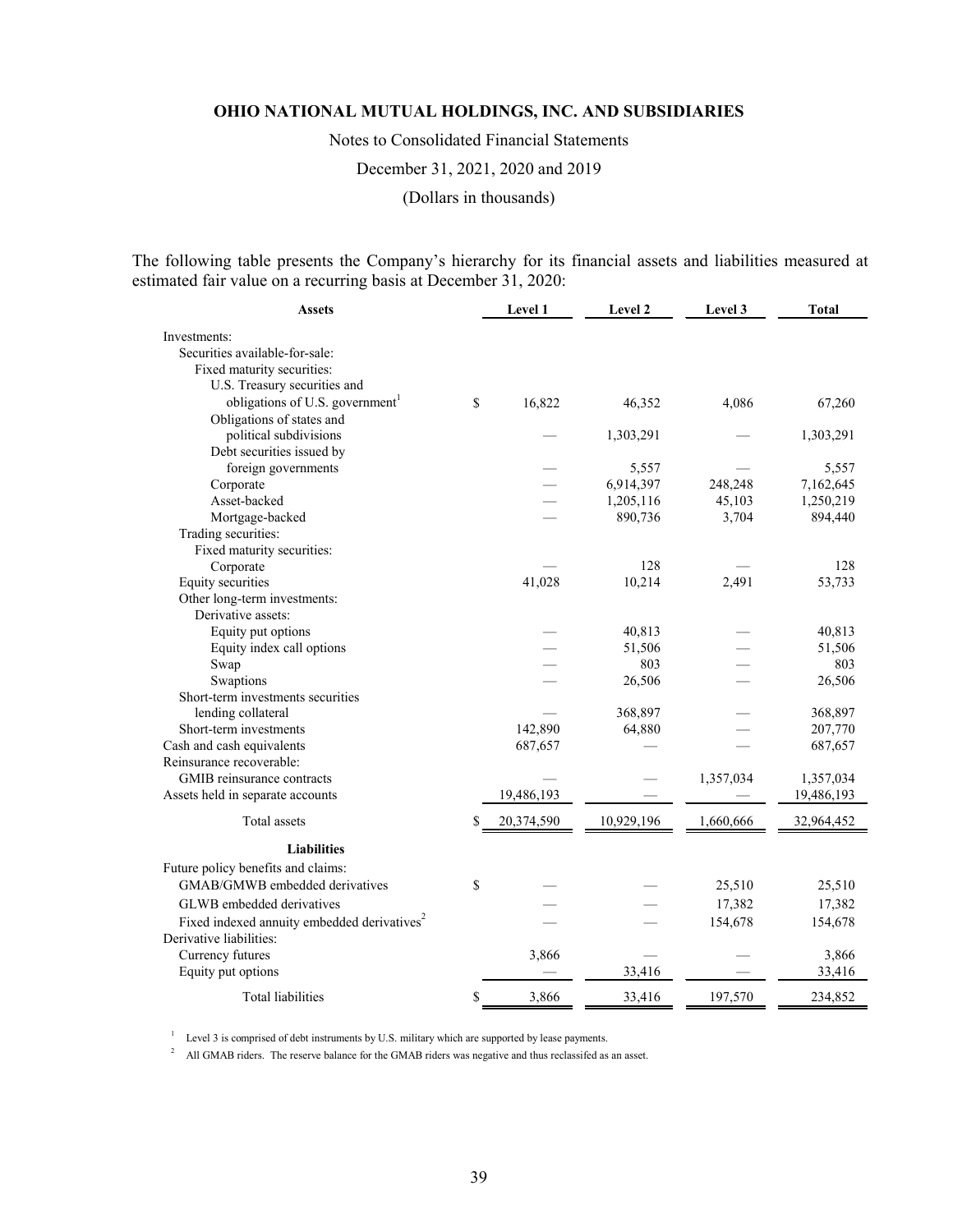Notes to Consolidated Financial Statements

December 31, 2021, 2020 and 2019

(Dollars in thousands)

#### *Determination of Fair Values*

The valuation methodologies used to determine the estimated fair values of assets and liabilities under the exit price notion of FASB ASC Topic 820, *Fair Value Measurements and Disclosures*, reflect market participant objectives and are based on the application of the fair value hierarchy that prioritizes observable market inputs over unobservable inputs. The Company determines the estimated fair values of certain financial assets and financial liabilities based on quoted market prices, where available. The Company also determines estimated fair value based on future cash flows discounted at the appropriate current market rate. Estimated fair values include adjustments for credit-related and liquidity issues of the underlying issuer of the investment.

The Company has policies and guidelines that establish valuation methodologies and consistent application of such methodologies. These policies and guidelines provide controls around the valuation process. These controls include appropriate review and analysis of investment prices against market activity or price variances, secondary pricing sources, review of price source changes, and methodology changes.

The following is a discussion of the methodologies used to determine estimated fair values for the financial instruments listed in the above tables:

*Fixed maturity and equity securities –* The estimated fair value of fixed maturity and equity securities is generally obtained from independent pricing services based on market quotations of reported trades for identical or similar securities.

When there are no recent reported trades, the Company uses third party pricing services that use matrix or model processes to develop a security price using future cash flow expectations and collateral performance discounted at an estimated market rate. For the pricing of asset-backed and mortgage-backed securities, the models include estimates for future principal prepayments based on the characteristics of the underlying structure and prepayment speeds previously experienced at the interest rate levels projected for the underlying collateral. Since these securities have been priced using market observable inputs that are obtained by the independent pricing services, the Company has classified these fixed maturity securities as Level 2 assets.

Fixed maturity securities not priced by independent services are generally priced using an internal pricing matrix. The internal pricing matrix is developed by obtaining spreads for corporate securities with varying weighted average lives and bond ratings. The weighted average life and bond rating of a particular fixed maturity security to be priced using the internal matrix are important inputs into the model and are used to determine a corresponding spread that is added to the appropriate U.S. Treasury yield to create an estimated market yield for that bond. The estimated market yield is then used to estimate the fair value of the particular fixed maturity security. Since the inputs used for the internal pricing matrix are based on observable market data, the Company has classified these fair values within Level 2.

In some instances, the independent pricing service will price securities using independent broker quotations from market makers and other broker/dealers recognized to be market participants, which utilize inputs that may be difficult to corroborate with observable market data. These fixed maturity securities are classified as Level 3 assets.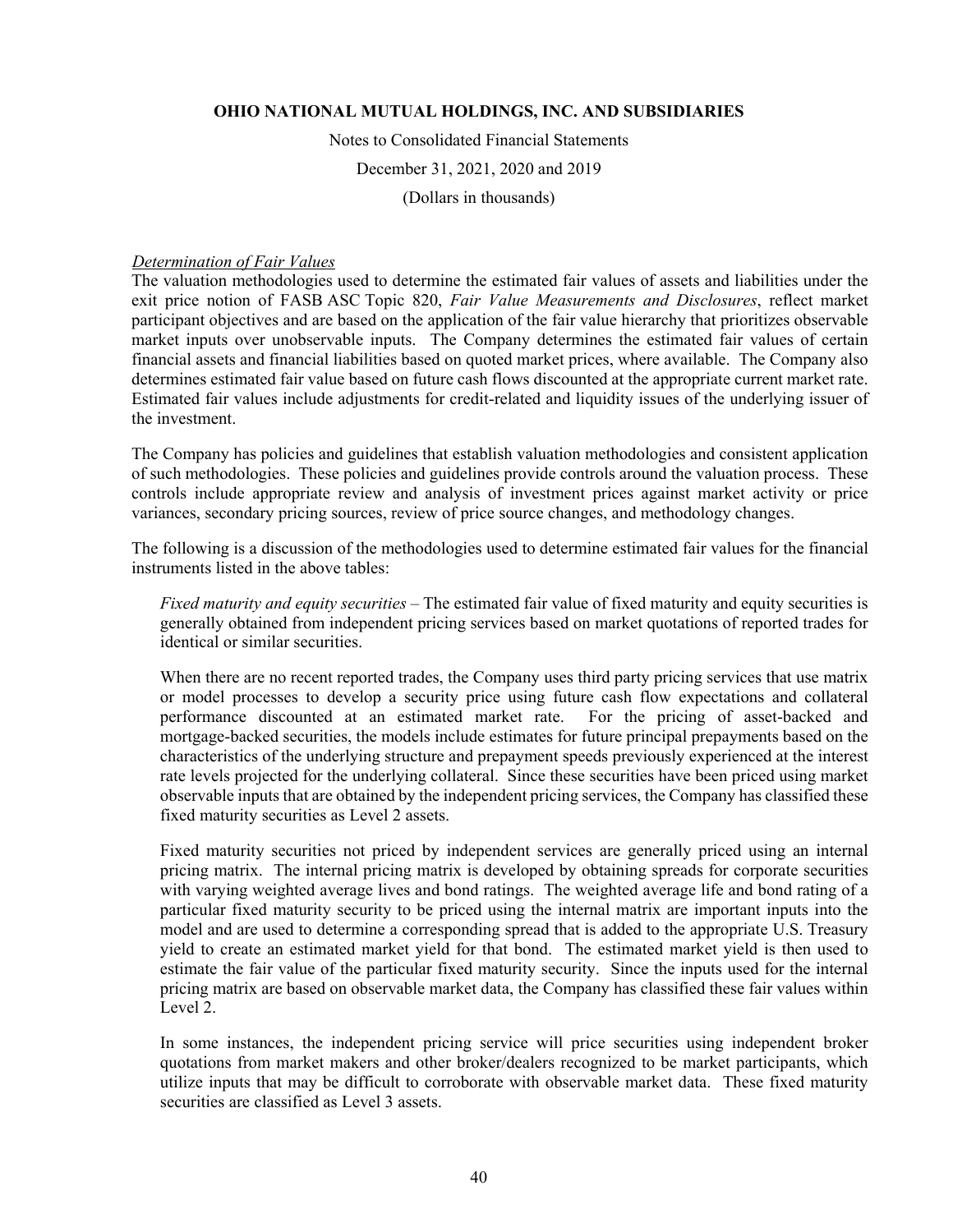Notes to Consolidated Financial Statements

December 31, 2021, 2020 and 2019

(Dollars in thousands)

For certain asset-backed and mortgage-backed fixed maturity securities with complex cash flows that are not priced by independent pricing services, management determines the fair value using other modeling techniques, primarily commercial software applications utilized for valuing securitized investments with variable cash flows. These fixed maturity securities are classified as Level 3 assets.

In some instances, equity securities are being carried based on valuation metrics obtained from a thirdparty valuation report. These common stocks are classified as Level 3 assets.

At December 31, 2021, 81.5% of the estimated fair values of fixed maturity securities were obtained from independent pricing services, 16.8% from the Company's internal pricing matrices and 1.7% from other sources. At December 31, 2020, 82.0% of the estimated fair values of fixed maturity securities were obtained from independent pricing services, 14.9% from the Company's internal pricing matrices and 3.1% from other sources.

*Derivative instruments -* The Company enters into derivative transactions comprised of equity index put options, equity futures, currency futures, equity swaps and interest rate swaptions as hedges for certain riders that were sold with variable annuity products. The Company similarly purchases equity index call options as hedges for the fixed indexed annuity and indexed universal life products. The equity and currency futures are exchange traded derivatives, and the estimated fair value is based on an active market quotation. The Company has classified the estimated fair values of the exchange traded derivatives as Level 1 assets and liabilities. The equity index put options, equity index call options, equity swaps and interest rate swaptions are valued using pricing models with inputs that are observable in the market or can be derived principally from, or corroborated by, observable market data. These derivative assets are classified as Level 2 assets.

*Short-term investments -* Short-term investments include fixed maturity securities that mature in less than one year and are valued in the same manner as the fixed maturity securities. These fixed maturity securities are classified as Level 2 assets. A portion of short-term investments are bank deposits that are classified as Level 1 assets since these investments are very liquid and not subject to valuation fluctuations.

*Cash and cash equivalents* - Cash is considered a Level 1 asset as it is the functional currency in the U.S. and is the most liquid form of an asset and not subject to valuation fluctuations. Cash equivalents are comprised of publicly traded money market accounts. The publicly traded money market accounts are considered to be Level 1 assets.

*Assets held in separate accounts -* Separate account assets are recorded at estimated fair value based primarily on market quotations of the underlying securities and reported as a summarized total on the Consolidated Balance Sheets. The underlying securities are mutual funds that are valued using the reported net asset value which is published daily. The Company has classified the estimated separate account assets as Level 1 assets.

GMIB reinsurance contracts and GMAB/GMWB/GLWB embedded derivatives – Certain of the Company's individual variable annuity contracts that include guaranteed benefit riders accounted for as embedded derivatives are measured at estimated fair value separately from the host variable annuity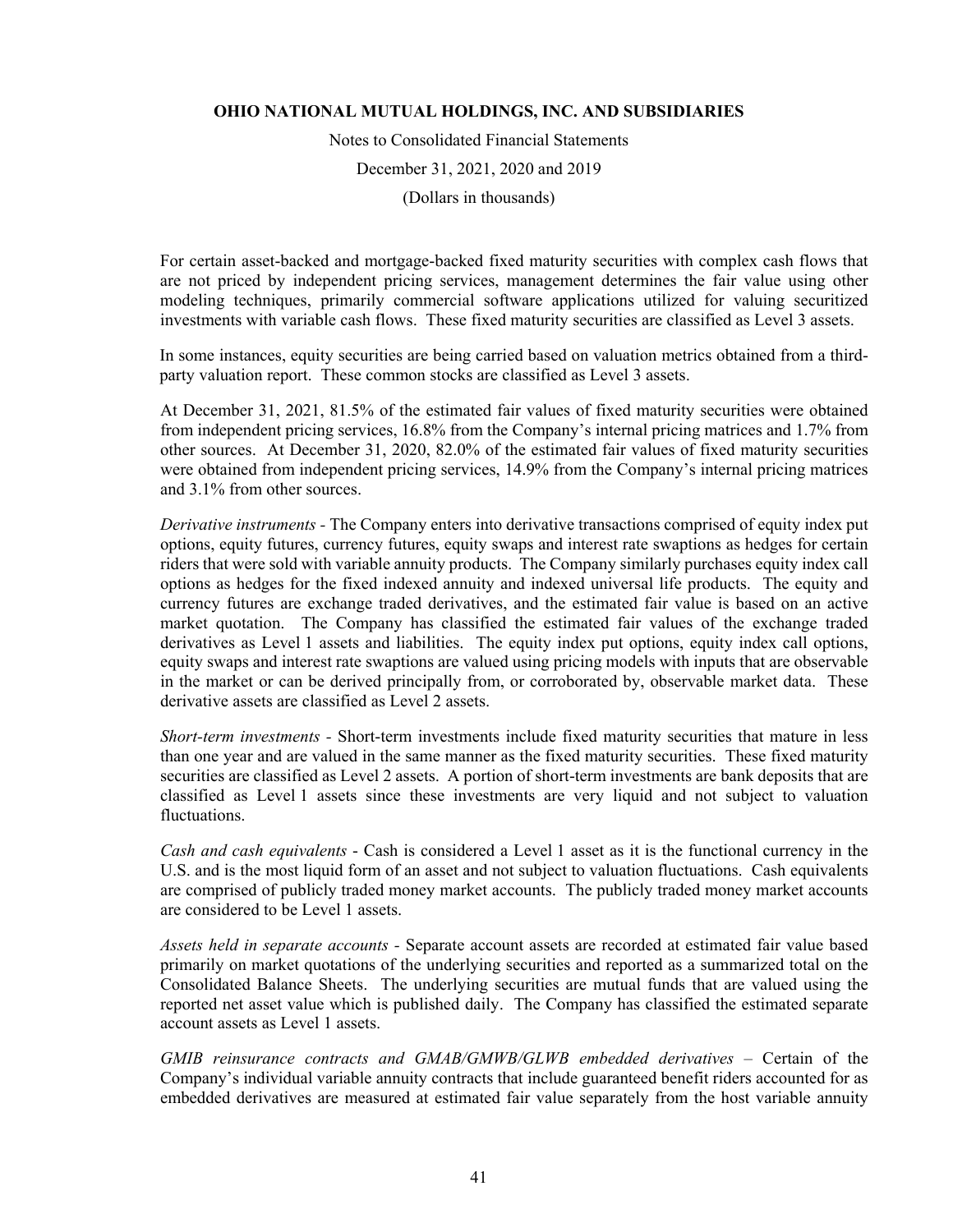Notes to Consolidated Financial Statements December 31, 2021, 2020 and 2019 (Dollars in thousands)

contract. These guarantees take the form of guaranteed withdrawal and income benefits on variable annuity products.

The fair value of these assets and liabilities is estimated using the present value of future benefits minus the present value of future premiums over the expected lives of the contracts using various capital market and actuarial assumptions. The Company uses a risk neutral valuation methodology in which cash flows are projected under multiple capital market scenarios using observable risk-free rates.

The valuation of the embedded derivatives also includes a credit adjustment using the Company's nonperformance risk to the present value of the future cash flows.

Other significant inputs to the valuation models for the derivatives associated with the guaranteed benefit riders include capital market assumptions, such as interest rates, equity indices, foreign currency rates, counterparty credit, and implied volatility assumptions, as well as various policyholder behavior assumptions that are actuarially determined, including lapse rates, benefit utilization rates, mortality rates, and withdrawal rates.

Since many of the assumptions utilized in the valuation of the reinsurance contracts and embedded derivatives are unobservable and are considered to be significant inputs to the valuations, these are classified as Level 3 assets and liabilities.

*Fixed indexed annuity embedded derivatives* - The Company's fixed indexed annuity contracts include embedded derivatives, which are measured at estimated fair value separate from the host fixed indexed annuity contract. These embedded derivatives are estimated using the option budget method. The option budget method is used as the best estimate of the future values of the index credits. The embedded derivative incorporates the excess cash flows, or those cash flows that represent the value of the indexes in excess of guarantee values. These cash flows are then discounted using the risk-free rates plus a nonperformance risk spread, adjusted for margins.

Nonperformance risk is based on the counterparty's debt and cash flows obtained from publicly available information. Risk margins capture the non-capital market risk of the instrument which represents the additional risks assumed due to the uncertainties of the actuarial assumptions.

Other significant inputs to the valuation model for these derivatives include capital market assumptions, such as interest rates, equity indices, and volatility surface values, as well as various policyholder behavior assumptions that are actuarially determined, including lapse rates, benefit utilization rates, mortality rates, and withdrawal rates.

Since many of the assumptions utilized in the valuation of these reserves are unobservable and are considered to be significant inputs to the valuations, these are classified as Level 3 liabilities.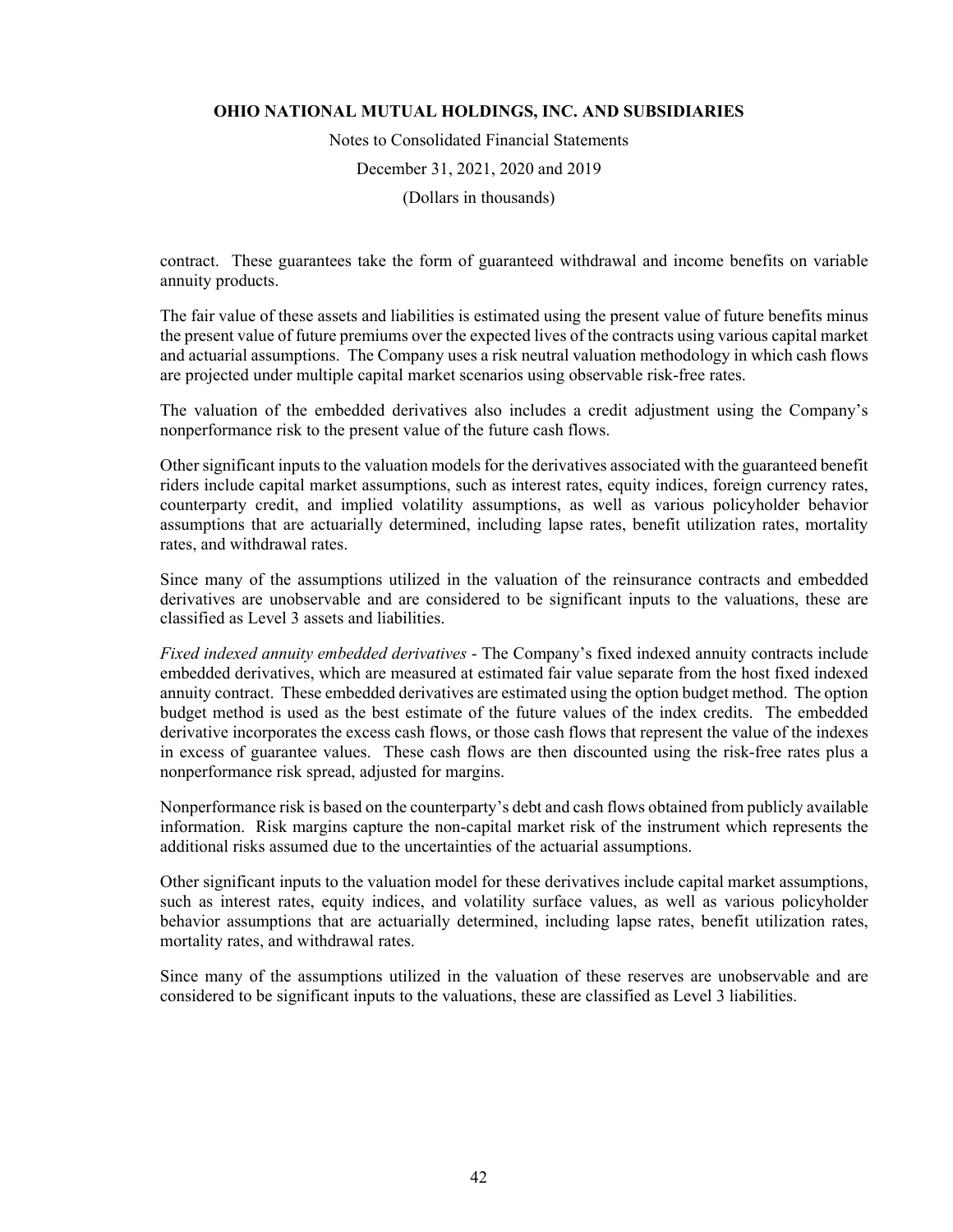Notes to Consolidated Financial Statements December 31, 2021, 2020 and 2019

(Dollars in thousands)

## *Assets and Liabilities Measured at Fair Value on a Recurring Basis Using Significant Unobservable Inputs (Level 3)*

The following tables summarize the reconciliation of the beginning and ending balances and related changes in fair value measurements for which significant unobservable inputs were used in determining the estimated fair value for the years ended December 31:

|                                                                                                                 | <b>Investments</b> |                                                                                |                                           |                                           |                          |                                    |                            | <b>Other</b><br><b>Assets</b>                   |                                              |  |
|-----------------------------------------------------------------------------------------------------------------|--------------------|--------------------------------------------------------------------------------|-------------------------------------------|-------------------------------------------|--------------------------|------------------------------------|----------------------------|-------------------------------------------------|----------------------------------------------|--|
| <b>Assets</b>                                                                                                   |                    | <b>U.S. treasury</b><br>securities and<br>obligations<br>of U.S.<br>government | Corporate                                 | Asset-<br>backed                          | Mortgage -<br>backed     | <b>Equity</b><br><b>Securities</b> | <b>GMIB</b><br>reinsurance | GMAB/<br><b>GMWB</b><br>embedded<br>derivatives | <b>Total</b><br>assets                       |  |
| December 31, 2019                                                                                               | \$                 | 4,403                                                                          | 22,023                                    | 75,839                                    | 4,688                    |                                    | 1,290,896                  | 17,298                                          | 1,415,147                                    |  |
| Net investment gains/(losses):<br>In earnings<br>(realized and unrealized) <sup>1</sup><br>Unrealized in $OCI2$ |                    | (145)                                                                          | (8)<br>(9,325)                            | (12,319)<br>(150)                         | (24)<br>9                | 405                                | 66,138                     | (17,298)                                        | 36,489<br>(9,206)                            |  |
| Purchases<br><b>Settlements</b><br>Transfers into Level 3<br>Transfers out of Level 3                           |                    | (172)                                                                          | 88,988<br>(8,108)<br>154,678              | 23,375<br>(35,218)<br>13,698<br>(20, 122) | (969)                    | 2,086                              |                            |                                                 | 114,449<br>(44, 467)<br>168,376<br>(20, 122) |  |
| December 31, 2020                                                                                               |                    | 4,086                                                                          | 248,248                                   | 45,103                                    | 3,704                    | 2,491                              | 1,357,034                  |                                                 | 1,660,666                                    |  |
| Net investment gains/(losses):<br>In earnings<br>(realized and unrealized) <sup>1</sup><br>Unrealized in $OCI2$ |                    | (233)                                                                          | (308)<br>(3,104)                          | (36)<br>(437)                             | $\boldsymbol{2}$<br>(12) | 490<br>(181)                       | (279, 912)                 |                                                 | (279, 764)<br>(3,967)                        |  |
| Purchases<br>Settlements<br>Transfers into Level 3<br>Transfers out of Level 3                                  |                    | (186)                                                                          | 1,000<br>(17, 145)<br>6,018<br>(212, 035) | 80,655<br>(6, 464)<br>(25, 257)           | $-$<br>(702)             | 13,000<br>(2,576)                  |                            |                                                 | 94,655<br>(27,073)<br>6,018<br>(237, 292)    |  |
| December 31, 2021                                                                                               | Ŝ                  | 3,667                                                                          | 22,674                                    | 93,564                                    | 2,992                    | 13,224                             | 1,077,122                  |                                                 | 1,213,243                                    |  |
| Change in unrealized<br>gains (losses):<br>Still held at December 31:<br>2020                                   | \$                 |                                                                                | (4)                                       | (80)                                      | (23)                     |                                    | 66,138                     |                                                 | 66,031                                       |  |
| 2021                                                                                                            | \$                 |                                                                                |                                           | (15)                                      | $\sqrt{2}$               |                                    | (279, 912)                 |                                                 | (279, 925)                                   |  |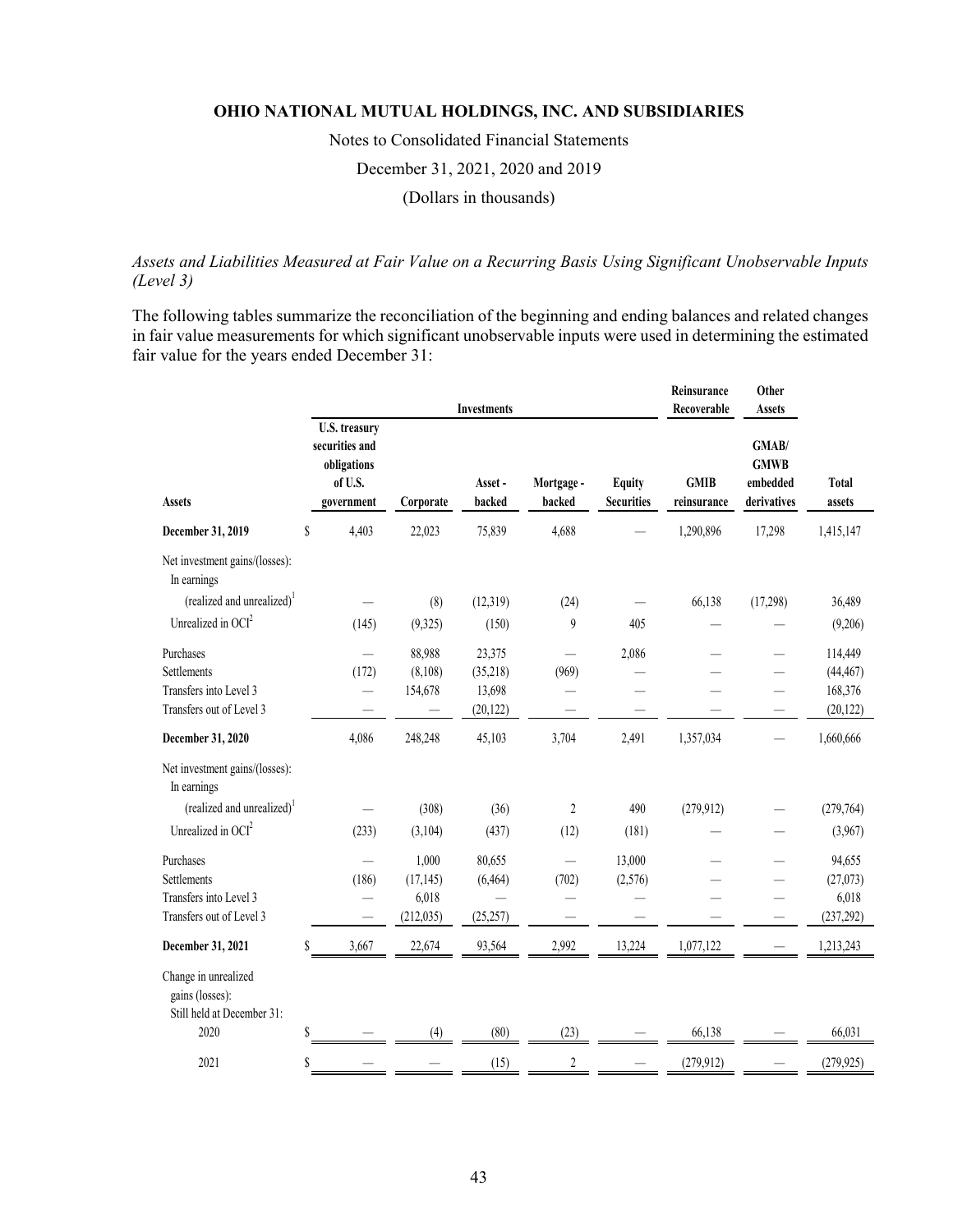Notes to Consolidated Financial Statements

December 31, 2021, 2020 and 2019

(Dollars in thousands)

|                                                                                                  |                                                                    | <b>Future policy</b>                                          |                                                            |                                    |
|--------------------------------------------------------------------------------------------------|--------------------------------------------------------------------|---------------------------------------------------------------|------------------------------------------------------------|------------------------------------|
| <b>Liabilities</b>                                                                               | <b>GMAB</b><br><b>GMWB</b><br>embedded<br>derivatives <sup>3</sup> | benefits and claims<br><b>GLWB</b><br>embedded<br>derivatives | <b>Fixed indexed</b><br>annuity<br>embedded<br>derivatives | <b>Total</b><br><b>liabilities</b> |
| December 31, 2019                                                                                | \$                                                                 | (19,706)                                                      | (166, 353)                                                 | (186, 059)                         |
| Net investment gains/(losses):<br>In earnings (realized and unrealized) $2$<br>December 31, 2020 | (25,510)<br>(25,510)                                               | 2,324<br>(17, 382)                                            | 11,675<br>(154, 678)                                       | (11,511)<br>(197,570)              |
| Net investment gains/(losses):<br>In earnings (realized and unrealized) $\sigma$                 | 9,598                                                              | 6,696                                                         | (36,629)                                                   | (20, 335)                          |
| December 31, 2021                                                                                | \$<br>(15,912)                                                     | (10,686)                                                      | (191, 307)                                                 | (217,905)                          |
| Change in unrealized gains/(losses):<br>Still held at December 31:<br>2020                       | \$<br>(42, 808)                                                    | 2,324                                                         | 11,675                                                     | (28, 809)                          |
| 2021                                                                                             | \$<br>9,598                                                        | 6,696                                                         | (36,629)                                                   | (20, 335)                          |

<sup>1</sup> Net realized investment gains and losses included in earnings reflect gains/(losses) on sales of financial instruments, changes in fair value of other assets and liabilities, other-than-temporary impairments, amortization and accretion of premiums or discounts and derivative settlements activity.<br><sup>2</sup> Unrealized investment gains and losses recorded in other comprehensive (loss) income include changes in market value of certain instruments.

<sup>3</sup> In 2019, the GMAB reserve balance was negative and reclassified as an asset.

The following tables present certain quantitative information about the significant unobservable inputs used in the fair value measurement for asset and liability classes measured at fair value on a recurring basis using significant unobservable inputs (Level 3) as of December 31. Certain securities classified as Level 3 excluded from the table below are obtained from non-binding broker quotes where observable inputs are not reasonably obtainable by the Company.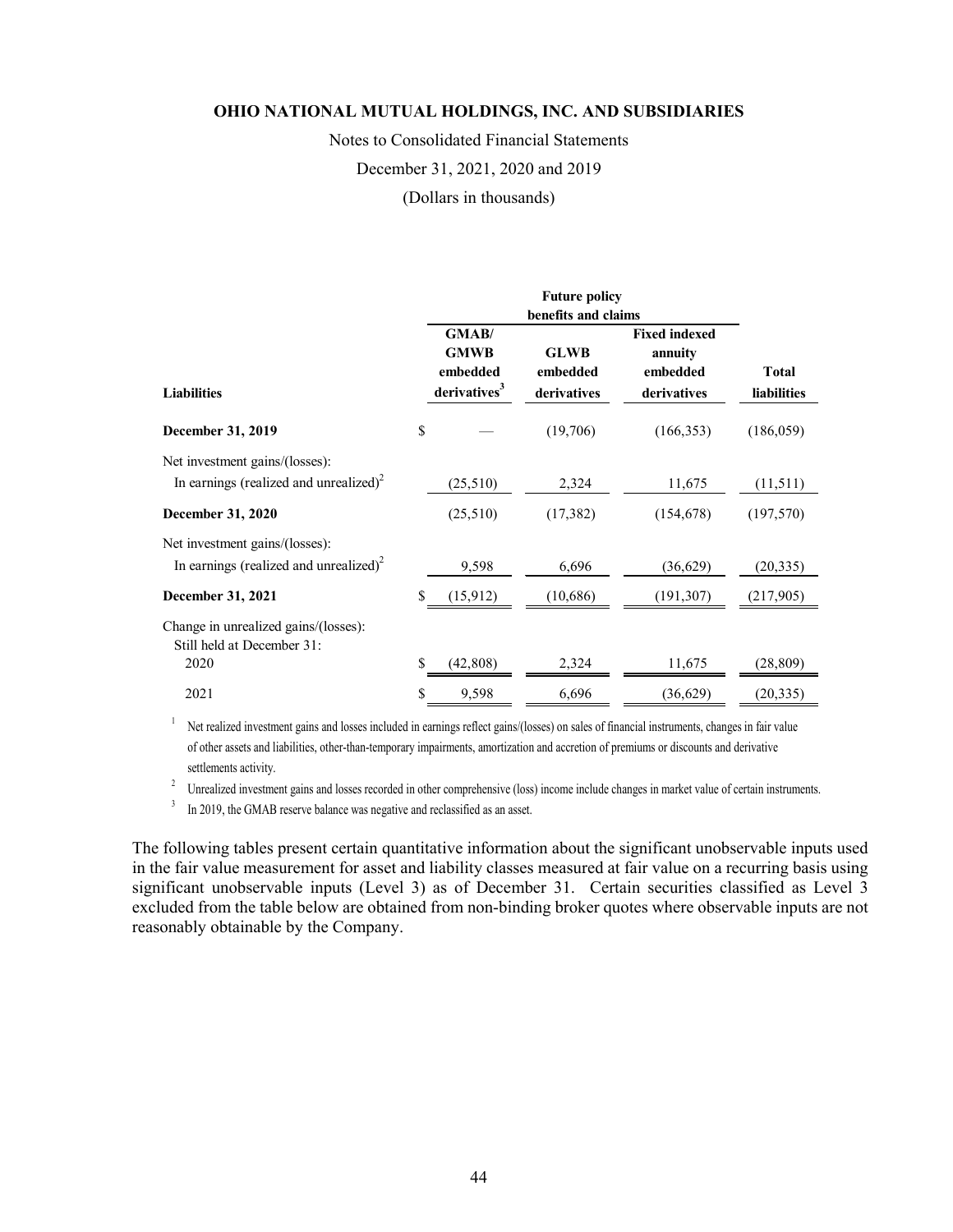# Notes to Consolidated Financial Statements

# December 31, 2021, 2020 and 2019

## (Dollars in thousands)

|                                                                                       | Assets/<br>liabilities<br>measured at<br>fair value | Valuation<br>techniques(s)    | Unobservable<br>input description <sup>2</sup>                                                                                                                                                                                                    | Input/range of<br>inputs                                                                                                                   | Weighted<br>average                                      | Impact of<br>increase in<br>input on<br>fair value                                           |
|---------------------------------------------------------------------------------------|-----------------------------------------------------|-------------------------------|---------------------------------------------------------------------------------------------------------------------------------------------------------------------------------------------------------------------------------------------------|--------------------------------------------------------------------------------------------------------------------------------------------|----------------------------------------------------------|----------------------------------------------------------------------------------------------|
| 2021<br><b>Assets</b><br>Securities available-for-sale:<br>Fixed maturity securities: |                                                     |                               |                                                                                                                                                                                                                                                   |                                                                                                                                            |                                                          |                                                                                              |
| U.S. Treasury securities and<br>obligations of U.S. government                        | \$<br>3,667                                         | Market pricing                | Market prices                                                                                                                                                                                                                                     | $121 - 122\%$                                                                                                                              | 121                                                      | Increase                                                                                     |
| Corporate                                                                             | 22,674                                              | Market pricing                | Market prices                                                                                                                                                                                                                                     | 88 - 120%                                                                                                                                  | 110                                                      | Increase                                                                                     |
| Asset-backed                                                                          | 93,564                                              | Market pricing                | Market prices                                                                                                                                                                                                                                     | $2 - 104%$                                                                                                                                 | 96                                                       | Increase                                                                                     |
| Mortgage-backed                                                                       | 2,992                                               | Market pricing                | Market prices                                                                                                                                                                                                                                     | $103 - 107\%$                                                                                                                              | 104                                                      | Increase                                                                                     |
| Equity securities                                                                     | 13,224                                              | Market pricing                | Market prices                                                                                                                                                                                                                                     | $25 - 26%$                                                                                                                                 | 25                                                       | Increase                                                                                     |
| Reinsurance recoverable:<br>GMIB reinsurance contracts                                | 1,077,122                                           | Stochastic actuarial<br>model | Mortality rates<br>ages 0-59<br>ages $60+$<br><b>Base Lapse Rates</b><br>duration 1-10<br>duration $11+$<br>Non-Sys with rates (%AV)<br>Sys with rates (%Rollup)<br>Sys with utilization<br><b>IB</b> Utilization<br>Non-performance risk (Credit | $0 - 0.5%$<br>$0.4\% - 100\%$<br>$0.3\% - 7.6\%$<br>$3.6\% - 6.6\%$<br>$1.0\% - 4.5\%$<br>$95\% - 100\%$<br>$0\% - 13\%$<br>$0.3\% - 60\%$ | *<br>$\ast$<br>*<br>$\ast$<br>$\ast$<br>*<br>*<br>$\ast$ | Decrease<br>Decrease<br>Decrease<br>Decrease<br>Increase<br>Increase<br>Increase<br>Increase |
|                                                                                       |                                                     |                               | Spread)<br>Equity market volatility                                                                                                                                                                                                               | $0.33\% - 0.73\%$<br>$10.8\% - 23.0\%$                                                                                                     | $\ast$<br>$\ast$                                         | Decrease<br>Increase                                                                         |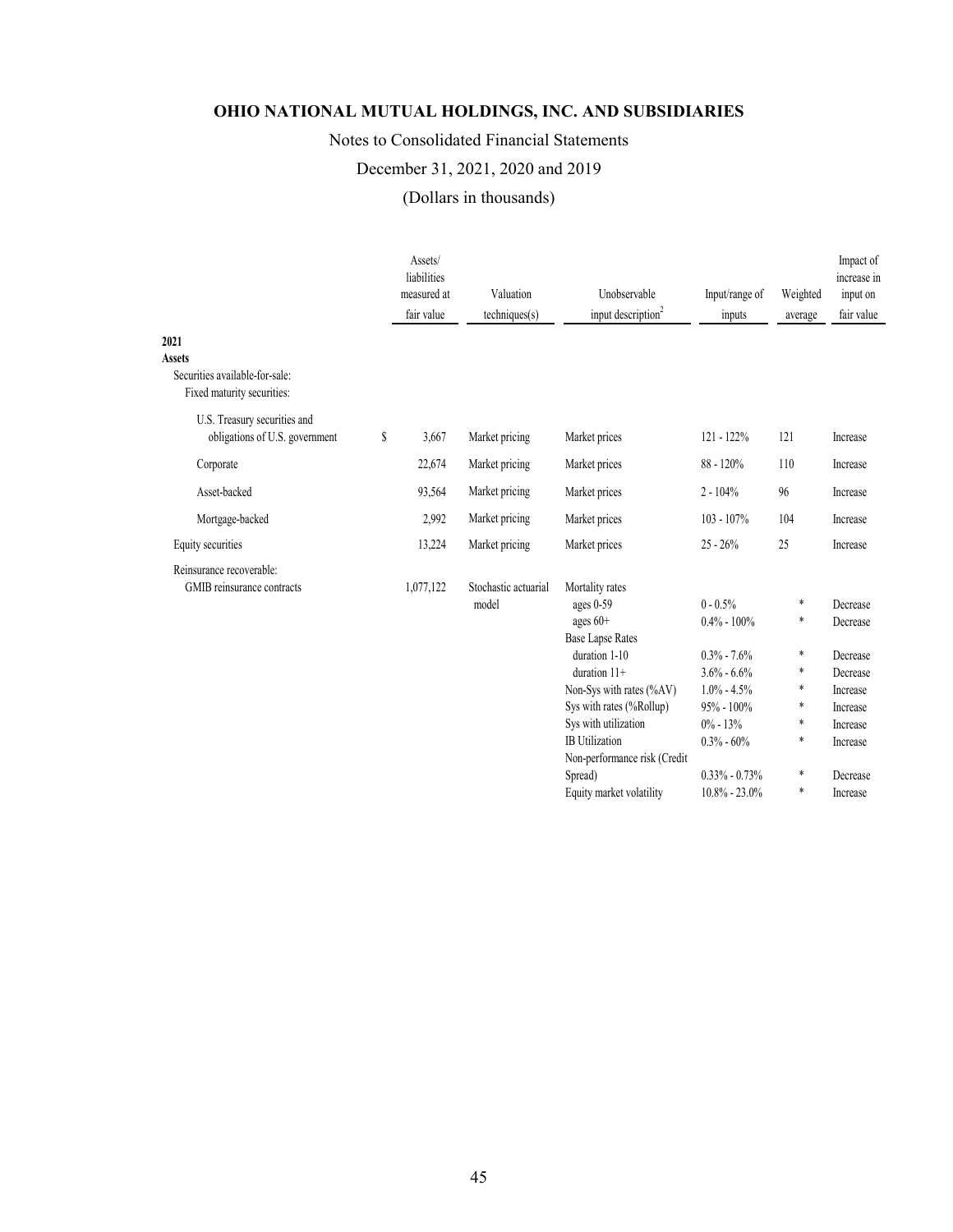# Notes to Consolidated Financial Statements

# December 31, 2021, 2020 and 2019

## (Dollars in thousands)

|                                             | Assets/<br>liabilities<br>measured at<br>fair value | Valuation<br>techniques(s) | Unobservable<br>input description <sup>2</sup> | Input/range of<br>inputs            | Weighted<br>average | Impact of<br>increase in<br>input on<br>fair value |
|---------------------------------------------|-----------------------------------------------------|----------------------------|------------------------------------------------|-------------------------------------|---------------------|----------------------------------------------------|
| 2021                                        |                                                     |                            |                                                |                                     |                     |                                                    |
| <b>Liabilities</b>                          |                                                     |                            |                                                |                                     |                     |                                                    |
| GMAB/GMWB embedded derivatives <sup>1</sup> | 15,912                                              | Stochastic actuarial       | Mortality rates                                |                                     |                     |                                                    |
|                                             |                                                     | model                      | ages 0-59                                      | $0 - 0.5%$                          | *                   | Decrease                                           |
|                                             |                                                     |                            | ages $60+$                                     | $0.3\% - 100\%$                     | $\ast$              | Decrease                                           |
|                                             |                                                     |                            | <b>Base Lapse Rates</b>                        |                                     |                     |                                                    |
|                                             |                                                     |                            | duration 1-10                                  | $0.7\% - 18.6\%$                    | $\ast$              | Decrease                                           |
|                                             |                                                     |                            | duration $11+$                                 | $6.2\% - 11.0\%$                    | $\ast$              | Decrease                                           |
|                                             |                                                     |                            | Non-Sys with rates (%AV)                       | $1.0\% - 1.5\%$                     | $\ast$              | Decrease                                           |
|                                             |                                                     |                            | Sys with rates (%Rollup)                       | N/A                                 | *                   | N/A                                                |
|                                             |                                                     |                            | Sys with utilization                           | 0%                                  | $\ast$              | Decrease                                           |
|                                             |                                                     |                            | Non-performance risk (Credit                   |                                     |                     |                                                    |
|                                             |                                                     |                            | Spread)                                        | $1.87\% - 2.27\%$                   | $\ast$              | Decrease                                           |
|                                             |                                                     |                            | Equity market volatility                       | $10.8\% - 23.0\%$                   | *                   | Increase                                           |
|                                             |                                                     |                            |                                                |                                     |                     |                                                    |
| GLWB embedded derivatives                   | 10,686                                              | Stochastic actuarial       | Mortality rates                                |                                     | $\ast$              |                                                    |
|                                             |                                                     | model                      | ages 0-59                                      | $0 - 0.5%$                          | $\ast$              | Decrease                                           |
|                                             |                                                     |                            | ages 60+                                       | $0.3\% - 100\%$                     |                     | Decrease                                           |
|                                             |                                                     |                            | <b>Base Lapse Rates</b><br>duration 1-10       |                                     | $\ast$              | Decrease                                           |
|                                             |                                                     |                            | duration $11+$                                 | $0.2\% - 16.8\%$<br>$7.0\% - 8.6\%$ | $\ast$              | Decrease                                           |
|                                             |                                                     |                            | Non-Sys with rates (%AV)                       | 0%                                  | $\ast$              | Decrease                                           |
|                                             |                                                     |                            | Sys with rates (%MAW)                          | $90\% - 100\%$                      | $\ast$              | N/A                                                |
|                                             |                                                     |                            | Sys with utilization                           | $0\% - 29\%$                        | $\ast$              | Decrease                                           |
|                                             |                                                     |                            | Non-performance risk (Credit                   |                                     |                     |                                                    |
|                                             |                                                     |                            | Spread)                                        | $1.87\% - 2.27\%$                   | $\ast$              | Decrease                                           |
|                                             |                                                     |                            | Equity market volatility                       | $17.6\% - 29.6\%$                   | $\ast$              | Increase                                           |
|                                             |                                                     |                            |                                                |                                     |                     |                                                    |
| Fixed indexed annuity embedded derivatives  | 191,307                                             | Option budget              | Mortality rates                                |                                     |                     |                                                    |
|                                             |                                                     | method                     | ages $0-59$                                    | $0 - 0.5%$                          | *                   | Decrease                                           |
|                                             |                                                     |                            | ages $60+$                                     | $0.3\% - 100\%$                     | *                   | Decrease                                           |
|                                             |                                                     |                            | <b>Base Lapse Rates</b>                        |                                     |                     |                                                    |
|                                             |                                                     |                            | duration 1-10                                  | $0.5\% - 25.0\%$                    | $\ast$              | Decrease                                           |
|                                             |                                                     |                            | duration $11+$                                 | $4.0\% - 25.0\%$                    | $\ast$              | Decrease                                           |
|                                             |                                                     |                            | Non-Sys with rates (%AV)                       | 0%                                  | $\ast$              | Decrease                                           |
|                                             |                                                     |                            | Sys with rates (%MAW)                          | $90\% - 100\%$                      | $\ast$              | N/A                                                |
|                                             |                                                     |                            | Sys with utilization                           | $0\% - 30\%$                        | $\ast$              | Decrease                                           |
|                                             |                                                     |                            | Non-performance risk (Credit                   |                                     |                     |                                                    |
|                                             |                                                     |                            | Spread)                                        | $2.75\% - 4.56\%$                   | $\ast$              | Decrease                                           |
|                                             |                                                     |                            | Equity market volatility surface               |                                     |                     |                                                    |
|                                             |                                                     |                            | rates                                          | $5.0\% - 20.2\%$                    | $\ast$              | Increase                                           |
|                                             |                                                     |                            |                                                |                                     |                     |                                                    |

<sup>1</sup> All GMAB riders.

 $2$  Sys = Systematic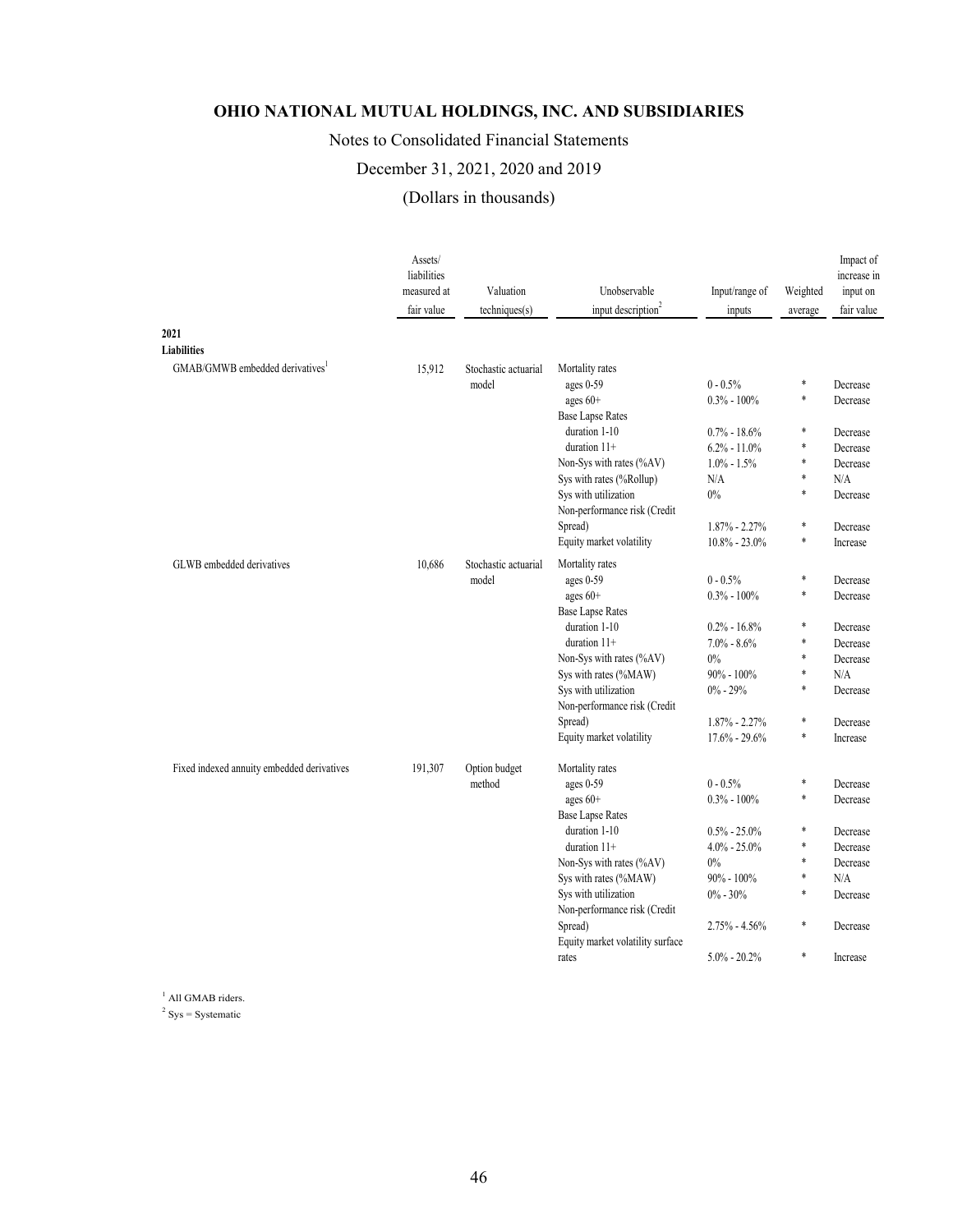# Notes to Consolidated Financial Statements

# December 31, 2021, 2020 and 2019

# (Dollars in thousands)

|                                                                                       | Assets/<br>liabilities<br>measured at<br>fair value | Valuation<br>techniques(s)    | Unobservable<br>input description <sup>2</sup>                                                                                                                                                                                                  | Input/range of<br>inputs                                                                                                                   | Weighted<br>average                  | Impact of<br>increase in<br>input on<br>fair value                                           |
|---------------------------------------------------------------------------------------|-----------------------------------------------------|-------------------------------|-------------------------------------------------------------------------------------------------------------------------------------------------------------------------------------------------------------------------------------------------|--------------------------------------------------------------------------------------------------------------------------------------------|--------------------------------------|----------------------------------------------------------------------------------------------|
| 2020<br><b>Assets</b><br>Securities available-for-sale:<br>Fixed maturity securities: |                                                     |                               |                                                                                                                                                                                                                                                 |                                                                                                                                            |                                      |                                                                                              |
| U.S. Treasury securities and<br>obligations of U.S. government                        | \$<br>4,086                                         | Market pricing                | Market prices                                                                                                                                                                                                                                   | 127 - 128%                                                                                                                                 | 127                                  | Increase                                                                                     |
| Corporate                                                                             | 248,248                                             | Market pricing                | Market prices                                                                                                                                                                                                                                   | $86 - 141%$                                                                                                                                | 102                                  | Increase                                                                                     |
| Asset-backed                                                                          | 45,103                                              | Market pricing                | Market prices                                                                                                                                                                                                                                   | $2 - 112%$                                                                                                                                 | 91                                   | Increase                                                                                     |
| Mortgage-backed                                                                       | 3,704                                               | Market pricing                | Market prices                                                                                                                                                                                                                                   | $102 - 105%$                                                                                                                               | 104                                  | Increase                                                                                     |
| Equity securities                                                                     | 2,491                                               | Market pricing                | Market prices                                                                                                                                                                                                                                   | $0 - 322%$                                                                                                                                 | 322                                  | Increase                                                                                     |
| Reinsurance recoverable:<br>GMIB reinsurance contracts                                | 1,357,034                                           | Stochastic actuarial<br>model | Mortality rates<br>ages 0-59<br>ages 60+<br><b>Base Lapse Rates</b><br>duration 1-10<br>duration $11+$<br>Non-Sys with rates (%AV)<br>Sys with rates (%Rollup)<br>Sys with utilization<br><b>IB</b> Utilization<br>Non-performance risk (Credit | $0 - 0.5%$<br>$0.4\% - 100\%$<br>$0.3\% - 7.6\%$<br>$3.6\% - 6.6\%$<br>$1.0\% - 4.5\%$<br>$95\% - 100\%$<br>$0\% - 13\%$<br>$0.3\% - 60\%$ | *<br>*<br>*<br>*<br>*<br>*<br>*<br>* | Decrease<br>Decrease<br>Decrease<br>Decrease<br>Increase<br>Increase<br>Increase<br>Increase |
|                                                                                       |                                                     |                               | Spread)<br>Equity market volatility                                                                                                                                                                                                             | $0.38\% - 1.94\%$<br>$17.6\% - 29.6\%$                                                                                                     | *<br>$\ast$                          | Decrease<br>Increase                                                                         |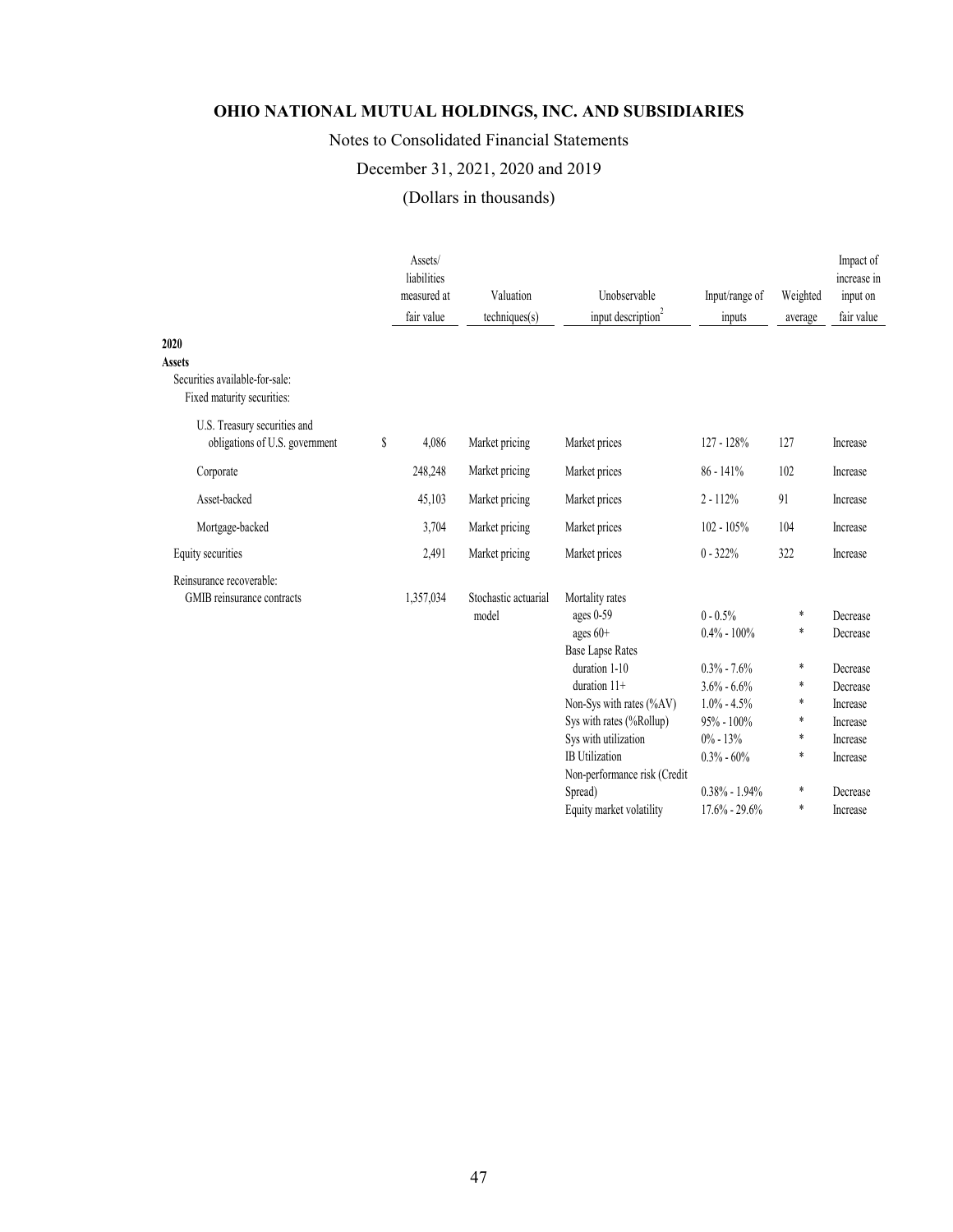## Notes to Consolidated Financial Statements

## December 31, 2021, 2020 and 2019

## (Dollars in thousands)

|                                            | Assets/<br>liabilities<br>measured at<br>fair value | Valuation<br>techniques(s) | Unobservable<br>input description <sup>2</sup> | Input/range of<br>inputs | Weighted<br>average | Impact of<br>increase in<br>input on<br>fair value |
|--------------------------------------------|-----------------------------------------------------|----------------------------|------------------------------------------------|--------------------------|---------------------|----------------------------------------------------|
| 2020                                       |                                                     |                            |                                                |                          |                     |                                                    |
| <b>Liabilities</b>                         |                                                     |                            |                                                |                          |                     |                                                    |
| GMAB/GMWB embedded derivatives             | 25,510                                              | Stochastic actuarial       | Mortality rates                                |                          |                     |                                                    |
|                                            |                                                     | model                      | ages 0-59                                      | $0 - 0.5\%$              | $\ast$              | Decrease                                           |
|                                            |                                                     |                            | ages $60+$                                     | $0.3\% - 100\%$          | $\ast$              | Decrease                                           |
|                                            |                                                     |                            | <b>Base Lapse Rates</b>                        |                          |                     |                                                    |
|                                            |                                                     |                            | duration 1-10                                  | $0.7\% - 18.6\%$         | $\ast$              | Decrease                                           |
|                                            |                                                     |                            | duration 11+                                   | $6.2\% - 11.0\%$         | $\ast$              | Decrease                                           |
|                                            |                                                     |                            | Non-Sys with rates (%AV)                       | $1.0\% - 4.5\%$          | $\ast$              | Decrease                                           |
|                                            |                                                     |                            | Sys with rates (%Rollup)                       | N/A                      | $\ast$              | N/A                                                |
|                                            |                                                     |                            | Sys with utilization                           | $0\%$                    | $\ast$              | Decrease                                           |
|                                            |                                                     |                            | Non-performance risk (Credit                   |                          |                     |                                                    |
|                                            |                                                     |                            | Spread)                                        | $3.07\% - 4.74\%$        | $\ast$              | Decrease                                           |
|                                            |                                                     |                            | Equity market volatility                       | $17.6\% - 29.6\%$        | $\ast$              | Increase                                           |
|                                            |                                                     |                            |                                                |                          |                     |                                                    |
| GLWB embedded derivatives                  | 17,382                                              | Stochastic actuarial       | Mortality rates                                |                          |                     |                                                    |
|                                            |                                                     | model                      | ages 0-59                                      | $0 - 0.5\%$              | $\ast$              | Decrease                                           |
|                                            |                                                     |                            | ages 60+                                       | $0.3\% - 100\%$          | $\ast$              | Decrease                                           |
|                                            |                                                     |                            | <b>Base Lapse Rates</b>                        |                          |                     |                                                    |
|                                            |                                                     |                            | duration 1-10                                  | $0.2\% - 16.8\%$         | $\ast$              | Decrease                                           |
|                                            |                                                     |                            | duration 11+                                   | $7.0\% - 8.6\%$          | $\ast$              | Decrease                                           |
|                                            |                                                     |                            | Non-Sys with rates (%AV)                       | $0\%$                    | *                   | Decrease                                           |
|                                            |                                                     |                            | Sys with rates (%MAW)                          | $90\% - 100\%$           | $\ast$              | Increase                                           |
|                                            |                                                     |                            | Sys with utilization                           | $0\% - 29\%$             | $\ast$              | Increase                                           |
|                                            |                                                     |                            | Non-performance risk (Credit                   |                          |                     |                                                    |
|                                            |                                                     |                            | Spread)                                        | $2.07\% - 4.74\%$        | $\ast$              | Decrease                                           |
|                                            |                                                     |                            | Equity market volatility                       | $17.6\% - 29.6\%$        | $\ast$              | Increase                                           |
| Fixed indexed annuity embedded derivatives | 154,678                                             | Option budget              | Mortality rates                                |                          |                     |                                                    |
|                                            |                                                     | method                     | ages 0-59                                      | $0 - 0.5\%$              | $\ast$              | Decrease                                           |
|                                            |                                                     |                            | ages 60+                                       | $0.3\% - 100\%$          | $\ast$              | Decrease                                           |
|                                            |                                                     |                            | <b>Base Lapse Rates</b>                        |                          |                     |                                                    |
|                                            |                                                     |                            | duration 1-10                                  | $0.5\% - 25.0\%$         | $\ast$              | Decrease                                           |
|                                            |                                                     |                            | duration 11+                                   | $4.0\% - 25.0\%$         | $\ast$              | Decrease                                           |
|                                            |                                                     |                            | Non-Sys with rates (%AV)                       | 0%                       | $\ast$              | Decrease                                           |
|                                            |                                                     |                            | Sys with rates (%MAW)                          | $90\% - 100\%$           | $\ast$              | N/A                                                |
|                                            |                                                     |                            | Sys with utilization                           | $0\% - 30\%$             | $\ast$              | Decrease                                           |
|                                            |                                                     |                            | Non-performance risk (Credit                   |                          |                     |                                                    |
|                                            |                                                     |                            | Spread)                                        | $2.75\% - 4.56\%$        | $\ast$              | Decrease                                           |
|                                            |                                                     |                            | Equity market volatility surface               |                          |                     |                                                    |
|                                            |                                                     |                            | rates                                          | $5.0\% - 20.2\%$         | $\ast$              | Increase                                           |
|                                            |                                                     |                            |                                                |                          |                     |                                                    |

<sup>1</sup> All GMAB riders. The reserve balance for these GMAB riders was negative and thus reclassified as an asset.

 $2$  Sys = Systematic

\* The stochastic actuarial models are generated using one thousand scenarios. Weighted average values are not meaningful for these valuations.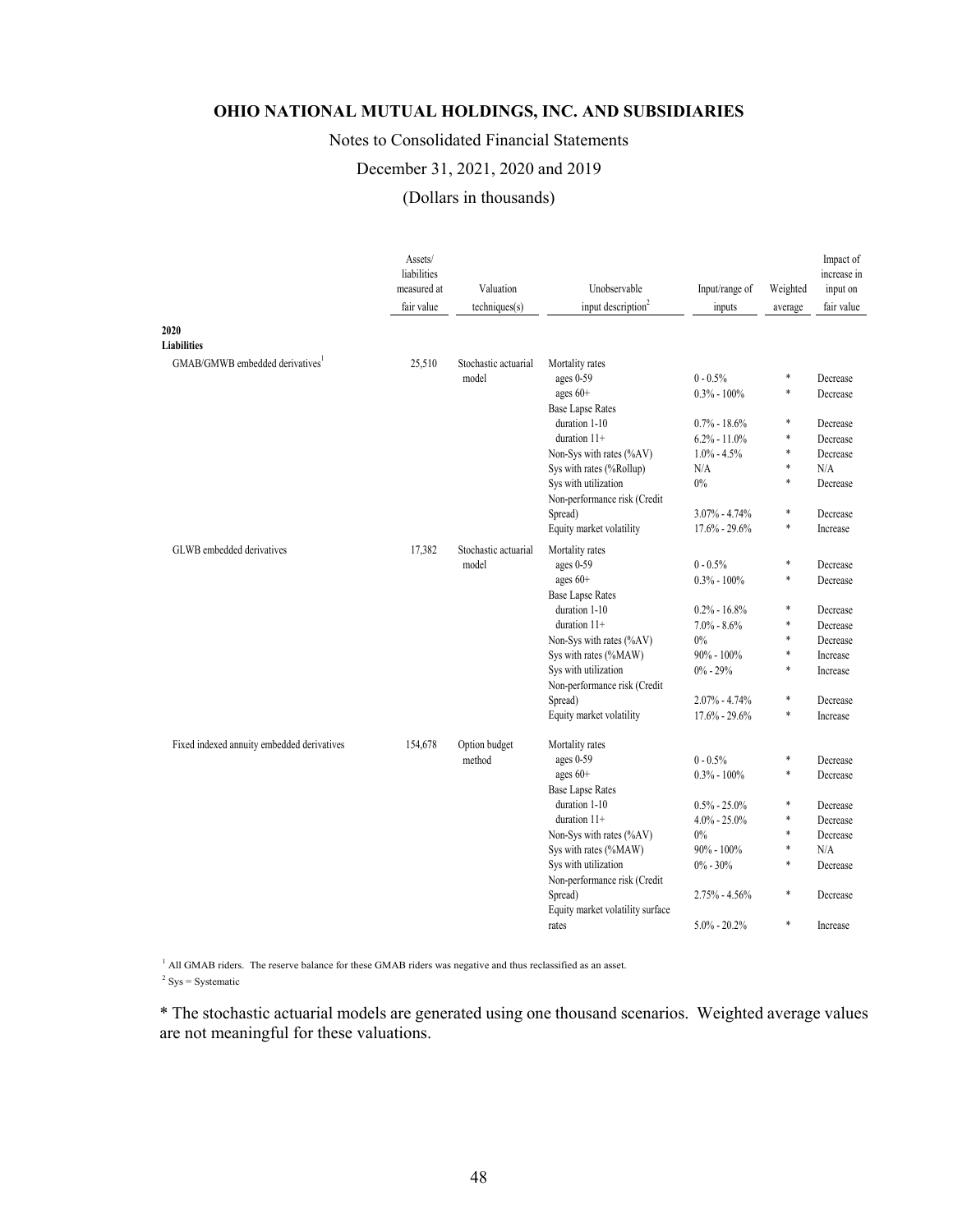Notes to Consolidated Financial Statements

December 31, 2021, 2020 and 2019

(Dollars in thousands)

#### *Asset Transfers Between Levels*

The Company reviews its fair value hierarchy classifications annually. Transfers into or out of Level 3 are primarily due to the availability of quoted market prices or changes in the Company's conclusion that pricing information received from a third-party pricing service is not reflective of market activity.

|                                | <b>Transfers out</b><br>of Level 2 into<br>Level 3 | <b>Transfers out</b><br>of Level 3 into<br><b>Level 2</b> |
|--------------------------------|----------------------------------------------------|-----------------------------------------------------------|
| 2021                           |                                                    |                                                           |
| Assets                         |                                                    |                                                           |
| Securities available-for-sale: |                                                    |                                                           |
| Fixed maturity securities:     |                                                    |                                                           |
| Corporate                      | \$<br>6,018                                        | 212,035                                                   |
| Asset-backed                   |                                                    | 25,257                                                    |
| 2020                           |                                                    |                                                           |
| Assets                         |                                                    |                                                           |
| Securities available-for-sale: |                                                    |                                                           |
| Fixed maturity securities:     |                                                    |                                                           |
| Corporate                      | \$<br>154,678                                      |                                                           |
| Asset-backed                   | 13,698                                             | 20,122                                                    |

During the years ended December 31, 2021 and 2020, the Company transferred investments totaling \$6,018 and \$168,376, respectively, into Level 3 from Level 2 as a result of lack of visibility to observe significant inputs to price. During the years ended December 31, 2021 and 2020, the Company transferred investments totaling \$237,292 and \$20,122, respectively, out of Level 3 into Level 2 as a result of the availability of observable pricing inputs for these securities. There were no transfers from Level 2 or Level 3 into Level 1 for the years ended December 31, 2021 or 2020.

#### *Fair Value Measurement on a Nonrecurring Basis*

For mortgage loans, the valuation techniques were primarily based on the estimated fair value of the underlying collateral. These values were determined using third-party appraisals.

There were no assets measured at fair value on a nonrecurring basis for the years ended December 31, 2021 and 2020.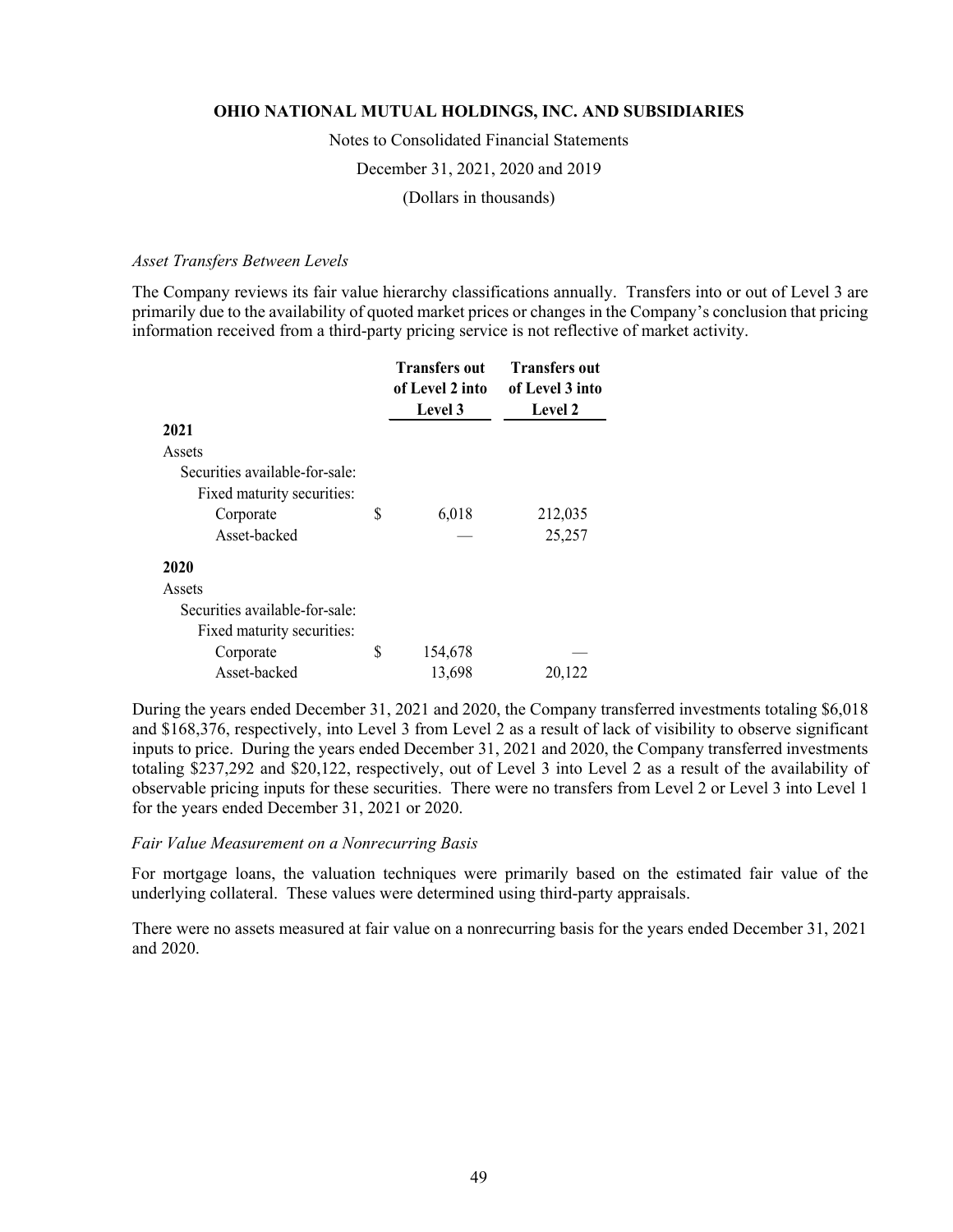Notes to Consolidated Financial Statements

December 31, 2021, 2020 and 2019

(Dollars in thousands)

### *Financial Instruments Not Carried at Fair Value*

FASB ASC Topic 825, *Financial Instruments,* requires additional disclosure of the fair value information about existing on and off balance sheet financial instruments. ASC Topic 825 excludes certain assets and liabilities, including insurance contracts, other than policies such as annuities that are classified as investment contracts, from its disclosure requirements. The Company's assets and liabilities subject to ASC Topic 825 disclosure that have not been presented at fair value in the ASC Topic 820 tables above are presented in the table below:

|                               | Carrying        | <b>Estimated</b> | Fair value hierarchy |           |           |  |
|-------------------------------|-----------------|------------------|----------------------|-----------|-----------|--|
|                               | value           | fair value       | Level 1              | Level 2   | Level 3   |  |
| 2021                          |                 |                  |                      |           |           |  |
| Assets:                       |                 |                  |                      |           |           |  |
| Mortgage loans on real estate | \$<br>1,577,560 | 1,619,666        |                      | 80,636    | 1,539,030 |  |
| Policy loans                  | 1,036,393       | 1,203,207        |                      |           | 1,203,207 |  |
| Liabilities:                  |                 |                  |                      |           |           |  |
| Investment contracts          | 3,763,743       | 2,628,776        |                      | 2,628,776 |           |  |
| Policyholders' dividend       |                 |                  |                      |           |           |  |
| accumulations and other       |                 |                  |                      |           |           |  |
| policyholder funds            | 149,518         | 149,518          | 149,518              |           |           |  |
| Short-term debt               | 1,644           | 1,644            |                      | 1,644     |           |  |
| Long-term debt obligations    | 976,725         | 1,180,432        |                      | 1,180,432 |           |  |
| 2020                          |                 |                  |                      |           |           |  |
| Assets:                       |                 |                  |                      |           |           |  |
| Mortgage loans on real estate | \$<br>1,474,388 | 1,549,286        |                      | 97,527    | 1,451,759 |  |
| Policy loans                  | 964,343         | 1,138,647        |                      |           | 1,138,647 |  |
| Liabilities:                  |                 |                  |                      |           |           |  |
| Investment contracts          | 3,513,987       | 3,152,258        |                      | 3,152,258 |           |  |
| Policyholders' dividend       |                 |                  |                      |           |           |  |
| accumulations and other       |                 |                  |                      |           |           |  |
| policyholder funds            | 177,566         | 177,566          | 177,566              |           |           |  |
| Short-term debt               | 1,792           | 1,792            |                      | 1,792     |           |  |
| Long-term debt obligations    | 975,910         | 1,036,907        |                      | 1,036,907 |           |  |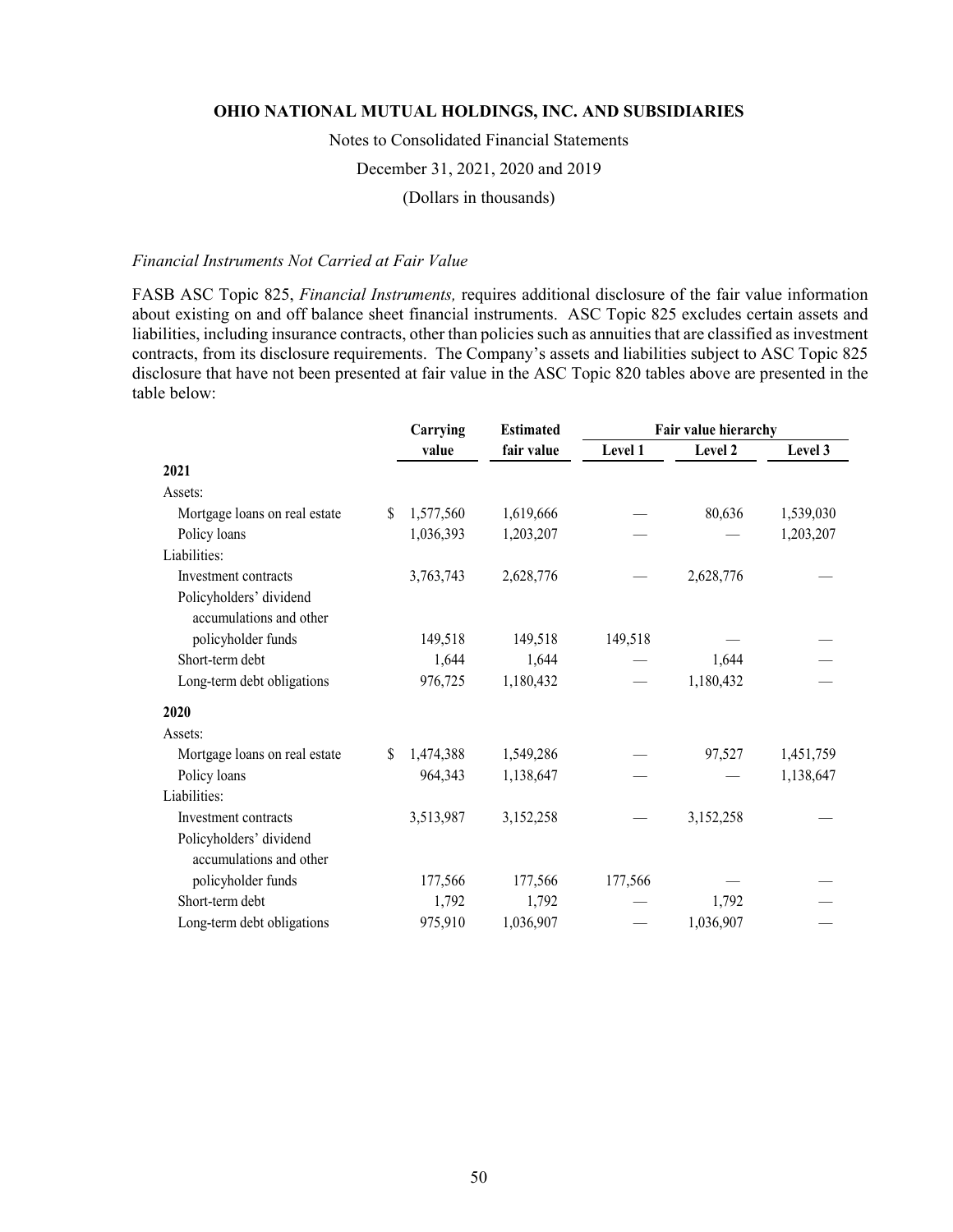Notes to Consolidated Financial Statements

December 31, 2021, 2020 and 2019

(Dollars in thousands)

FASB ASC Topic 825, *Financial Instruments*, requires separate presentation of financial assets and financial liabilities by measurement category and form of financial asset (i.e., securities or loans and receivables). The following table presents the Company's financial assets and liabilities contained in Other assets, Other long-term investments, and Other liabilities on the Consolidated Balance Sheets:

|                                                   |    | <b>Carrying amount</b> |         |                                        |
|---------------------------------------------------|----|------------------------|---------|----------------------------------------|
| Financial assets identified in other              |    |                        |         |                                        |
| long-term investments                             |    | 2021                   | 2020    |                                        |
| Derivative instruments                            | \$ | 101,113                | 119,628 | Carrying value approximates fair value |
| Receivable for securities                         |    | 665                    | 514     | Carrying value approximates fair value |
| Joint venture                                     |    | 21,175                 | 21,727  | Carrying value approximates fair value |
| Other invested assets                             |    | 13,861                 | 1,570   | Carrying value approximates fair value |
| Other $1$                                         |    | 135,974                | 138,329 |                                        |
| Total other long-term investments                 | S  | 272,788                | 281,768 |                                        |
|                                                   |    | Carrying amount        |         |                                        |
| Financial assets identified in other assets       |    | 2021                   | 2020    |                                        |
| Accounts receivable due from external parties \$  |    | 11,498                 | 9,280   | Carrying value approximates fair value |
| Other $1$                                         |    | 354,207                | 348,400 |                                        |
| Total other assets                                | S  | 365,705                | 357,680 |                                        |
|                                                   |    | <b>Carrying amount</b> |         |                                        |
| Financial liabilities identified in other         |    |                        |         |                                        |
| <b>liabilities</b>                                |    | 2021                   | 2020    |                                        |
| Interest payable                                  | \$ | 14,618                 | 14,087  | Carrying value approximates fair value |
| Derivative liabilities                            |    |                        | 37,282  | Carrying value approximates fair value |
| Collateral liabilities                            |    | 93,050                 | 77,920  | Carrying value approximates fair value |
| Investments in transit and payable for securities |    | 11,252                 | 24,125  | Carrying value approximates fair value |
| Other $1$                                         |    | 493,586                | 428,364 |                                        |
| Total other liabilities                           | \$ | 612,506                | 581,778 |                                        |

1 Items included in "Other" are not in the scope of ASU 2016-01, but are presented for reconciliation purposes to agree to the balance sheet caption. Included in this category are goodwill and property and fixed assets, which are measured in accordance with the methodology described in Note 3, and FHLB common stock, which is carried at amortized cost. For all remaining items in this classification, carrying value approximates fair value.

In estimating the fair value of financial instruments, the Company used the following methods and assumptions:

*Mortgage loans on real estate* – The fair value of mortgage loans on real estate is estimated using discounted cash flow analyses, using interest rates currently being offered for similar loans to borrowers with similar credit ratings. Loans with similar characteristics are aggregated for purposes of the calculations. The Company has mortgage loans that are valued based on market observable quotes and are classified as Level 2. The Company has mortgage loans that are valued using internally obtained credit ratings and are classified as Level 3.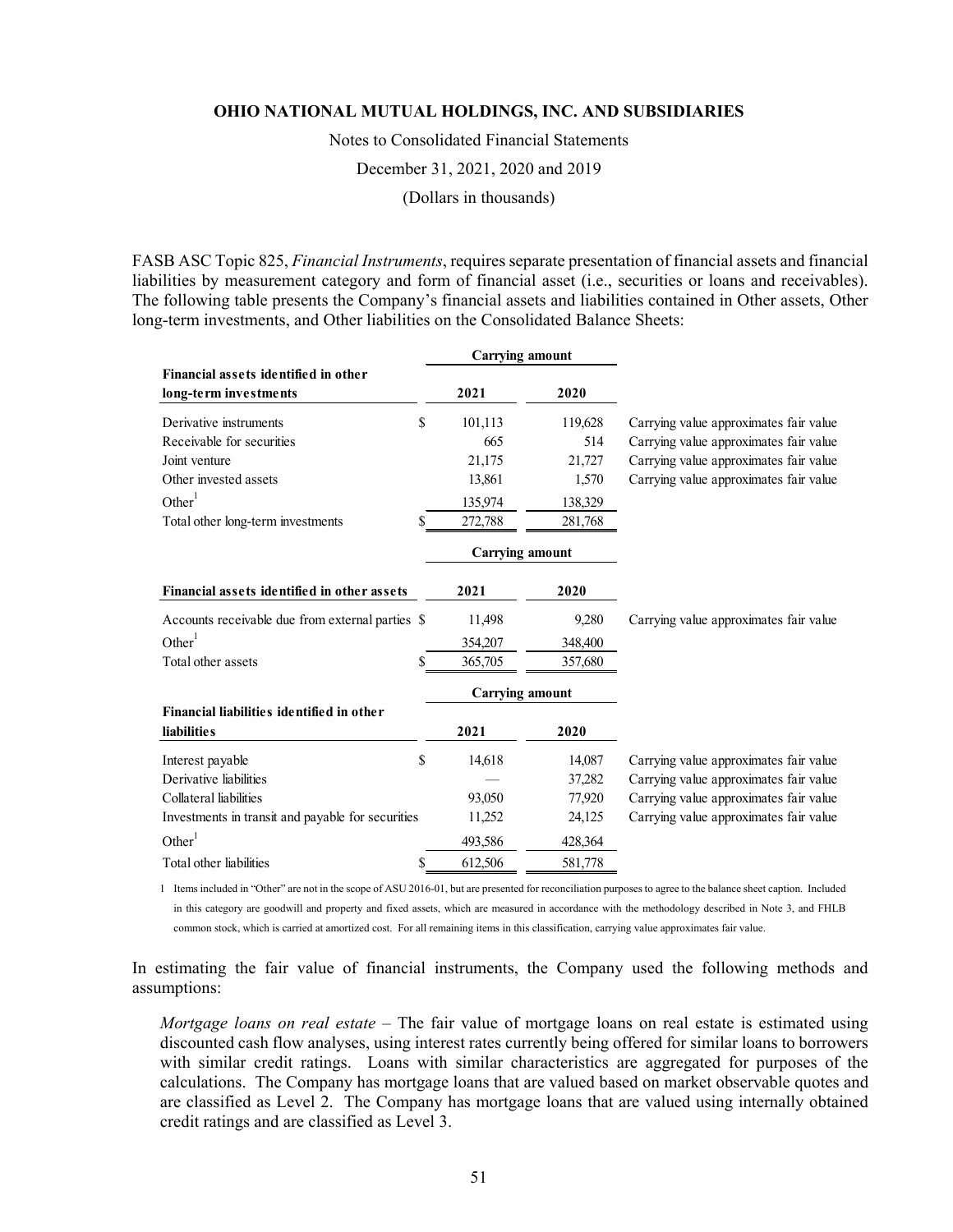Notes to Consolidated Financial Statements

December 31, 2021, 2020 and 2019

(Dollars in thousands)

*Policy loans* – The fair value of policy loans is estimated using discounted cash flow calculations. The expected life of the loan is based on internal assumptions; therefore, the Company classifies these as Level 3 assets.

*Investment contracts* – The fair value of the Company's liabilities under investment contracts is estimated using one of two methods. For investment contracts without defined maturities, fair value is the estimated amount payable on demand, net of certain surrender charges. For investment contracts with known or determined maturities, fair value is estimated using discounted cash flow analyses. Cash flows are discounted at a rate that reflects the nonperformance risk of the Company. The amounts shown in the above table are net of reinsurance. The inputs are market observable; therefore, the Company classifies these as Level 2 liabilities.

*Policyholders' dividend accumulations and other policyholder funds* – The carrying amount reported on the Consolidated Balance Sheets for these instruments approximates their estimated fair value. The amounts can be converted to cash by the policyholder; therefore, the Company classifies these amounts as Level 1.

*Short-term borrowings* – The carrying amount of short-term borrowings related to revolving credit facilities is a reasonable estimate of its fair value because the interest rates are variable and based on current market rates. The Company classifies these amounts as Level 2.

*Long-term debt obligations –* The fair value of senior and surplus notes is estimated by discounting the scheduled cash flows of the notes using a market rate applicable to the yield, credit quality and maturity of similar debt instruments. The valuation inputs are based on market observable information; therefore, the Company classifies these as Level 2 liabilities. The fair value of the term loan is determined by the bank to be the carrying value of the loan as it is not traded on the open market. The Company classifies this as a Level 3 liability.

### **(7) Investments**

## *Investment Risks and Uncertainties*

Investments are exposed to various risks and uncertainties that affect the determination of estimated fair values, the ability to sell certain investments during strained market conditions, the recognition of impairments, and the recognition of income on certain investments. These risks and uncertainties include:

- the risk that the Company's assessment of an issuer's ability to meet all of its contractual obligations will change based on changes in the credit characteristics of that issuer;
- the risk that the economic outlook will be worse than expected or have a greater impact on the issuer than anticipated;
- the risk that foreign currency exchange rates could negatively impact the valuation of certain investments that are not denominated in U.S. dollars;
- the risk that the Company obtains inaccurate information for the determination of the estimated fair value estimates and other-than-temporary impairments; and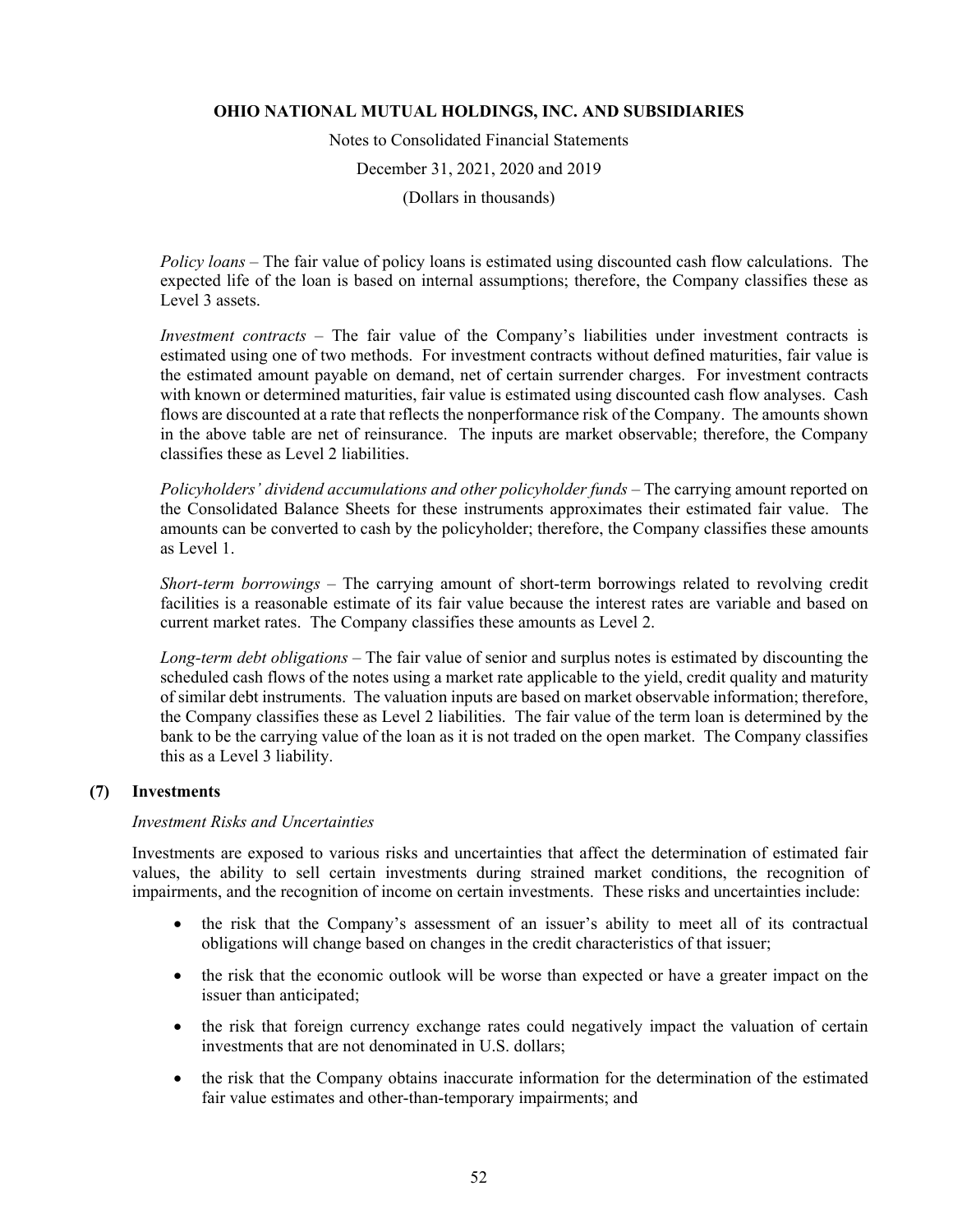Notes to Consolidated Financial Statements

December 31, 2021, 2020 and 2019

(Dollars in thousands)

 the risk that new information or changes in other facts and circumstances lead the Company to change its intent to hold the security to maturity or until it recovers in value.

Any of these situations are reasonably possible and could result in a charge to income in a future period.

The determination of impairments is highly subjective and is based upon periodic evaluations and assessments of known and inherent risks associated with each asset class. Such evaluations and assessments are revised as conditions change and new information becomes available.

The recognition of income on certain investments, including asset-backed and mortgage-backed securities, is dependent upon certain factors such as prepayments and defaults, and changes in factors could result in changes in amounts to be earned.

## *Fixed Maturity and Equity Securities*

## *Fixed Maturity and Equity Securities by Sector*

The amortized cost and estimated fair value of available-for-sale and trading securities for fixed maturity securities by sector as of December 31 is as follows:

|                                                |    |                  |                     | 2021                       |                  |                |
|------------------------------------------------|----|------------------|---------------------|----------------------------|------------------|----------------|
|                                                |    | <b>Amortized</b> | Gross<br>unrealized | <b>Gross</b><br>unrealized | <b>Estimated</b> | Non-<br>credit |
|                                                |    | cost             | gains               | losses                     | fair value       | <b>OTTI</b>    |
| Securities available-for-sale:                 |    |                  |                     |                            |                  |                |
| Fixed maturity securities:                     |    |                  |                     |                            |                  |                |
| U.S. Treasury securities and<br>obligations of |    |                  |                     |                            |                  |                |
| U.S. government                                | \$ | 35,114           | 2,487               | (208)                      | 37,393           |                |
| Obligations of states and                      |    |                  |                     |                            |                  |                |
| political subdivisions                         |    | 1,464,071        | 63,792              | (7,314)                    | 1,520,549        |                |
| Debt securities issued by                      |    |                  |                     |                            |                  |                |
| foreign governments                            |    | 10,999           | 418                 |                            | 11,417           |                |
| Corporate                                      |    | 7,322,327        | 449,240             | (68,001)                   | 7,703,566        |                |
| Asset-backed                                   |    | 1,003,899        | 16,684              | (6,560)                    | 1,014,023        | (2,169)        |
| Mortgage-backed                                |    | 412,760          | 14,706              | (831)                      | 426,635          | (12,681)       |
| Total fixed maturity                           |    |                  |                     |                            |                  |                |
| securities                                     | S  | 10,249,170       | 547,327             | (82, 914)                  | 10,713,583       | (14, 850)      |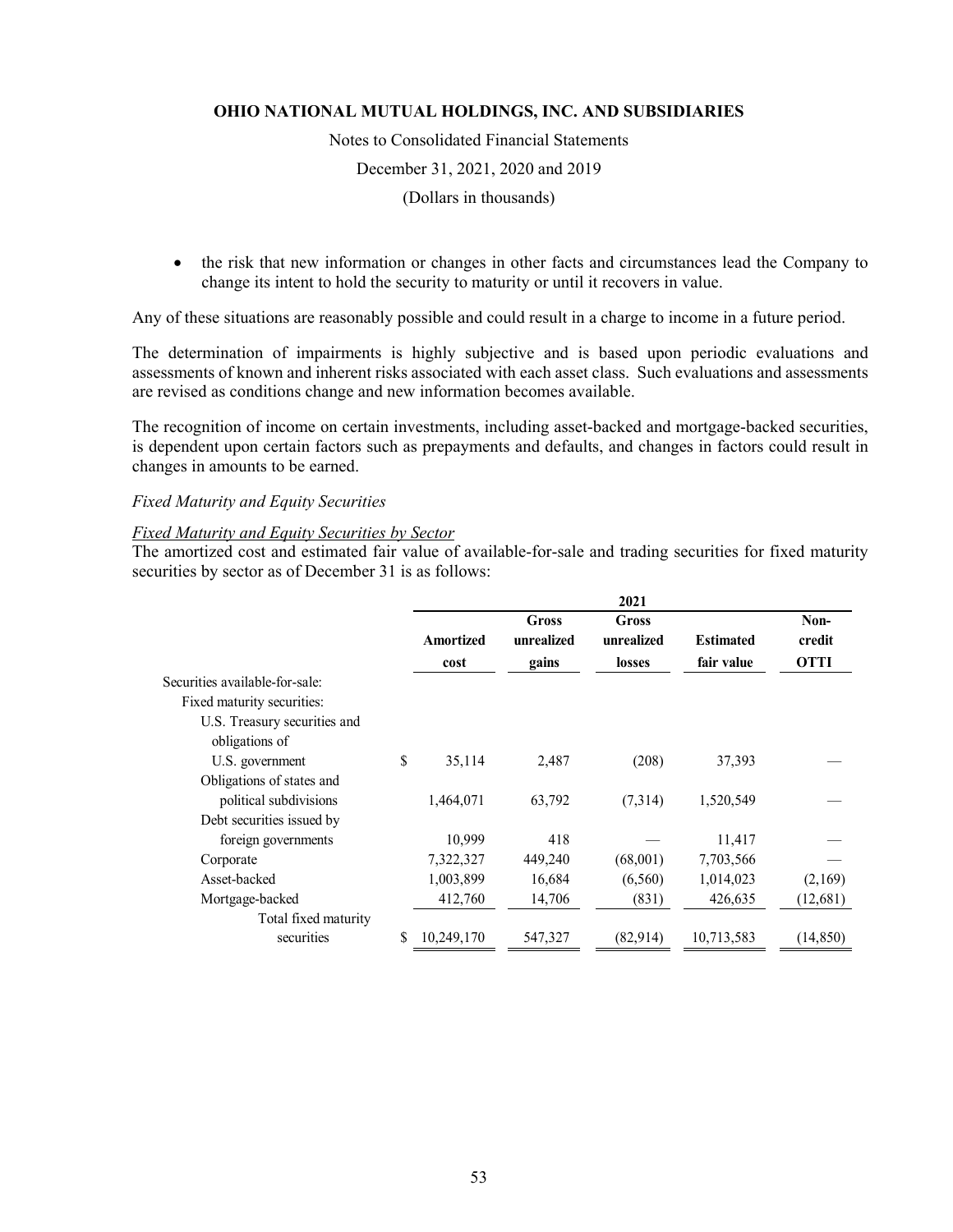Notes to Consolidated Financial Statements

December 31, 2021, 2020 and 2019

(Dollars in thousands)

|                                |                  |            | 2020       |                  |             |
|--------------------------------|------------------|------------|------------|------------------|-------------|
|                                |                  | Gross      | Gross      |                  | Non-        |
|                                | <b>Amortized</b> | unrealized | unrealized | <b>Estimated</b> | credit      |
|                                | cost             | gains      | losses     | fair value       | <b>OTTI</b> |
| Securities available-for-sale: |                  |            |            |                  |             |
| Fixed maturity securities:     |                  |            |            |                  |             |
| U.S. Treasury securities and   |                  |            |            |                  |             |
| obligations of                 |                  |            |            |                  |             |
| U.S. government                | \$<br>60,548     | 6,712      |            | 67,260           |             |
| Obligations of states and      |                  |            |            |                  |             |
| political subdivisions         | 1,219,537        | 84,604     | (850)      | 1,303,291        |             |
| Debt securities issued by      |                  |            |            |                  |             |
| foreign governments            | 4,976            | 581        |            | 5,557            |             |
| Corporate                      | 6,367,696        | 808,985    | (14,036)   | 7,162,645        |             |
| Asset-backed                   | 1,221,533        | 34,565     | (5,879)    | 1,250,219        | (2,169)     |
| Mortgage-backed                | 852,367          | 43,408     | (1,335)    | 894,440          | (12,763)    |
| Total fixed maturity           |                  |            |            |                  |             |
| securities                     | \$<br>9,726,657  | 978,855    | (22,100)   | 10,683,412       | (14, 932)   |
| Trading securities:            |                  |            |            |                  |             |
| Fixed maturity securities:     |                  |            |            |                  |             |
| Corporate                      | \$<br>125        | 3          |            | 128              |             |
| Total fixed maturity           |                  |            |            |                  |             |
| securities                     | \$<br>125        | 3          |            | 128              |             |

Non-credit other-than-temporary impairment ("OTTI") represents the amount of cumulative non-credit OTTI losses recognized in other comprehensive income on securities as of the date of OTTI that also had credit impairments.

The Company's fixed maturities portfolio is comprised primarily of investment grade securities. Based upon designations by the NAIC, investment grade securities comprised 96.0% and 95.8% of the Company's total available-for-sale and trading securities portfolio as of December 31, 2021 and 2020, respectively.

Investments with a fair value of \$13,617 and \$14,277 as of December 31, 2021 and 2020, respectively, were on deposit with various regulatory agencies as required by law and are included in securities available-forsale.

#### *Maturities of Fixed Maturity Securities*

The amortized cost and estimated fair value of fixed maturity securities available-for-sale and trading as of December 31, 2021, by contractual maturity, are shown below. Expected maturities may differ from contractual maturities because borrowers may have the right to call or prepay obligations with or without call or prepayment penalties. Mortgage-backed securities are classified based on the last payment date of the underlying mortgage loans with the longest contractual duration as of December 31, 2021.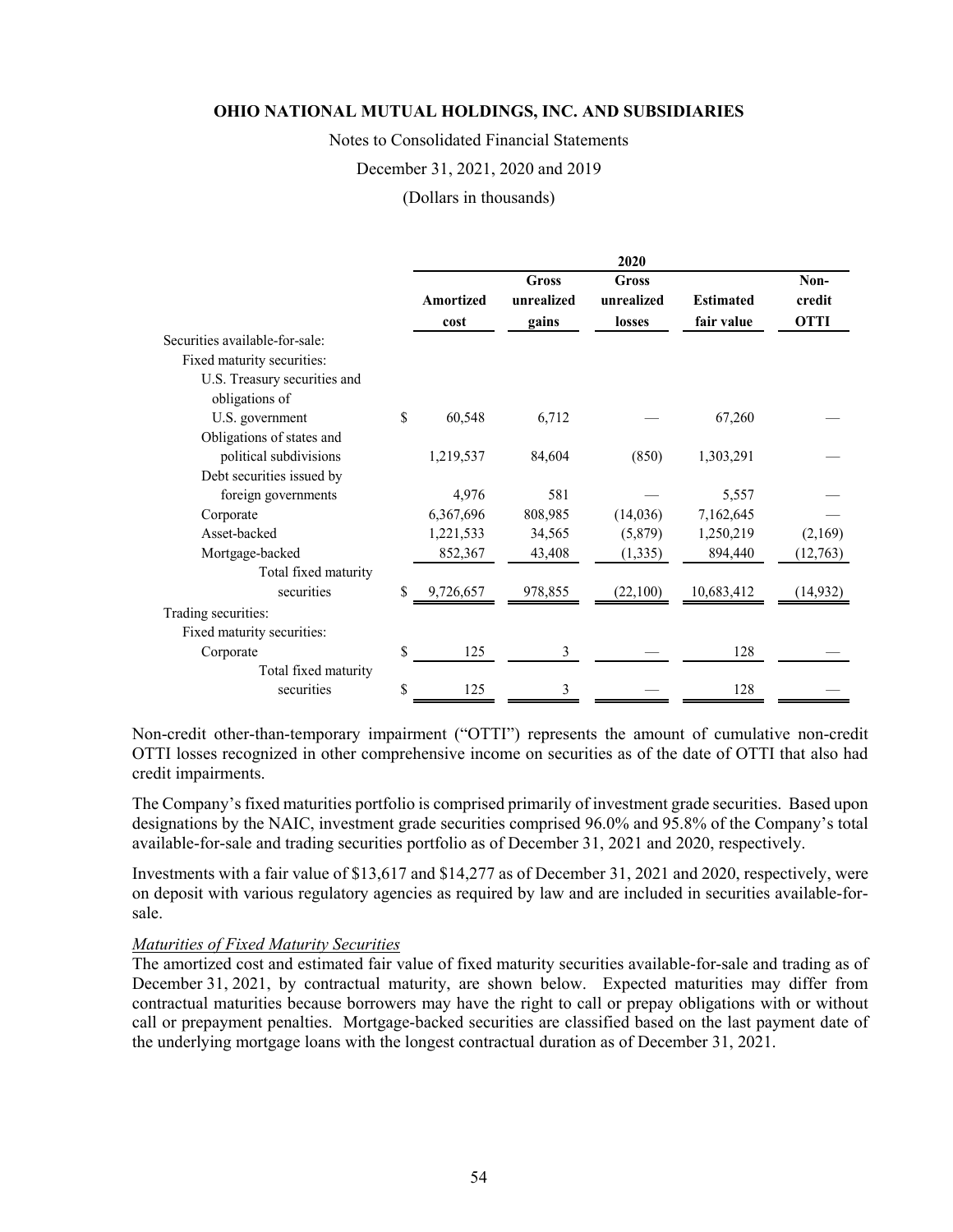Notes to Consolidated Financial Statements

December 31, 2021, 2020 and 2019

(Dollars in thousands)

|                                           |   | <b>Fixed maturity securities</b><br>Available-for-sale |                                |  |  |
|-------------------------------------------|---|--------------------------------------------------------|--------------------------------|--|--|
|                                           |   | Amortized<br>cost                                      | <b>Estimated</b><br>fair value |  |  |
| Due in one year or less                   | S | 210,691                                                | 213,621                        |  |  |
| Due after one year through<br>five years  |   | 1,563,667                                              | 1,649,411                      |  |  |
| Due after five years through<br>ten years |   | 2,485,126                                              | 2,640,900                      |  |  |
| Due after ten years                       |   | 5,989,686                                              | 6,209,651                      |  |  |
| Total                                     |   | 10,249,170                                             | 10,713,583                     |  |  |

## *Continuous Gross Unrealized Losses for Fixed Maturity and Equity Securities*

The following tables present the estimated fair value and gross unrealized losses of the Company's fixed maturity (aggregated by sector) and equity securities in an unrealized loss position, aggregated by length of time the securities have been in a continuous unrealized loss position at December 31:

|                                                     |                                | Less than 12 months         |                                | 12 months or longer         | <b>Total</b>                   |                             |  |
|-----------------------------------------------------|--------------------------------|-----------------------------|--------------------------------|-----------------------------|--------------------------------|-----------------------------|--|
|                                                     | <b>Estimated</b><br>fair value | <b>Unrealized</b><br>losses | <b>Estimated</b><br>fair value | <b>Unrealized</b><br>losses | <b>Estimated</b><br>fair value | <b>Unrealized</b><br>losses |  |
| 2021                                                |                                |                             |                                |                             |                                |                             |  |
| U.S. Treasury securities<br>and obligations of      |                                |                             |                                |                             |                                |                             |  |
| \$<br>U.S. government                               | 4,900                          | (208)                       |                                |                             | 4,900                          | (208)                       |  |
| Obligations of states and<br>political subdivisions | 304,855                        | (7, 114)                    | 9,165                          | (200)                       | 314,020                        | (7,314)                     |  |
| Corporate                                           | 1,341,056                      | (34, 387)                   | 385,722                        | (33, 614)                   | 1,726,778                      | (68,001)                    |  |
| Asset-backed                                        | 290,872                        | (3, 354)                    | 75,532                         | (3,206)                     | 366,404                        | (6, 560)                    |  |
| Mortgage-backed                                     | 36,990                         | (693)                       | 2,219                          | (138)                       | 39,209                         | (831)                       |  |
| Total fixed maturity securities \$                  | 1,978,673                      | (45, 756)                   | 472,638                        | (37, 158)                   | 2,451,311                      | (82, 914)                   |  |
| 2020                                                |                                |                             |                                |                             |                                |                             |  |
| Obligations of states and                           |                                |                             |                                |                             |                                |                             |  |
| \$<br>political subdivisions                        | 40,903                         | (240)                       | 4,755                          | (610)                       | 45,658                         | (850)                       |  |
| Corporate                                           | 300,802                        | (9,500)                     | 38,845                         | (4,536)                     | 339,647                        | (14,036)                    |  |
| Asset-backed                                        | 184,472                        | (4,823)                     | 33,717                         | (1,056)                     | 218,189                        | (5,879)                     |  |
| Mortgage-backed                                     | 31,449                         | (1,273)                     | 2,141                          | (62)                        | 33,590                         | (1,335)                     |  |
| Total fixed maturity securities \$                  | 557,626                        | (15, 836)                   | 79,458                         | (6,264)                     | 637,084                        | (22,100)                    |  |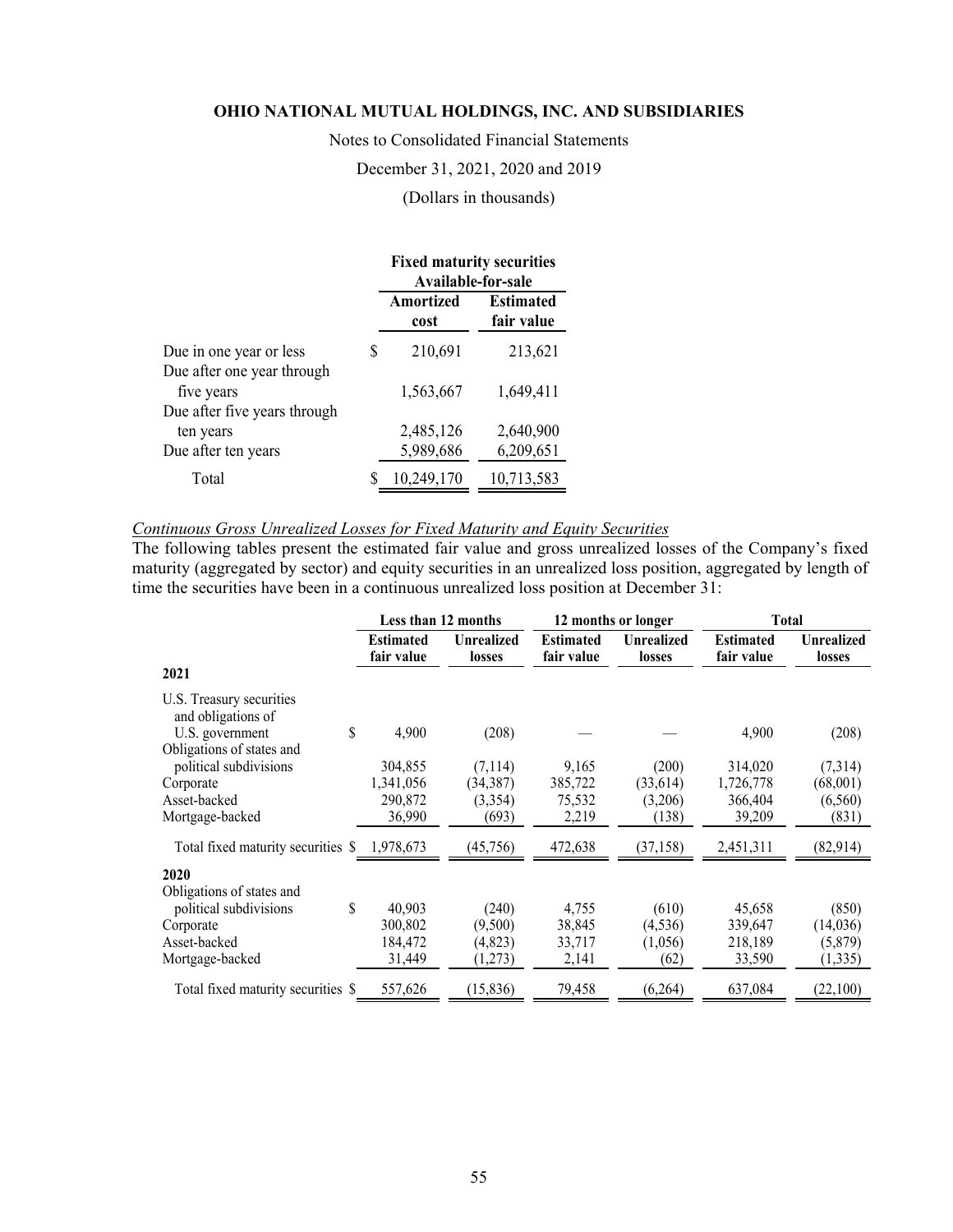Notes to Consolidated Financial Statements

December 31, 2021, 2020 and 2019

(Dollars in thousands)

Concentrations related to fixed maturity securities in an unrealized loss position are included in the tables below. The tables summarize the fixed maturity securities by sector in an unrealized loss position for less than and greater than twelve months as of December 31:

| <b>Unrealized losses</b>            |    | <b>Less than</b><br>12 months | 12 months<br>or longer | <b>Total</b> | Number of<br><b>Securities</b> |
|-------------------------------------|----|-------------------------------|------------------------|--------------|--------------------------------|
| 2021                                |    |                               |                        |              |                                |
| 99.9%-80%                           |    |                               |                        |              |                                |
| U.S. Treasury securities and        |    |                               |                        |              |                                |
| obligations of U.S. government      | -S | (3)                           |                        | (3)          | 2                              |
| Obligations of states and political |    |                               |                        |              |                                |
| subdivisions                        |    | (7, 114)                      | (200)                  | (7,314)      | 107                            |
| Corporate                           |    | (33,373)                      | (24,260)               | (57, 633)    | 823                            |
| Asset-backed                        |    | (3,354)                       | (2,807)                | (6,161)      | 212                            |
| Mortgage-backed                     |    | (693)                         | (138)                  | (831)        | 198                            |
| Below 80%                           |    |                               |                        |              |                                |
| U.S. Treasury securities and        |    |                               |                        |              |                                |
| obligations of U.S. government      |    | (205)                         |                        | (205)        | $\overline{c}$                 |
| Corporate                           |    | (1,014)                       | (9, 354)               | (10, 368)    | 47                             |
| Asset-backed                        |    |                               | (399)                  | (399)        | 1                              |
| Total                               | \$ | (45, 756)                     | (37, 158)              | (82, 914)    | 1,392                          |
| 2020                                |    |                               |                        |              |                                |
| 99.9%-80%                           |    |                               |                        |              |                                |
| Obligations of states and political |    |                               |                        |              |                                |
| subdivisions                        | \$ | (240)                         | (610)                  | (850)        | 15                             |
| Corporate                           |    | (9,500)                       | (2,502)                | (12,002)     | 182                            |
| Asset-backed                        |    | (4,823)                       | (1,056)                | (5,879)      | 83                             |
| Mortgage-backed                     |    | (1,273)                       | (62)                   | (1, 335)     | 24                             |
| Below 80%                           |    |                               |                        |              |                                |
| Corporate                           |    |                               | (2,034)                | (2,034)      | 2                              |
| Total                               | \$ | (15, 836)                     | (6,264)                | (22,100)     | 306                            |

#### *Evaluation of Other-Than-Temporarily Impaired Investments*

Management regularly reviews its fixed maturity and equity securities portfolios to evaluate the necessity of recording impairment losses for other-than-temporary declines in fair value of investments.

An analysis is prepared, which focuses on the issuer's ability to service its debts and the extent and length of time the security has been valued below cost. This review process includes an assessment of the credit quality and an assessment of the present value of future cash flows of the identified investment in the securities portfolio and for equity securities, an assessment of near-term recovery and whether the security will recover its amortized cost basis in a reasonable period of time.

For corporate securities, the Company evaluates the present value of cash flows using the financial performance of the issuer based upon credit performance and investment ratings. Residential mortgagebacked securities and asset-backed securities are assessed for impairment using default estimates based on the underlying collateral performance including default rates, recovery rates and prepayment speeds. Cash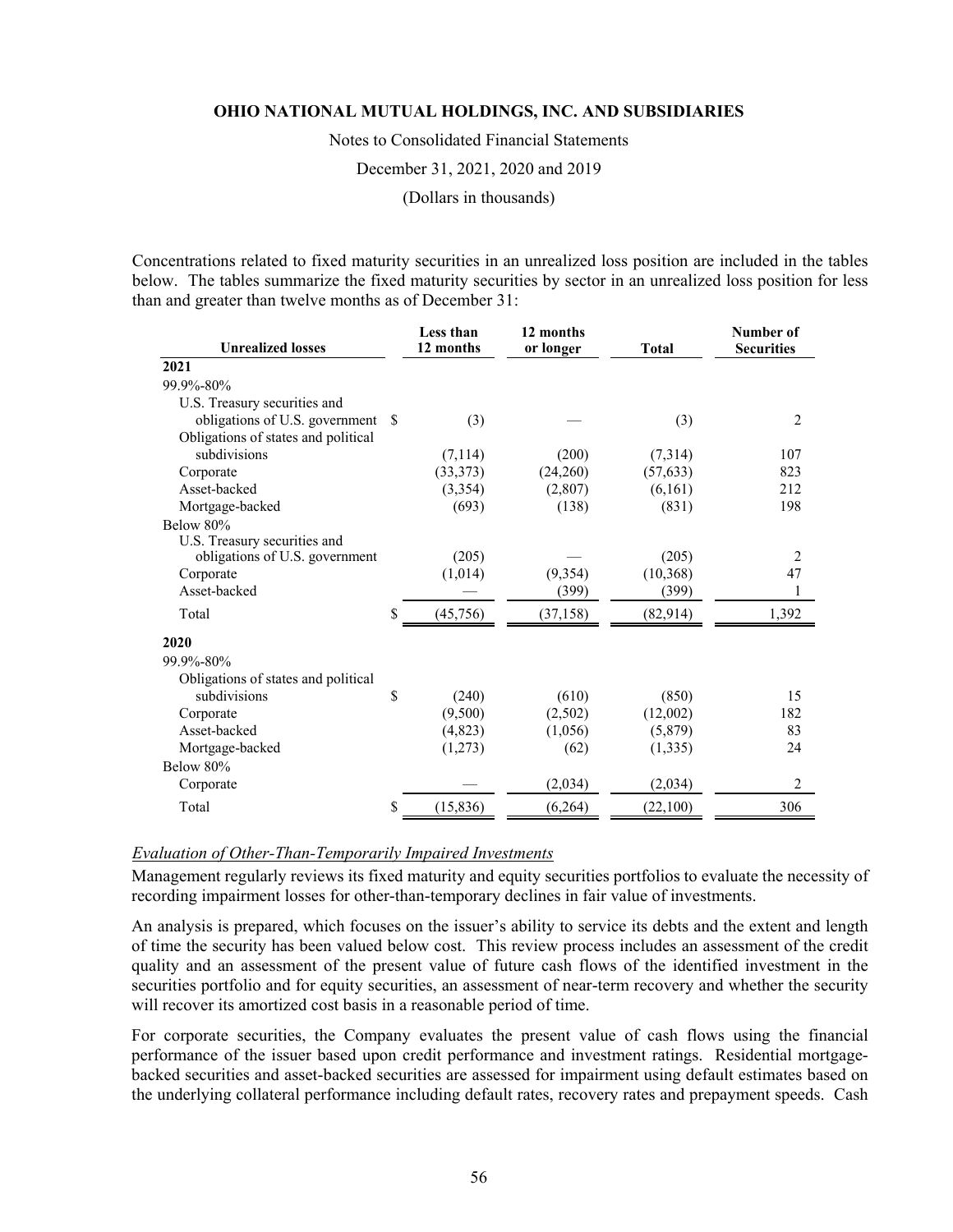Notes to Consolidated Financial Statements

December 31, 2021, 2020 and 2019

(Dollars in thousands)

flows generated by the collateral are then utilized, along with consideration for the issue's position in the overall structure, to determine cash flows associated with the security.

For any securities identified in the review of the portfolio, the Company considers additional relevant facts and circumstances in evaluating whether the security is other-than-temporarily impaired. Relevant facts and circumstances that may be considered include:

- comparison of current estimated fair value of the security to cost;
- length of time the estimated fair value has been below cost;
- financial position of the issuer, including the current and future impact of any specific events, including changes in management;
- analysis of issuer's key financial ratios based upon the issuer's financial statements;
- any items specifically pledged to support the credit along with any other security interests or collateral;
- the Company's intent to sell the security or if it is more likely than not that it will be required to sell the security before it can recover the amortized cost or, for equity securities, the forecasted recovery of estimated fair value in a reasonable period of time;
- overall business climate, including litigation and government actions;
- rating agency downgrades;
- analysis of late payments, revenue forecasts and cash flow projections for use as indicators of credit issues; and
- other circumstances particular to an individual security.

For each security deemed by management to meet the criteria for additional analysis, the Company prepares an analysis of the present value of the expected cash flows, using the interest rate implicit in the investment at the date of acquisition. To the extent that the present value of cash flows generated by a debt security is less than the amortized cost, an OTTI is recognized in the Consolidated Statements of Operations.

For those debt securities for which the Company has the intent to sell the security, or if it is more likely than not that it will be required to sell the security before recovery of the amortized cost, the entire unrealized loss (the amount that the amortized cost basis exceeds the estimated fair value) is recognized in the Consolidated Statements of Operations. For those debt securities for which the Company does not intend to sell the security and it is not more likely than not that the Company will be required to sell the security, but the security has suffered a credit loss (the amortized cost basis exceeds the present value of the expected cash flows), the impairment charge (excess of amortized cost over estimated fair value) is bifurcated with the credit loss portion recorded in the Consolidated Statements of Operations, and the remainder, or non-credit loss portion, recorded in the Consolidated Statements of Comprehensive Income (Loss). The Company prospectively accretes the value of the investment through interest income to the extent the future cash flows of the security are expected to be in excess of the new cost basis.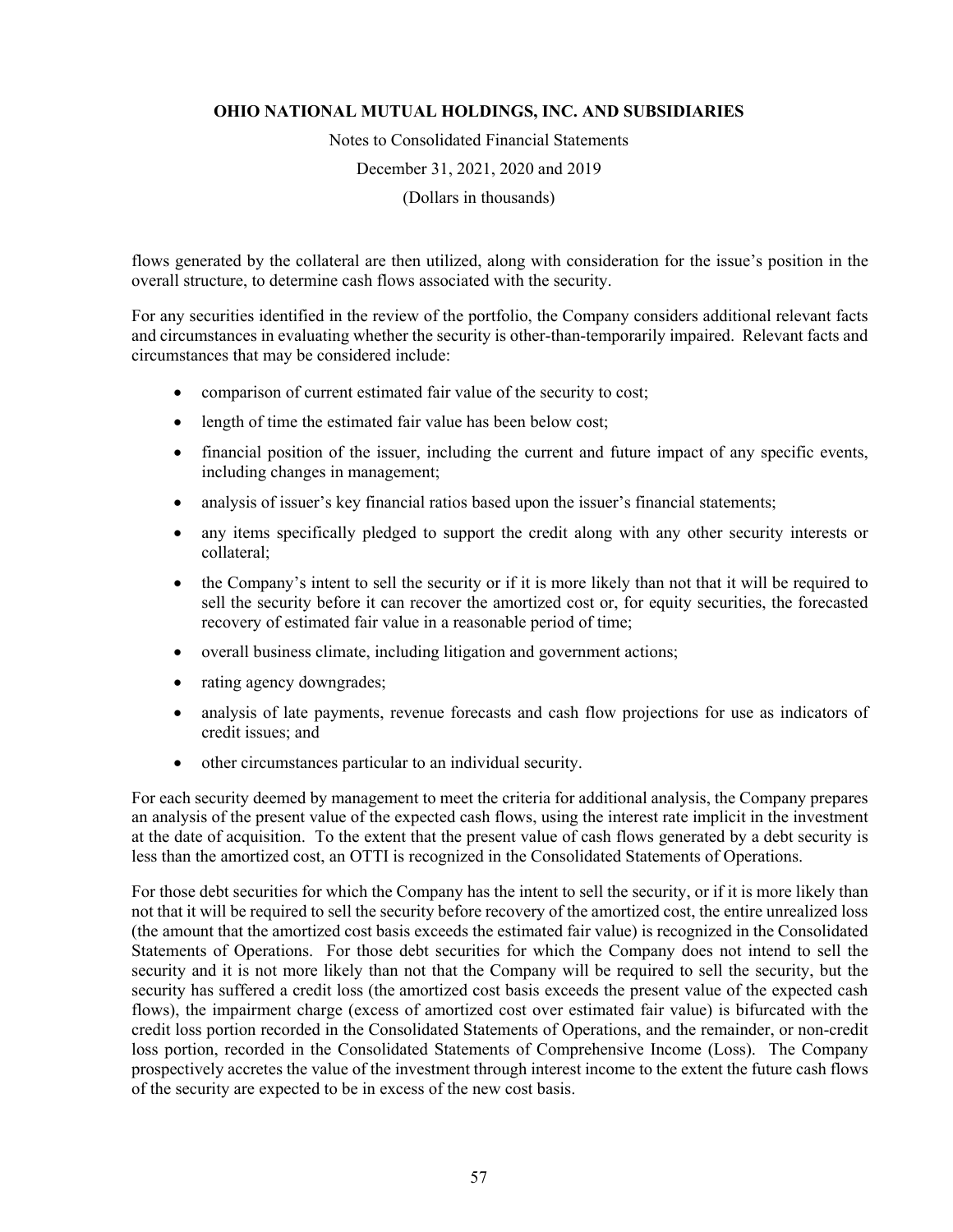Notes to Consolidated Financial Statements

December 31, 2021, 2020 and 2019

(Dollars in thousands)

The Company discloses as part of the separate component of AOCI the non-credit portion of any OTTI. Subsequent changes in estimated fair value that are not considered OTTI are not included in the separate component of AOCI.

## *Current Year Evaluation*

The Company has concluded that securities in an unrealized loss position as of December 31, 2021 and 2020 reflect temporary fluctuations in economic factors that are not indicative of OTTI due to the Company's ability and intent to hold the fixed maturity security investments until recovery of estimated fair value or amortized cost and for equity securities, the Company anticipates a forecasted recovery in a reasonable period of time.

Total unrealized losses increased from December 31, 2020 to December 31, 2021 due to the increase in interest rates during the year. Accordingly no write-downs were deemed necessary for the securities reflected in the tables above.

## *Mortgage Loans*

## *Mortgage Loans by Portfolio Segment*

Mortgage loans consist of both commercial mortgage loans originated in the United States and Chile and residential mortgage loans originated in Chile. Mortgage loans are collateralized by the underlying properties. Collateral on mortgage loans must meet or exceed 125% of the loan at the time the loan is made. The carrying amounts of the mortgage loan portfolio as of December 31 were as follows:

|                            |   | 2021      | 2020      |
|----------------------------|---|-----------|-----------|
| Mortgage loans             |   |           |           |
| Commercial mortgage loans  | S | 1,494,973 | 1,379,838 |
| Residential mortgage loans |   | 85,814    | 98,468    |
| Total amortized cost       |   | 1,580,787 | 1,478,306 |
| Valuation allowance        |   | 3,227     | 3,918     |
| Net carrying value         | S | 1,577,560 | 1,474,388 |

### *Concentration of Credit Risk*

The Company diversifies its mortgage loan portfolio by both geographic region and property type to reduce concentration risk. 94.6% of the Company's portfolio is collateralized by properties located in the United States, with the remaining 5.4% located in Chile. Total loans in any state did not exceed 15.2% of the total loan portfolio as of December 31, 2021 and 2020.

As of December 31, 2021, loans in the states of Texas and Ohio exceeded 10.0% of the total loan portfolio and had carrying values of \$208,836 and \$171,135, respectively. As of December 31, 2020, loans in the states of Texas, Ohio and California exceeded 10.0% of the total loan portfolio and had carrying values of \$208,760, \$153,253 and \$140,983, respectively.

Furthermore, the Company manages risk by underwriting relatively nominal individual commercial loans. The average loan, at origination, was approximately \$2,893 and \$2,767 in 2021 and 2020, respectively.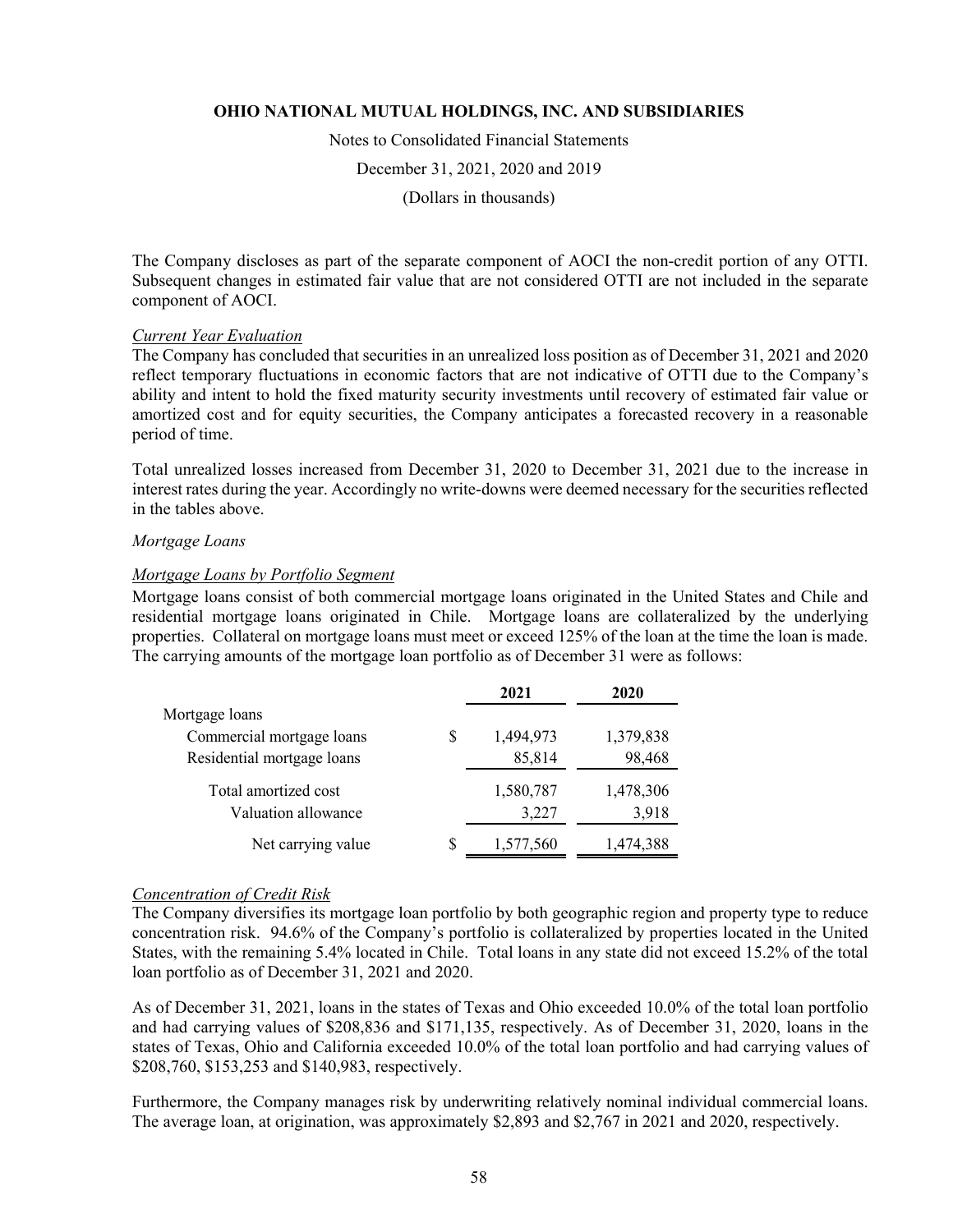#### Notes to Consolidated Financial Statements

December 31, 2021, 2020 and 2019

(Dollars in thousands)

#### *Commercial Mortgage Loans*

The Company performs an annual performance review of the commercial mortgage loan portfolio and assigns a rating based on the property's LTV, age, mortgage debt service coverage ("DSC") and occupancy. This analysis helps identify loans that may experience difficulty. If a loan is not paying in accordance with contractual terms, it is placed on a watch list and monitored through inspections and contact with the property's local representative. In addition, as part of portfolio monitoring, the Company physically inspected nearly 100% of the properties in the portfolio. The LTV and DSC ratios are applied consistently across the entire commercial mortgage loan portfolio.

The following table summarizes the commercial mortgage loan portfolio, net of allowance, LTV ratios and DSC ratios using available data as of December 31. The ratios are updated as information becomes available.

|                 |                     |           |           | <b>DSC</b> |           |           |              |
|-----------------|---------------------|-----------|-----------|------------|-----------|-----------|--------------|
|                 | <b>Greater</b> than | $1.8x$ to | $1.5x$ to | $1.2x$ to  | $1.0x$ to | Less than |              |
| <b>LTV</b>      | 2.0x                | 2.0x      | 1.8x      | 1.5x       | 1.2x      | 1.0x      | <b>Total</b> |
| 2021            |                     |           |           |            |           |           |              |
| $0\% - 50\%$    | \$<br>337,648       | 119,489   | 149,052   | 131,787    | 37,130    | 19,107    | 794,213      |
| $50\% - 60\%$   | 21,047              | 44,374    | 54,652    | 118,587    | 44,800    | 6,957     | 290,417      |
| $60\% - 70\%$   | 10,222              |           | 34,664    | 110,886    | 34,406    | 21,751    | 211,929      |
| $70\% - 80\%$   |                     |           | 1,523     | 27,389     | 53,926    | 18,337    | 101,175      |
| 80% and greater |                     |           |           | 8,762      | 30,861    | 54,928    | 94,551       |
| Total           | \$<br>368,917       | 163,863   | 239,891   | 397,411    | 201,123   | 121,080   | 1,492,285    |
| 2020            |                     |           |           |            |           |           |              |
| $0\% - 50\%$    | \$<br>293,944       | 128,880   | 136,564   | 126,242    | 57,626    | 9,952     | 753,208      |
| $50\% - 60\%$   | 30,863              | 18,138    | 60,867    | 73,790     | 31,896    | 1,750     | 217,304      |
| $60\% - 70\%$   | 6,190               |           | 72,304    | 96,564     | 44,895    |           | 219,953      |
| $70\% - 80\%$   |                     |           | 3,032     | 47,147     | 28,391    | 12,596    | 91,166       |
| 80% and greater |                     |           | 7,129     | 35,628     | 33,105    | 19,023    | 94,885       |
| Total           | \$<br>330,997       | 147,018   | 279,896   | 379,371    | 195,913   | 43,321    | 1,376,516    |

LTV and DSC ratios are measures frequently used in commercial real estate to determine the quality of a mortgage loan. The LTV ratio is a comparison between the current loan balance and the value assigned to the property and is expressed as a percentage. If the LTV is greater than 100%, this would indicate that the loan amount exceeds the value of the property. It is preferred that the LTV be less than 100%. The Company's corporate policy directs that the LTV on new mortgages not exceed 75% for standard mortgages.

The DSC ratio compares the property's net operating income to its mortgage debt service payments. If the debt service coverage ratio is less than 1.0x, this would indicate that the property is not generating enough income after expenses to cover the mortgage payment. Therefore, a higher debt service coverage ratio could indicate a better quality loan.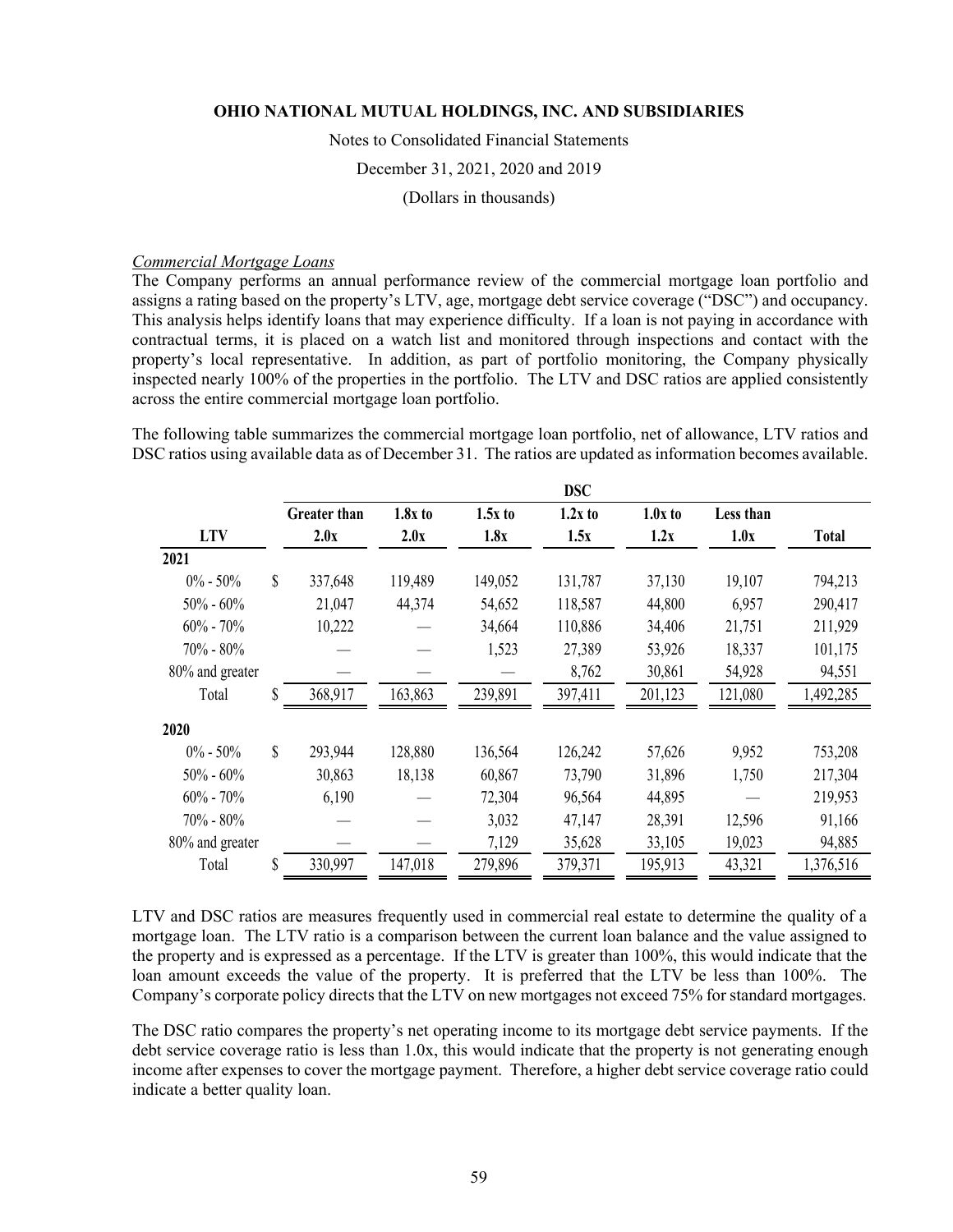#### Notes to Consolidated Financial Statements

#### December 31, 2021, 2020 and 2019

(Dollars in thousands)

#### *Residential Mortgage Loans*

The Company considers performing mortgages to be those loans that are either current on payments or delinquent by four payments or less. Upon missing the fifth payment, the Company considers these loans nonperforming. In accordance with the mortgage agreement, performing mortgages continue to record principal, interest and monetary correction. Monetary correction is defined as an economic adjustment to functional currency amounts arising from changes in inflation. The principal, interest and monetary correction values of those missed payments are 100% provisioned for. All loans classified as nonperforming are considered to be impaired.

Management continually monitors residential mortgages to determine their status. Residential mortgages that are nonperforming are required to have an appraisal every two years. Based on the appraised value, management determines if an adjustment to the carrying value is necessary. All loans classified as nonperforming have been placed on nonaccrual status.

The following table summarizes the residential mortgage loan portfolio, net of allowance, performing and nonperforming positions which was last updated as of December 31:

|                            |   | 2021   | 2020   |
|----------------------------|---|--------|--------|
| Residential mortgage loans |   |        |        |
| Performing                 | S | 82,624 | 93,335 |
| Nonperforming              |   | 2,651  | 4,537  |
| Total                      | S | 85,275 | 97,872 |

### *Allowance for Loan Losses*

The allowance for loan losses is comprised of two components, specific and general, based on amounts collectively and individually evaluated for impairment. The Company's commercial mortgage loan portfolio has experienced minimal historical losses throughout the years, including the last three years. The residential mortgage loans are individually evaluated for impairment once a residential mortgage goes past due. The Company did not have any TDRs in 2021 or 2020.

The general component of the allowance for loan losses is maintained at a level believed adequate by management and reflects management's best estimate of probable credit losses, including losses incurred at the balance sheet date but not yet identified by specific loan.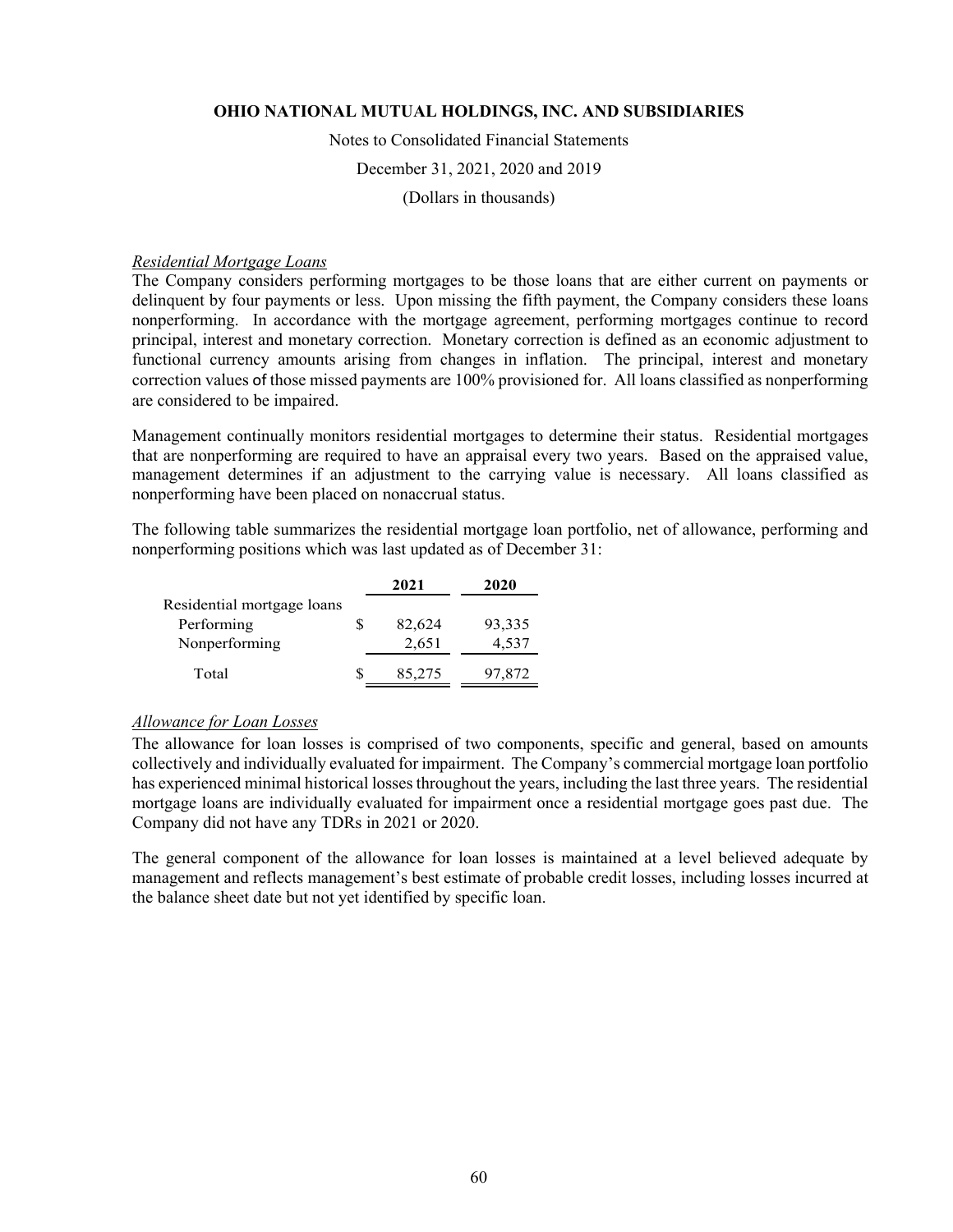Notes to Consolidated Financial Statements December 31, 2021, 2020 and 2019 (Dollars in thousands)

A rollforward of the allowance for loan losses is as follows:

|                            |    | Commercial | <b>Residential</b> | <b>Total</b> |
|----------------------------|----|------------|--------------------|--------------|
| Balance, December 31, 2019 | \$ | 3,712      | 524                | 4,236        |
| Provision                  |    | 55         | 242                | 297          |
| Charge-offs                |    | (396)      |                    | (396)        |
| Recoveries                 |    | (49)       | (212)              | (261)        |
| Effect of exchange rates   |    |            | 42                 | 42           |
| Balance, December 31, 2020 |    | 3,322      | 596                | 3,918        |
| Provision                  |    | 286        | 163                | 449          |
| Charge-offs                |    | (631)      |                    | (631)        |
| Recoveries                 |    | (289)      | (159)              | (448)        |
| Effect of exchange rates   |    |            | (61)               | (61)         |
| Balance, December 31, 2021 | S  | 2.688      | 539                | 3.227        |

The Company has other financing receivables with contractual maturities of one year or less such as reinsurance recoverables and premiums receivables. The Company does not record an allowance for these items since the Company has not had any significant collection issues related to these types of receivables. The Company writes off the receivable if it is deemed to be uncollectible.

## *Mortgage Loan Aging*

The table below depicts the loan portfolio exposure, net of allowance, of the remaining principal balances (which equal the Company's recorded investment), by type, as of December 31:

|                            | 30-59 days<br>past due | 60-89 days<br>past due | 90 days<br>or more<br>past due | <b>Total</b><br>past due | Current   | <b>Total</b> | Recorded<br>investment ><br>90 days and<br>accruing |
|----------------------------|------------------------|------------------------|--------------------------------|--------------------------|-----------|--------------|-----------------------------------------------------|
| 2021                       |                        |                        |                                |                          |           |              |                                                     |
| Commercial mortgage loans  | \$                     |                        | 726                            | 726                      | 1,491,559 | 1,492,285    |                                                     |
| Residential mortgage loans | 3,013                  | 487                    | 2,112                          | 5,612                    | 79,663    | 85,275       | 28                                                  |
| Total                      | 3,013                  | 487                    | 2,838                          | 6,338                    | 1,571,222 | 1,577,560    | 28                                                  |
| 2020                       |                        |                        |                                |                          |           |              |                                                     |
| Commercial mortgage loans  | \$<br>727              |                        |                                | 727                      | 1,375,789 | 1,376,516    |                                                     |
| Residential mortgage loans | 4,948                  | 1,322                  | 3,942                          | 10,212                   | 87,660    | 97,872       | 62                                                  |
| Total                      | \$<br>5,675            | 1,322                  | 3,942                          | 10,939                   | 1,463,449 | 1,474,388    | 62                                                  |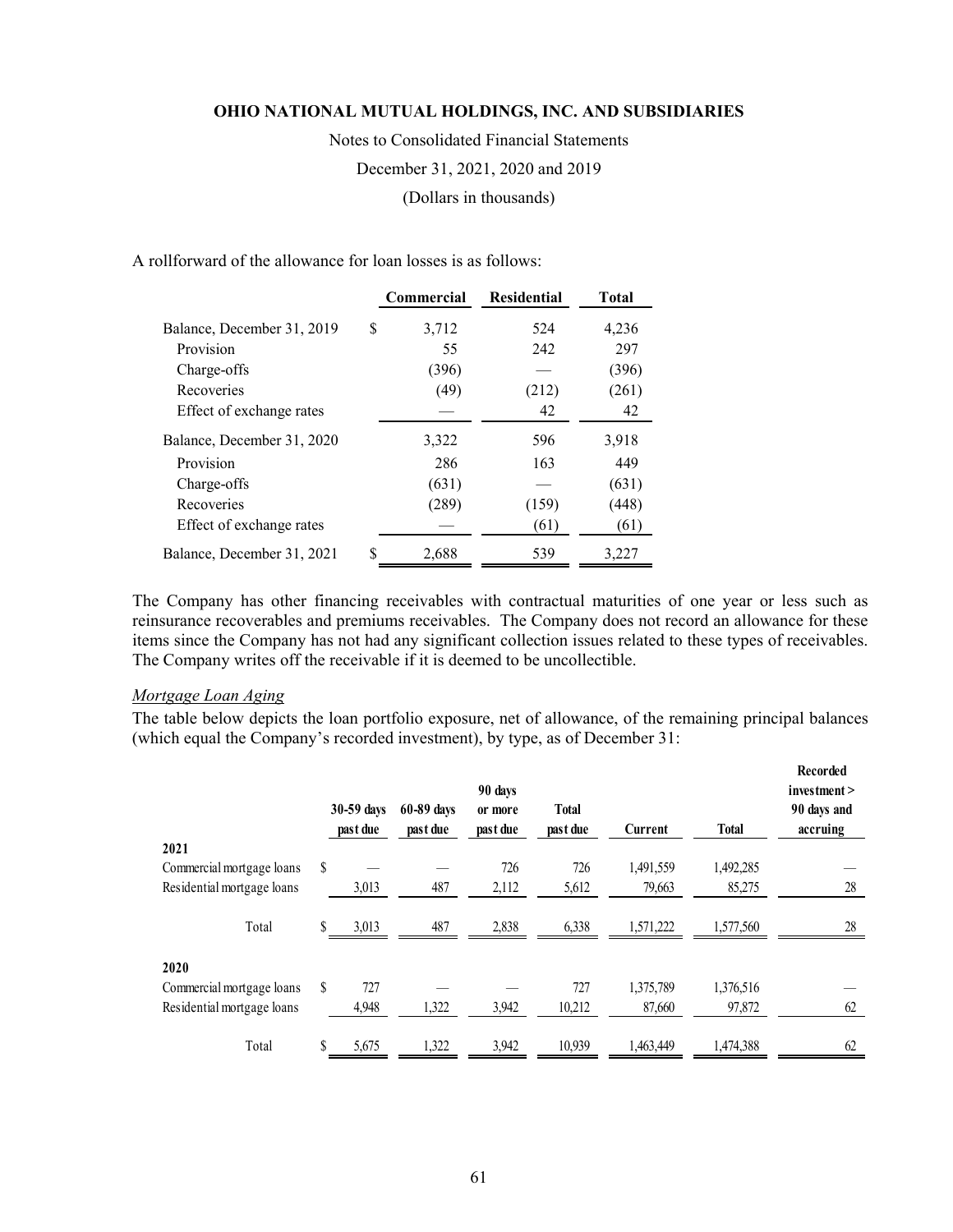### Notes to Consolidated Financial Statements

#### December 31, 2021, 2020 and 2019

(Dollars in thousands)

#### *Performance, Impairment and Foreclosures*

At December 31, 2021 and 2020, the Company had no mortgage loans in the process of foreclosure. There were no mortgage loan write-downs in 2021, 2020 or 2019. There were three foreclosures of residential mortgage loans during 2021 and 2020.

Commercial mortgage loans in foreclosure and mortgage loans considered to be impaired as of the balance sheet date are placed on a nonaccrual status if the payments are not current. Interest received on nonaccrual status mortgage loans is included in net investment income in the period received.

Residential mortgages are placed on nonaccrual status once management believes the collection of accrued interest is doubtful. Once residential mortgages are classified as nonaccrual loans, interest income is recognized under the cash basis.

The carrying value of mortgage loans on nonaccrual status as of December 31:

|                            |   | 2021  | 2020  |
|----------------------------|---|-------|-------|
| Mortgage loans             |   |       |       |
| Residential mortgage loans | S | 2,651 | 4.537 |
| Total                      | S | 2,651 | 4,537 |

The recorded investment in and unpaid principal balance of impaired loans along with the related specific allowance for loan losses, if any, and the average recorded investment and interest income recognized during the time the loans were impaired as of December 31 were as follows:

|                             |    | Recorded<br>investment | <b>Unpaid</b><br>principal<br>balance | Related<br>allowance | Average<br>recorded<br>investment | <b>Interest</b><br>income<br>recognized |
|-----------------------------|----|------------------------|---------------------------------------|----------------------|-----------------------------------|-----------------------------------------|
| 2021                        |    |                        |                                       |                      |                                   |                                         |
| With an allowance recorded: |    |                        |                                       |                      |                                   |                                         |
| Commercial mortgages        | \$ |                        |                                       |                      | 372                               | 10                                      |
| Residential mortgages       |    | 3,740                  | 3,201                                 | (539)                | 3,594                             |                                         |
| Total                       | S  | 3,740                  | 3,201                                 | (539)                | 3.966                             | 10                                      |
| 2020                        |    |                        |                                       |                      |                                   |                                         |
| With an allowance recorded: |    |                        |                                       |                      |                                   |                                         |
| Commercial mortgages        | \$ | 743                    | 1,032                                 | (289)                | 1,166                             | 80                                      |
| Residential mortgages       |    | 4,418                  | 5,014                                 | (596)                | 2,283                             |                                         |
| Total                       | \$ | 5,161                  | 6,046                                 | (885)                | 3,449                             | 80                                      |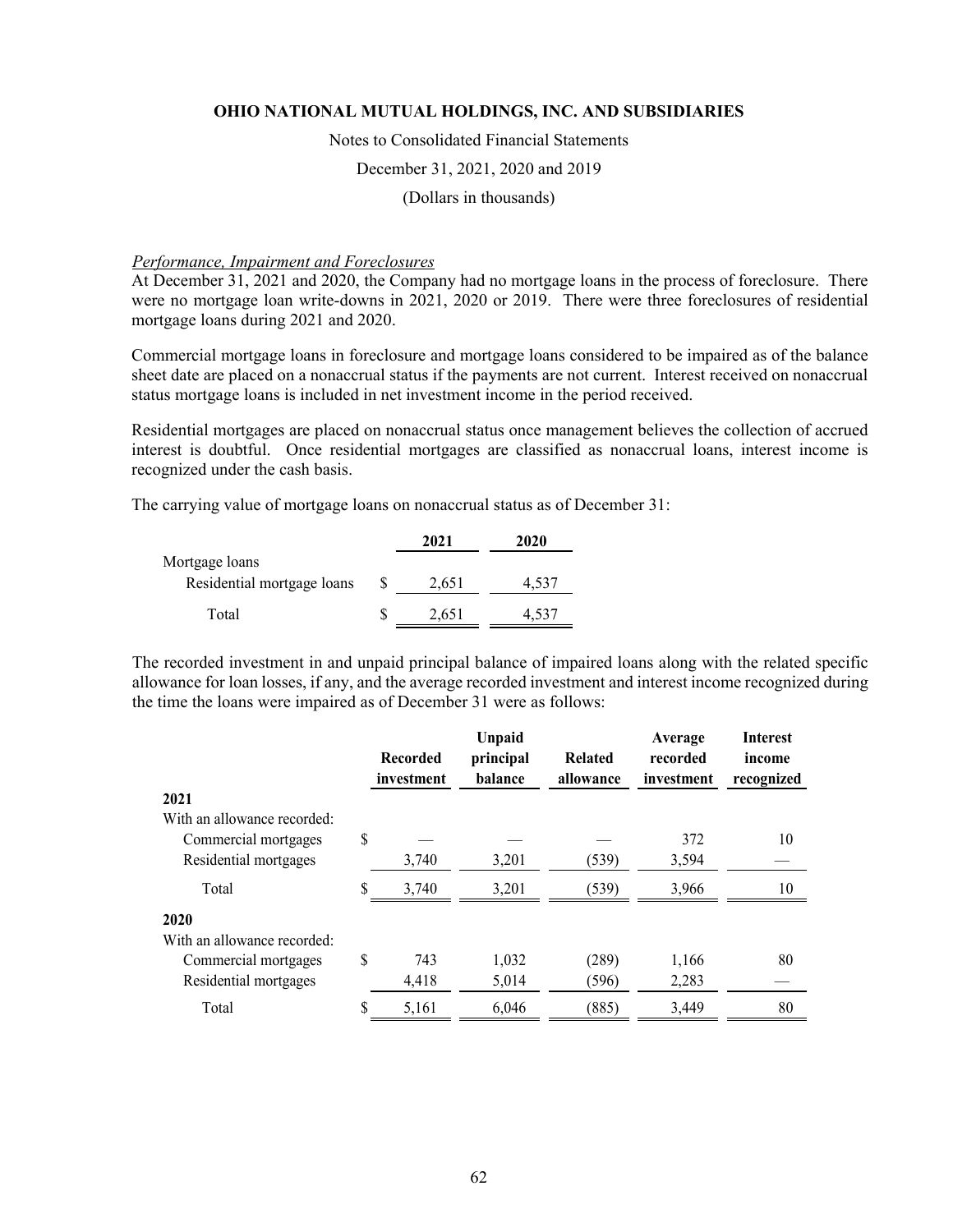Notes to Consolidated Financial Statements

December 31, 2021, 2020 and 2019

(Dollars in thousands)

#### *Other Long-Term Investments*

The components of Other long term investments were as follows as of December 31:

|                               |   | 2021    | 2020    |
|-------------------------------|---|---------|---------|
| Direct financing leases       | S | 57,525  | 63,796  |
| FHLB common stock             |   | 53,735  | 52,039  |
| Derivative instruments        |   | 101,113 | 119,628 |
| Receivable for securities     |   | 665     | 514     |
| Joint venture                 |   | 21,175  | 21,727  |
| Chilean financing receivables |   | 24,714  | 18,507  |
| Other invested assets         |   | 13,861  | 5,557   |
| Total                         | S | 272,788 | 281,768 |

The Company is a member of the Federal Home Loan Bank ("FHLB") of Cincinnati. Through its membership, and by purchasing FHLB stock, the Company can enter into deposit contracts.

The following table lists the components of the net investment in direct financing leases as of December 31:

|                                             | 2021     | 2020     |
|---------------------------------------------|----------|----------|
| Total minimum lease payments to be received | 81.221   | 98,863   |
| Less unearned income                        | (23,696) | (35,067) |
| Net investment in direct financing leases   | 57,525   | 63.796   |

The minimum lease payments did not include executory costs, allowance for uncollectibles, or unguaranteed residual values of leased property for 2021 and 2020. Past favorable payment experience, a minimum required LTV ratio of 75% - 80% at lease inception as well as the Company's right to repossess the property after two missed payments have resulted in not holding an allowance for uncollectibles by the Company, and no leases are on nonaccrual status. Credit quality is monitored based on past payment history.

The table below depicts the direct financing leasing exposure of remaining principal balances (which equal the Company's recorded investment) by type as of December 31:

|      | $30-59$ days<br>past due | 60-89 days<br>past due | 90 days<br>or more<br>past due | Total<br>past due | Current | <b>Total</b> | Recorded<br>investment<br>90 days and<br>accruing |
|------|--------------------------|------------------------|--------------------------------|-------------------|---------|--------------|---------------------------------------------------|
| 2021 | -\$<br>2.570             |                        |                                | 2.570             | 54.955  | 57,525       |                                                   |
| 2020 | 2,321                    |                        |                                | 2.321             | 61.475  | 63,796       |                                                   |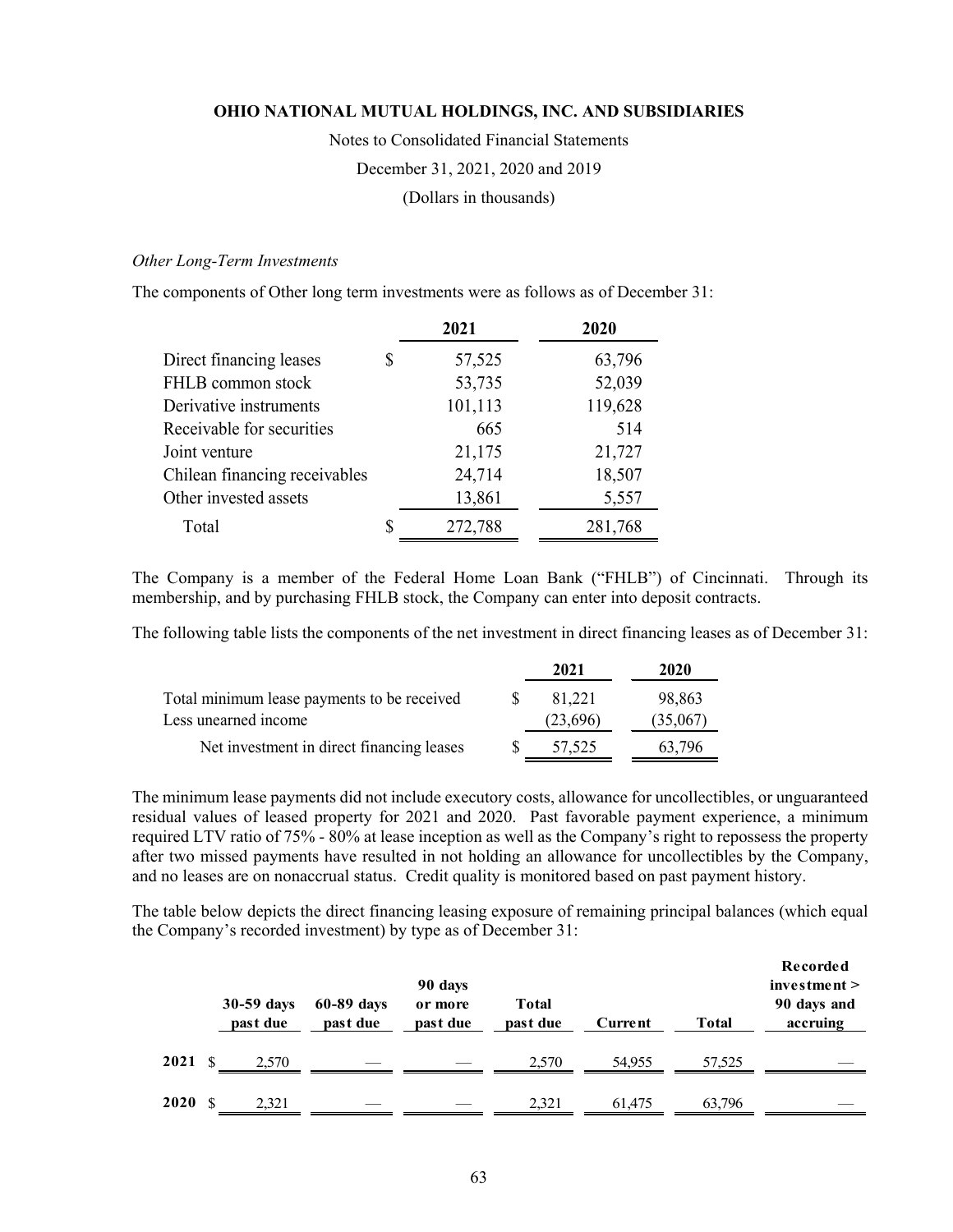Notes to Consolidated Financial Statements

December 31, 2021, 2020 and 2019

(Dollars in thousands)

Future undiscounted cash flows from direct financing leases as of December 31, 2021 are as follows:

| 2022                              | \$ | 6,031     |
|-----------------------------------|----|-----------|
| 2023                              |    | 5,915     |
| 2024                              |    | 5,763     |
| 2025                              |    | 5,684     |
| 2026                              |    | 4,816     |
| Thereafter                        |    | 53,012    |
| Total undiscounted lease payments |    | 81,221    |
| Less imputed interest             |    | (23, 696) |
| Lease receivable                  | S  | 57,525    |

#### *Securities Lending*

As of December 31, 2021 and 2020, the Company received \$374,311 and \$368,897, respectively, of cash collateral on securities lending. The cash collateral is invested in short-term investments, which are recorded on the Consolidated Balance Sheets in Short-term investments securities lending collateral with a corresponding liability recorded in Payables for securities lending collateral to account for the Company's obligation to return the collateral. The Company had not received any non-cash collateral on securities lending as of December 31, 2021 and 2020. As of December 31, 2021 and 2020, the Company had loaned securities with a fair value of \$364,325 and \$358,808, respectively, which are recognized on the Consolidated Balance Sheets in Securities available-for-sale and Equity securities.

#### *Variable Interest Entities*

In the normal course of business, the Company invests in fixed maturity securities structured through trusts, joint ventures, limited partnerships, or limited liability companies that could qualify as VIE. A VIE is a legal entity that lacks sufficient equity to finance their activities, or the equity investors of the entities as a group lack any of the characteristics of a controlling interest. The primary beneficiary of a VIE is generally the enterprise that has both the power to direct the activities most significant to the VIE and is the enterprise that will absorb a majority of the fund's expected losses or receive a majority of the fund's expected residual returns. The Company evaluates its interest in certain fixed maturity securities, joint ventures, limited partnerships, and limited liability companies to determine if the entities meet the definition of a VIE and whether the Company is the primary beneficiary and should consolidate the entity based upon the variable interests it held both at inception and where there is a change in circumstances that requires a reconsideration.

The Company has determined that it is not the primary beneficiary of these investments as the Company does not have the power to direct the activities that most significantly impact the entities' performance. The Company's maximum exposure to loss is limited to the carrying values of these securities. There are no liquidity arrangements, guarantees or other commitments by third parties that affect the fair value of the Company's interest in these assets.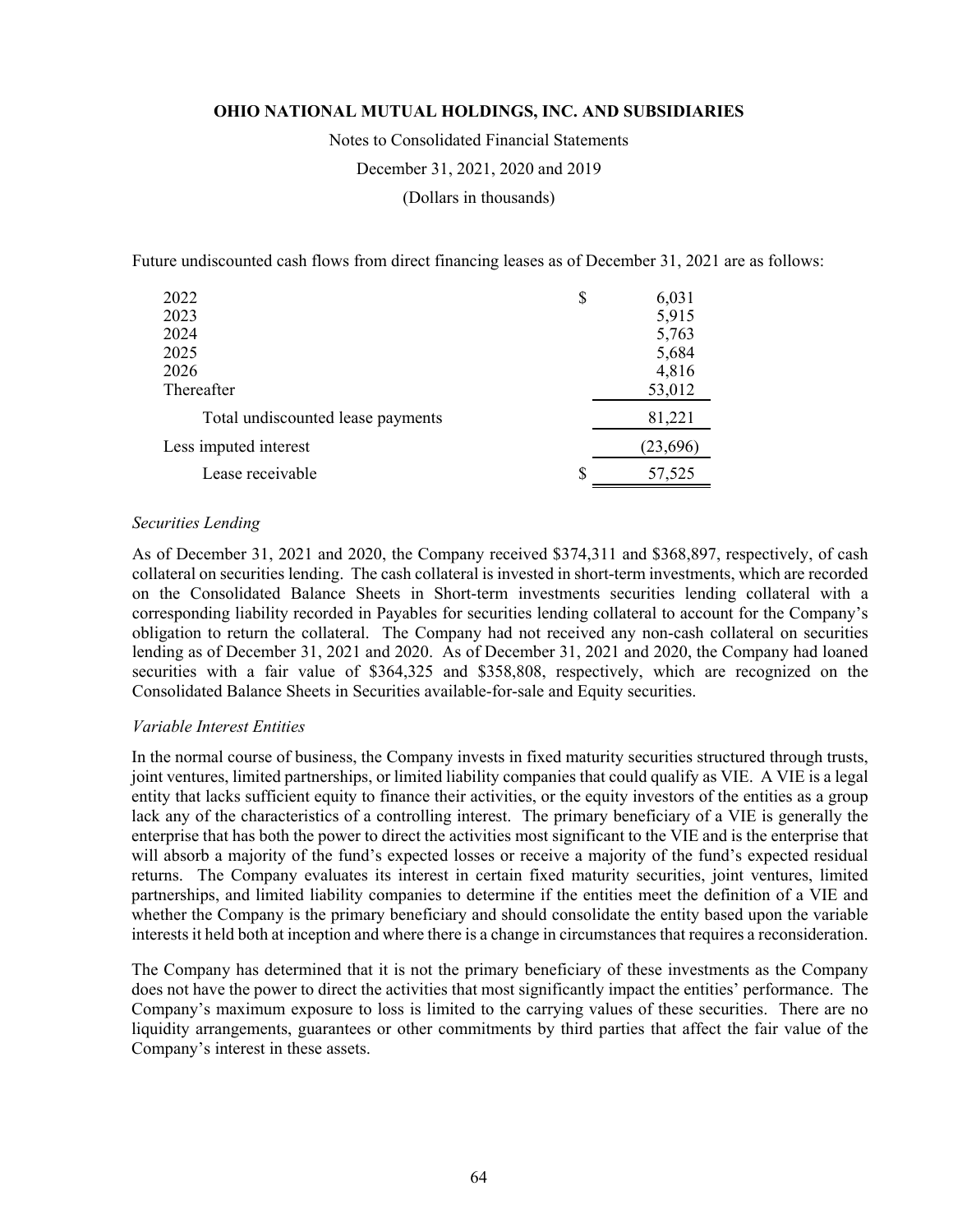Notes to Consolidated Financial Statements

December 31, 2021, 2020 and 2019

(Dollars in thousands)

## *Net Investment Income*

Analysis of investment income by investment type follows for the years ended December 31:

|                                   |    | <b>Investment income</b> |           |           |  |  |
|-----------------------------------|----|--------------------------|-----------|-----------|--|--|
|                                   |    | 2021                     | 2020      | 2019      |  |  |
| Gross investment income:          |    |                          |           |           |  |  |
| Securities available-for-sale:    |    |                          |           |           |  |  |
| Fixed maturity securities         | \$ | 448,265                  | 409,252   | 478,703   |  |  |
| Fixed maturity trading securities |    |                          |           | 23        |  |  |
| Equity securities                 |    | 1,222                    | 410       | 923       |  |  |
| Mortgage loans on real estate     |    | 80,948                   | 73,523    | 71,298    |  |  |
| Real estate                       |    | 5,805                    | 5,791     | 5,804     |  |  |
| Policy loans                      |    | 46,659                   | 42,513    | 39,156    |  |  |
| Short-term investments            |    | 8,464                    | 4,481     | 12,931    |  |  |
| Other long-term investments       |    | 8,159                    | 5,489     | 7,145     |  |  |
| Total gross investment income     |    | 599,522                  | 541,466   | 615,983   |  |  |
| Interest expense                  |    | (64,061)                 | (62, 777) | (58, 582) |  |  |
| Other investment expenses         |    | (40, 732)                | (37, 522) | (32,607)  |  |  |
| Net investment income             | S  | 494,729                  | 441,167   | 524,794   |  |  |

## *Net Realized Gains (Losses)*

Analysis of net realized gains (losses) by investment type follows for the years ended December 31:

|                                         | Realized gains (losses) on investments |        |         |  |  |
|-----------------------------------------|----------------------------------------|--------|---------|--|--|
|                                         | 2021                                   | 2020   | 2019    |  |  |
| Securities available-for-sale:          |                                        |        |         |  |  |
| Fixed maturity securities <sup>1</sup>  | \$<br>72,894                           | 19,289 | 207,982 |  |  |
| Equity securities, at fair value        | (351)                                  | 22     | 920     |  |  |
| Mortgage loans on real estate**         | (981)                                  | (502)  | (126)   |  |  |
| Real estate                             | 44                                     | 22     | 1,896   |  |  |
| Other long-term investments             | 1,321                                  | 510    | (66)    |  |  |
| Total realized gains on investments     | 72,927                                 | 19,341 | 210,606 |  |  |
| Change in allowances for mortgage loans |                                        |        |         |  |  |
| on real estate*                         | 634                                    | 390    | (232)   |  |  |
| Net realized gains on investments       | 73,561                                 | 19,731 | 210,374 |  |  |

\* Commercial mortgage loans

\*\* Includes the changes in the allowance for residential mortgage loans

<sup>1</sup> \$197,876 is attributable to the BOLI SPDA reinsurance treaty implemented in 2019. See Note 11 for further detail.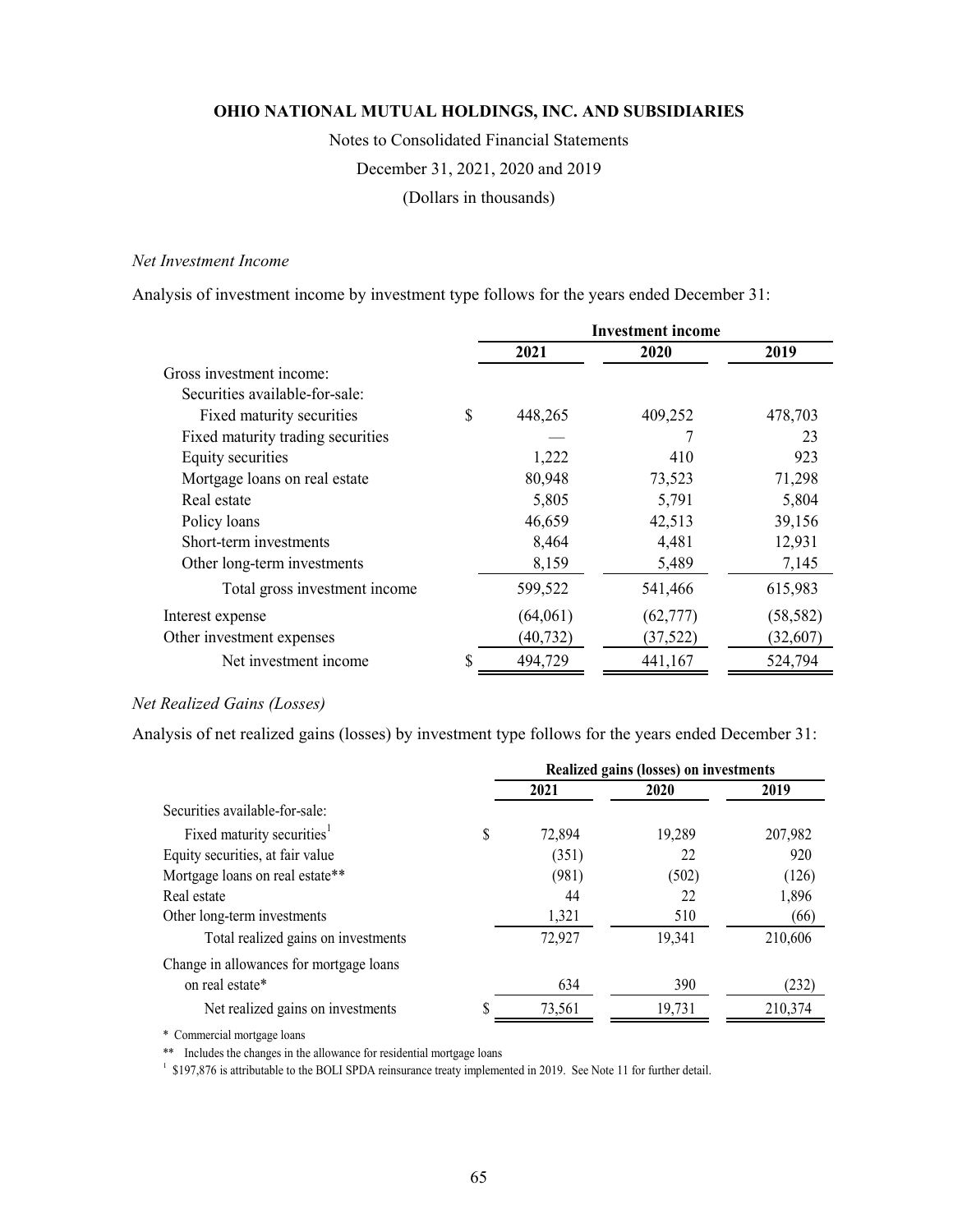Notes to Consolidated Financial Statements

December 31, 2021, 2020 and 2019

(Dollars in thousands)

Realized gains (losses) on investments, as shown in the table above, include write-downs for OTTI of \$368, \$9,259 and \$4,960 for the years ended December 31, 2021, 2020 and 2019, respectively. As of December 31, 2021, fixed maturity securities with a carrying value of \$25,809, which had a cumulative write-down of \$10,183 due to OTTI, remained in the Company's investment portfolio.

The following tables summarize total OTTI losses on securities by asset type for the years ended December 31:

|                                                 |    | <b>Fixed Maturity Securities</b> |                             |                                  |  |  |
|-------------------------------------------------|----|----------------------------------|-----------------------------|----------------------------------|--|--|
|                                                 |    | <b>Total</b><br><b>OTTI</b>      | Recognized in<br><b>OCI</b> | <b>Recognized in</b><br>earnings |  |  |
| 2021                                            |    |                                  |                             |                                  |  |  |
| Fixed maturity securities:                      |    |                                  |                             |                                  |  |  |
| Corporate                                       | \$ | 286                              |                             | 286                              |  |  |
| Mortgage-backed                                 |    | 164                              | 82                          | 82                               |  |  |
| Total other-than-temporary<br>impairment losses | \$ | 450                              | 82                          | 368                              |  |  |
| 2020                                            |    |                                  |                             |                                  |  |  |
| Fixed maturity securities:                      |    |                                  |                             |                                  |  |  |
| Corporate                                       | \$ | 8,615                            |                             | 8,615                            |  |  |
| Asset-backed                                    |    | 725                              | 336                         | 389                              |  |  |
| Mortgage-backed                                 |    | 2,007                            | 1,752                       | 255                              |  |  |
| Total other-than-temporary                      |    |                                  |                             |                                  |  |  |
| impairment losses                               | S  | 11,347                           | 2,088                       | 9,259                            |  |  |
| 2019                                            |    |                                  |                             |                                  |  |  |
| Fixed maturity securities:                      |    |                                  |                             |                                  |  |  |
| Corporate                                       | \$ | 4,703                            |                             | 4,703                            |  |  |
| Asset-backed                                    |    | (451)                            | (643)                       | 192                              |  |  |
| Mortgage-backed                                 |    | (6,678)                          | (6,743)                     | 65                               |  |  |
| Total other-than-temporary                      |    |                                  |                             |                                  |  |  |
| impairment losses                               | \$ | (2, 426)                         | (7, 386)                    | 4,960                            |  |  |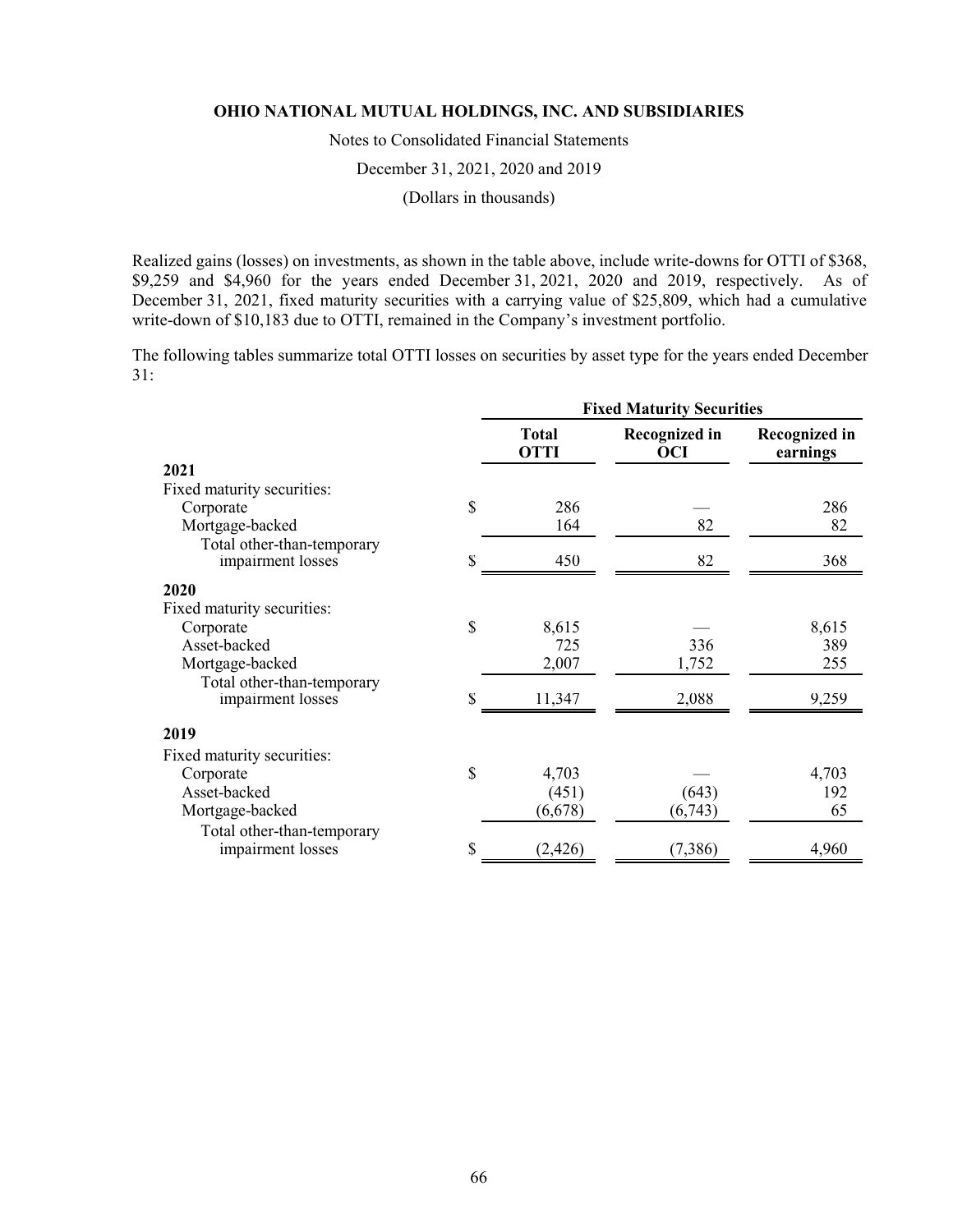Notes to Consolidated Financial Statements

December 31, 2021, 2020 and 2019

(Dollars in thousands)

#### *Credit Loss Rollforward*

The following table summarizes the cumulative amounts related to the Company's credit loss portion of the OTTI losses on fixed maturity securities held as of December 31, that the Company does not intend to sell, and it is not more likely than not that the Company will be required to sell the security prior to recovery of the amortized cost basis and for which the non-credit portion of the loss is included in other comprehensive income:

|                                              | 2021         | 2020   | 2019   |
|----------------------------------------------|--------------|--------|--------|
| Cumulative credit loss, beginning of year    | \$<br>14,445 | 16,336 | 22,288 |
| New credit losses                            |              | 6,301  | 3,058  |
| Change in credit losses on securities        |              |        |        |
| included in the beginning balance            | 368          | 2,958  | 1,902  |
| Subtotal                                     | 14,813       | 25,595 | 27,248 |
| Less:                                        |              |        |        |
| Losses related to securities included in the |              |        |        |
| current year beginning balance               |              |        |        |
| sold or paid down during the period          | 4,630        | 11,150 | 10,912 |
| Cumulative credit loss, end of year          | \$<br>10,183 | 14,445 | 16,336 |

#### *Sales of Fixed Maturity Securities, Available-for-Sale*

The following table summarizes fixed maturity securities available-for-sale activity:

|                       | 2021      | 2020      | 2019      |
|-----------------------|-----------|-----------|-----------|
| Proceeds              | 2,037,509 | 1,437,306 | 1,146,781 |
| Gross realized gains  | 78.616    | 38,840    | 226,532   |
| Gross realized losses | (3,625)   | (9,503)   | (7,223)   |

The Company had no securities classified as held-to-maturity securities in 2021, 2020 or 2019.

#### *Net Unrealized Gains (Losses) on Available-for-Sale Securities*

An analysis by investment type of the change in unrealized gains (losses), before taxes, on securities available-for-sale is as follows for the years ended December 31:

|                                | 2021    | 2020    | 2019    |
|--------------------------------|---------|---------|---------|
| Securities available-for-sale: |         |         |         |
| Fixed maturity securities      | 492.342 | 357,827 | 466,678 |
| Change in net unrealized gains | 492.342 | 357.827 | 466,678 |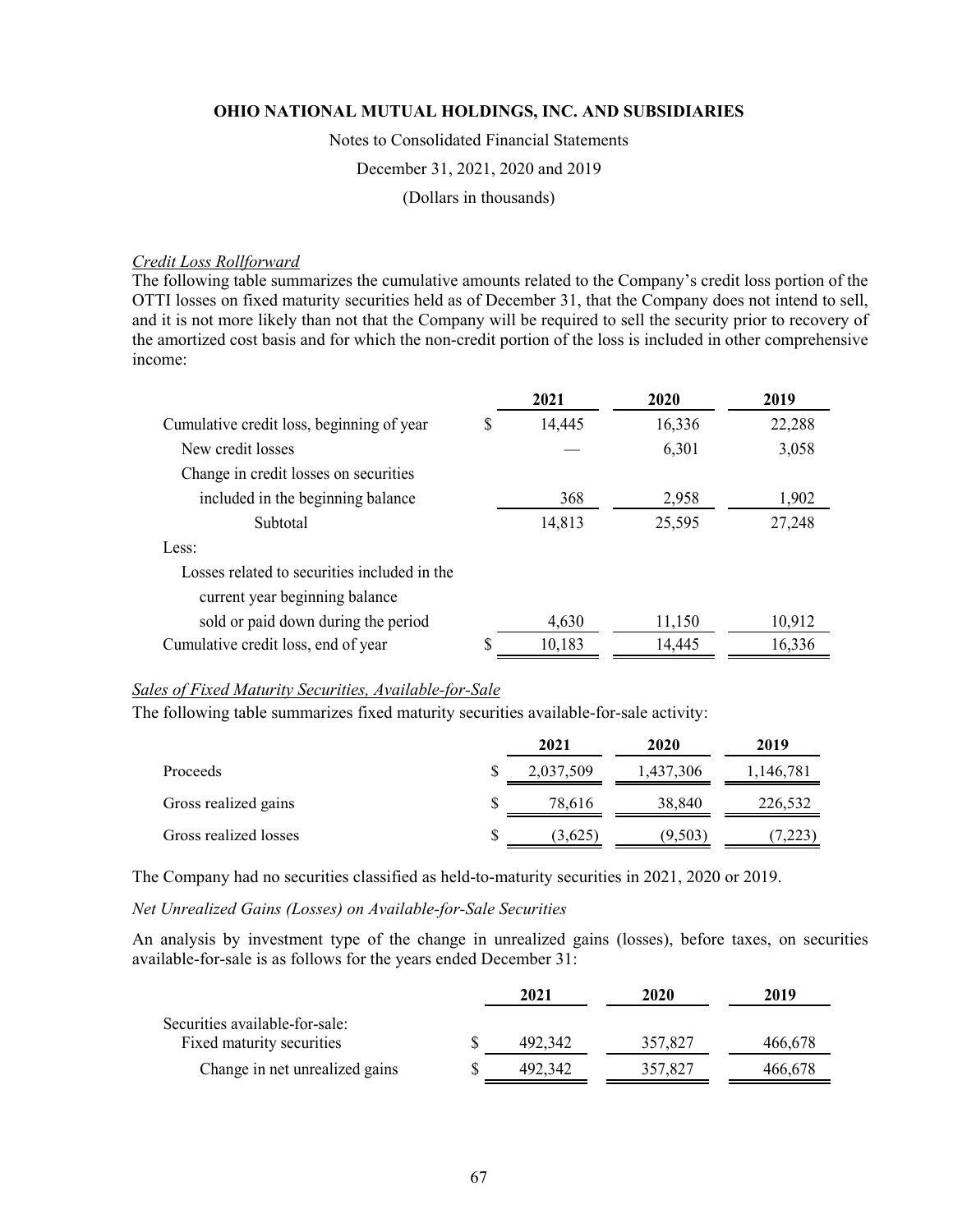Notes to Consolidated Financial Statements

December 31, 2021, 2020 and 2019

(Dollars in thousands)

The following table summarizes the unrealized gains and losses recognized during the year ended December 31, on equity securities still held at December 31:

|                                                                        | 2021  | 2020  |
|------------------------------------------------------------------------|-------|-------|
| Net gains and losses recognized during the period on equity securities | 7.962 | 1,506 |
| Less: Net gains and losses recognized during the period on equity      |       |       |
| securities sold during the period                                      | 816   |       |
| Unrealized gains and losses recognized during the reporting            |       |       |
| period on equity securities still held at the reporting date           | 8.778 | 1.506 |

The components of net unrealized gains (losses) on securities available-for-sale in AOCI arising during the period were as follows as of December 31:

|                                           |    | 2021       | 2020       | Change     |
|-------------------------------------------|----|------------|------------|------------|
| Securities available-for-sale             | \$ | 464,413    | 956,755    | (492, 342) |
| Unrealized losses related to closed block |    | (34, 577)  | (50, 604)  | 16,027     |
| Future policy benefits and claims         |    | (74, 786)  | (97, 484)  | 22,698     |
| Deferred policy acquisition costs         |    | (126, 410) | (236, 221) | 109,811    |
| Other policyholder funds                  |    | 11,474     | 61,267     | (49, 793)  |
| Deferred federal income tax provision     |    | (48, 345)  | (146, 213) | 97,868     |
| Net unrealized gains                      | ς  | 191,769    | 487,500    | (295, 731) |
|                                           |    |            |            |            |
|                                           |    | 2020       | 2019       | Change     |
| Securities available-for-sale             | \$ | 956,755    | 598,928    | 357,827    |
| Unrealized losses related to closed block |    | (50, 604)  | (33,020)   | (17,584)   |
| Future policy benefits and claims         |    | (97, 484)  | (69, 621)  | (27, 863)  |
| Deferred policy acquisition costs         |    | (236, 221) | (123, 824) | (112,397)  |
| Other policyholder funds                  |    | 61,267     | 25,428     | 35,839     |
| Deferred federal income tax provision     |    | (146, 213) | (91, 907)  | (54,306)   |
| Net unrealized gains                      | \$ | 487,500    | 305,984    | 181,516    |
|                                           |    | 2019       | 2018       | Change     |
| Securities available-for-sale             | \$ | 598,928    | 132,250    | 466,678    |
| Unrealized losses related to closed block |    | (33,020)   | (8, 124)   | (24,896)   |
| Future policy benefits and claims         |    | (69, 621)  | (8, 194)   | (61, 427)  |
| Deferred policy acquisition costs         |    | (123, 824) | (9,572)    | (114, 252) |
| Other policyholder funds                  |    | 25,428     | (242)      | 25,670     |
| Deferred federal income tax provision     |    | (91, 907)  | (29, 803)  | (62, 104)  |
| Net unrealized gains                      | \$ | 305,984    | 76,315     | 229,669    |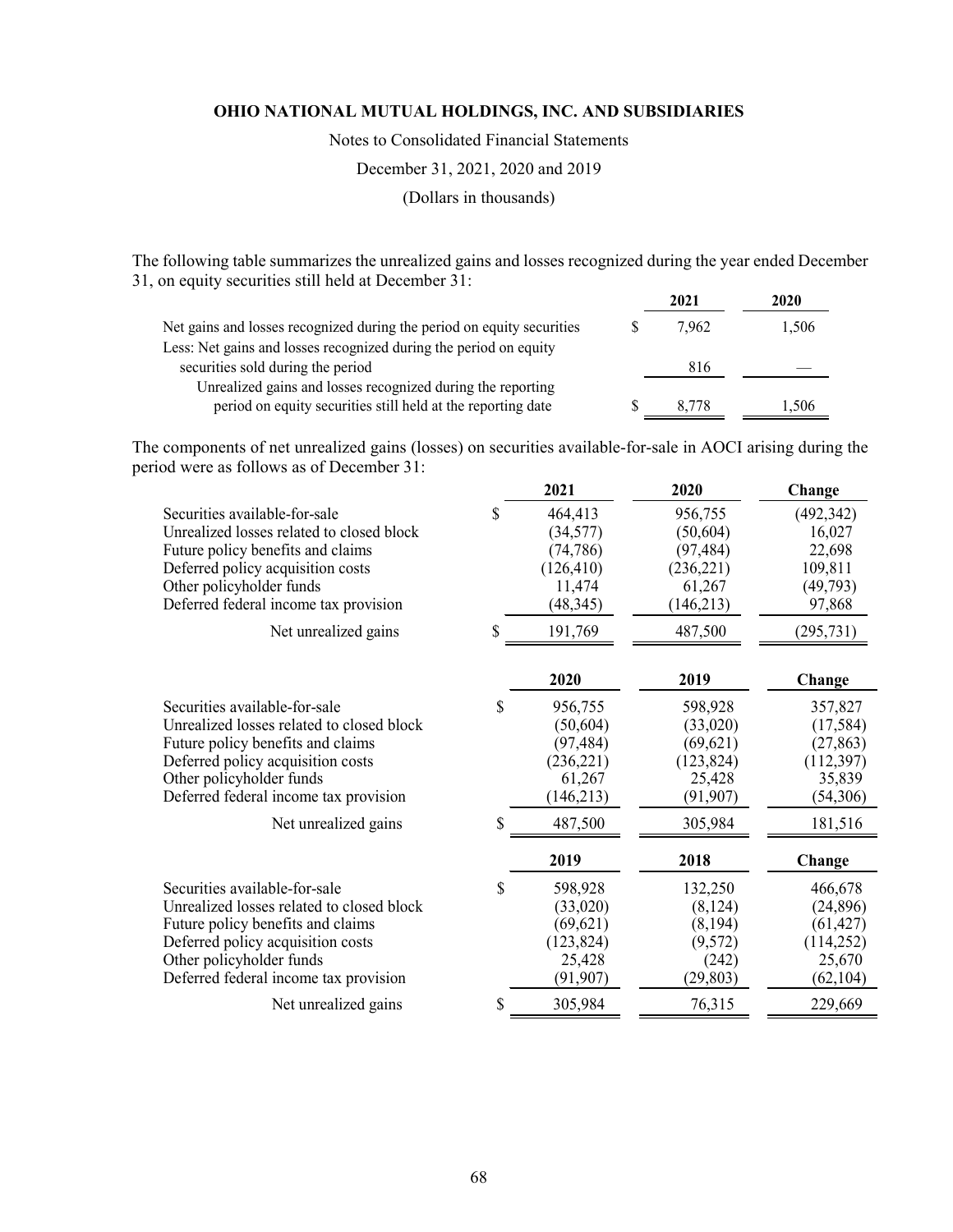Notes to Consolidated Financial Statements

December 31, 2021, 2020 and 2019

(Dollars in thousands)

#### **(8) Derivative Financial Instruments**

The Company enters into derivative contracts to economically hedge guarantees on riders for certain insurance contracts. Although these contracts do not qualify for hedge accounting or have not been designated in hedging relationships by the Company pursuant to ASC Topic 815, *Derivatives and Hedging*, they provide the Company with an economic hedge, which is used as part of its overall risk management strategy. The Company enters into equity futures, currency futures, equity index put options, equity index call options, interest rate swaptions and equity swaps to economically hedge liabilities embedded in certain variable annuity products such as the GMAB, GMWB, GMIB and GLWB and in fixed indexed annuity and indexed universal life products.

In December 2018, the Company replaced the interest rate swaptions used in its interest rate hedging program. Each swaption consists of a five-year option to enter into an interest rate swap on the ten-year swap rate. Since this does not meet the definition of a hedge, it is treated as a derivative with no hedging designation under ASC 815, with the gain or loss on the derivative instrument recognized in earnings.

In October 2018, the Company purchased equity index put options to replace existing futures used to hedge the equity risk embedded in the variable annuity guarantees. One-year S&P 500, Russell 2000, and NASDAQ 100 options were purchased. The Company continues to hold futures to hedge the foreign indices and currency exposure in the variable annuity guarantees. Since this does not meet the definition of a hedge, it is treated as a derivative with no hedging designation under ASC 815, with the gain or loss on the derivative instrument recognized in earnings.

In October 2016, the Company entered into an equity index call option agreement. Under this agreement, three equity index call options will be purchased monthly. The S&P 500 and Russell 2000 options are oneyear call spread options. The custom Barclays instrument is a three-year call. Starting in May 2018, the Company began purchasing one-year calls for the custom Barclay instrument as well. Since this does not meet the definition of a hedge, it is treated as a derivative with no hedging designation under ASC 815, with the gain or loss on the derivative instrument recognized in earnings.

In November 2014, the Company entered into a cross currency swap agreement which qualified for hedge accounting as a cash flow hedge. The Company purchased a ten-year bond in the amount of  $\epsilon$ 7 million with an annual foreign currency coupon of 1.93%. The Company concurrently entered into a matching cross currency swap effectively converting the cash flows of the Euro denominated bond into U.S. denominated cash flows. The investment receives a fixed rate of 3.78% on the converted U.S. investment of \$9,038. Interest on the bond is paid annually. During the years ended December 31, 2021, 2020 and 2019, the Company had foreign currency swap (losses) gains of (\$170), \$348, and \$399 respectively, recorded in AOCI. There were no amounts reclassified to income and no amounts deemed ineffective for the years ended December 31, 2021 or 2020. As of December 31, 2020, no amounts are expected to be reclassified to income within the next twelve months.

The Company has entered into a reinsurance arrangement with a nonaffiliated reinsurer to offset a portion of its risk exposure to the GMIB rider in certain variable annuity contracts. This reinsurance contract is accounted for as a freestanding derivative.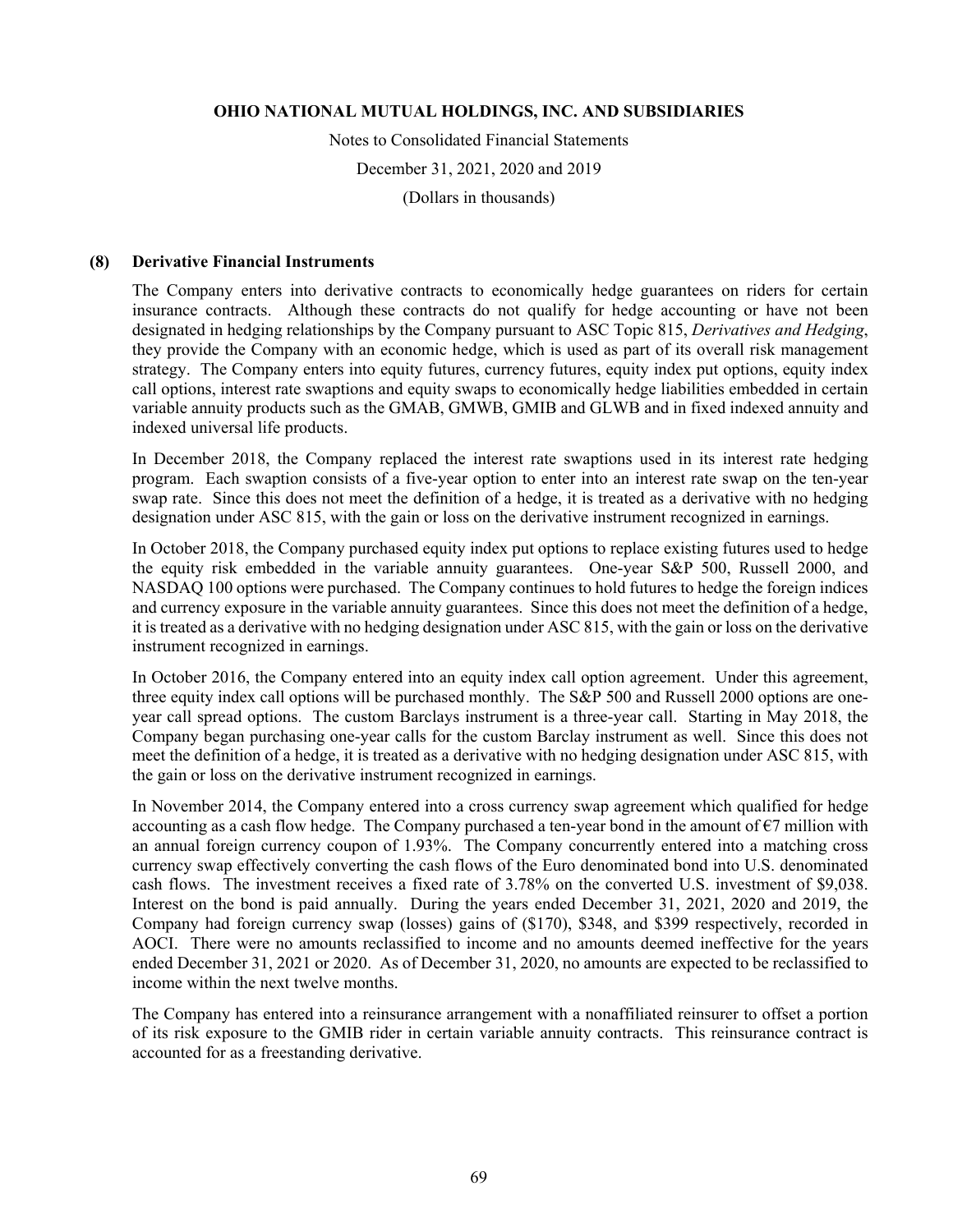Notes to Consolidated Financial Statements

December 31, 2021, 2020 and 2019

(Dollars in thousands)

### *Embedded Derivatives*

The Company has certain embedded derivatives that are required to be separated from their host contracts and accounted for as derivatives. These host contracts include variable annuities with GMAB, GMWB and GLWB riders, and fixed indexed annuities, which include index features in excess of their guaranteed minimum values.

The following tables present a summary of the estimated fair value of derivatives held by the Company along with the amounts recognized on the Consolidated Balance Sheets:

|                                                                    |                               |    | December 31               |                                   |                           |                                   |  |  |  |
|--------------------------------------------------------------------|-------------------------------|----|---------------------------|-----------------------------------|---------------------------|-----------------------------------|--|--|--|
| Derivatives not designated as<br>hedging instruments under ASC 815 | <b>Balance sheet location</b> |    | 2021<br><b>Fair value</b> | 2021<br><b>Notional</b><br>Amount | 2020<br><b>Fair value</b> | 2020<br><b>Notional</b><br>Amount |  |  |  |
| <b>Asset derivatives:</b>                                          |                               |    |                           |                                   |                           |                                   |  |  |  |
|                                                                    | Other long-term               |    |                           |                                   |                           |                                   |  |  |  |
| Equity put options                                                 | \$<br>investments             |    | 43,992                    | 1,674,003                         | 40,813                    | 1,901,467                         |  |  |  |
|                                                                    | Other long-term               |    |                           |                                   |                           |                                   |  |  |  |
| Equity index call options                                          | investments                   |    | 41,397                    | 1,929,789                         | 51,506                    | 1,883,342                         |  |  |  |
|                                                                    | Other long-term               |    |                           |                                   |                           |                                   |  |  |  |
| Cross currency swaps                                               | investments                   |    | 1,288                     | 9,038                             | 803                       | 9,038                             |  |  |  |
|                                                                    | Other long-term               |    |                           |                                   |                           |                                   |  |  |  |
| Swaptions                                                          | investments                   |    | 14,436                    | 3,600,000                         | 26,506                    | 3,600,000                         |  |  |  |
|                                                                    | Reinsurance                   |    |                           |                                   |                           |                                   |  |  |  |
| GMIB reinsurance contracts                                         | recoverable                   |    | 1,077,122                 | n/a                               | 1,357,034                 | n/a                               |  |  |  |
| Total                                                              |                               | S  | 1,178,235                 | 7,212,830                         | 1,476,662                 | 7,393,847                         |  |  |  |
| <b>Liability derivatives:</b>                                      |                               |    |                           |                                   |                           |                                   |  |  |  |
|                                                                    | Future policy benefits        |    |                           |                                   |                           |                                   |  |  |  |
| GLWB embedded derivatives (variable annuity)                       | and claims<br>S               |    | 10,686                    | n/a                               | 17,382                    | n/a                               |  |  |  |
|                                                                    | Future policy benefits        |    |                           |                                   |                           |                                   |  |  |  |
| GMAB/GMWB embedded derivatives                                     | and claims                    |    | 15,912                    | n/a                               | 25,510                    | n/a                               |  |  |  |
|                                                                    | Future policy benefits        |    |                           |                                   |                           |                                   |  |  |  |
| Fixed indexed annuity embedded derivatives <sup>1</sup>            | and claims                    |    | 191,307                   | n/a                               | 154,678                   | n/a                               |  |  |  |
| Currency futures                                                   | Other liabilities             |    |                           |                                   | 3,866                     | 262,631                           |  |  |  |
| Equity put options                                                 | Other liabilities             |    |                           |                                   | 33,416                    | 578,983                           |  |  |  |
| Total                                                              |                               | \$ | 217,905                   |                                   | 234,852                   | 841,614                           |  |  |  |

<sup>1</sup> Represents embedded derivative portion of the fixed indexed annuity base contracts only. There are no embedded derivatives in fixed indexed GLWB riders.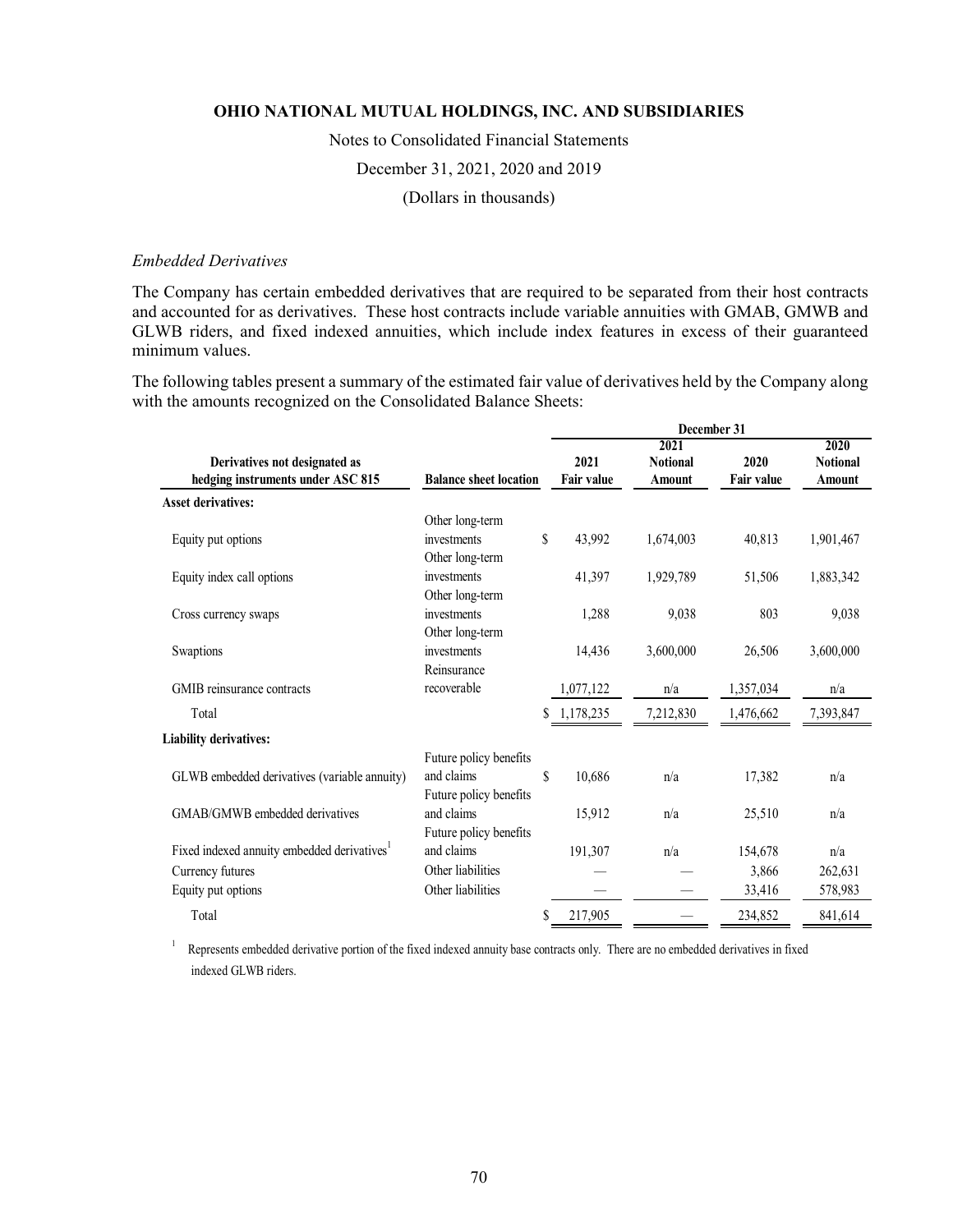Notes to Consolidated Financial Statements

December 31, 2021, 2020 and 2019

(Dollars in thousands)

The following table presents the effect of derivative instruments in the Consolidated Statements of Operations for the years ended December 31:

| Derivatives not designated as                           | Location of gain (loss)                             |   | Amount of<br>(loss) gain recognized<br>in income on derivatives |             |            |
|---------------------------------------------------------|-----------------------------------------------------|---|-----------------------------------------------------------------|-------------|------------|
| hedging instruments under ASC 815                       | recognized in income on derivatives                 |   | 2021                                                            | <b>2020</b> | 2019       |
| Equity futures                                          | Net realized gains (losses): derivative instruments | S | (387)                                                           |             | (33, 478)  |
| Currency futures                                        | Net realized gains (losses): derivative instruments |   | (7,710)                                                         | (10, 354)   | (1,577)    |
| Equity put options                                      | Net realized gains (losses): derivative instruments |   | (115, 435)                                                      | (87,671)    | (189, 561) |
| Equity index call options                               | Net realized gains (losses): derivative instruments |   | 15,182                                                          | (999)       | 42,429     |
| Equity swaps                                            | Net realized gains (losses): derivative instruments |   | 183                                                             | 191         | 173        |
| Swaptions                                               | Net realized gains (losses): derivative instruments |   | (12,069)                                                        | 48,391      | 27,774     |
| External reinsurance embedded derivative                | Net realized gains (losses): derivative instruments |   | (219)                                                           | (260)       | (203)      |
| GMIB reinsurance contracts                              | Benefits and claims                                 |   | (279, 912)                                                      | 66,138      | (25, 926)  |
| GMAB/GMWB embedded derivatives                          | Benefits and claims                                 |   | 9,598                                                           | (42,808)    | 29,543     |
| GLWB embedded derivatives                               | Benefits and claims                                 |   | 6,696                                                           | (2,324)     | (346)      |
| Fixed indexed annuity embedded derivatives <sup>1</sup> | Benefits and claims                                 |   | (36,629)                                                        | 11,675      | (41, 400)  |
| Total                                                   |                                                     |   | (420, 702)                                                      | (18,021)    | (192, 572) |

 $1$  The amounts recorded in benefits and claims reflect the change in the excess of fair value over account value.

## *Credit Risk*

The Company may be exposed to credit-related losses in the event of nonperformance by counterparties to derivative financial instruments.

Because exchange traded futures are affected through regulated exchanges and positions are marked to market on a daily basis, the Company has minimal exposure to credit-related losses in the event of nonperformance by counterparties to such derivative instruments. The Company manages its credit risk related to over-the-counter derivatives by only entering into transactions with creditworthy counterparties with long-standing performance records and requiring collateral for all derivatives in accordance with the International Swaps and Derivatives Association and Credit Support Annex ("ISDA"/"CSA") agreements in place with all of its counterparties. The Company manages its credit risk related to the freestanding reinsurance derivative by monitoring the credit ratings of the reinsurer and requiring either a certain level of assets to be held in a trust for the benefit of the Company or a letter of credit to be held by the reinsurer and assigned to the Company. As of December 31, 2021 and 2020, a non-affiliated reinsurer held assets in trust with an estimated fair value of \$386,287 and \$751,651, respectively, and a letter of credit of \$702,976 and \$702,976, respectively.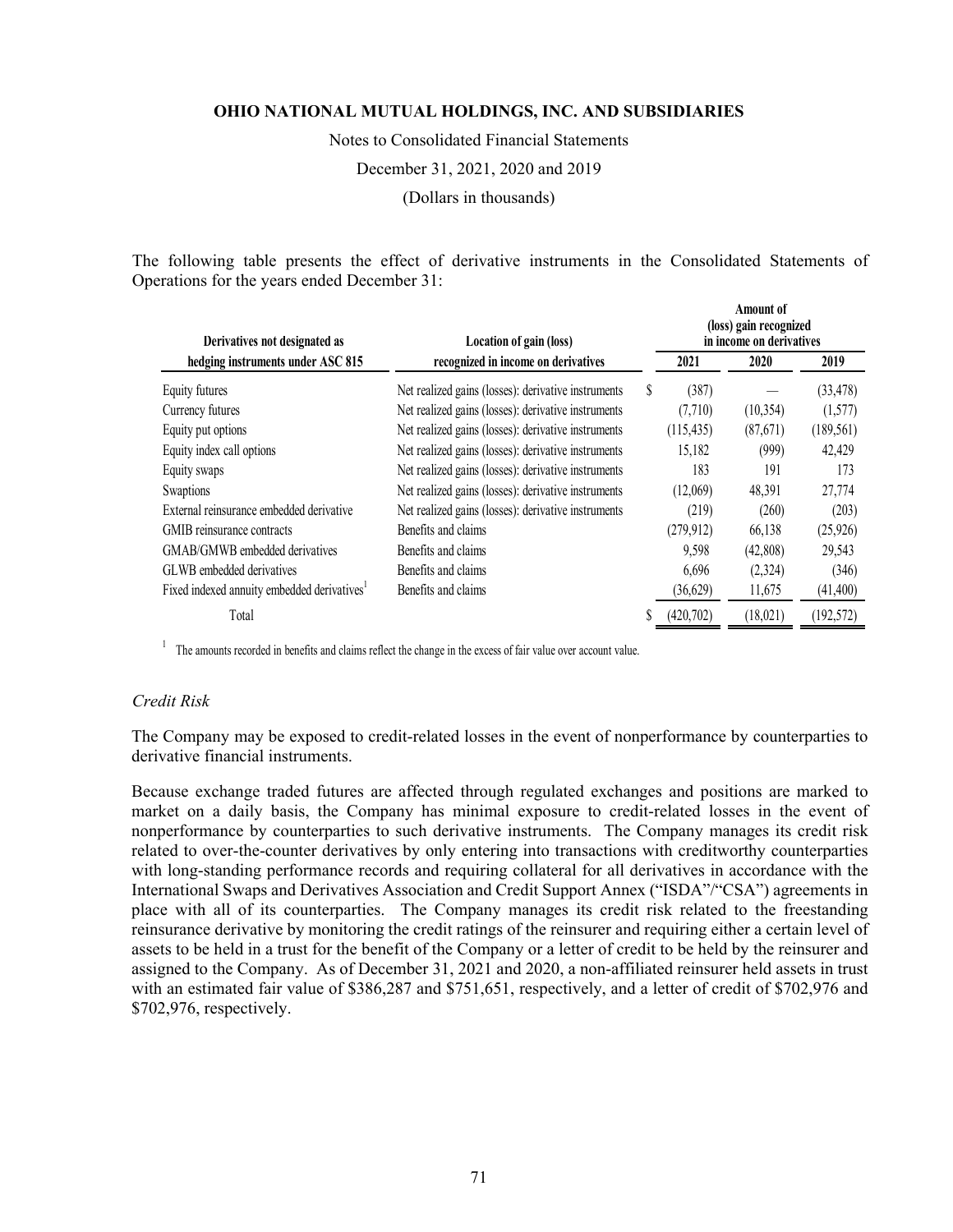Notes to Consolidated Financial Statements

December 31, 2021, 2020 and 2019

(Dollars in thousands)

## **(9) Deferred Policy Acquisition Costs**

The deferred policy acquisition costs and changes thereto for the years ended December 31, 2021, 2020 and 2019 were as follows:

|                                                  | 2021       | 2020      | 2019       |
|--------------------------------------------------|------------|-----------|------------|
| Balance - beginning of year                      | 1,548,800  | 1,680,272 | 1,966,803  |
| Acquisition costs deferred                       | 98,037     | 134,685   | 156,827    |
| Amortization                                     | (133, 888) | (154,277) | (269, 540) |
| DAC recorded as benefits and claims              |            |           | (59,249)   |
| Unrealized investment losses (gains)             | 109,811    | (112,397) | (114,252)  |
| Effect of foreign currency translation and other | (760)      | 517       | (317)      |
| Balance - end of year                            | .622.000   | 1,548,800 | 1,680,272  |

1. During 2019, the unlocking of the whole life product line decreased DAC and earnings by \$96,900. The sustained lower interest rate environment necessitated lowering the earned rate, which lowers future margins, increases the k-factors used to amortize DAC and resulted in a lower DAC balance.

2. As part of the external BOLI and Single Premium Deferred Annuity ("SPDA") reinsurance agreement executed on July 1, 2019, the Company recorded the DAC transferred to the external reinsurer, which was part of the cost of reinsurance asset, to future policy benefits and claims. DAC amortization on the Consolidated Statements of Operations reflects the amount of DAC amortized, net of the transfer impact. The balance of the DAC asset, shown in the table above, includes adjustments for both the amortization and the transfer.

## **(10) Future Policy Benefits and Claims**

The liability for future policy benefits and claims is comprised of basic and benefit reserves for traditional life products, group life and health policies, universal life policies, and investment contracts, including riders.

The liability for future policy benefits for traditional life products has been established based upon the net level premium method using interest rates varying from 2.0% to 6.0%.

The liability for future policy benefits and claims for ONSP's group life and health insurance policies is comprised of claims and expense reserves and incurred but not reported ("IBNR"). The claims and expense reserves have been calculated using the present values of expected future cash flows of known claims using discount rates that vary by currency ranging from 1.37% to 5.12%. IBNR reserves have been estimated using historical claim reporting information.

The liability for future policy benefits for universal life policies and investment contracts represents approximately 67.9% and 67.3% of the total liability for future policy benefits as of December 31, 2021 and 2020, respectively. The liability has been established based on accumulated contract values without reduction for surrender penalty provisions. The average interest rate credited on investment product policies was 3.8%, 3.3% and 3.3% for the years ended December 31, 2021, 2020 and 2019, respectively. Approximately 25.5% and 27.4% of the universal life policies and investment contracts were at their guaranteed minimum interest rate as of December 31, 2021 and 2020, respectively.

The Company has established a reserve for three universal life plans with lifetime secondary guarantees, which the Company discontinued. At December 31, 2021 and 2020, this reserve balance was \$64,547 and \$63,294, respectively.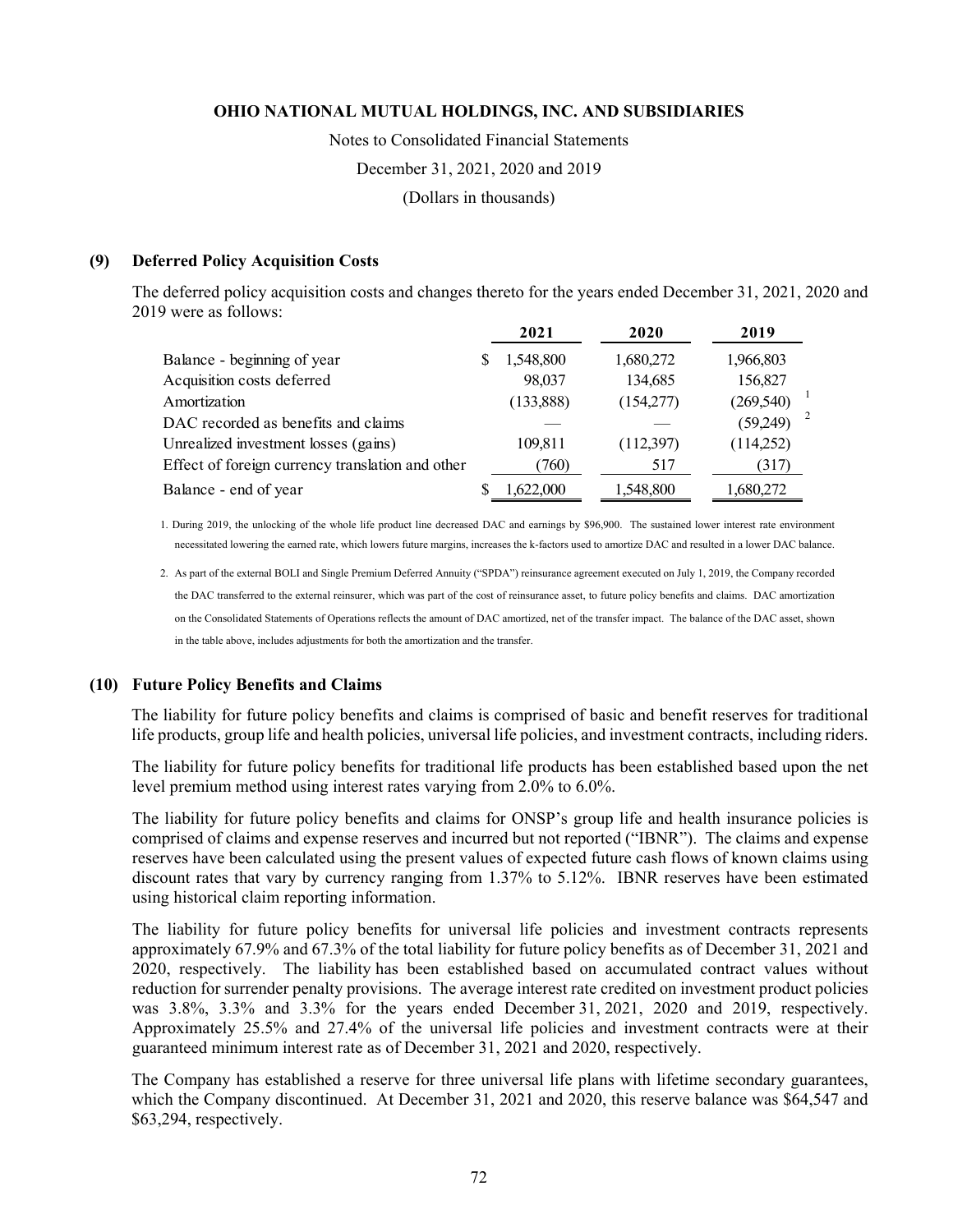Notes to Consolidated Financial Statements

December 31, 2021, 2020 and 2019

(Dollars in thousands)

The liability for future policy benefits for ONSV's universal life policies has been established based on accumulated account values without reduction for surrender penalty provisions. The five-year average return of the funds underlying variable universal life and voluntary pension savings (APV) were 3.41% and 2.70% for the years ended December 31, 2021 and 2020, respectively.

The liability for future policy benefits for ONSP's universal life policies has been established based on accumulated account values without reduction for surrender penalty provisions. The average interest rate on these policies was 3.5% for the years ended December 31, 2021 and 2020.

Reserves are calculated using withdrawal, mortality, and morbidity rates. Withdrawal rates vary by issue age, type of coverage and policy duration and are based on Company experience. Mortality and morbidity rates, which are guaranteed within insurance contracts, are based on published tables and Company experience.

As discussed in Note 3, the Company has five main types of rider benefits offered with individual variable annuity contracts: GMDBs, GMIBs, GLWBs, GMABs, and GMWBs.The Company also issued fixed indexed annuity contracts with an enhanced GLWB rider.

## *Variable Annuity Riders*

## *GMDB Riders*

Certain variable annuity contracts include GMDB riders with the base contract and offer additional death and income benefits through riders that can be added to the base contract. These GMDB riders typically provide that, upon the death of the annuitant, the beneficiaries could receive an amount in excess of the contract value. The GMDB rider benefit could be equal to the premiums paid into the contract, the highest contract value as of a particular time, e.g., every contract anniversary, or the premiums paid into the contract times an annual interest factor. The Company assesses a charge for the GMDB riders and prices the base contracts to allow the Company to recover a charge for any built-in death benefits.

The Company's GMDB claim reserves are determined by estimating the expected value of death benefits and recognizing the excess ratably over the accumulation period based on total expected assessments. The Company regularly evaluates estimates used and adjusts the additional liability balance as appropriate, with a related charge or credit to benefits and claims in the period of evaluation if actual experience or other evidence suggests that earlier assumptions should be revised. Additionally, a decline in the stock market causing the contract value to fall below the amount defined in each contract could result in additional claims.

## *GMIB Riders*

Certain variable annuity contracts include GMIB riders with the base contract. These riders allow the policyholder to annuitize the contract after ten years and to receive a guaranteed minimum monthly income for life. The amount of the payout is based upon a guaranteed income base that is typically equal to the greater of the premiums paid increased by 5% annually (6% for riders sold before May 2009) or the highest contract value on any contract anniversary. In some instances, based upon the age of the annuitant, the terms of this rider may be less favorable for the contract purchaser. The amount of the monthly income is tied to annuitization tables that are built into the GMIB rider. In the event that the policyholder could receive a higher monthly income by annuitization based upon the Company's current annuitization rates, the annuitant will automatically receive the higher monthly income. The Company discontinued offering the GMIB rider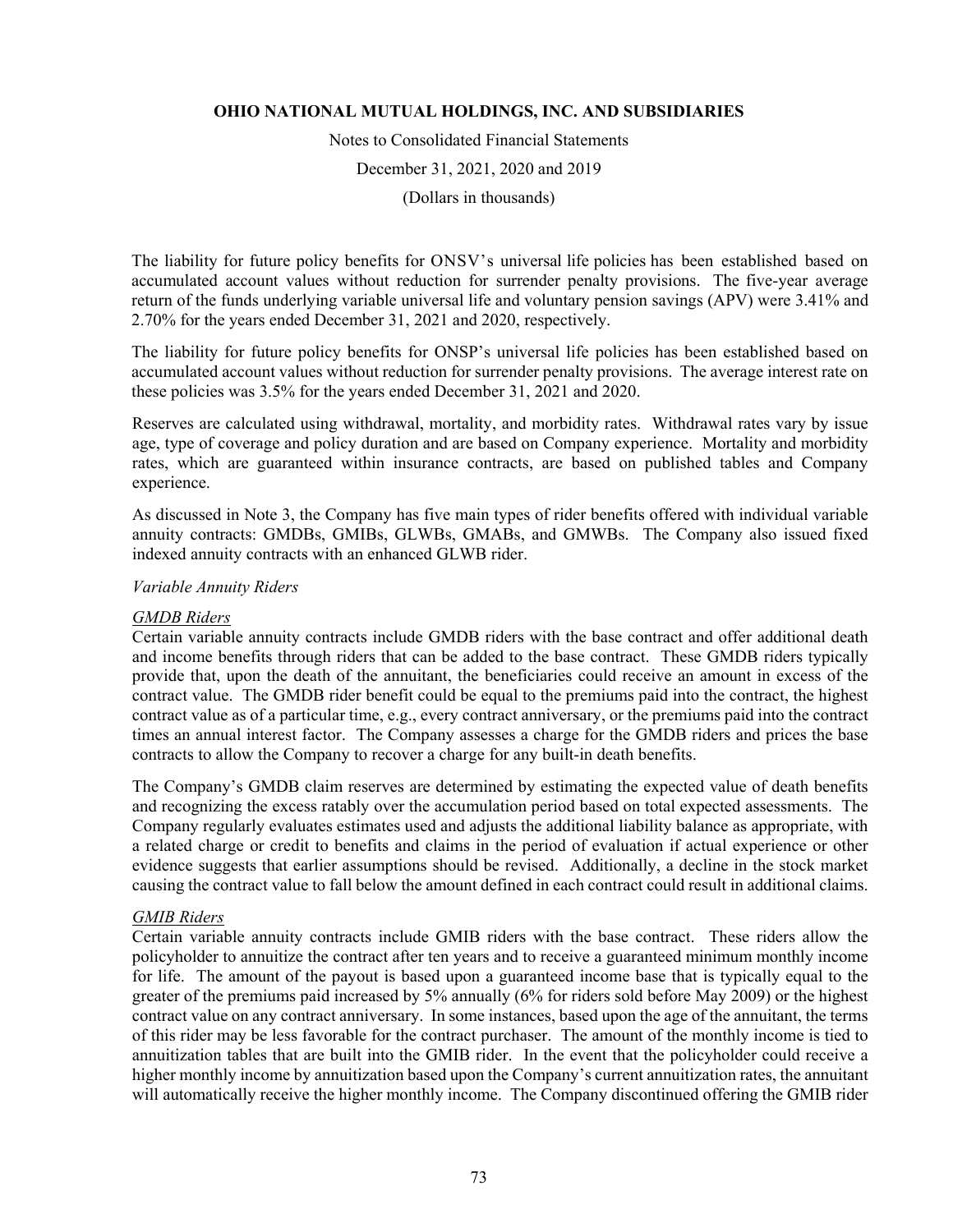Notes to Consolidated Financial Statements December 31, 2021, 2020 and 2019 (Dollars in thousands)

in virtually all states in May 2010. NSLAC continued to sell the GMIB rider in the state of New York until August 2012.

GMIB claim reserves are determined each period by estimating the expected value of annuitization benefits in excess of the projected account balance at the date of annuitization and recognizing the excess ratably over the accumulation period based on total assessments. The Company regularly evaluates estimates used and adjusts the additional liability balance as appropriate, with a related charge or credit to benefits and claims in the period of evaluation, if actual experience or other evidence suggests that earlier assumptions should be revised.

## *GLWB Riders*

The GLWB rider allows the owner to take withdrawals from the contract at a guaranteed percentage of the GLWB base every year even if the contract value goes to zero. Such guaranteed withdrawals may start any time after the annuitant reaches age 59 1∕2. The percentage withdrawal amount guaranteed increases if the annuitant attains a higher age band before the owner starts taking withdrawals. In some versions of GLWB riders sold in 2013 and later, there is a guaranteed minimum percentage withdrawal amount for the first fifteen years of the contract; if the policyholder's account value goes to zero subsequent to the fifteen-year guarantee period, the percentage withdrawal amount is then calculated per a specified formula based on the ten-year treasury rate from the preceding ninety calendar days, with the calculated treasury linked rate subject to a specified cap and floor.

At policy inception, the GLWB base is set at the amount of the purchase payments, and it is increased by the amount of future purchase payments. It increases (roll-up) by up to 8% simple interest every year for the first ten years, as long as no withdrawal is made. If a withdrawal is made in any year during the first ten years, there is no roll-up at all for that year. If the contract value exceeds the GLWB base on any contract anniversary prior to the first contract anniversary after the annuitant reaches age 95, the GLWB base resets to the contract value and a new ten-year roll-up period begins.

In addition to the roll-up feature, some versions of the GLWB rider also provide for a top-off of the GLWB base at the end of the tenth contract year, subject to attained age restrictions where applicable, if the owner has not made any withdrawals in the first ten years. The top-off is equal to 200% of the first-year purchase payments. Policyholders are eligible for only one top-off during the contractual term. A reset to the contract value does not start a new top-off period. A top-off will typically not occur if there is any reset in the first ten years.

The GLWB may also contain a step-up feature, which preserves potential market gain by ratcheting up to the contract value, if higher, on each anniversary. If the contract has both a roll-up and step-up feature, the GLWB base will be the greater of: 1) the GLWB base on the previous anniversary plus any additional purchase payments; 2) the step-up base; or 3) the roll-up base.

The initial GLWB riders (issued May 1, 2010 through December 31, 2010) had a built-in death benefit. This death benefit is reduced dollar for dollar for withdrawals. It differs from most of the other death benefits that decline pro rata for withdrawals. Thus, when the contract value is less than the death benefit, withdrawals will reduce the death benefit under the GLWB rider by a smaller amount than the reduction for other death benefits.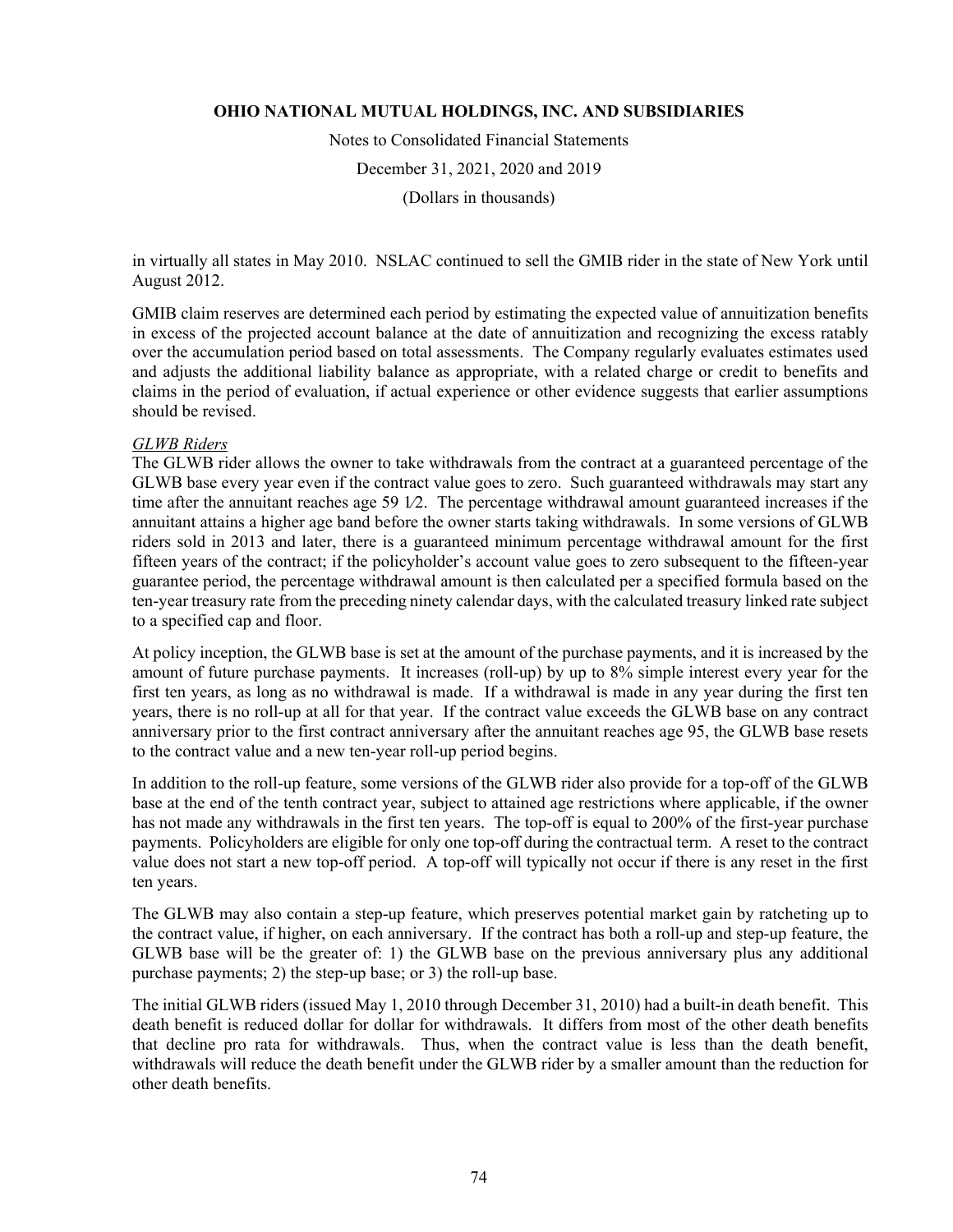Notes to Consolidated Financial Statements

December 31, 2021, 2020 and 2019

(Dollars in thousands)

The Company also offers single life and joint life versions of the GLWB rider. Under the joint life version, if the annuitant dies after the owner has started taking withdrawals, the surviving spouse may elect a spousal continuation under the rider and continue to receive the same payment. Under the single life version, the guaranteed amount that may be withdrawn could decline either because 1) the contract value is less than the GLWB base and under the single life GLWB rider the contract value then becomes the new GLWB base and/or 2) the surviving spouse is in a different age band.

The initial GLWB riders, which are a closed block, represent an embedded derivative in the variable annuity contract that is required to be separated from, and valued apart from, the host variable annuity contract. The embedded derivative is carried at estimated fair value and reported in future policy benefits and claims. The estimated fair value of the GLWB embedded derivative was calculated based on actuarial assumptions related to the projected benefit cash flows, incorporating numerous assumptions, including but not limited to, expectations of contract holder persistency, market returns, correlations of market returns and market return volatility.

For GLWB riders issued beginning January 1, 2011, claim reserves are determined each period by estimating the expected value of withdrawal benefits in excess of the projected account balance at the date of the rider entering the lifetime annuity period and recognizing the excess ratably over the accumulation period based on total assessments as the later generation riders do not meet the definition of a derivative. The Company regularly evaluates estimates used and adjusts the additional liability balance as appropriate, with a related charge or credit to benefits and claims in the period of evaluation, if actual experience or other evidence suggests that earlier assumptions should be revised.

## *GMAB Riders*

Certain variable annuity contracts include a GMAB rider. On the eighth or tenth anniversary, depending on the version of the rider, the policyholder's account value will increase to the amount of the initial deposit if the account value at that anniversary is less than the initial deposit. A GMAB rider represents an embedded derivative in the variable annuity contract that is required to be separated from, and valued apart from, the host variable annuity contract. The embedded derivative is carried at estimated fair value and reported in future policy benefits and claims.

The estimated fair value of the GMAB embedded derivative is calculated based on actuarial assumptions related to the projected benefit cash flows, incorporating numerous assumptions, including but not limited to, expectations of contract holder persistency, market returns, correlations of market returns and market return volatility.

## *GMWB Riders*

Certain variable annuity contracts include a GMWB rider, which is similar to the GMAB rider noted above, except the policyholder is allowed to make periodic withdrawals instead of waiting for the benefit in a lump sum at the end of the tenth year. A GMWB rider represents an embedded derivative in the variable annuity contract that is required to be separated from, and valued apart from, the host variable annuity contract. The embedded derivative is carried at estimated fair value and reported in future policy benefits and claims.

The estimated fair value of a GMWB embedded derivative is calculated based on actuarial assumptions related to projected benefit cash flows, incorporating numerous assumptions, including but not limited to, expectations of contract holder persistency, market returns, correlations of market returns and market return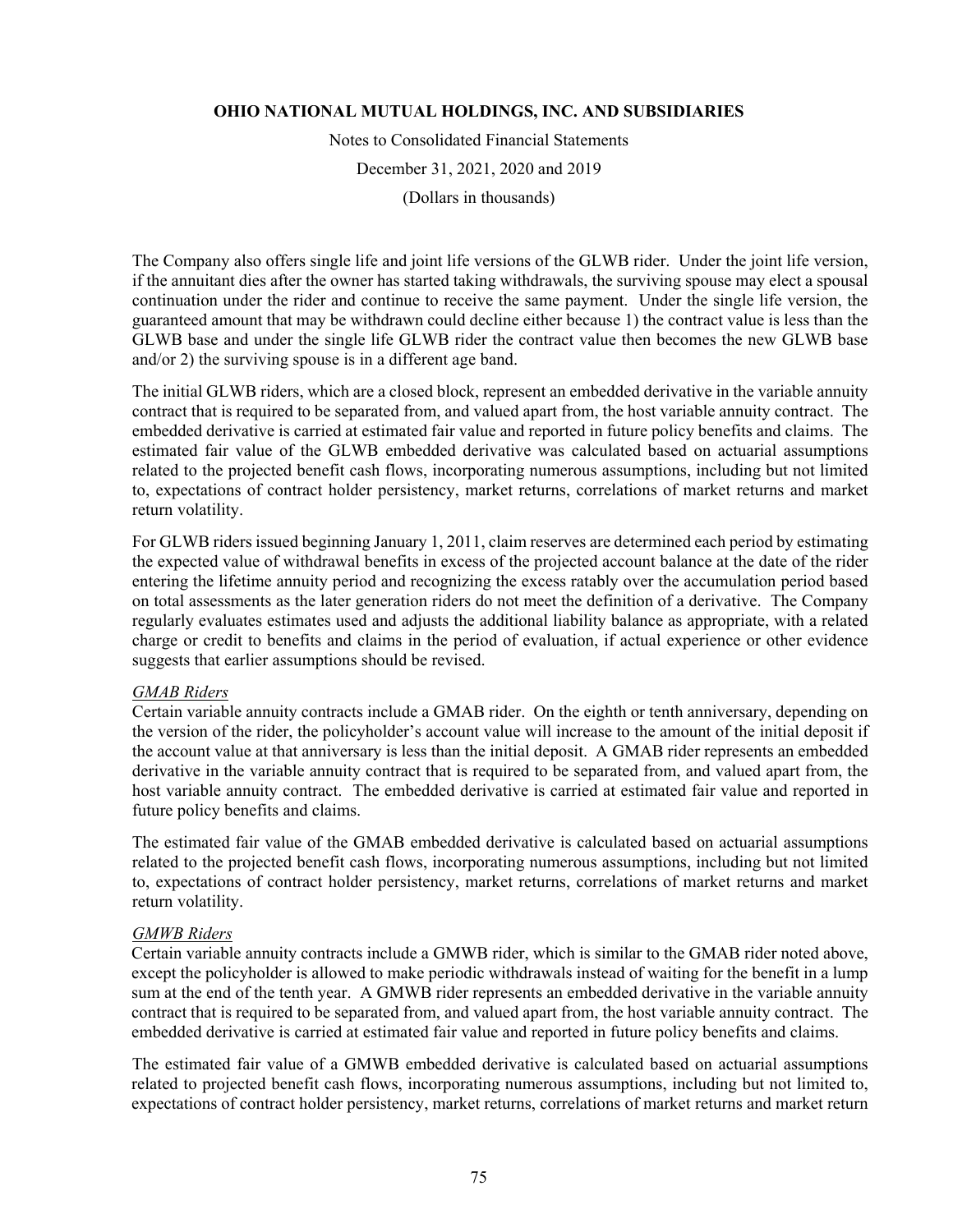Notes to Consolidated Financial Statements

December 31, 2021, 2020 and 2019

(Dollars in thousands)

volatility. The Company discontinued the sale of its GMWB rider in 2009. The activity associated with GMWB riders is included with GMAB riders and labeled "GMAB".

The following tables summarize the account values and net amount at risk, net of reinsurance, for variable annuity contracts with guarantees invested in both general and separate accounts as of December 31 (note that most contracts contain multiple guarantees):

|                                                                                                          |    | 2021                        |             |             |             |  |
|----------------------------------------------------------------------------------------------------------|----|-----------------------------|-------------|-------------|-------------|--|
|                                                                                                          |    | Death                       |             |             |             |  |
|                                                                                                          |    | benefits<br>Living benefits |             |             |             |  |
|                                                                                                          |    | <b>GMDB</b>                 | <b>GMIB</b> | <b>GLWB</b> | <b>GMAB</b> |  |
| Return of net deposit                                                                                    |    |                             |             |             |             |  |
| Total account value                                                                                      | \$ | 6,205,551                   |             |             | 500,831     |  |
| Separate account value                                                                                   | \$ | 5,949,196                   |             |             | 500,129     |  |
| Net amount at risk $1$                                                                                   | \$ | 36,355                      |             |             | 11          |  |
| Weighted average attained age of contract holders                                                        |    | 70                          |             |             | 65          |  |
| Return of net deposits accrued at a stated rate                                                          |    |                             |             |             |             |  |
| Total account value                                                                                      | \$ | 849,560                     |             |             | 8,303       |  |
| Separate account value                                                                                   | \$ | 836,910                     |             |             | 7,090       |  |
| Net amount at risk $1$                                                                                   | \$ | 109,136                     |             |             |             |  |
| Weighted average attained age of contract holders                                                        |    | 75                          |             |             | 74          |  |
| Highest of return of net deposits accrued at a<br>stated rate and return of highest anniversary<br>value |    |                             |             |             |             |  |
| Total account value                                                                                      | \$ | 2,502,713                   | 6,840,450   | 8,604,088   |             |  |
| Separate account value                                                                                   | \$ | 2,493,473                   | 6,750,167   | 8,603,986   |             |  |
| Net amount at risk $1$                                                                                   | \$ | 413,634                     | 256,880     | 157,204     |             |  |
| Weighted average attained age of contract holders                                                        |    | 72                          | 70          | 70          |             |  |
| Return of highest anniversary value                                                                      |    |                             |             |             |             |  |
| Total account value                                                                                      | \$ | 9,338,808                   |             |             |             |  |
| Separate account value                                                                                   | \$ | 9,160,213                   |             |             |             |  |
| Net amount at risk $1$                                                                                   | \$ | 13,582                      |             |             |             |  |
| Weighted average attained age of contract holders                                                        |    | 69                          |             |             |             |  |
| <b>Total</b>                                                                                             |    |                             |             |             |             |  |
| Total account value                                                                                      | S  | 18,896,632                  | 6,840,450   | 8,604,088   | 509,134     |  |
| Separate account value                                                                                   | \$ | 18,439,792                  | 6,750,167   | 8,603,986   | 507,219     |  |
| Net amount at risk <sup>1</sup>                                                                          | \$ | 572,707                     | 256,880     | 157,204     | 11          |  |
| Weighted average attained age of contract holders                                                        |    | 70                          | 70          | 70          | 65          |  |

 $1$  Death benefit net amount at risk and living benefit net amount at risk are not additive at the contract level.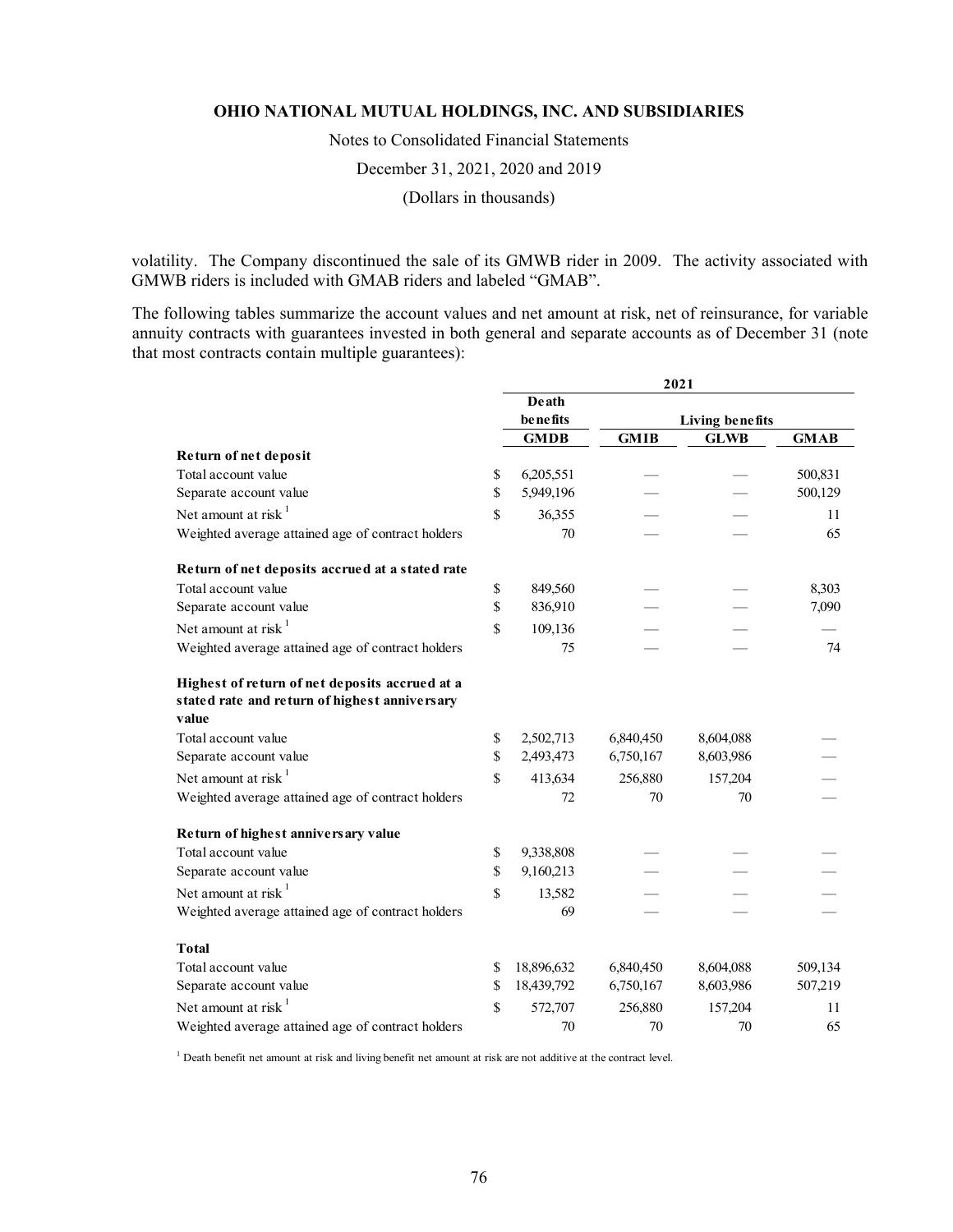Notes to Consolidated Financial Statements

December 31, 2021, 2020 and 2019

(Dollars in thousands)

|                                                                                                          |                  |             | 2020                   |             |
|----------------------------------------------------------------------------------------------------------|------------------|-------------|------------------------|-------------|
|                                                                                                          | Death            |             |                        |             |
|                                                                                                          | <b>be</b> nefits |             | <b>Living benefits</b> |             |
|                                                                                                          | <b>GMDB</b>      | <b>GMIB</b> | <b>GLWB</b>            | <b>GMAB</b> |
| Return of net deposit                                                                                    |                  |             |                        |             |
| Total account value                                                                                      | \$<br>6,207,897  |             |                        | 1,176,908   |
| Separate account value                                                                                   | \$<br>5,922,337  |             |                        | 1,175,967   |
| Net amount at risk $1$                                                                                   | \$<br>43,540     |             |                        | 233         |
| Weighted average attained age of contract holders                                                        | 70               |             |                        | 66          |
| Return of net deposits accrued at a stated rate                                                          |                  |             |                        |             |
| Total account value                                                                                      | \$<br>848,281    |             |                        | 8,263       |
| Separate account value                                                                                   | \$<br>835,257    |             |                        | 7,130       |
| Net amount at risk $1$                                                                                   | \$<br>137,505    |             |                        |             |
| Weighted average attained age of contract holders                                                        | 74               |             |                        | 74          |
| Highest of return of net deposits accrued at a<br>stated rate and return of highest anniversary<br>value |                  |             |                        |             |
| Total account value                                                                                      | \$<br>2,565,013  | 6,927,822   | 8,550,906              |             |
| Separate account value                                                                                   | \$<br>2,552,209  | 6,823,905   | 8,550,093              |             |
| Net amount at risk <sup>1</sup>                                                                          | \$<br>485,445    | 418,449     | 214,747                |             |
| Weighted average attained age of contract holders                                                        | 71               | 69          | 69                     |             |
| Return of highest anniversary value                                                                      |                  |             |                        |             |
| Total account value                                                                                      | \$<br>9,408,493  |             |                        |             |
| Separate account value                                                                                   | \$<br>9,219,215  |             |                        |             |
| Net amount at risk $1$                                                                                   | \$<br>15,765     |             |                        |             |
| Weighted average attained age of contract holders                                                        | 68               |             |                        |             |
| <b>Total</b>                                                                                             |                  |             |                        |             |
| Total account value                                                                                      | \$<br>19,029,684 | 6,927,822   | 8,550,906              | 1,185,171   |
| Separate account value                                                                                   | \$<br>18,529,018 | 6,823,905   | 8,550,093              | 1,183,097   |
| Net amount at risk $1$                                                                                   | \$<br>682,255    | 418,449     | 214,747                | 233         |
| Weighted average attained age of contract holders                                                        | 69               | 69          | 69                     | 66          |

<sup>1</sup> Death benefit net amount at risk and living benefit net amount at risk are not additive at the contract level.

For guarantees of benefits that are payable in the event of death (GMDB), the net amount at risk is generally defined as the current guaranteed minimum death benefit in excess of the account balance as of the balance sheet date.

For benefit guarantees that are payable at annuitization (GMIB), the net amount at risk is generally defined as the present value of the minimum guaranteed annuity payments available to the contract holder, determined in accordance with the terms of the contract and best estimate assumptions, where applicable, in excess of the account balance as of the balance sheet date.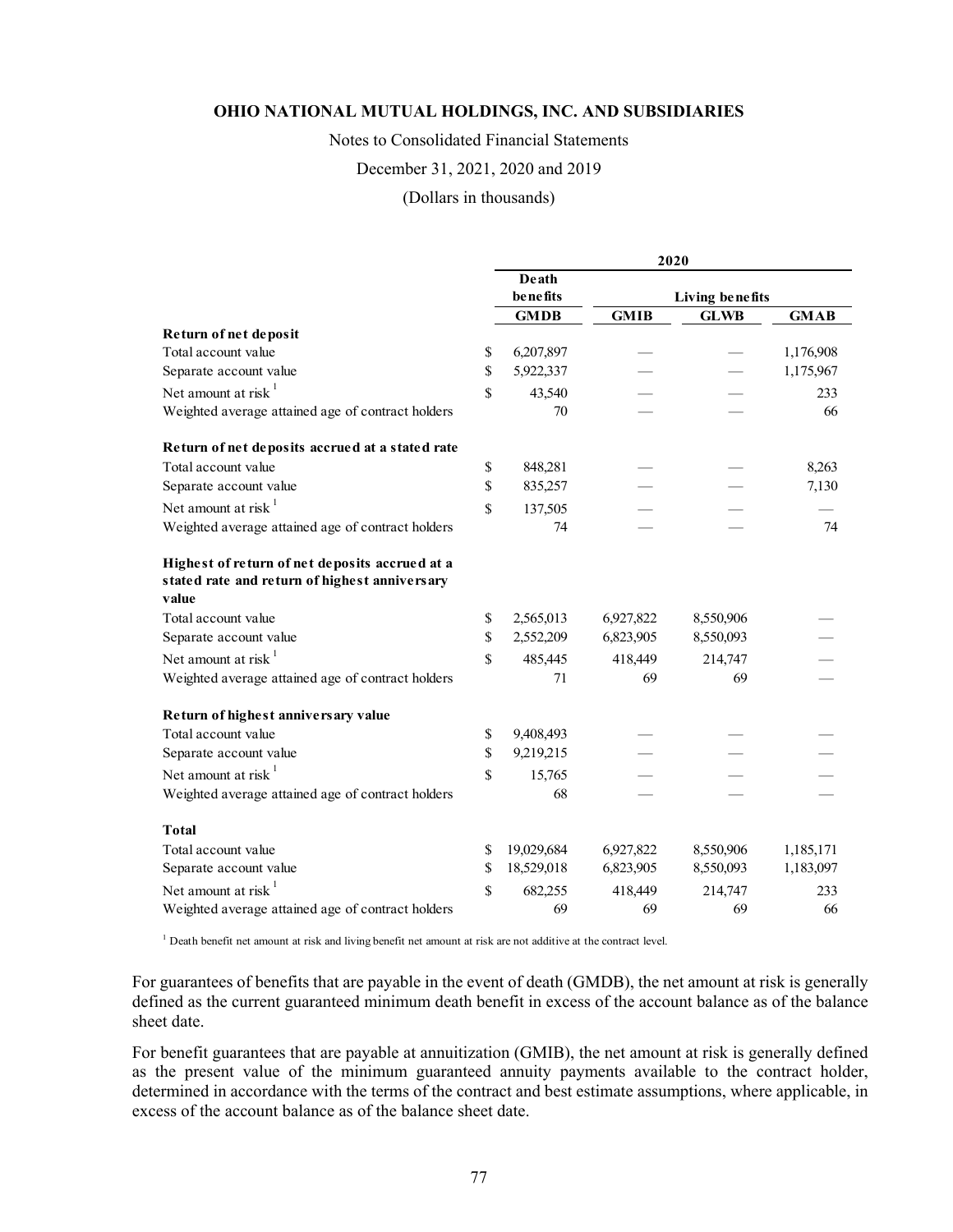Notes to Consolidated Financial Statements

December 31, 2021, 2020 and 2019

(Dollars in thousands)

For benefit guarantees that are payable upon withdrawal (GLWB), the net amount at risk is generally defined as the present value of the current maximum guaranteed withdrawal available to or taken by the contract holder, determined in accordance with the terms of the contract and best estimate assumptions, where applicable, in excess of the account balance as of the balance sheet date.

For accumulation guarantees (GMAB), the net amount at risk is generally defined as the guaranteed minimum accumulation balance in excess of the account balance as of the balance sheet date.

The assets supporting the variable portion of all variable annuities are carried at fair value and reported as assets held in separate accounts, with an equivalent amount reported as liabilities related to separate accounts. All separate account assets associated with these contracts are invested in shares of various mutual funds offered by the Company and its sub advisors. Some riders require that separate account funds be invested in asset allocation models, managed volatility models and/or have other investment restrictions. The Company did not transfer assets from the general account to the separate account for any of its variable annuity contracts during 2021 and 2020.

The following table summarizes account balances of variable annuity contracts with guarantees that were invested in separate accounts as of December 31:

|               |   | 2021       | 2020        |
|---------------|---|------------|-------------|
| Mutual funds: |   |            |             |
| <b>Bond</b>   | S | 4,601,785  | 5, 141, 249 |
| Equity        |   | 12,834,581 | 12,807,326  |
| Money market  |   | 1,003,426  | 580,443     |
| Total         | S | 18,439,792 | 18,529,018  |

The following table summarizes the reserve balances, net of reinsurance, for variable annuity contracts with guarantees as of December 31:

|                                     | <b>GMDB</b> | <b>GMIB</b> | <b>GLWB</b> | <b>GMAB</b> |
|-------------------------------------|-------------|-------------|-------------|-------------|
| Balance at December 31, 2019<br>-86 | 142,372     | (423, 325)  | 114,655     | (17,298)    |
| Incurred claims                     | 20,560      | 18,313      | 1,108       |             |
| Paid claims                         | (20, 560)   | (18,313)    | (1,108)     |             |
| Other $\frac{1}{2}$                 | 18,937      | 49,636      | 40,171      | 42,808      |
| Balance at December 31, 2020 \$     | 161,309     | 373,689)    | 154,826     | 25,510      |
| Incurred claims                     | 15,918      | 21,588      | 660         |             |
| Paid claims                         | (15,918)    | (21,588)    | (660)       |             |
| Other $1$                           | 4,282       | 251,875     | 11,883      | (9,598)     |
| Balance at December 31, 2021        | 165,591     | (121, 814)  | 166,709     | 15,912      |

1. The components that make up the Other line item above include items affecting reserve balances outside of paid and incurred claims. This includes, but is not limited to, interest, accrual, true-up, unlockings and market factors.

The reserve balances in the table above include reserves for both direct and reinsurance ceded balances. As of December 31, 2021, direct G reserves were \$1,351,575, ceded G reserves were \$1,125,177 and net G reserves were \$226,398. As of December 31, 2020, direct G reserves were \$1,375,615, ceded G reserves were \$1,407,659 and net G reserves were \$(32,044). The direct reserves were calculated in accordance with FASB ASC Topic 944, *Financial Services,* and the reinsurance ceded reserves were calculated in accordance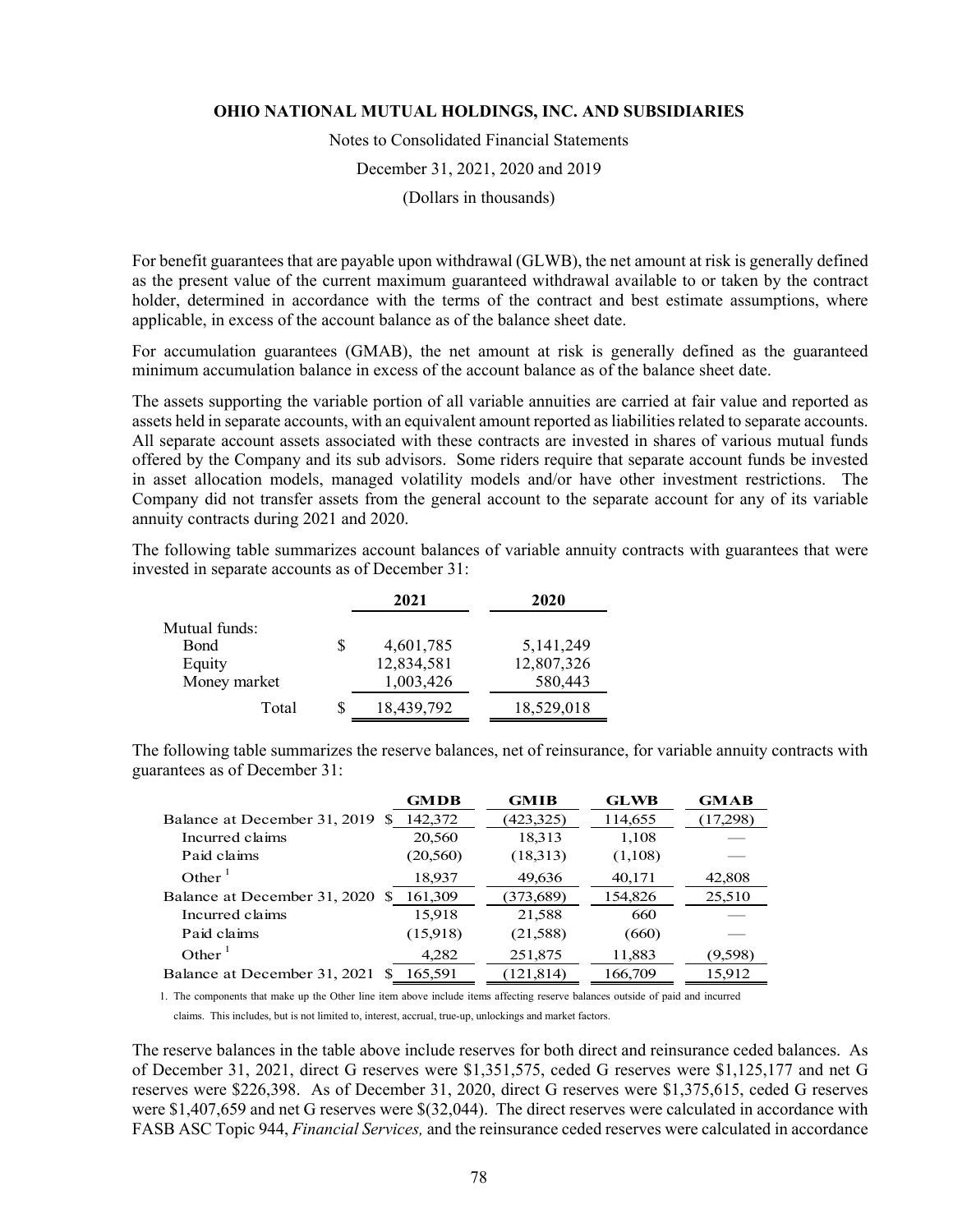Notes to Consolidated Financial Statements

December 31, 2021, 2020 and 2019

(Dollars in thousands)

with FASB ASC Topic 815, *Derivatives*. See Note 6 for a reconciliation of the change in the reinsurance ceded reserve.

*Fixed Indexed Annuity Riders* 

## *GLWB Riders*

Certain fixed indexed annuity contracts include a GLWB rider. The GLWB rider allows the owner to take withdrawals from the contract at a guaranteed percentage of the GLWB base every year even if the contract value goes to zero. There are two versions of GLWB rider offered: a single life GLWB with the annuitant as the covered person, and a joint life GLWB with the annuitant and the annuitant's spouse as the covered persons.

The rider provides for a guaranteed payment of the maximum allowable withdrawal ("MAW") each index year during the lifetime withdrawal period. Such guaranteed withdrawals may start any time after the annuitant/youngest covered spouse reaches age 59 1⁄2. The percentage withdrawal amount guaranteed increases if the annuitant/youngest covered spouse attains a higher age band before the guarantee is elected.

At the policy's initial sweep date, the GLWB base is set at the amount of the purchase payments. After the initial sweep date, the GLWB base will be the greater of the step-up GLWB base and the annual credit GLWB base. On each anniversary of the initial sweep date, except under excess withdrawal, the step-up GLWB base is equal to the greater of the GLWB base on the prior day, and the then current contract value, after deducting any applicable charges for the contract and credited interest. The annual credit base is the GLWB base just prior to the index year processing, plus the annual credit calculation base just prior to index processing, multiplied by an index or bonus credit rate. Upon a step-up, the annual credit calculation base will reset to the contract value at the time of step-up.

In 2018 the Company offered an exchange program, which provided certain variable annuity policyholders with a GMIB rider the opportunity to exchange the policy and associated rider for a fixed indexed annuity policy with an enhanced GLWB rider. The notable difference of the enhanced GLWB rider is the calculation of the initial GLWB benefit base. At the policy's initial sweep date, the GLWB base is set to equal the contract value on the sweep date multiplied by the GLWB enhancement percentage, which is set based on the ratio of GMIB benefit base to account value at the time of exchange. After the initial sweep date, the GLWB base will be the greater of the step-up GLWB base and the annual credit GLWB base.

For these GLWB riders, claim reserves are determined each period by estimating the expected value of withdrawal benefits in excess of the projected account balance at the date of the rider entering the lifetime annuity period, and comparing this to the expected value of assessments for the contract, where assessments are contract fees and interest margins. Liabilities are accrued as a proportion to the accumulated assessments. The Company regularly evaluates estimates used and adjusts the additional liability balance as appropriate.

The base account reserve balances, net of reinsurance, for fixed indexed annuity contracts were \$191,307 of embedded derivative and \$889,696 of host and other liability as of December 31, 2021. The balances were \$154,678 of embedded derivative and \$915,942 of host and other liability as of December 31, 2020. The G reserve balances, net of reinsurance, for fixed indexed annuity contracts with guarantees were \$35,131 and \$25,585 as of December 31, 2021 and 2020, respectively. The components that make up the reserve include items affecting reserve balances outside of paid and incurred claims. This includes, but is not limited to, interest, accrual, true-up, unlockings, and market factors.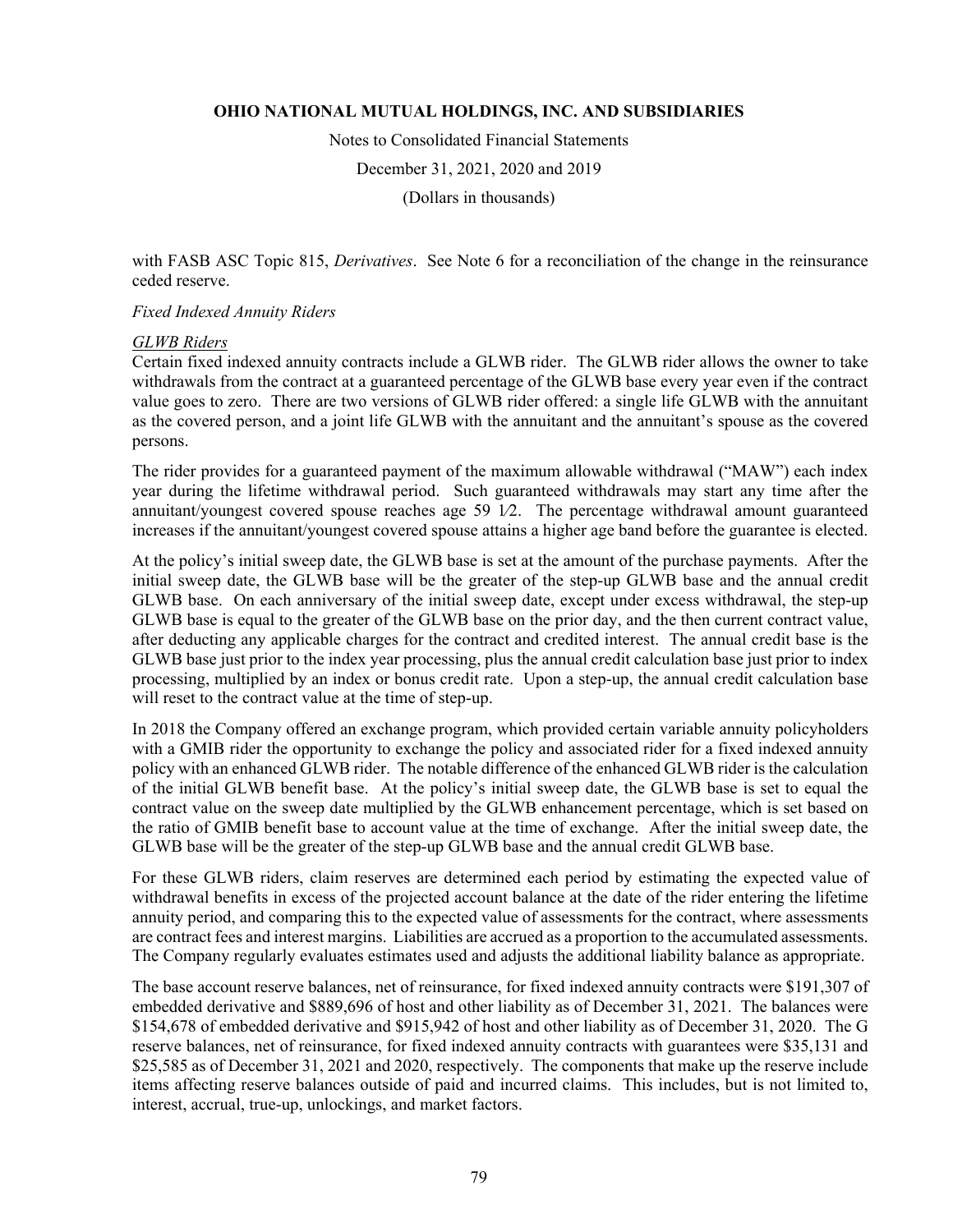Notes to Consolidated Financial Statements

December 31, 2021, 2020 and 2019

(Dollars in thousands)

The total account value of the fixed indexed annuities was approximately \$1,087,000 and \$1,068,000 as of December 31, 2021 and 2020, respectively. The account value specific to the GLWB riders was approximately \$534,000 and \$543,000 as of December 31, 2021 and 2020, respectively.

Direct and net G reserves were \$35,131 and \$25,585 as of December 31, 2021 and 2020, respectively. No G reserves were ceded to external parties during 2021 and 2020.

## **(11) Reinsurance**

The Company participates in reinsurance activities in order to limit losses, minimize exposure to significant risks and provide additional capacity for future growth. The Company routinely enters into reinsurance transactions with other insurance companies, third parties and subsidiaries. This reinsurance involves either ceding certain risks to, or assuming risks from, other insurance companies. The Company's consolidated financial statements reflect the effects of assumed and ceded reinsurance transactions.

#### *External Reinsurance*

For the Company's life insurance products, the Company reinsures a percentage of the mortality or morbidity risk on a quota share basis or on an excess of retention basis. The Company also reinsures risk associated with their disability and health insurance policies. Ceded premiums approximated 17%, 16% and 16% of gross earned life and accident and health premiums during 2021, 2020 and 2019, respectively.

For the Company's individual variable annuity products, the Company reinsures the various living and death benefit riders, including GMDB, GMIB and GLWB. Effective October 1, 2021, the Company recaptured all reinsured GLWB benefit riders from external reinsurers. As a result of this recapture, the Company received a recapture fee of \$87,500, which is included in Annuity premiums and charges on the Consolidated Statements of Operations.

For the Company's fixed annuity products, the Company has coinsurance agreements in place to reinsure fixed annuity products sold between 2001 and 2006. Ceded amounts under these coinsurance agreements range from one-third to two-thirds of the business produced. The ceded reserves attributable to fixed annuity coinsurance agreements were \$68,155 and \$181,280 as of December 31, 2021 and 2020, respectively.

Reinsurance agreements that do not transfer significant insurance risk are recorded using deposit accounting. The Company enters into such agreements with unaffiliated reinsurers. Effective April 1, 2016, the Company entered into an agreement to cede certain whole life blocks of business written between January 1, 2016 and December 31, 2016. Effective January 1, 2017, the Company entered into an additional agreement to cede certain whole life blocks of business written between January 1, 2017 and December 31, 2017. Effective October 1, 2017, these agreements were amended and restated to combine the previous treaties from 2014 through 2016, and add 2017 and 2018 prospectively. This combined treaty is accounted for using deposit accounting. At the inception of each of these deposit accounting agreements, a risk charge liability was recorded in Other liabilities on the Consolidated Balance Sheets, with a corresponding risk charge expense recorded in Other operating expenses on the Consolidated Statements of Operations. The risk charge liabilities and expenses related to these agreements were \$2,408, \$2,568 and \$2,395 at and as of December 31, 2021, 2020 and 2019, respectively.

Effective December 31, 2018, the Company entered into an agreement to cede its quota share of the net liability on certain term life policies issued between June 4, 2007 through December 31, 2017, and in force as of the effective date. This treaty is accounted for using deposit accounting. The risk charge liabilities and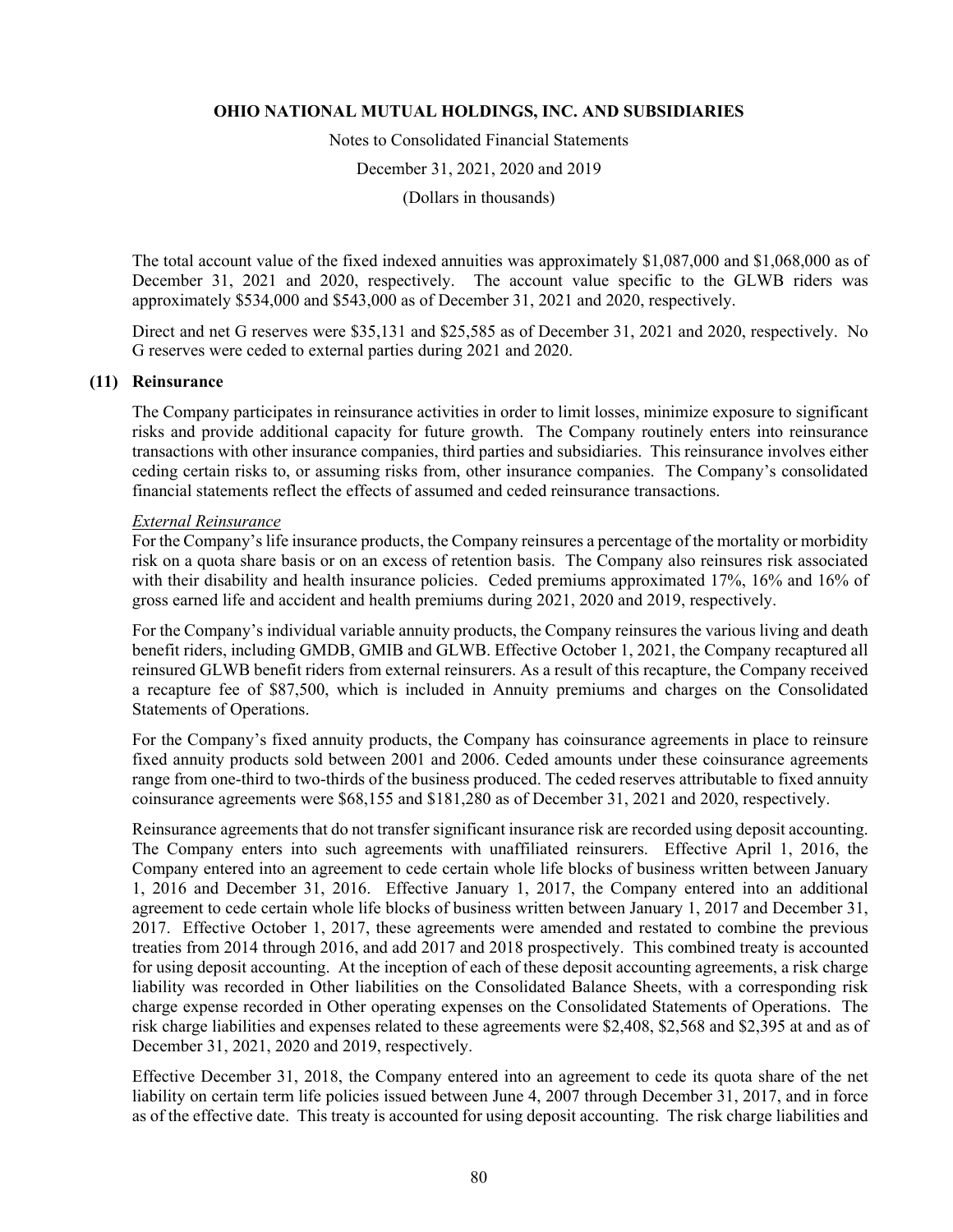Notes to Consolidated Financial Statements

December 31, 2021, 2020 and 2019

(Dollars in thousands)

expenses related to this agreement settle quarterly, beginning March 31, 2019. The risk charge expense related to this agreement was \$386, \$407 and \$435 at and as of December 31, 2021, 2020 and 2019, respectively.

Effective July 1, 2019, the Company entered into a reinsurance agreement to coinsure 100% of its retained in force BOLI and SPDA blocks of business with a third party reinsurer licensed as an authorized reinsurer in the State of Ohio. As a result of this transaction, available-for-sale securities and cash of \$2,797,281 were transferred to the reinsurer, resulting in a realized gain of \$197,876 for the year ended December 31, 2019. This transaction resulted in a \$1,929,233 increase included in Reinsurance recoverable on the Consolidated Balance Sheets as of December 31, 2019. The BOLI block of business met the requirements for reinsurance accounting; however, because the SPDA block qualifies as investment contracts, the SPDA portion of the agreement did not meet the criteria for reinsurance accounting and was accounted for under deposit accounting. Effective October 1, 2021, the contract was amended to include SPDA contracts reinsured under an older reinsurance agreement. The reinsurer transferred assets of \$106,422 from a trust related to this older agreement into the trust associated with the 2019 agreement. The amended SPDA portion of the agreement will be accounted for under deposit accounting. As a result of the initial treaty, a Reinsurance deposit asset of \$935,792 was recorded in the Consolidated Balance Sheets at the inception of the treaty. With the contract amendment, an additional \$98,814 was added to the existing deposit asset, effective October 1, 2021. The total asset is carried at a net amortized value of \$860,574 and \$825,369 on the Consolidated Balance Sheets as of December 31, 2021 and 2020, respectively.

Effective December 31, 2021, the Company entered into a coinsurance funds withheld/yearly renewable term reinsurance agreement with a third-party reinsurer certified in the State of Ohio in which the Company ceded term insurance policies. The treaty contained a provision for statutory surplus relief of \$4,500 as the initial ceding commission to offset the first year policy expenses. The initial ceding commission will be repaid, with interest, over a three year period. The risks transferred by the Company to the reinsurer under the agreement are not considered significant insurance risks and therefore do not qualify for reinsurance accounting. The Company has applied deposit accounting to this agreement. Accordingly, the Company reflected the liability in Other liabilities on the Consolidated Balance Sheets. The risk charge liabilities and expenses related to this agreement settle quarterly, beginning March 31, 2022.

## *Affiliate Reinsurance*

As it relates to reinsurance among affiliates, to mitigate the volatility of statutory surplus for ONLIC, ONLIC ceded variable annuity-related risks, living and death benefits to SYRE for the GMIB, GMDB, and GLWB riders. Effective April 1, 2019, ONLIC recaptured its direct business previously ceded to SYRE. ONLIC now cedes these variable annuity-related risks and certain additional guarantee risks, which were previously retained, to SUNR, which retrocedes GMIB and associated risks and riders to SYRE. Effective July 1, 2021, the base contracts associated with the rider benefits were ceded to SUNR with the GMIB base contracts being ceded from SUNR to SYRE. Effective October 1, 2021, the portion of the GLWB benefit riders previously ceded to an external reinsurer were recaptured by ONLIC and then ceded to SUNR.

Additionally, to consolidate the management of such living benefit risks, ONLIC assumes GMIB and associated riders issued by NSLAC, which are correspondingly retroceded to SYRE as discussed above. Effective January 2018, ONLIC ceded 100% of the fixed indexed annuities exchange program business and associated GLWB riders to SYRE. ONLIC assumes BOLI policies issued by ONLAC, but ceased reinsuring new policies in October 2016.ONLAC writes a significant amount of term and universal life insurance that requires statutory reserves in excess of the Company's best estimate economic reserves (i.e. redundant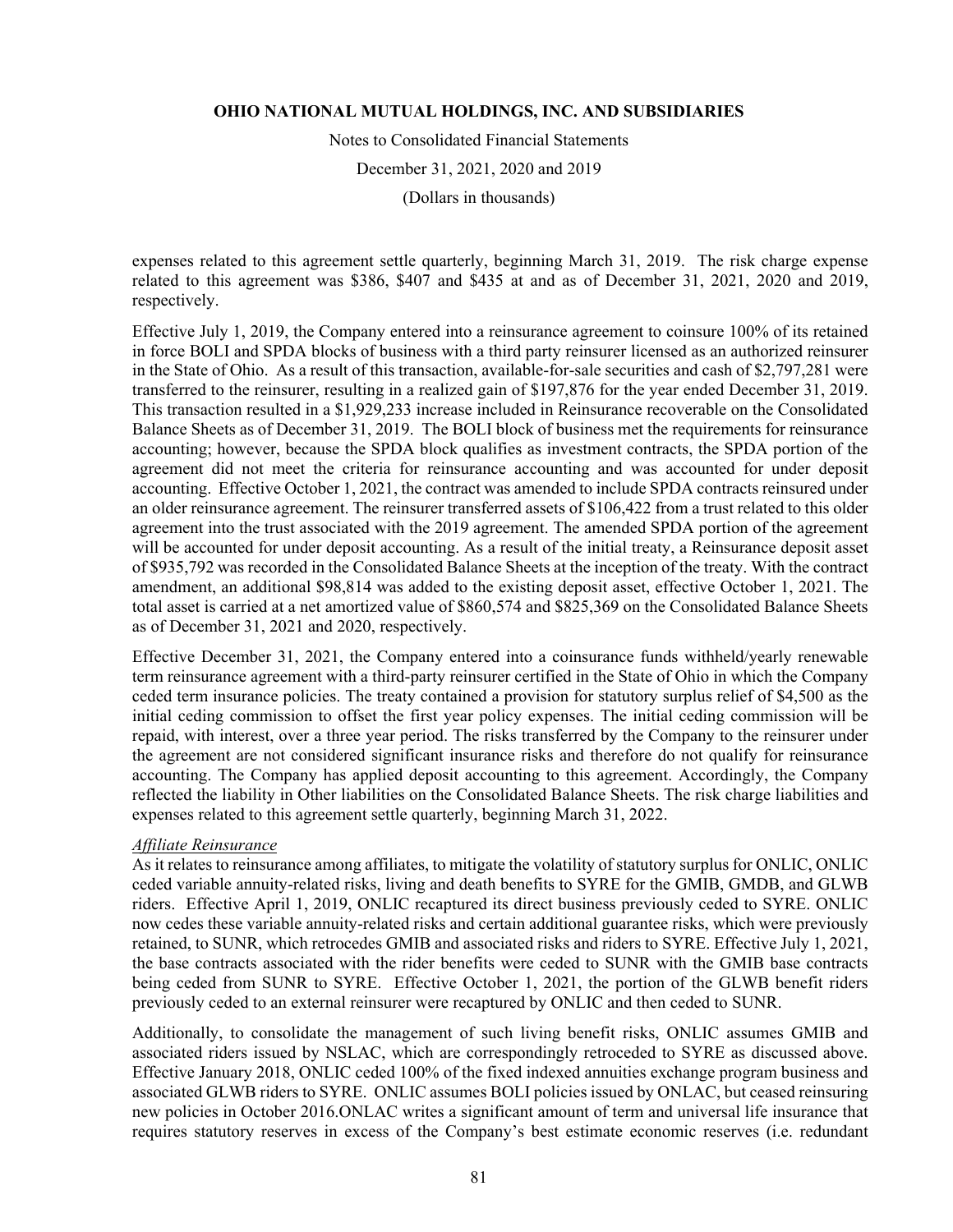Notes to Consolidated Financial Statements

December 31, 2021, 2020 and 2019

(Dollars in thousands)

reserves). To efficiently manage the statutory surplus impact to ONLAC and improve capacity to write new business, the Company established two affiliated Vermont captive insurers, MONT and KENW, and an Ohio captive, CMGO. ONLAC cedes certain term life policies and certain death benefit guarantee universal life policies to MONT. ONLAC cedes certain term life policies to KENW and CMGO. MONT, KENW and CMGO entered into external reinsurance agreements covering certain of the assumed blocks of business. Additionally, MONT, KENW and CMGO retrocede term life policies on a yearly renewable term basis to ONLIC, which ONLIC cedes to external reinsurers.

ONSV entered into a proportional quota share agreement with ONSP whereby the Company assumes 50% of the premiums and claims related to ONSP's participation in the Peruvian survival, disability and burial group insurance program. This agreement applies to premiums and claims incurred between January 1, 2015 and December 31, 2016. In July 2020, this agreement was terminated.

ONSV entered into a proportional quota share agreement with ONSP whereby ONSV assumes 68% of the premiums and claims related to ONSP's participation in the Peruvian survival, disability and burial group insurance program. This agreement applies to premiums and claims incurred between January 1, 2021 and December 31, 2021.

All of the affiliated reinsurance transactions eliminate in consolidation at the ONFS and ONMH levels.

The reconciliation of traditional life and accident and health total premiums to net premiums for the years ended December 31, were as follows:

|                                    | 2021       | 2020       | 2019      |
|------------------------------------|------------|------------|-----------|
| Direct premiums                    | 1,058,416  | 1,090,125  | 1,083,857 |
| Reinsurance assumed - external     | 1,037      | 1,022      | 1,075     |
| Reinsurance assumed - intercompany | 239,765    | 251,113    | 257,514   |
| Reinsurance ceded - external       | (206, 632) | (197, 421) | (197,528) |
| Reinsurance ceded - intercompany   | (239,765)  | (251, 113) | (257,514) |
| Net premiums earned                | 852,821    | 893,726    | 887,404   |

As part of the affiliate reinsurance agreements, an affiliate of the Company may be required to hold assets in trust or secure a letter of credit for the benefit of another affiliate. As of December 31, 2021, assets held in trust and letters of credit between affiliates was \$1,012,082 and \$770,000, respectively. As of December 31, 2020, assets held in trust and letters of credit between affiliates was \$1,037,744 and \$850,000, respectively. See Note 13 for further information on the letters of credit.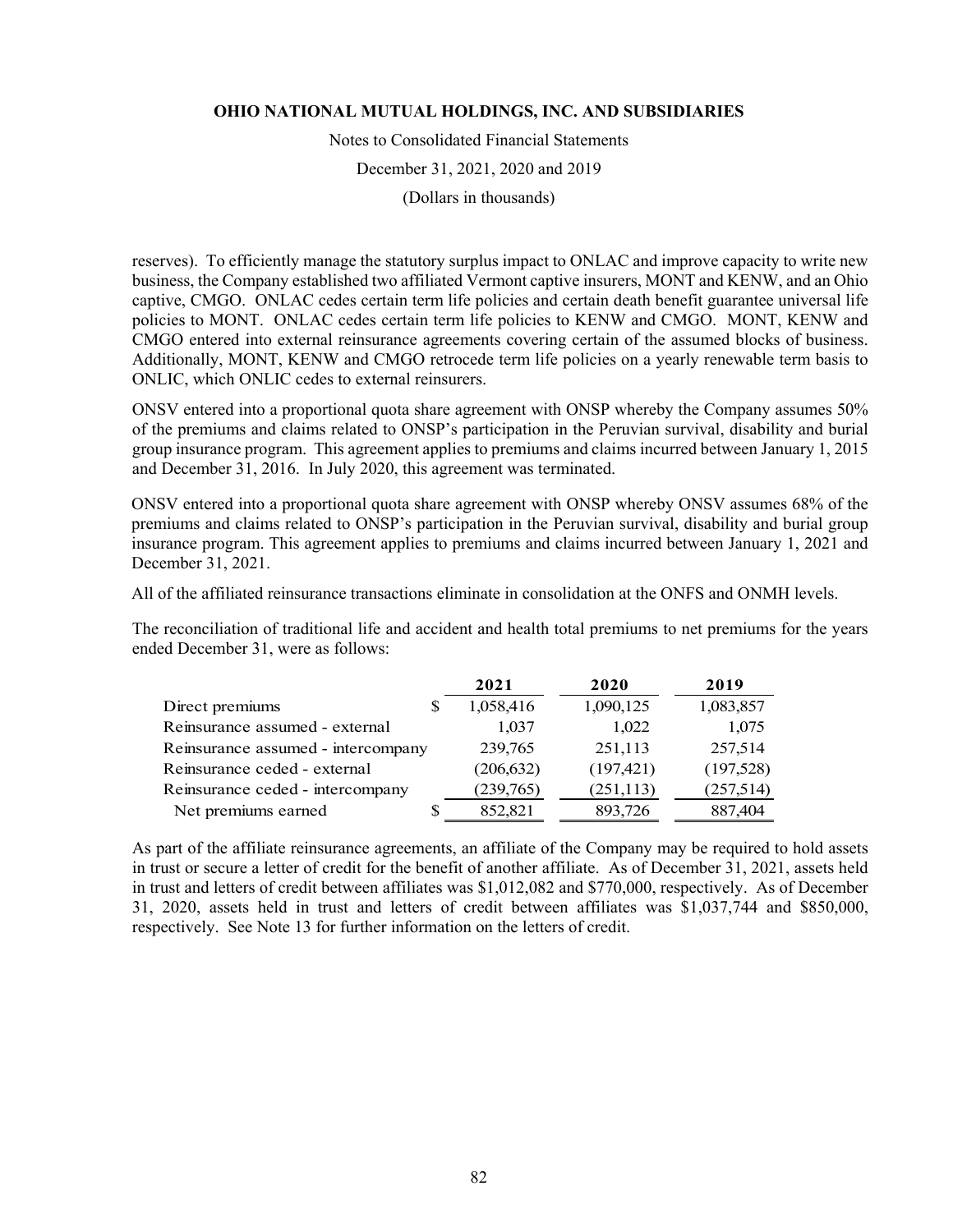Notes to Consolidated Financial Statements

December 31, 2021, 2020 and 2019

(Dollars in thousands)

## **(12) Long-Term Debt Obligations**

Long-term debt obligations outstanding were as follows as of December 31:

|                                     | 2021    | 2020    |
|-------------------------------------|---------|---------|
| Surplus notes                       |         |         |
| $6.875\%$ fixed rate due 2042<br>S  | 247,727 | 247,616 |
| $5.000\%$ fixed rate due 2031       | 4,099   | 4,059   |
| 5.800% fixed rate due 2027          | 5,926   | 5,911   |
| $8.500\%$ fixed rate due 2026       | 49,860  | 49,829  |
| Senior notes                        |         |         |
| $6.625\%$ fixed rate due 2031       | 247,738 | 247,569 |
| 5.550\% fixed rate due 2030         | 421,375 | 420,926 |
| Total long-term debt obligations \$ | 976,725 | 975,910 |

## *Surplus Notes*

In June 2012, ONLIC issued a \$250,000, 6.875% fixed rate surplus note due June 15, 2042. Interest on this surplus note is payable semi-annually on June 15 and December 15. ONLIC may redeem this surplus note at its option. This surplus note is unsecured and subordinated to all present and future indebtedness and policy claims of ONLIC.

In December 2011, ONLIC issued a \$4,500, 5.000% fixed rate surplus note to Security Mutual Life Insurance Company of New York ("SML"), as payment for the purchase of additional shares of NSLAC. This note matures on December 15, 2031. Interest on this surplus note is payable semi-annually on December 15 and June 15. ONLIC may redeem this surplus note at its option. This surplus note is unsecured and subordinated to all present and future indebtedness and policy claims of ONLIC.

In April 2007, ONLIC issued a \$6,000, 5.800% fixed rate surplus note to SML, as payment for the purchase of a portion of the shares of NSLAC. This note matures on April 1, 2027. Interest on this surplus note is payable semi-annually on April 1 and October 1. ONLIC may redeem this surplus note at its option. This surplus note is unsecured and subordinated to all present and future indebtedness and policy claims of ONLIC.

In May 1996, ONLIC issued \$50,000, 8.500% fixed rate surplus note, due May 15, 2026. Interest on this surplus note is payable semi-annually on May 15 and November 15. ONLIC may redeem this surplus note at its option. This surplus note is unsecured and subordinated to all present and future indebtedness and policy claims of ONLIC.

The surplus notes have been issued in accordance with Section 3941.13 of the Ohio Revised Code. Interest payments, scheduled semi-annually, must be approved for payment by the Ohio Department of Insurance ("Department"). All issuance costs have been capitalized and are being amortized over the terms of the notes.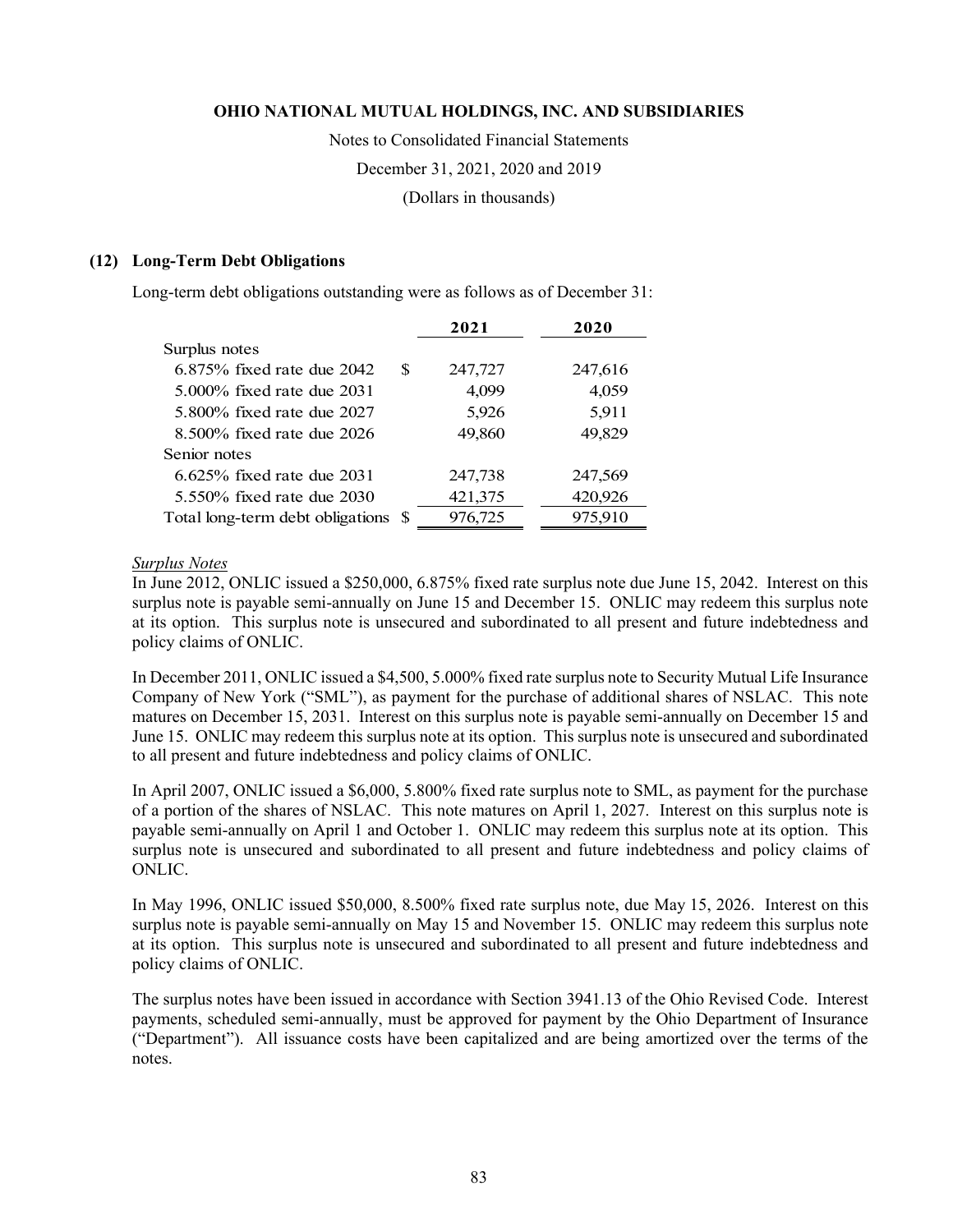Notes to Consolidated Financial Statements

December 31, 2021, 2020 and 2019

(Dollars in thousands)

### *Senior Notes*

In January 2020, ONFS issued a \$425,000, 5.550% fixed rate senior note due January 24, 2030. Interest is payable semi-annually on January 24 and July 24. ONFS may redeem this senior note at its option. The proceeds of this note were used to retire the term loan issued in 2019.

In April 2011, ONFS issued a \$250,000, 6.625% fixed rate senior note due May 1, 2031. Interest is payable semi-annually on May 1 and November 1. ONFS may redeem this senior note at its option.

In April 2010, ONFS issued a \$300,000, 6.375% fixed rate senior note due April 30, 2020. Interest is payable semi-annually on April 30 and October 30. ONFS may redeem this senior note at its option. During April 2019, ONFS redeemed this senior note. This included a make-whole payment to note holders of \$10,263 included in Loss on debt retirement on the Consolidated Statements of Operations.

The senior notes are obligations of ONFS and are not subject to Department approval for payments of principal or interest. Claims of the policyholders of ONLIC and ONLAC have priority over these senior notes if either company is unable to pay policyholder claims.

## *Term Loan*

On April 5, 2019, the Company issued a \$400,000 term loan due April 5, 2022. Interest is payable quarterly based on a variable base rate or the London Inter-bank Offered Rate ("LIBOR") plus the applicable margin. The rate selected at December 31, 2019 was LIBOR. The average interest rate paid for the year ended December 31, 2019 was 3.96%. This loan was retired in January 2020 with the issuance of the January 2020 senior note described above.

## *Interest Expense*

Total interest expense, including amortization of debt discounts and issuance costs, on all obligations was \$64,038, \$62,250 and \$58,571 during the years ended December 31, 2021, 2020 and 2019, respectively. Total interest expense is included in investment expenses as a component of net investment income.

## **(13) Bank Line of Credit**

In April 2016, ONFS obtained a \$525,000 senior unsecured, syndicated credit facility. The credit facility was established for the purpose of issuing letters of credit and loans for general corporate purposes and matured in April 2021. In March 2017, ONFS increased this credit facility by \$50,000 to \$575,000. On March 29, 2018, ONFS increased this credit facility by \$325,000 to \$900,000. The credit facility now matures in March 2023. During 2021, this facility was closed.

ONFS utilized \$440,000 of this facility as of December 31, 2020 to secure a letter of credit for SYRE, with SUNR as the beneficiary, in order to recognize reserve credit under statutory accounting principles.

ONFS utilized \$110,000 of this facility as of December 31, 2020 to secure a letter of credit for SYRE, with ONLIC as the beneficiary, in order to recognize reserve credit under statutory accounting principles. ONFS borrowed \$75,000 against the facility in December 2017 for the benefit of SYRE, which is recorded in Shortterm borrowings on the Consolidated Balance Sheets. The \$15,000 ONFS borrowed to fund the 2014 intercompany sale transaction of ONSP to the Dutch holding company from ONSA was transferred to the new facility. During 2019, these borrowings were repaid.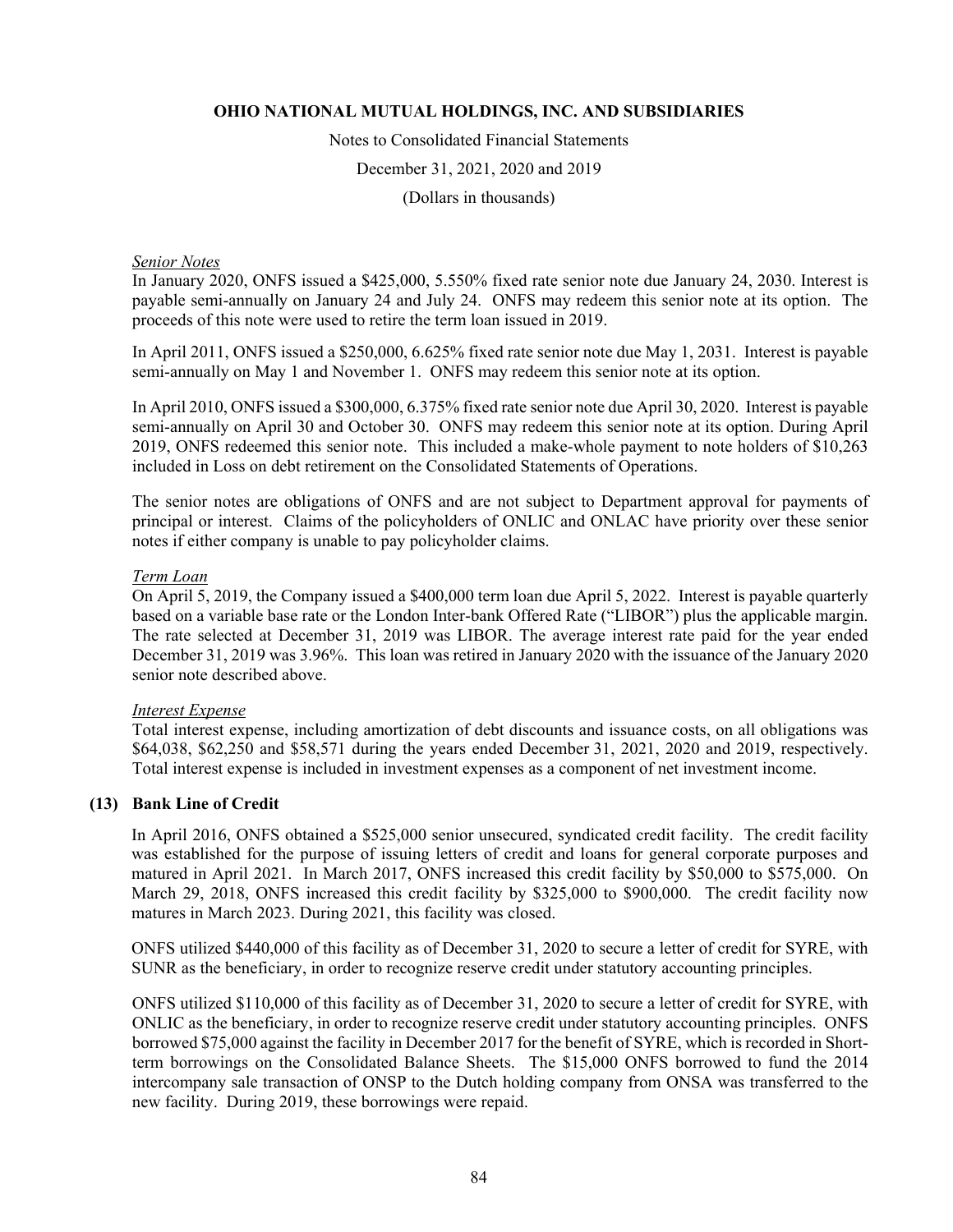Notes to Consolidated Financial Statements

December 31, 2021, 2020 and 2019

(Dollars in thousands)

On March 30, 2020, ONFS entered into a \$200,000, 364-day letter of credit facility with a group of banks in order to finance and support the reserve requirements of SYRE, ONLIC and SUNR. ONLIC and SUNR are the only beneficiaries of the related letters of credit. In June 2020, ONFS increased this facility by \$100,000 to \$300,000. ONFS utilized \$300,000 of this facility as of December 31, 2020 to secure a letter of credit for SYRE, with SUNR as the beneficiary, in order to recognize reserve credit under statutory accounting principles. This facility was not renewed and terminated in 2021.

On December 31, 2019, ONFS entered into a \$50,000, 364-day letter of credit facility with two banks in order to finance and support the reserve requirements of SYRE, ONLIC and SUNR. ONLIC and SUNR are the only beneficiaries of the related letters of credit. ONFS utilized \$30,000 of this facility as of December 31, 2019 to secure a letter of credit for SYRE, with SUNR as the beneficiary, in order to recognize reserve credit under statutory accounting principles. On December 28, 2020, this facility was renewed for ninety days and matured on March 29, 2021. This facility was not utilized as of December 31, 2020. This facility was not renewed and terminated in 2021.

On May 7, 2021, the Company entered into a \$1,500,000 senior unsecured, syndicated credit facility. The credit facility is established for the purpose of issuing letters of credit and loans for general corporate purposes and will mature in May 2026. Letters of credit can be issued up to the maximum credit facility, however loans under the credit facility are limited to \$500,000 with total combined amounts not to exceed \$1,500,000.

The Company utilized \$670,000 of this facility as of December 31, 2021 to secure a letter of credit for SYRE, with SUNR as the beneficiary, in order to recognize reserve credit under statutory accounting principles.

The Company utilized \$100,000 of this facility as of December 31, 2021 to secure a letter of credit for SYRE, with ONLIC as the beneficiary, in order to recognize reserve credit under statutory accounting principles.

Total interest and fees paid on these credit facilities were \$21,195, \$18,275 and \$14,429 in 2021, 2020 and 2019, respectively.

## **(14) Income Taxes**

The provision for income taxes is as follows:

|                            | 2021   | 2020    | 2019   |
|----------------------------|--------|---------|--------|
| Current expense (benefit)  | 20,595 | (2,723) | 895    |
| Deferred expense (benefit) | 31.261 | 189     | 32,139 |
| Provision for income taxes | 51,856 | (2,534) | 31.244 |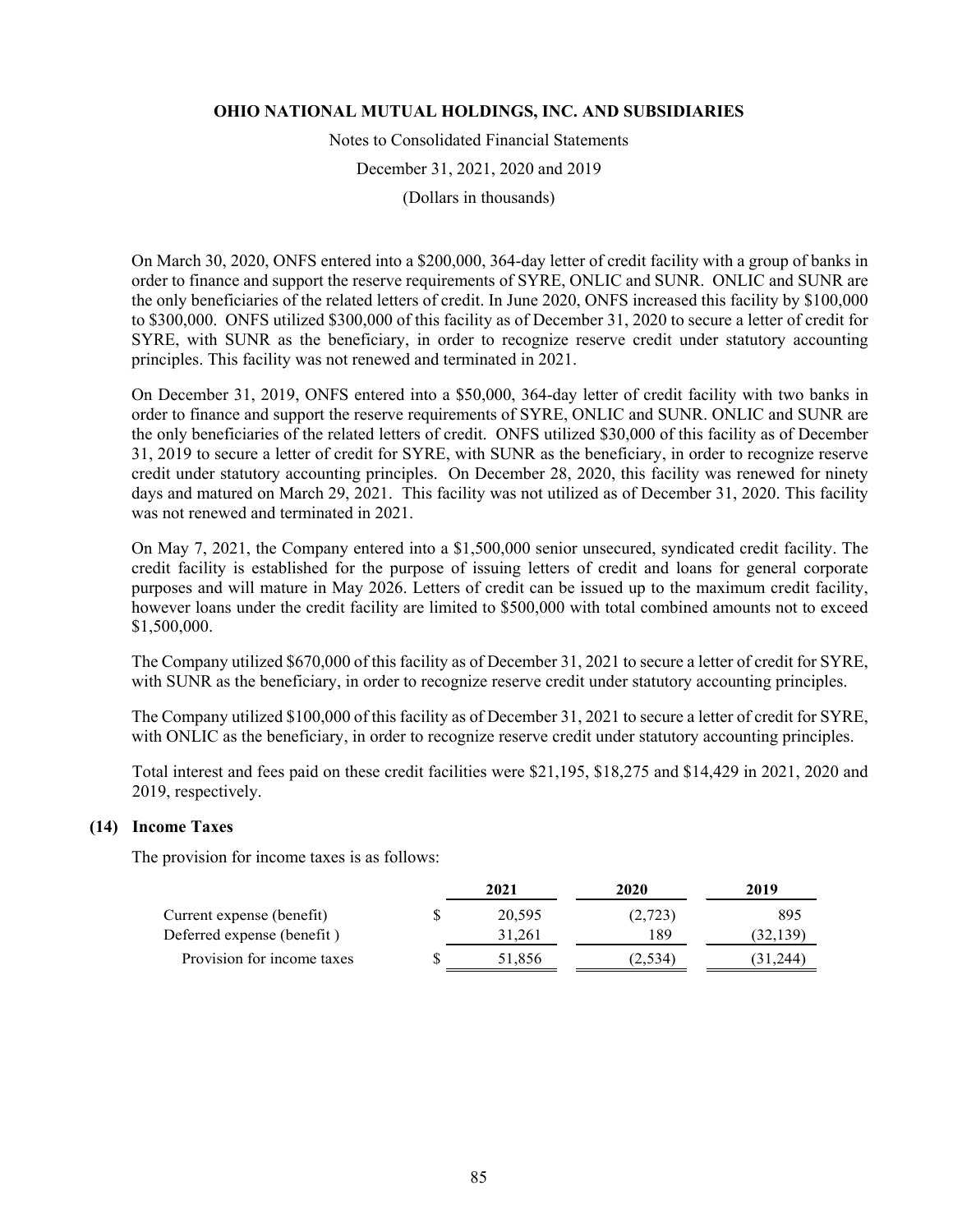Notes to Consolidated Financial Statements

December 31, 2021, 2020 and 2019

(Dollars in thousands)

The following table is the reconciliation of the provision for income taxes based on enacted U.S. federal income tax rates to the provision for income taxes reported in the consolidated financial statements for the years ended December 31:

|                                                 | 2021          | <b>2020</b> | 2019      |
|-------------------------------------------------|---------------|-------------|-----------|
| Pre-tax income times U.S. enacted tax rate      | \$<br>(6,992) | (522)       | (18, 632) |
| Tax-preferred investment income                 | (16, 348)     | (10, 379)   | (12, 359) |
| Foreign subsidiaries statutory tax differential | 2,666         | (2,087)     | (2, 531)  |
| Deemed income from foreign operations           | 1,369         | 6,435       |           |
| Outbound Gain on International Restructuring    | 61,120        |             |           |
| Prior Period Adjustments                        | 3,212         | 5,850       |           |
| <b>State Taxes</b>                              | 3,813         |             |           |
| Tax contingencies                               | (126)         | (1, 933)    | (298)     |
| Other, net                                      | 3,142         | 102         | 2,576     |
| Provision for income taxes                      | 51,856        | (2, 534)    | (31, 244) |
| Effective tax rate                              | $(155.7)\%$   | 101.9%      | 35.2%     |

The Company files income tax returns in the U.S. federal jurisdiction, foreign countries and various state jurisdictions.

The largest component of tax-preferred investment income in the rate reconciliation above is the Dividends Received Deduction ("SA DRD") on separate account assets held in connection with variable annuity and life contracts. For 2021, 2020 and 2019 tax returns, the Company recognized an income tax benefit of \$12,831, \$5,645 and \$8,145, respectively.

As of December 31, 2021, the Company had no uncertain tax positions related to the SA DRD company share percentages. As of December 31, 2020, the Company had \$126 of uncertain tax positions related to the SA DRD company share percentages. The \$126 change in uncertain tax positions is included in the above rate reconciliation.

In 2021, the Company restructured its foreign subsidiaries within the organization as described in Note 1. In the third quarter of 2021, SYRE provided a dividend to ONFS, consisting of its ownership in ONFH and foreign subsidiaries creating a deferred intercompany gain of \$153,582 which was recognized when ONFS made an entity classification election to treat ONFH as a disregarded entity for tax purposes. A new Dutch holding company, ONOH, was formed under ONFH in 2021 and ONNH was contributed to the newly formed entity. For tax purposes this is considered an outbound transfer and a \$137,464 gain was realized on the transaction. ONFS then contributed ONFH to ONLI. The Company recognized an income tax expense of \$61,120 related to the restructuring.

The Company has made the decision to permanently re-invest the foreign subsidiaries' earnings, thus local foreign country tax rules and tax rates govern the reporting of taxes rather than the U.S. tax rules and tax rate.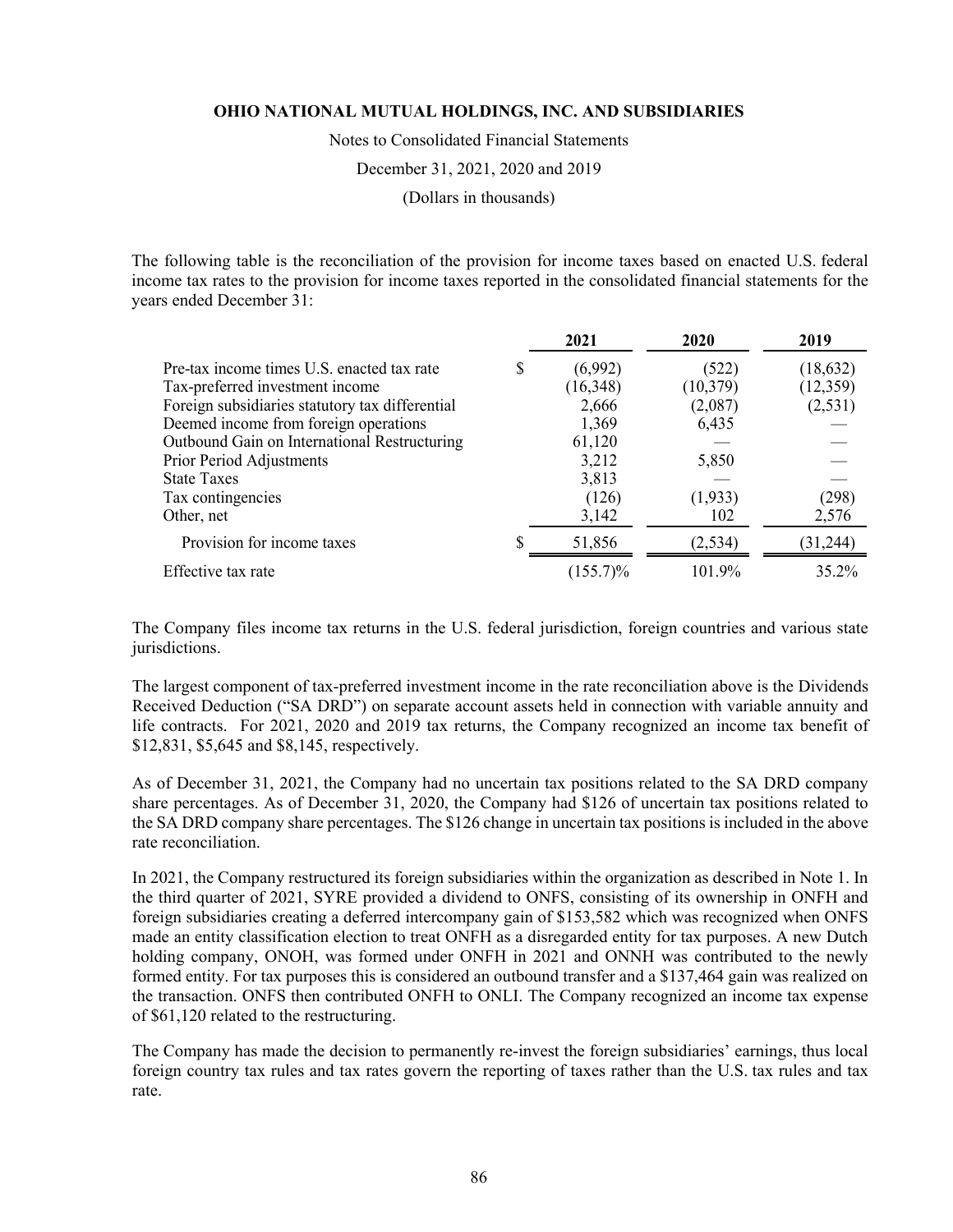Notes to Consolidated Financial Statements

December 31, 2021, 2020 and 2019

(Dollars in thousands)

The tax effects of temporary differences between the financial statement carrying amounts and the tax basis of assets and liabilities that give rise to significant components of the net deferred tax liability relate to the following as of December 31:

|                                             | 2021         | 2020      |
|---------------------------------------------|--------------|-----------|
| Deferred tax assets:                        |              |           |
| Pension and benefit obligations             | \$<br>21,437 | 24,218    |
| Future policy benefits                      | 1,491,191    | 1,426,998 |
| Derivatives                                 | 37,525       | 34,908    |
| Net operating loss carryforwards            | 77,172       | 189,985   |
| Tax credits                                 | 2,425        | 47,483    |
| Fixed Asset Capitalization and Depreciation | 64,463       | 49,016    |
| Section 481 (a) adjustment                  | 6,063        | 7,211     |
| Other                                       | 31,507       | 15,203    |
| Total gross deferred tax assets             | 1,731,783    | 1,795,022 |
| Valuation allowance on deferred tax assets  |              |           |
| Net deferred tax assets                     | 1,731,783    | 1,795,022 |
| Deferred tax liabilities:                   |              |           |
| Investments                                 | 90,712       | 196,883   |
| Deferred policy acquisition costs           | 225,784      | 216,322   |
| Reinsurance recoverable                     | 1,527,933    | 1,574,194 |
| Other                                       | 26,411       | 14,056    |
| Total gross deferred tax liabilities        | 1,870,840    | 2,001,455 |
| Net deferred tax liability                  | 139,057      | 206,433   |

In assessing the realizability of deferred tax assets, the Company considers whether it is more likely than not that some portion or all of the deferred tax assets will be realized. The ultimate realization of deferred tax assets is dependent upon the generation of future taxable income during periods in which those temporary differences become deductible. The Company considers the scheduled reversal of deferred tax liabilities, projected future income, and prudent and feasible tax planning strategies in making this assessment. Based upon the level of historical taxable income, projections for future income over the periods in which the deferred tax assets are deductible and available tax planning strategies, the Company believes it is more likely than not that it will realize the benefits of these deductible differences.

As of December 31, 2021, the Company has non-life net operating loss carryforwards of \$150,314 expiring in years 2035 through 2037. As of December 31, 2020, the Company has non-life net operating loss carryforwards of \$406,091 expiring in years 2030 through 2037. As of December 31, 2021, the Company has no remaining life net operating loss carryforward. As of December 31, 2021, SYRE has a net operating loss of \$217,171, which \$can be carried forward indefinitely and used only to offset future taxable income of SYRE. As of December 31, 2020, SYRE has a net operating loss of \$475,540, of which \$35,532 expires in 2036 and the remaining portion can be carried forward indefinitely and used only to offset future taxable income of SYRE. All loss carryforwards are expected to be fully utilized before expiring.

As of December 31, 2021 and 2020, the Company had no federal valuation allowances recorded. As of December 31, 2021 and 2020, the Company had no net capital loss carryforwards. As of December 31,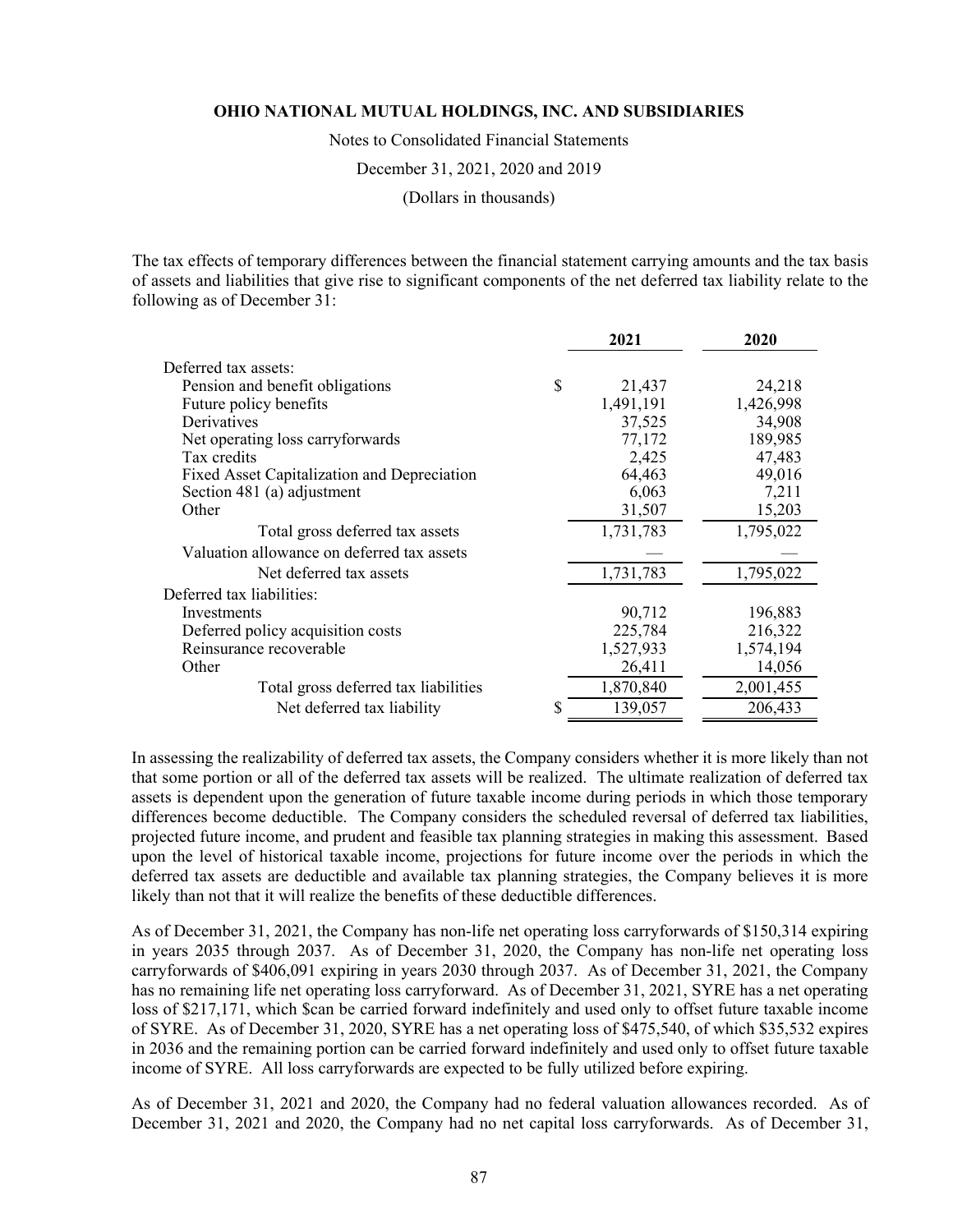Notes to Consolidated Financial Statements

December 31, 2021, 2020 and 2019

(Dollars in thousands)

2021, the Company has no non-life charitable contribution carryforward. As of December 31, 2021, the Company has tax credit carryforwards of \$2,425 expiring in 2030. As of December 31, 2020, the Company has tax credit carryforwards of \$46,056 expiring in years 2020 through 2036.

## **(15) Pensions and Other Post-Retirement Benefits**

## *a) Home Office Pension Plan*

The Company sponsors a funded qualified pension plan covering all home office employees hired prior to January 1, 1998. This plan was amended, effective December 31, 2019, to freeze the accrual of future benefits. This plan includes participants who are employees of the Company and devote substantially all of their time to service for the Company. Retirement benefits are based on years of service and the highest average earnings in five of the last ten years.

The Company also sponsors unfunded pension plans covering certain home office employees where benefits exceed Code  $401(a)(17)$  and Code 415 limits.

The Company also has other deferred compensation and supplementary plans. One of the supplementary plans was also amended effective December 31, 2019, to freeze the accrual of future benefits.

The measurement dates were December 31, 2021 and 2020.

## *b) Home Office Post-Retirement Benefit Plans*

The Company currently offers eligible retirees the opportunity to participate in a post-retirement health and group life plan. This plan was amended, effective July 1, 2013, to provide participants younger than age 65, a fixed portion of the health insurance contract premium and for participants age 65 and older, a fixed dollar amount, which the participant must use to independently purchase their own insurance. Previously, this plan provided all participants a fixed portion of the health insurance contract premium. The portion the Company pays is periodically increased and is a function of participant service. Only home office employees hired prior to January 1, 1998 may become eligible for these benefits provided that the employee meets the retirement age and years of service requirements.

This plan includes participants who are employees of the Company and devote substantially all of their time to service for the Company.

The post-retirement health plan does not provide benefits which are actuarially equivalent to Medicare Part D benefits. Therefore, the Company does not receive the associated federal Medicare subsidy.

The measurement dates were December 31, 2021 and 2020.

## *c) General Agents' Pension Plan*

The Company sponsors an unfunded, nonqualified defined benefit pension plan covering its general agents hired prior to January 1, 2005. This plan provides benefits based on years of service and average compensation during the final five and ten years of service.

The measurement dates were December 31, 2021 and 2020.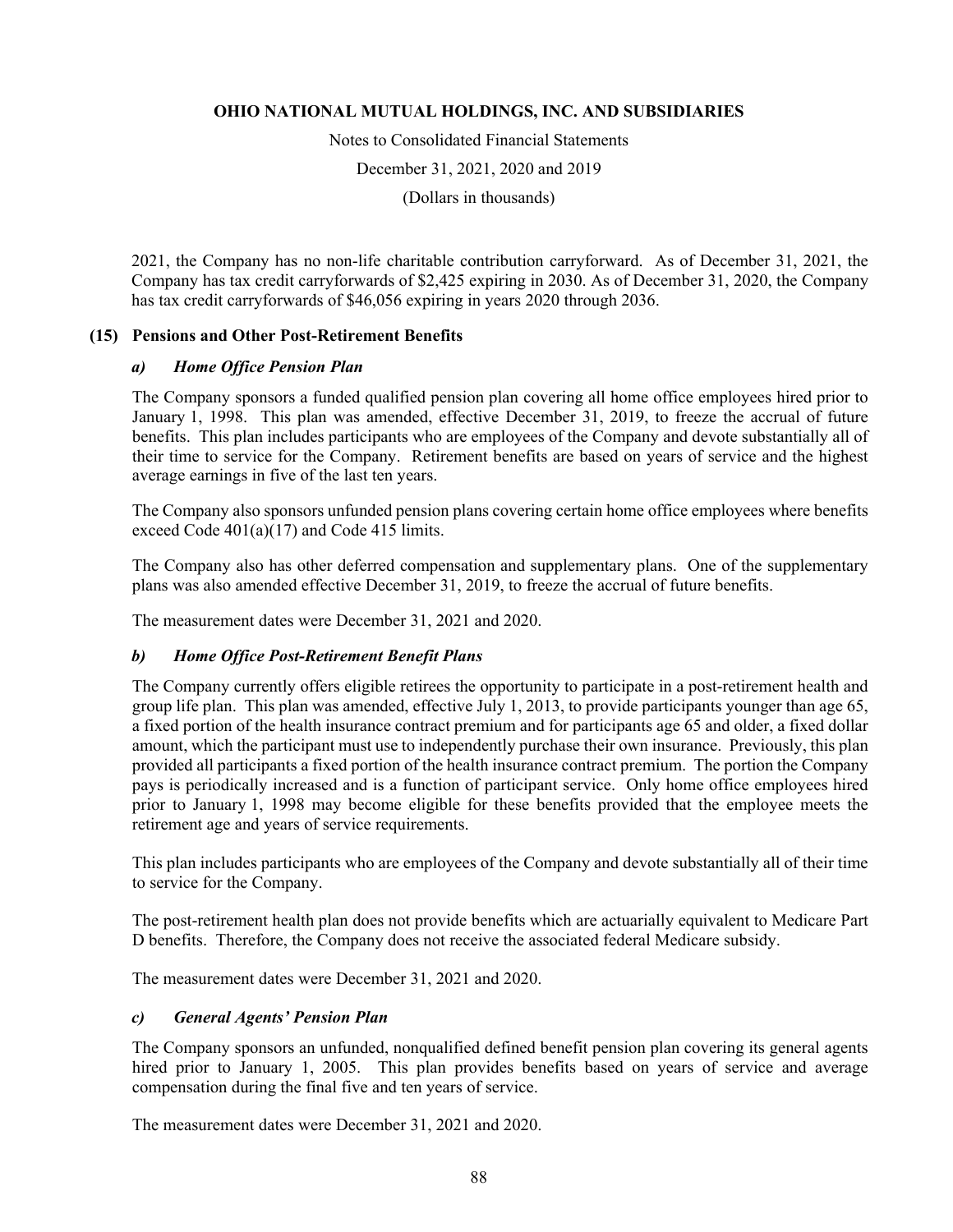Notes to Consolidated Financial Statements

December 31, 2021, 2020 and 2019

(Dollars in thousands)

#### *d) Agents' Post-Retirement Benefits Plans*

The Company sponsors a post-retirement health and group life plan. Only agents with contracts effective prior to January 1, 1998 who meet the retirement age and service requirements are eligible for these benefits. The health and group life plans are contributory, with retirees contributing approximately 50% of premium for coverage. As with all plan participants, the Company reserves the right to change the retiree premium contribution at renewal.

The post-retirement health plan does not provide benefits which are actuarially equivalent to Medicare Part D benefits. Therefore, the Company does not receive the associated federal Medicare subsidy.

The measurement dates were December 31, 2021 and 2020.

#### *e) Obligations and Funded Status*

Information regarding the funded status of the pension plans as a whole and other benefit plans as a whole as of December 31 is as follows:

|                                         | <b>Pension benefits</b> |           | <b>Other benefits</b> |           |
|-----------------------------------------|-------------------------|-----------|-----------------------|-----------|
|                                         | 2021                    | 2020      | 2021                  | 2020      |
| Change in projected benefit obligation: |                         |           |                       |           |
| Projected benefit obligation at         |                         |           |                       |           |
| beginning of year                       | \$<br>105,541           | 95,607    | 10,885                | 7,558     |
| Service cost                            | 676                     | 659       | 47                    | 37        |
| Interest cost                           | 2,705                   | 3,278     | 234                   | 263       |
| Actuarial (gain) loss                   | (6,402)                 | 14,054    | (1,302)               | 3,804     |
| Benefits paid*                          | (25, 442)               | (605)     | (789)                 | (777)     |
| Settlement                              | 859                     | (7, 452)  |                       |           |
| Projected benefit obligation at         |                         |           |                       |           |
| end of year                             | \$<br>77,937            | 105,541   | 9,075                 | 10,885    |
| Accumulated benefit obligation          | \$<br>77,370            | 101,887   |                       |           |
| Change in plan assets:                  |                         |           |                       |           |
| Fair value of plan assets at            |                         |           |                       |           |
| beginning of year                       | \$<br>70,928            | 56,609    |                       |           |
| Plan sponsor contribution               |                         | 10,000    |                       |           |
| Actual return on plan assets            | 10,021                  | 10,065    |                       |           |
| Benefits and expenses paid              | (4,899)                 | (5,746)   |                       |           |
| Fair value of plan assets at            |                         |           |                       |           |
| end of year                             | \$<br>76,050            | 70,928    |                       |           |
| Funded status**                         | \$<br>(1,887)           | (34, 613) | (9,075)               | (10, 885) |

\* Benefits paid include amounts paid from both funded and unfunded benefit plans.

\*\* Funded status is recorded in other liabilities in the consolidated balance sheets.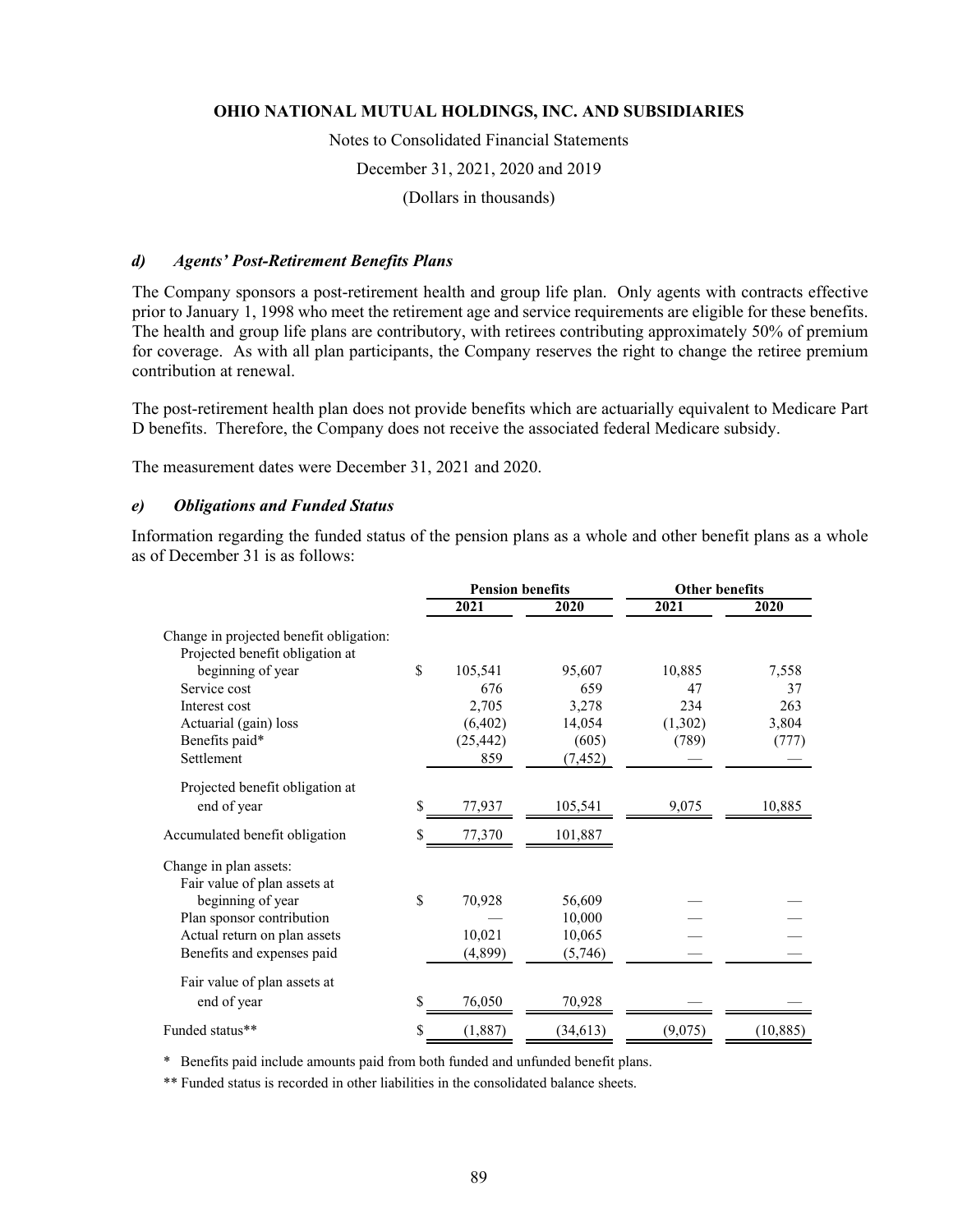Notes to Consolidated Financial Statements December 31, 2021, 2020 and 2019 (Dollars in thousands)

The following tables show the funded status of the pension plans as of December 31:

|                                                        | Qualified<br><b>Pension Plan</b> | Unfunded<br>pension plan | Total                 |           |
|--------------------------------------------------------|----------------------------------|--------------------------|-----------------------|-----------|
| 2021                                                   |                                  |                          |                       |           |
| Projected benefit obligation                           | \$<br>69,156                     | 8,781                    | 77,937                |           |
| Fair value of plan assets                              | 76,050                           |                          | 76,050                |           |
| Funded status                                          | 6,894                            | (8,781)                  | (1,887)               |           |
| 2020                                                   |                                  |                          |                       |           |
| Projected benefit obligation                           | \$<br>76,226                     | 29,315                   | 105,541               |           |
| Fair value of plan assets                              | 70,928                           |                          | 70,928                |           |
| Funded status                                          | (5,298)                          | (29,315)                 | (34, 613)             |           |
|                                                        | <b>Pension benefits</b>          |                          | <b>Other benefits</b> |           |
|                                                        | 2021                             | 2020                     | 2021                  | 2020      |
| Amounts recognized in the<br>balance sheet consist of: |                                  |                          |                       |           |
| Other liabilities                                      | \$<br>(1,887)                    | (34, 613)                | (9,075)               | (10, 885) |

Amounts recognized in other comprehensive income (loss) arising during the period consist of the following:

|                                                                                        |           | <b>Pension benefits</b> |                                 |         | <b>Other benefits</b>         |       |
|----------------------------------------------------------------------------------------|-----------|-------------------------|---------------------------------|---------|-------------------------------|-------|
|                                                                                        | 2021      | 2020                    | 2019                            | 2021    | 2020                          | 2019  |
| Net actuarial (gain) loss                                                              | (10, 496) | 8,155                   | 17,535                          | (1,302) | 3,803                         | 1,404 |
|                                                                                        |           | 2021                    | <b>Pension benefits</b><br>2020 |         | <b>Other benefits</b><br>2021 | 2020  |
| Amounts recognized in accumulated<br>other comprehensive income:<br>Net actuarial loss |           | 12,982                  | 32,335                          |         | 4,151                         | 6,075 |
| Total                                                                                  |           | 12,982                  | 32,335                          |         | 4,151                         | 6,075 |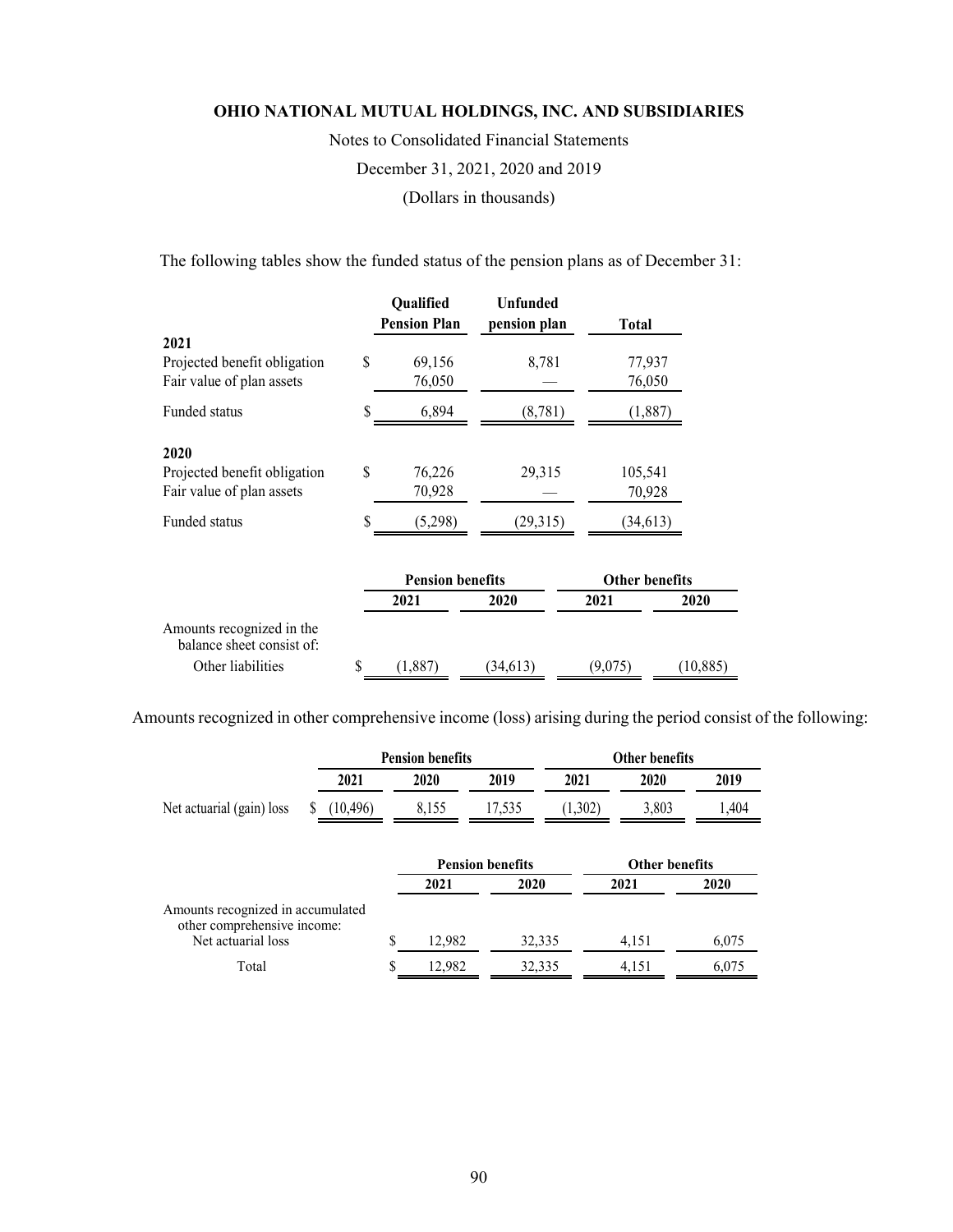Notes to Consolidated Financial Statements

## December 31, 2021, 2020 and 2019

## (Dollars in thousands)

|                                 |   | <b>Pension benefits</b> |         |         |  |
|---------------------------------|---|-------------------------|---------|---------|--|
|                                 |   | 2021                    | 2020    | 2019    |  |
| Components of net periodic      |   |                         |         |         |  |
| benefit cost:                   |   |                         |         |         |  |
| Service cost                    | S | 676                     | 659     | 2,121   |  |
| Interest cost                   |   | 2,705                   | 3,278   | 4,711   |  |
| Expected return on plan assets  |   | (5,067)                 | (4,167) | (3,568) |  |
| Amortization of net loss/(gain) |   | 2,948                   | 2,727   | 3,194   |  |
| Settlement/curtailment          |   | 5,909                   | 1,784   | 60      |  |
| Net periodic benefit cost       | S | 7,171                   | 4,281   | 6,518   |  |

|                                 |   | <b>Other benefits</b> |      |      |
|---------------------------------|---|-----------------------|------|------|
|                                 |   | 2021                  | 2019 | 2018 |
| Components of net periodic      |   |                       |      |      |
| benefit cost:                   |   |                       |      |      |
| Service cost                    | S | 47                    | 37   | 25   |
| Interest cost                   |   | 234                   | 263  | 280  |
| Amortization of prior service   |   |                       |      |      |
| cost                            |   |                       |      | 127  |
| Amortization of net loss/(gain) |   | 622                   | 315  | 95   |
| Net periodic benefit cost       | S | 903                   | 615  | 273  |
|                                 |   |                       |      |      |

Information for defined benefit pension plans with an accumulated benefit obligation in excess of fair value of plan assets as of December 31:

|                                | <b>Pension benefits</b> |         |  |
|--------------------------------|-------------------------|---------|--|
|                                | 2021                    | 2020    |  |
| Projected benefit obligation   | 8,781                   | 105,541 |  |
| Accumulated benefit obligation | 8,420                   | 101,886 |  |
| Fair value of plan assets      |                         | 70,928  |  |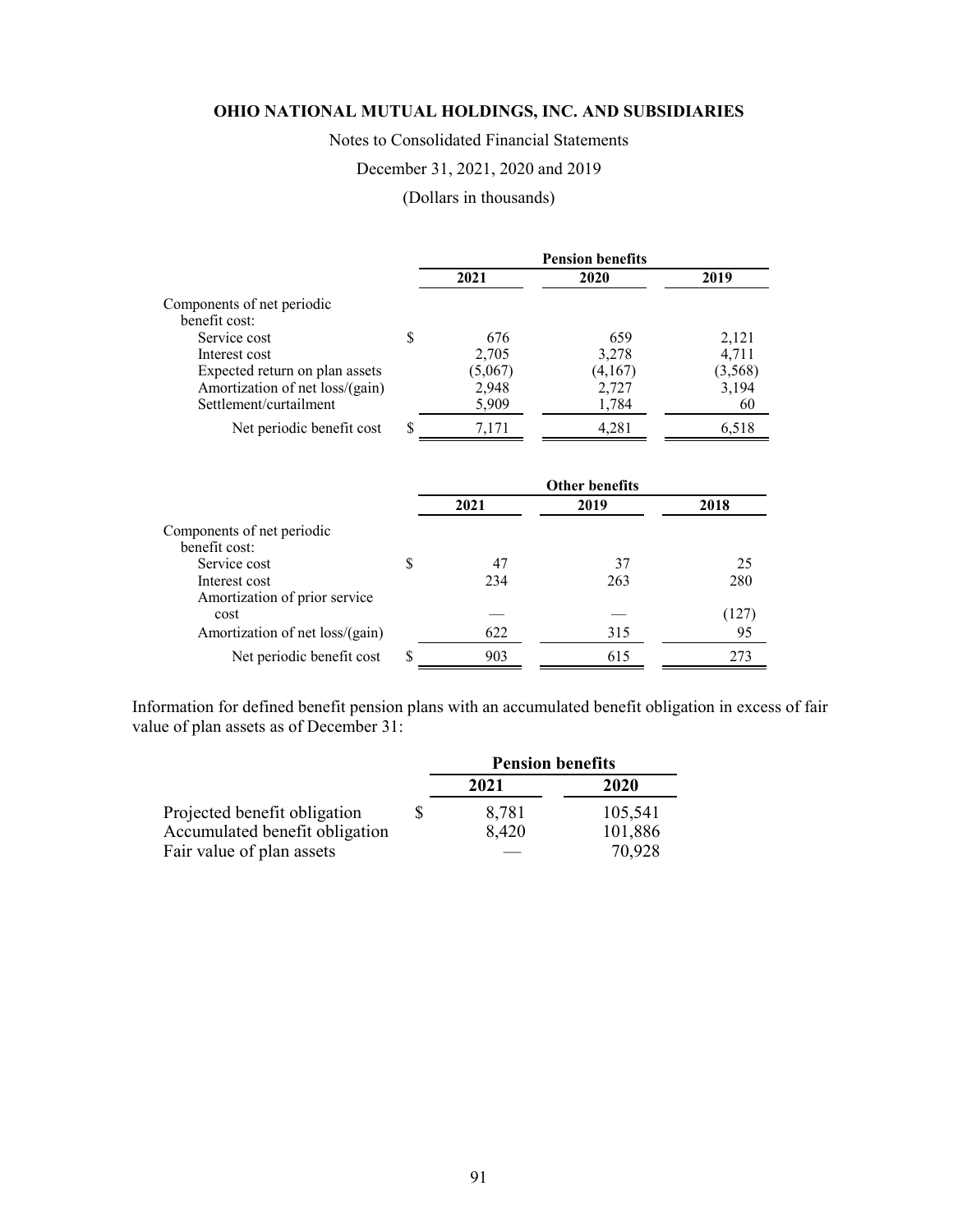Notes to Consolidated Financial Statements

December 31, 2021, 2020 and 2019

(Dollars in thousands)

# *f) Assumptions*

|                                                | <b>Pension benefits</b> |       | <b>Other benefits</b> |          |
|------------------------------------------------|-------------------------|-------|-----------------------|----------|
|                                                | 2021                    | 2020  | 2021                  | 2020     |
| Weighted average assumptions used to determine |                         |       |                       |          |
| net periodic benefit cost at January 1:        |                         |       |                       |          |
| Discount rate                                  | 2.70%                   | 3.61% | 2.53%                 | 3.49%    |
| Expected long-term return on plan assets       | 7.50%                   | 7.50% |                       |          |
| Rate of compensation increase                  | 3.56%                   | 3.56% | 4.25%                 | 4.25%    |
| Health care cost trend rate assumed for        |                         |       |                       |          |
| next year:                                     |                         |       |                       |          |
| Before 65                                      |                         |       | 8.80%                 | 8.70%    |
| Age 65 and older                               |                         |       | $0.50\%$              | $0.60\%$ |
| Rate to which the health cost trend            |                         |       |                       |          |
| rate is assumed to decline (the ultimate       |                         |       |                       |          |
| trend rate):                                   |                         |       |                       |          |
| Before 65                                      |                         |       | 8.70%                 | 8.60%    |
| Age 65 and older                               |                         |       | 0.40%                 | 0.50%    |
| Year that the rate reaches the ultimate        |                         |       |                       |          |
| trend rate                                     |                         |       | 2024                  | 2024     |
| Weighted average assumptions used to determine |                         |       |                       |          |
| benefit obligations at December 31:            |                         |       |                       |          |
| Discount rate                                  | 3.06%                   | 2.70% | 2.99%                 | 2.53%    |
| Rate of compensation increase                  | 3.70%                   | 3.56% | 4.25%                 | 4.25%    |

Assumed health care cost trend rates have a significant effect on the amounts reported for the health care plans. A one percentage point change in assumed health care cost trend rates would have the following effects:

|                                                         | 1 Percentage<br>point increase | 1 Percentage<br>point decrease |
|---------------------------------------------------------|--------------------------------|--------------------------------|
| Effect on total of 2020 service cost and interest cost  | 25                             | (21)                           |
| Effect on 2020 other post-retirement benefit obligation | 620                            | (550)                          |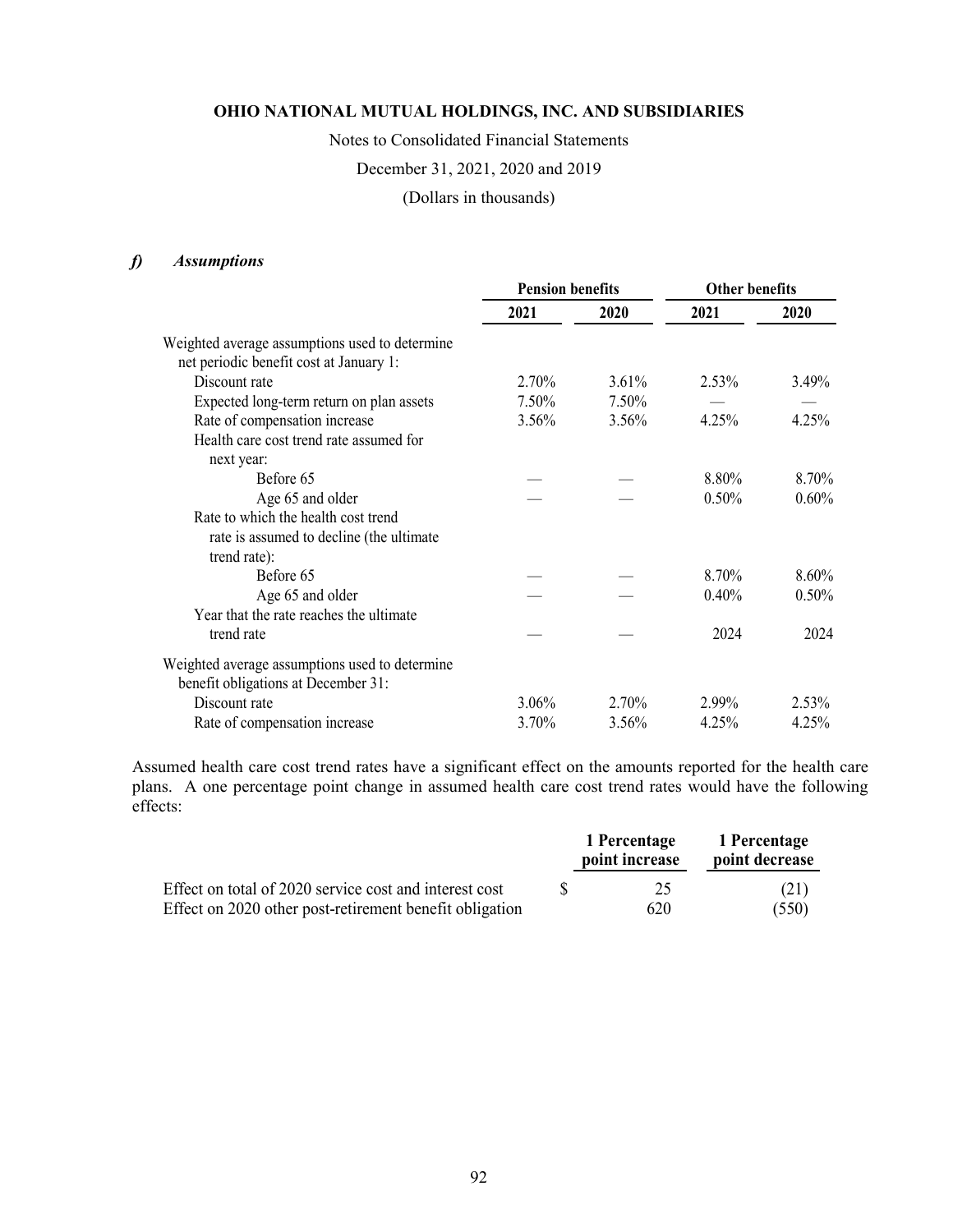Notes to Consolidated Financial Statements December 31, 2021, 2020 and 2019

(Dollars in thousands)

## *g) Plan Assets*

The following table presents the hierarchy of the Company's pension plan assets at fair value as of December 31:

|              |    | Level 1 | Level 2 | Level 3 | Total  |
|--------------|----|---------|---------|---------|--------|
| 2021         |    |         |         |         |        |
| Bond funds   | S  | 31,245  |         |         | 31,245 |
| Equity funds |    | 44,805  |         |         | 44,805 |
| Total assets | \$ | 76,050  |         |         | 76,050 |
|              |    |         |         |         |        |
| 2020         |    |         |         |         |        |
| Bond funds   | S  | 20,219  |         |         | 20,219 |
| Equity funds |    | 50,709  |         |         | 50,709 |
| Total assets | \$ | 70,928  |         |         | 70,928 |

The Company categorizes pension benefit plan assets consistent with the Fair Value Hierarchy described in Note 6.

The Company's other post-retirement benefit plans were unfunded at December 31, 2021 and 2020.

The assets of the Company's defined benefit pension plan ("the Plan") are invested in group variable annuity contracts with ONLIC offering specific investment choices from various asset classes providing diverse and professionally managed options. As of December 31, 2021 and 2020, \$56,283 and \$50,228, respectively, of the Plan assets are funds that are affiliated with the Company. The assets are invested in a mix of equity securities, debt securities and real estate securities in allocations as determined from time to time by the Pension Plan Committee. The target allocations are designed to balance the Plan's short-term liquidity needs and its long-term liabilities. The target allocations are currently 60% equity securities and 40% debt securities.

For diversification and risk control purposes, where applicable, each asset class is further divided into sub classes such as large cap, mid cap and small cap and growth, core and value for equity securities and U.S. domestic, global and high yield for debt securities. To the extent possible, each sub asset class utilizes multiple fund choices, and no single fund contains more than 25% of Plan assets (exclusive of any shortterm increases in assets due to any Plan funding). The Plan performance is measured by a weighted benchmark consisting of equity and debt benchmarks in weights determined by the Plan committee.

The overall expected long-term rate of return on assets is determined by a weighted average return of fixed income and equity indexes. Fixed income securities (including cash) make up 40% of the weighted average return and equity securities make up 60% of the weighted average return.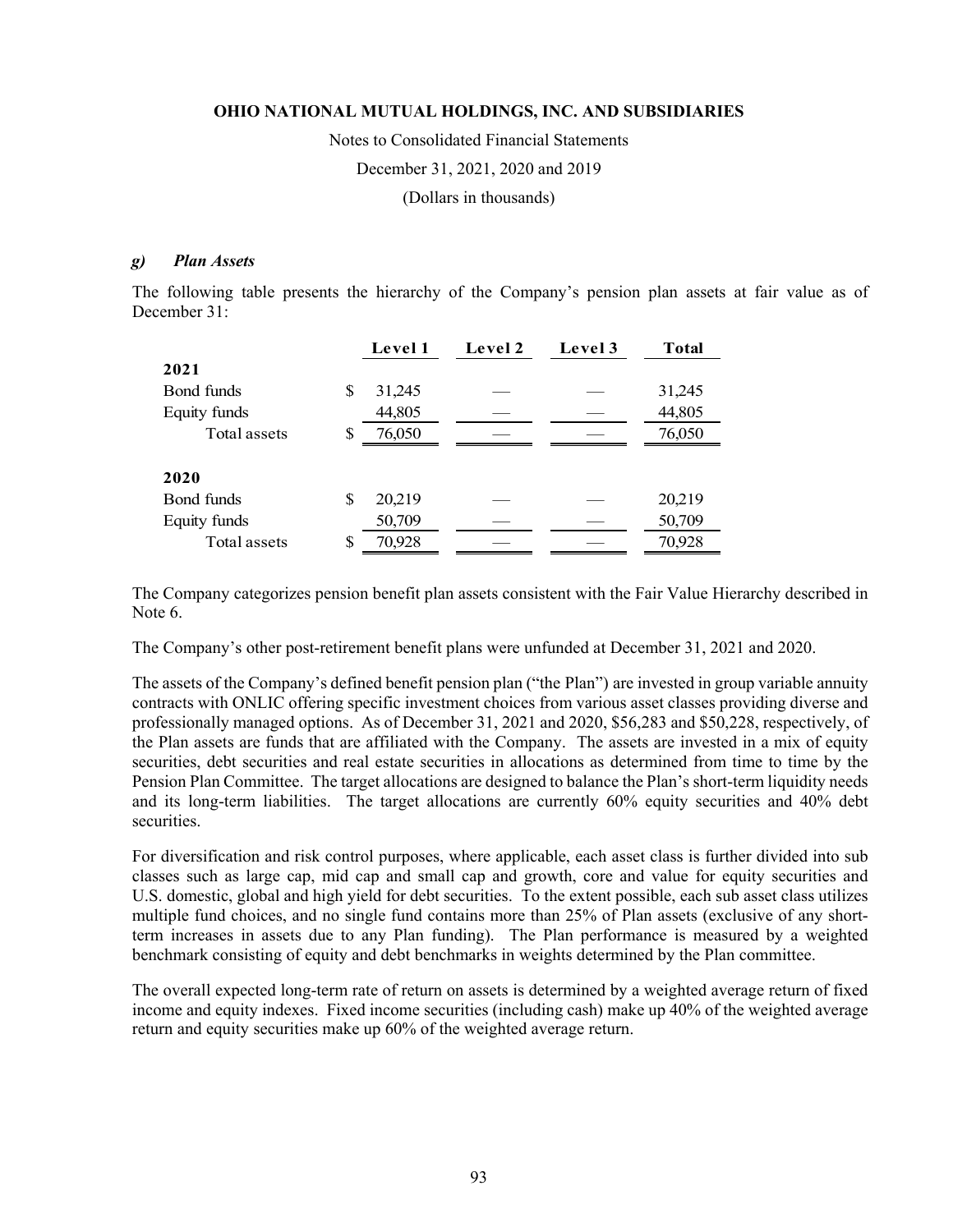Notes to Consolidated Financial Statements

December 31, 2021, 2020 and 2019

(Dollars in thousands)

The following table shows the weighted average asset allocation by class of the Company's qualified pension plan assets as of December 31:

|                                      | 2021      | 2020      |
|--------------------------------------|-----------|-----------|
| Equity securities<br>Debt securities | 59%<br>41 | 71%<br>29 |
| Total                                | $100\%$   | $100\%$   |

## *h) Cash Flows*

#### *Contributions*

The minimum funding requirement under The Employee Retirement Income Security Act of 1974 for 2021 and 2020 was \$0. The Plan Sponsor contributed \$10,000 to the qualified pension plan for the year ended December 31, 2020. No contributions were made to the qualified pension plan for the years ended December 31, 2021 or 2019. There is no planned contribution to the qualified pension plan for the 2022 plan year.

## *Estimated Future Benefit Payments*

The following benefit payments, which reflect expected future service, as appropriate, are expected to be paid:

|             | <b>Pension</b><br>benefits | <b>Other</b><br>benefits |
|-------------|----------------------------|--------------------------|
| 2022        | \$<br>9,332                | 743                      |
| 2023        | 7,591                      | 789                      |
| 2024        | 7,966                      | 774                      |
| 2025        | 6,728                      | 713                      |
| 2026        | 5,927                      | 707                      |
| 2027 - 2031 | 27,609                     | 2,825                    |

## *i) Other Plan Expenses*

The Company also maintains a qualified contributory defined contribution profit-sharing plan covering substantially all employees. Company contributions to the profit-sharing plan are based on the net earnings of the Company and are payable at the sole discretion of management. The expense for contributions to the profit-sharing plan for 2021, 2020 and 2019 was \$4,472, \$3,665 and \$6,011, respectively.

Employees hired on or after January 1, 1998 are covered by a defined contribution pension plan. The expense reported for this plan was \$3,351, \$2,618 and \$2,615 in 2021, 2020 and 2019, respectively.

During 2020 the profit-sharing plan and the defined contribution pension plan were combined and are now being administered by a third party.

The Company has other deferred compensation and supplemental pension plans not included in the tables above. The expenses for these plans were \$33,464, \$18,608 and \$14,345 in 2021, 2020 and 2019, respectively.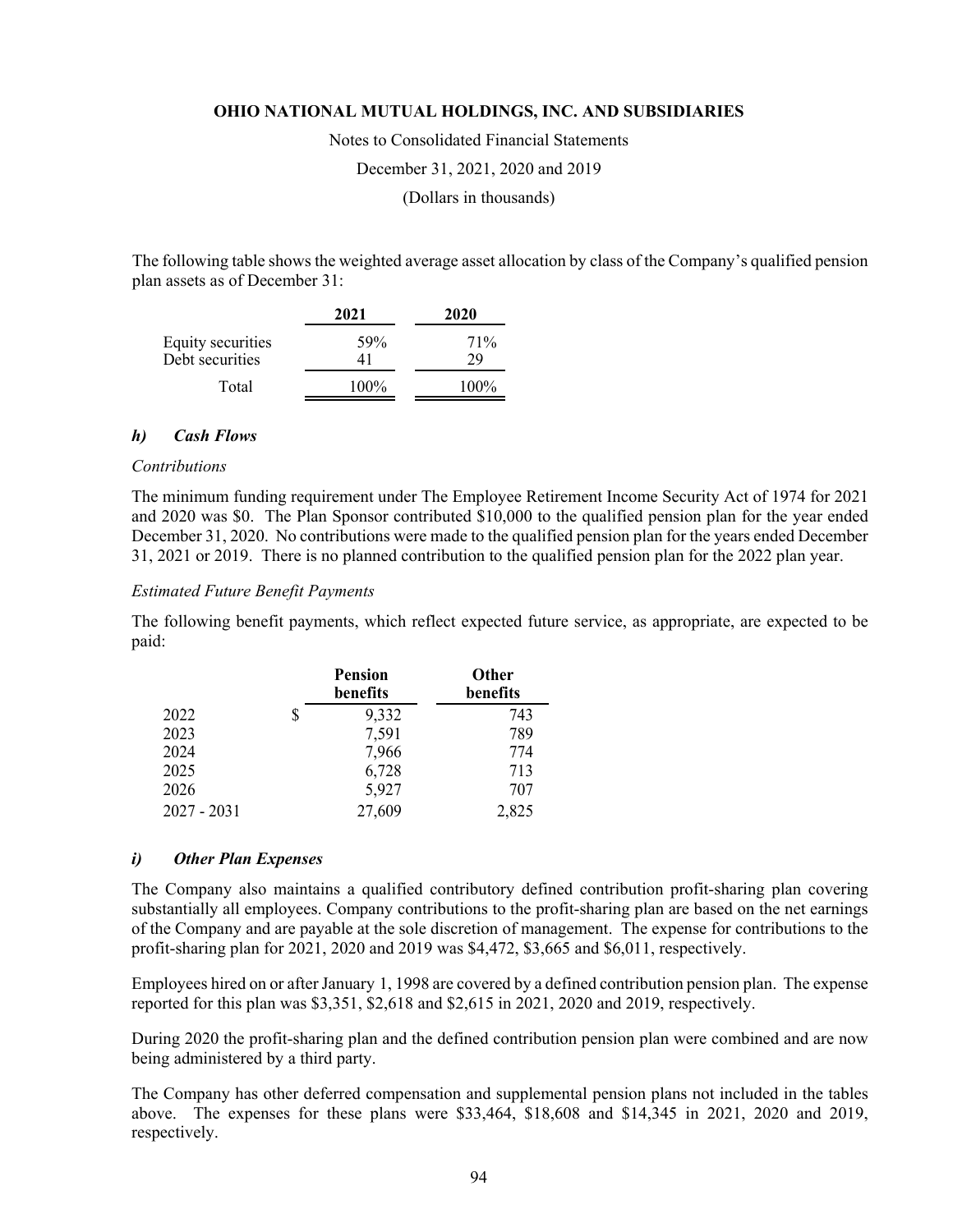Notes to Consolidated Financial Statements

December 31, 2021, 2020 and 2019

(Dollars in thousands)

## **(16) Closed Block**

Effective August 1, 1998, ONLIC was reorganized with approval of the Board of Directors, the Company's policyholders, and the Ohio Department of Insurance under provisions of the Ohio Revised Code to become a stock company 100% owned by ONFS. This reorganization contained an arrangement, known as a closed block (the "Closed Block"), to provide for dividends on policies that were in force on the effective date and were within classes of individual policies for which the Company had a dividend scale in effect at the time of the reorganization. The Closed Block was designed to give reasonable assurance to owners of affected policies that assets will be available to support such policies, including maintaining dividend scales in effect at the time of the reorganization, if the experience underlying such dividend scales continues. The assets, including revenue therefrom, allocated to the Closed Block will accrue solely to the benefit of the owners of policies included in the Closed Block until the Closed Block is no longer in effect. The Company is not required to support the payment of dividends on the Closed Block policies from its general funds.

The financial information of the Closed Block is consolidated with all other operating activities, and is prepared in conformity with FASB ASC 944-805, *Financial Services-Insurance-Business Combinations.* This presentation reflects the contractual provisions and not the actual results of operations and financial position. Many expenses related to the Closed Block operations are charged to operations outside the Closed Block; accordingly, the contribution from the Closed Block does not represent the actual profitability of the Closed Block operations. Operating costs and expenses outside of the Closed Block are, therefore, disproportionate to the business outside of the Closed Block.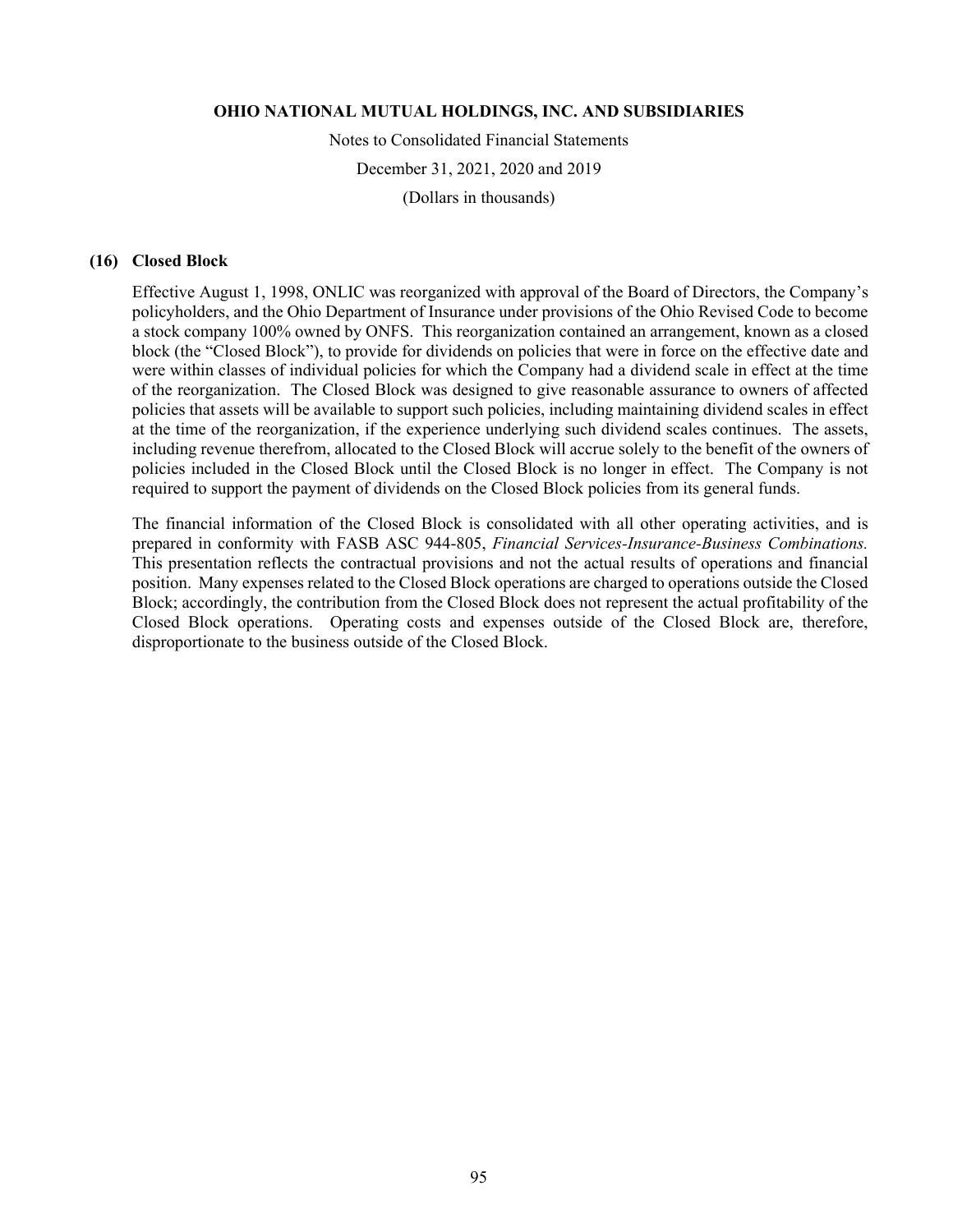Notes to Consolidated Financial Statements

December 31, 2021, 2020 and 2019

(Dollars in thousands)

Summarized financial information of the Closed Block as of December 31, 2021 and 2020 and for each of the years in the three-year period ended December 31, 2021 follows:

|                                                                                                                                                                                           |    | 2021                                          | 2020                                           |
|-------------------------------------------------------------------------------------------------------------------------------------------------------------------------------------------|----|-----------------------------------------------|------------------------------------------------|
| Closed Block liabilities:<br>Future policy benefits and claims<br>Policyholders' dividend accumulations<br>Other policyholder funds<br>Deferred federal income taxes<br>Other liabilities | \$ | 540,978<br>29,070<br>29,116<br>7,261<br>1,252 | 553,833<br>30,794<br>41,840<br>10,627<br>1,340 |
| <b>Total Closed Block liabilities</b>                                                                                                                                                     | \$ | 607,677                                       | 638,434                                        |
| Closed Block assets:<br>Fixed maturity securities available-for-sale, at fair<br>value (amortized cost of \$400,821 and \$416,528                                                         |    |                                               |                                                |
| as of December 31, 2021 and 2020, respectively)                                                                                                                                           | \$ | 435,399                                       | 467,132                                        |
| Mortgage loans on real estate, net<br>Policy loans                                                                                                                                        |    | 17,254<br>74,560                              | 23,097<br>77,256                               |
| Cash and short-term investments                                                                                                                                                           |    | 21,645                                        | 7,302                                          |
| Accrued investment income                                                                                                                                                                 |    | 4,021                                         | 4,054                                          |
| Deferred policy acquisition costs                                                                                                                                                         |    | 23,323                                        | 26,605                                         |
| Reinsurance recoverable<br>Other assets                                                                                                                                                   |    | 940<br>406                                    | 1,082<br>470                                   |
| <b>Total Closed Block assets</b>                                                                                                                                                          | \$ |                                               |                                                |
|                                                                                                                                                                                           |    | 577,548                                       | 606,998                                        |
| Excess of reported Closed Block liabilities over<br>Closed Block assets                                                                                                                   |    | 30,129                                        | 31,436                                         |
| Amounts included in accumulated other<br>comprehensive income:                                                                                                                            |    |                                               |                                                |
| Unrealized investment gains, net of tax                                                                                                                                                   |    | 36,301                                        | 52,026                                         |
| Allocated to policyholder dividend obligation,<br>net of tax                                                                                                                              |    | (1,725)                                       | (1, 422)                                       |
| Maximum future earnings to be recognized from<br>Closed Block assets and liabilities                                                                                                      | S  | 64,705                                        | 82,040                                         |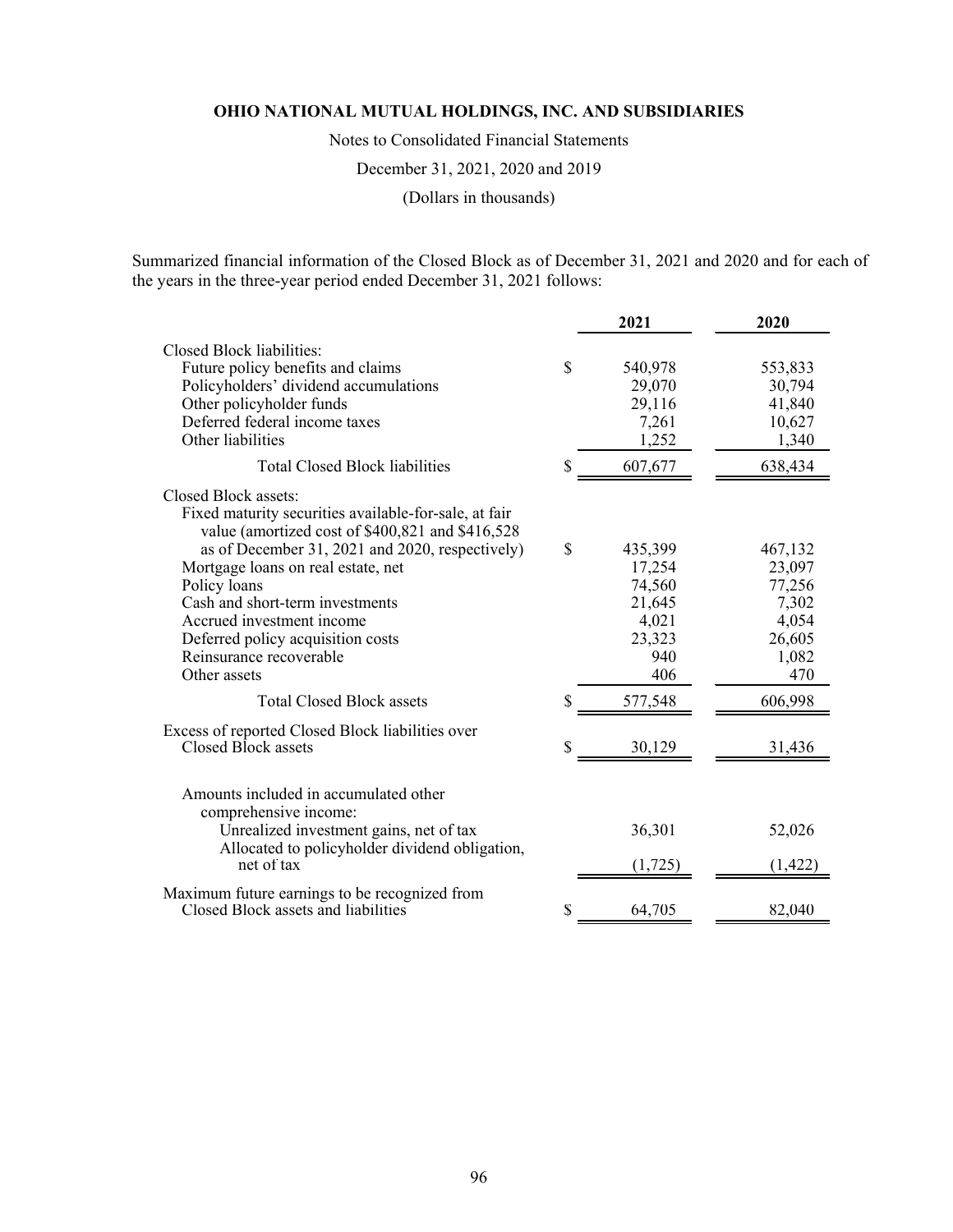Notes to Consolidated Financial Statements

December 31, 2021, 2020 and 2019

(Dollars in thousands)

|                                    | 2021         | 2020      | 2019     |
|------------------------------------|--------------|-----------|----------|
| Change in policyholder dividend    |              |           |          |
| obligation:                        |              |           |          |
| Balance at beginning of year       | \$<br>30,794 | 32,216    | 33,633   |
| Net unrealized investment activity | (1, 724)     | (1,422)   | (1, 417) |
| Balance at end of year             | \$<br>29,070 | 30,794    | 32,216   |
| Closed Block revenues and          |              |           |          |
| expenses:                          |              |           |          |
| Traditional life insurance         |              |           |          |
| premiums                           | \$<br>12,693 | 14,900    | 16,922   |
| Net investment income              | 25,450       | 26,324    | 26,979   |
| Net realized gains (losses) on     |              |           |          |
| investments                        | 28           | 260       | 425      |
| Benefits and claims                | (23, 644)    | (27, 952) | (27,989) |
| Provision for policyholders'       |              |           |          |
| dividends on participating         |              |           |          |
| policies                           | (3,710)      | (4,745)   | (6,312)  |
| Amortization of deferred policy    |              |           |          |
| acquisition costs                  | (3,289)      | (3,182)   | (3,089)  |
| Other operating costs and          |              |           |          |
| expenses                           | (1,521)      | (1,692)   | (1,635)  |
| Income before federal              |              |           |          |
| income taxes                       | 6,007        | 3,913     | 5,301    |
| Income tax expense                 | 1,478        | 593       | (50)     |
| Closed Block net                   |              |           |          |
| income                             | \$<br>4,529  | 3,320     | 5,351    |

## **(17) Regulatory RBC and Dividend Restrictions**

The Company's domestic insurance subsidiaries, ONLIC, ONLAC, NSLAC, MONT, KENW, CMGO and SUNR, file Annual Statements with their respective insurance departments prepared on a basis of accounting practices prescribed or permitted by such regulatory authority in their respective states of domicile. Prescribed statutory accounting practices include a variety of publications of the National Association of Insurance Commissioners ("NAIC"), as well as state laws, regulations, and general administrative rules. Permitted statutory accounting practices encompass all accounting practices not prescribed.

The Company's Ohio domiciled life insurance subsidiaries, ONLIC, ONLAC, CMGO and SUNR, do not have any permitted statutory accounting practices as of December 31, 2021 or 2020. NSLAC, a New York domiciled life insurance company, does not have any permitted statutory accounting practices as of December 31, 2021 or 2020.

The Company's subsidiary, SUNR, applies a prescribed practice, which values assumed GMDB and GLWB risks on variable annuity contracts from ONLIC using separate reserving bases from the Statutory Accounting Principles detailed within the NAIC *Accounting Practices and Procedures manual* ("NAIC SAP") pursuant to Ohio Revised Code Chapter 3964 and approved by the Ohio Department of Insurance. The prescribed practice related to ONLIC guaranteed risks affects the Company's carrying value of SUNR,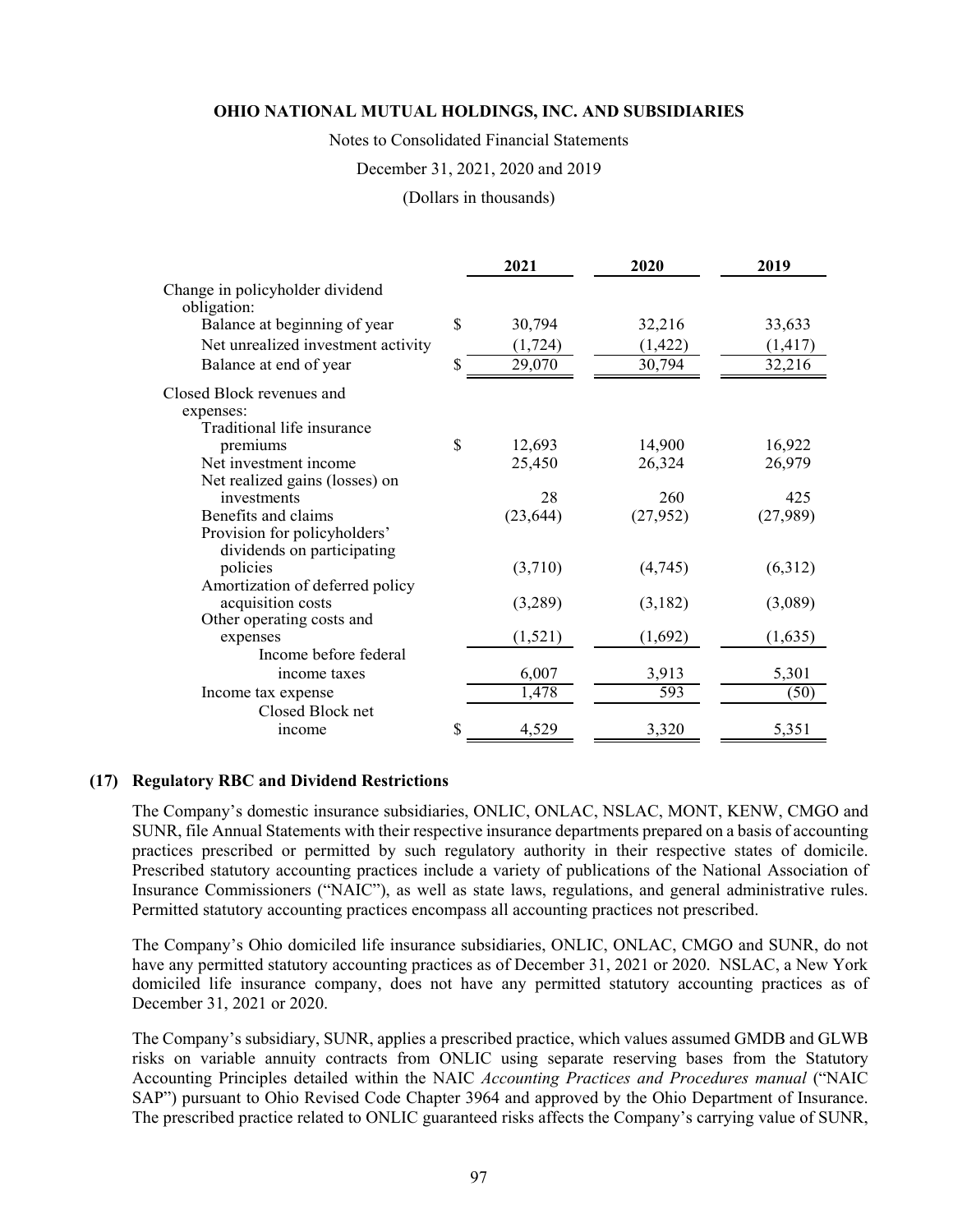Notes to Consolidated Financial Statements

December 31, 2021, 2020 and 2019

(Dollars in thousands)

included in common stocks – affiliates on the statutory statements of admitted assets, liabilities, capital and surplus. The affect is an increase of \$176,150 and \$186,173 as of December 31, 2021 and 2020, respectively. If the prescribed practices were not applied, ONLIC's risk-based capital would continue to be above regulatory action levels.

The Company's Vermont domiciled life insurance subsidiary, MONT, received approval from the Vermont Insurance Department regarding the use of a permitted practice in the statutory financial statements as of December 31, 2014. The approval continues indefinitely. MONT was given approval by the Vermont Commissioner of Insurance to recognize as an admitted asset the value of a stop loss agreement. This stop loss agreement is from a third party unauthorized reinsurer and is used to fund the reinsurer's obligation to ONLAC. There is no difference in net loss between NAIC statutory accounting practices and practices permitted by the Vermont Department.

The Company's Vermont domiciled life insurance subsidiary, KENW, received approval from the Vermont Insurance Department regarding the use of a permitted practice in the statutory financial statements as of December 31, 2013. The approval continues indefinitely. KENW was given approval by the Vermont Commissioner of Insurance to recognize as an admitted asset the value of a letter of credit and a stop loss agreement. This stop loss agreement is from a third party unauthorized reinsurer and is used to fund the reinsurer's obligation to ONLAC. There is no difference in net loss between NAIC statutory accounting practices and practices permitted by the Vermont Department.

The Company's Cayman Islands domiciled subsidiary, SYRE, received approval from the Cayman Islands Monetary Authority ("CIMA") regarding the use of permitted practices to use GAAP as the basis of accounting and to recognize, as an admitted asset, a letter of credit. The approval continues indefinitely.

## *Statutory Surplus and Income*

State insurance regulators and the NAIC have adopted RBC requirements for life insurance companies to evaluate the adequacy of statutory capital and surplus in relation to investment and insurance risks. The requirements provide a means of measuring the minimum amount of statutory surplus appropriate for an insurance company to support its overall business operations based on its size and risk profile. As of December 31, 2021, ONLIC, ONLAC, NSLAC, MONT, KENW, CMGO and SUNR exceeded the minimum RBC requirements.

A company's risk-based statutory surplus is calculated by applying factors and performing calculations relating to various asset, premium, claim, expense and reserve items. Regulators can then measure the adequacy of a company's statutory surplus by comparing it to the RBC. Under specific RBC requirements, regulatory compliance is determined by the ratio of a company's total adjusted capital, as defined by the insurance regulators, to its company action level of RBC (known as the RBC ratio), also as defined by insurance regulators. As of December 31, 2021, the Company's primary life insurance subsidiary, ONLIC, had total adjusted capital and company action level RBC of \$1,473,128 and \$234,003, respectively, providing an RBC ratio of 630%. Additionally, as of December 31, 2021, ONLIC's authorized control level RBC was \$117,002.

The combined statutory basis net income (loss) of ONLIC, ONLAC, NSLAC, MONT, KENW, CMGO and SUNR, after intercompany eliminations, was \$384,583, \$150,349 and \$(204,121) for the years ended December 31, 2021, 2020 and 2019, respectively.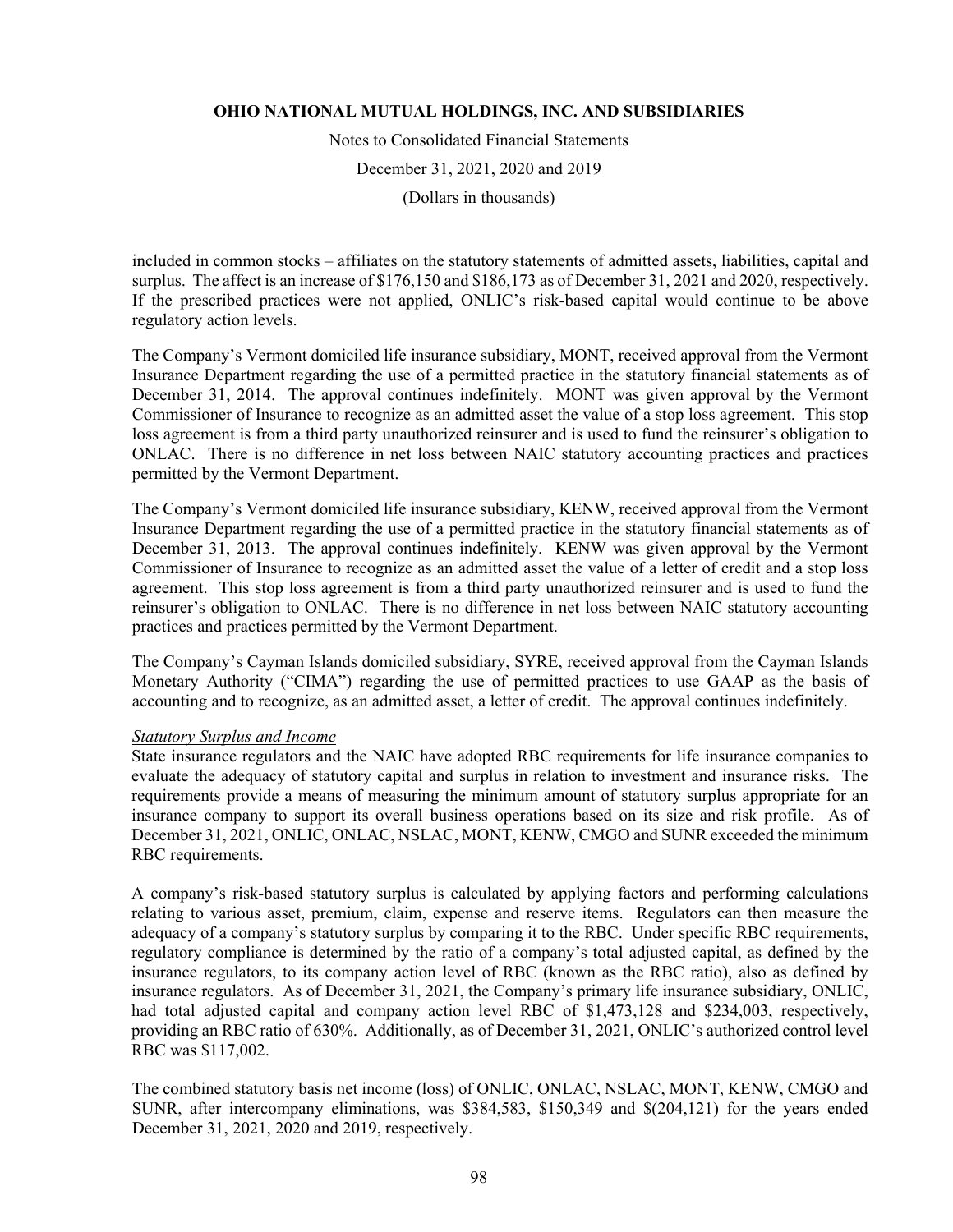Notes to Consolidated Financial Statements

December 31, 2021, 2020 and 2019

(Dollars in thousands)

The combined statutory basis capital and surplus of ONLIC, ONLAC, NSLAC, MONT, KENW, CMGO and SUNR, after intercompany eliminations, was \$1,455,536 and \$1,078,507 as of December 31, 2021 and 2020, respectively.

The primary reasons for the difference between statutory and GAAP accounting for reporting purposes include the following provisions for GAAP:

- the costs related to successful efforts to acquire business, principally commissions and certain policy issue expenses, are amortized over the period benefited rather than charged to operations in the year incurred;
- future policy benefit reserves are based on anticipated Company experience for lapses, mortality and investment yield, rather than statutory mortality and interest requirements, without consideration of withdrawals;
- investments in fixed maturity available-for-sale securities are carried at fair value rather than amortized cost;
- certain assets designated as non-admitted under statutory accounting are excluded from the balance sheet; under GAAP, these assets would be included on the Consolidated Balance Sheets, net of any valuation allowance;
- the asset valuation reserve and interest maintenance reserve are not recorded;
- separate account seed money is classified as a trading security recorded at estimated fair value as opposed to a component of separate account assets;
- the fixed maturity securities that are related to NSLAC's funds withheld reinsurance arrangement are classified as trading securities recorded at estimated fair value as opposed to amortized cost;
- changes in deferred taxes are recognized in operations;
- there is a presentation of other comprehensive income (loss) and comprehensive income (loss);
- consolidation for GAAP is based on whether the Company has voting control, or for certain VIEs, has the power to direct the activities most significant to the VIE while for statutory, consolidation is not applicable; and
- surplus notes are presented as part of notes payable within liabilities and are not presented as a component of capital and surplus.

Additionally, state regulators and rating agencies do not always use the same methodologies for calculating RBC ratios. There is a risk that a rating agency will not give the Company credit for certain regulatory RBC rules or permitted practices, which could result in a reduced rating even though the Company's RBC ratio and those of its insurance subsidiaries remain high based upon state regulatory rules and practices.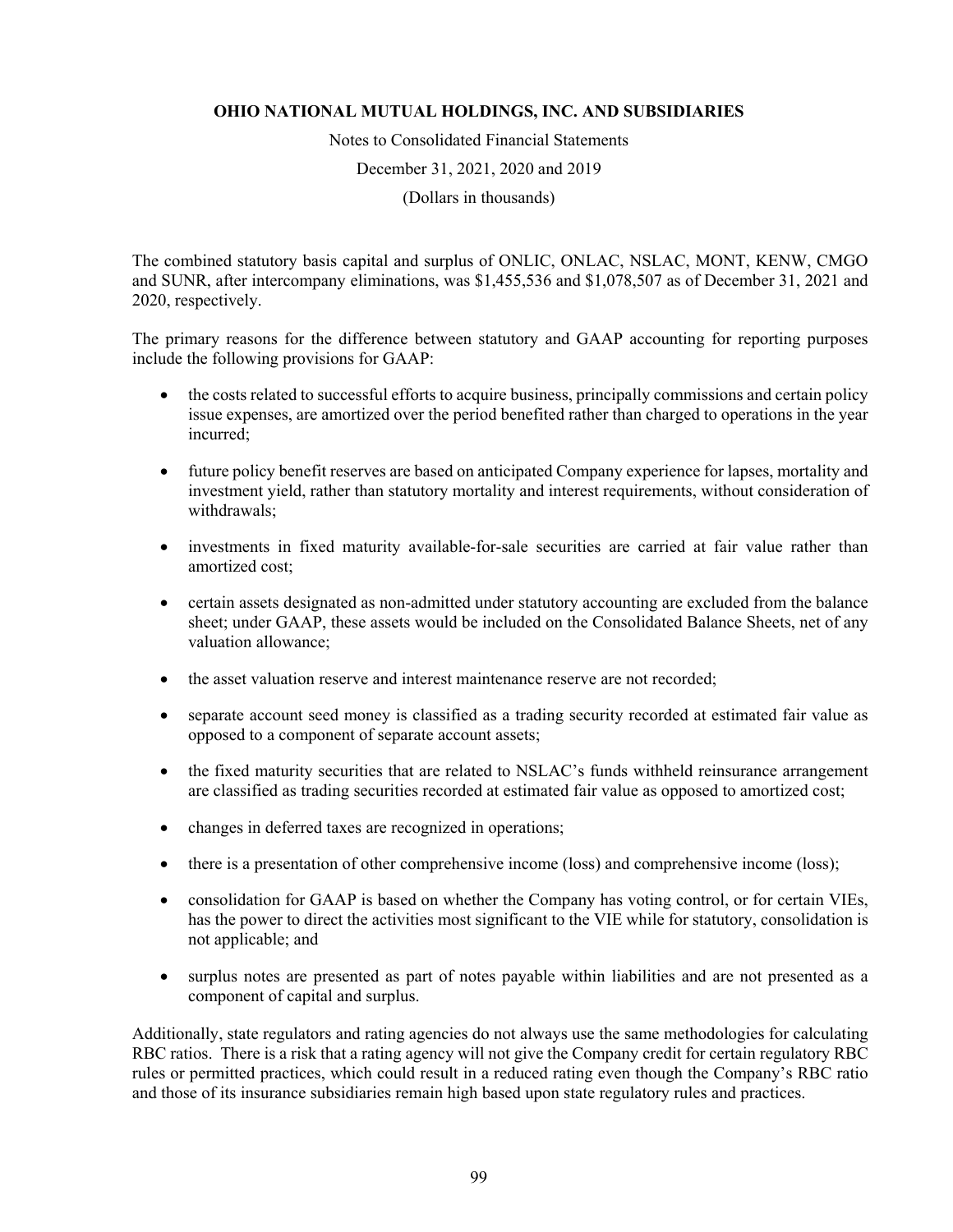Notes to Consolidated Financial Statements

December 31, 2021, 2020 and 2019

(Dollars in thousands)

#### *Dividend Restrictions*

The payment of dividends by ONLIC to ONFS is limited by Ohio insurance laws. The maximum dividend that may be paid to ONFS without prior approval of the Director of Insurance is limited to the greater of ONLIC's statutory net income of the preceding calendar year or 10% of statutory surplus as of the preceding December 31. Any dividend that exceeds the earned surplus of ONLIC, even if it is within the above parameters, would be deemed extraordinary under Ohio law. Therefore, dividends of approximately \$419,000 may be paid by ONLIC to ONFS in 2022 without prior approval. Dividends of \$115,000, \$40,000 and \$55,000 were declared and paid by ONLIC to ONFS in 2021, 2020 and 2019, respectively.

The payment of dividends by ONLAC to ONLIC is limited by Ohio insurance laws. The maximum dividend that may be paid without prior approval of the Director of Insurance is limited to the greater of ONLAC's statutory net income of the preceding calendar year or 10% of statutory surplus as of the preceding December 31. Any dividend that exceeds the earned surplus of ONLAC, even if it is within the above parameters, would be deemed extraordinary under Ohio law. Therefore, dividends of approximately \$25,000 may be paid by ONLAC to ONLIC in 2022 without prior approval. ONLAC did not declare or pay any ordinary dividends to ONLIC during 2021. ONLAC declared and paid ordinary dividends to ONLIC of \$12,000 and \$30,857 in 2020 and 2019, respectively. Extraordinary dividends of \$75,143 were paid by ONLAC to ONLIC during 2019. No extraordinary dividends were declared or paid during 2021 or 2020.

The payment of dividends by CMGO to ONLIC is limited by Ohio insurance laws. CMGO may pay to their stockholder, ONLIC, a dividend from unassigned surplus at the end of any calendar quarter in which CMGO's unassigned surplus is equal to the amount required for CMGO to have company action level RBC of 200%, after adjusting its capital level and its RBC level for such dividend. No dividends were declared or paid by CMGO in 2021, 2020 or 2019.

The payment of dividends by SUNR to ONLIC is limited by the SUNR plan of operations, which was approved by the Ohio Department of Insurance. SUNR declared and paid extraordinary dividends to ONLIC of \$253,000 in 2021. SUNR declared an extraordinary dividend of \$200,000 to ONLIC as of December 31, 2021 that was paid in March 2022. Due to dividend limitations, approximately \$30,000 was classified as a dividend with the remaining \$170,000 classified as a return of capital. No ordinary dividends were paid by SUNR to ONLIC during 2021. No dividends were declared or paid during 2020 or 2019.

The payment of dividends by NSLAC to ONLIC is limited by New York insurance laws. The maximum ordinary dividend that may be paid without prior approval of the Superintendent of Financial Services is limited to the lesser of 10% of NSLAC's statutory surplus (defined by New York Insurance Law, Section 4207a as page 3, line 37 of the Annual Statement) as of the immediately preceding calendar year or NSLAC's net gain from operations for the immediately preceding calendar year, not including realized capital gains. Therefore, dividends of approximately \$3,000 may be paid by NSLAC to ONLIC in 2022 without prior approval. No dividends were declared or paid by NSLAC in 2021, 2020 or 2019.

MONT and KENW are subject to limitations, imposed by the State of Vermont, on the payment of dividends to their stockholder, ONLIC. Generally, dividends during any year may not be paid, without prior regulatory approval. No dividends were declared or paid by MONT to ONLIC in 2021, 2020 or 2019. No dividends were declared or paid by KENW to ONLIC in 2021, 2020 or 2019.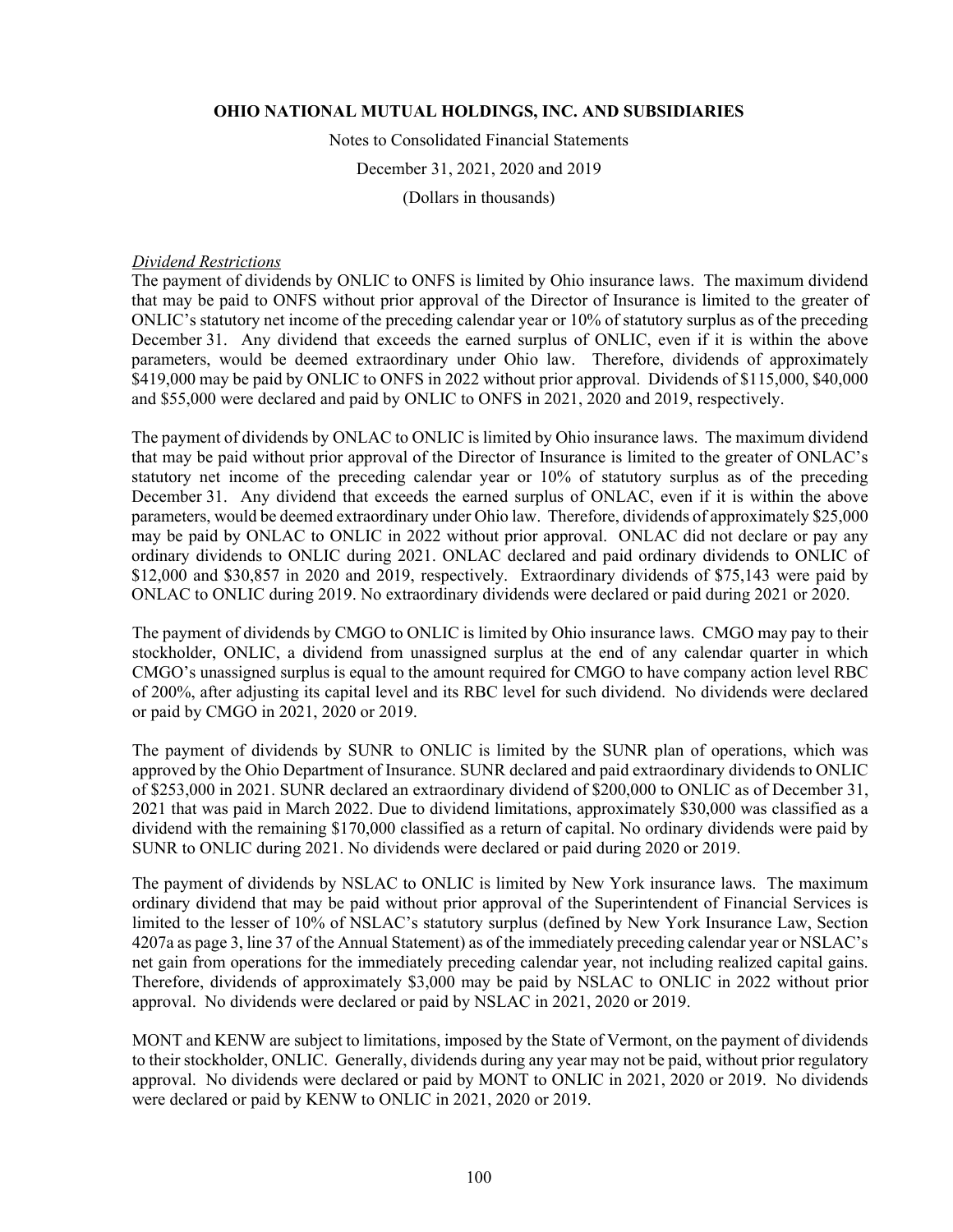Notes to Consolidated Financial Statements

December 31, 2021, 2020 and 2019

(Dollars in thousands)

SYRE is subject to limitations, imposed by CIMA, on the payment of dividends to its stockholder, ONFS. Dividends shall only be paid out of the SYRE's retained earnings and any paid-in capital in excess of par, provided that, after giving effect to each such dividend, the remaining capital is in excess of any capital requirements as prescribed by the CIMA. SYRE cannot pay any dividends without prior approval from CIMA. During 2021, SYRE declared and paid a non-cash dividend to ONFS of \$259,176, consisting of SYRE's ownership of its subsidiaries. No dividends were declared or paid by SYRE in 2020 or 2019.

## **(18) Additional Financial Instruments Disclosure**

#### *Financial Instruments with Off Balance Sheet Risk*

The Company is a party to financial instruments with off balance sheet risk in the normal course of business through management of its investment portfolio. The Company had outstanding commitments to fund mortgage loans, bonds, common stocks, limited partnerships and limited liability companies of \$146,106 and \$57,496 as of December 31, 2021 and 2020, respectively. These commitments involve, in varying degrees, elements of credit and market risk in excess of amounts recognized in the consolidated financial statements. The credit risk of all financial instruments, whether on or off balance sheet, is controlled through credit approvals, limits, and monitoring procedures.

#### **(19) Leases**

The Company determines if an arrangement is, or contains, a lease at the inception date. Operating and finance lease liabilities are recognized based on the present value of the remaining lease payments, discounted using the discount rate for the lease at the commencement date. As the rate implicit in the lease is not readily determinable for operating leases, an incremental borrowing rate based on information available at the commencement date to determine the present value of future lease payments is utilized. Variable components of the lease payments such as fair value adjustments, utilities and maintenance costs are expensed as incurred and not included in determining the present value. Lease terms include options to extend or terminate the lease when it is reasonably certain that the Company will exercise that option. Lease expense is recognized on a straight-line basis over the lease term. The Company accounts for lease and nonlease components separately and does not apply the lease guidance under ASC 842 to short-term lease arrangements.

Operating leases are included in Operating lease right-of-use assets and Operating lease liabilities on the Consolidated Balance Sheets. Finance leases are included in Other assets and Other liabilities on the Consolidated Balance Sheets.

The Company has operating leases for hardware, software, office space and transportation equipment, and finance leases for office equipment.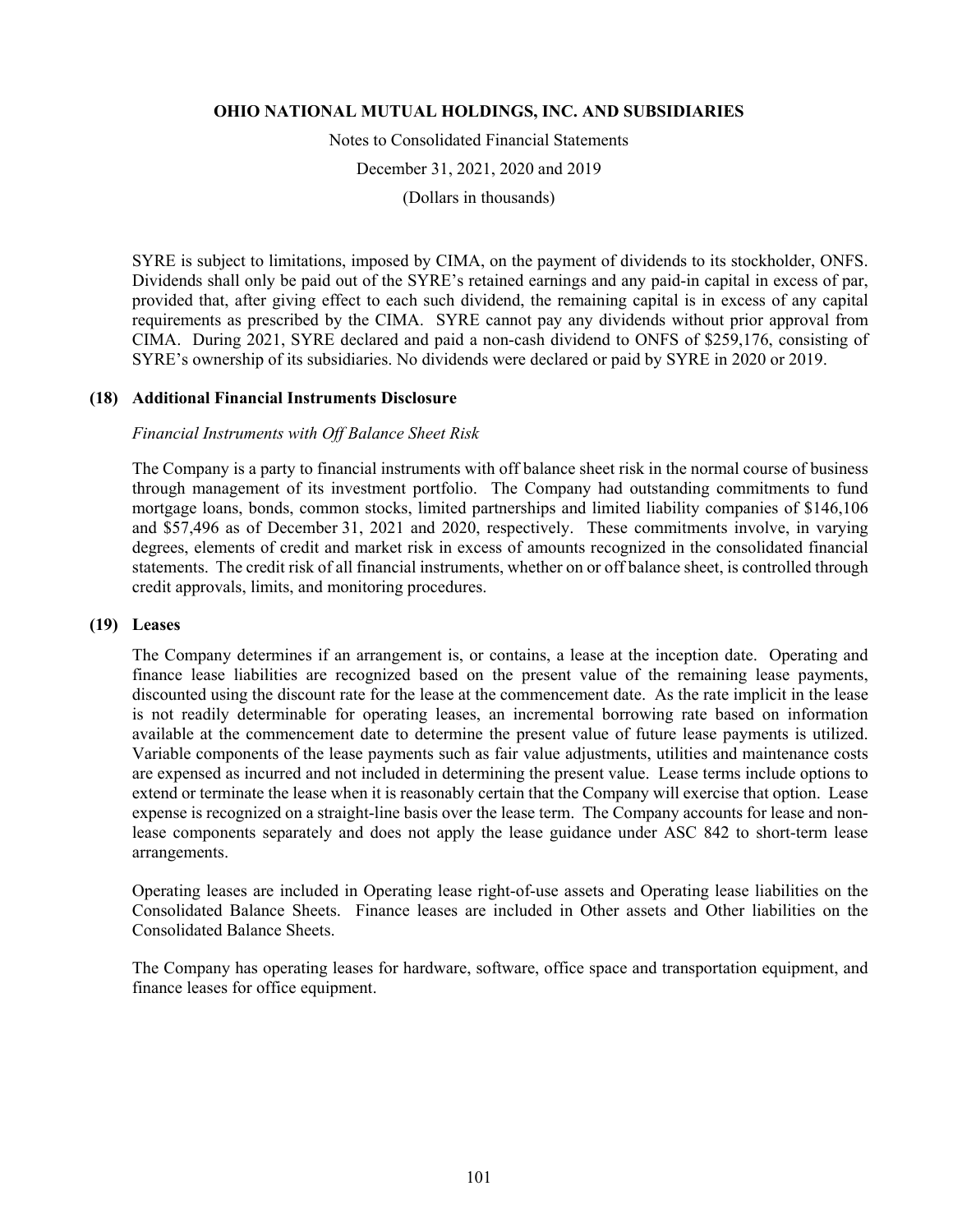Notes to Consolidated Financial Statements

December 31, 2021, 2020 and 2019

(Dollars in thousands)

Additional information related to leases is as follows:

The components of lease expense for the years ended December 31, 2021 and 2020 are as follows:

|                                     | 2021  | 2020  |
|-------------------------------------|-------|-------|
| Financing lease cost                |       |       |
| Amortization of right-of-use assets | 510   | 389   |
| Interest on lease liabilities       | 23    | 26    |
| Operating lease cost                | 1,812 | 1,895 |
| Short term lease cost               |       | 39    |
| Total lease expense                 | 2,387 | 2.349 |

Maturity of lease liabilities under non-cancelable operating and finance leases as of December 31, 2021 are as follows:

| Operating   | <b>Financing</b> |
|-------------|------------------|
| leases      | leases           |
| \$<br>1,617 | 526              |
| 1,485       | 490              |
| 1,139       | 261              |
| 1,103       | 102              |
| 953         |                  |
| 509         |                  |
| 6,806       | 1,379            |
| (492)       | (23)             |
| 6,314       | 1,356            |
|             |                  |

The following table provides a summary of lease terms and discount rates for the year ended December 31, 2021:

| Weighted-average remaining lease term (years) - financing leases | 2.86     |
|------------------------------------------------------------------|----------|
| Weighted-average remaining lease term (years) - operating leases | 5.11     |
| Weighted-average discount rate - financing leases                | $1.34\%$ |
| Weighted-average discount rate - financing leases                | 2.93%    |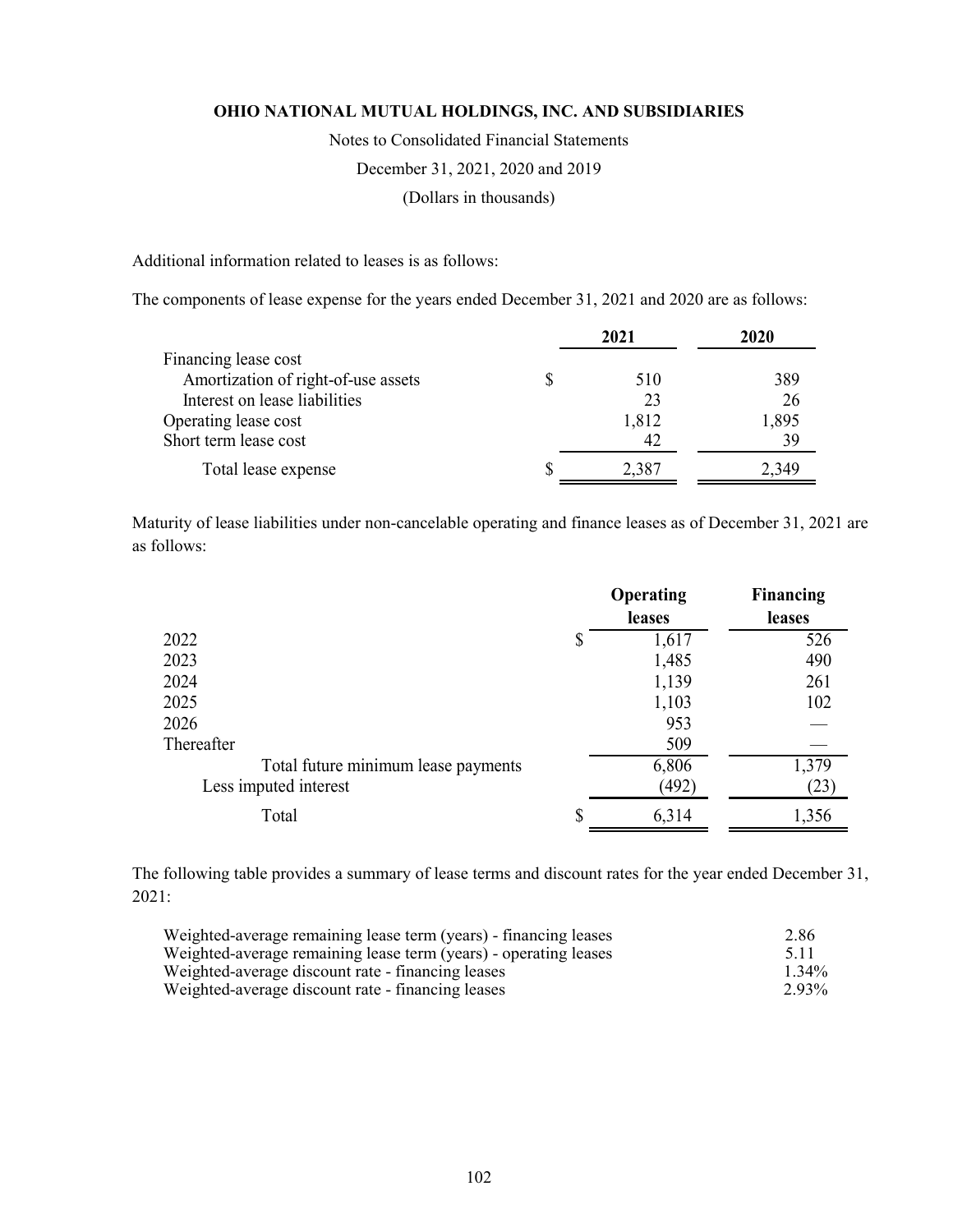Notes to Consolidated Financial Statements

December 31, 2021, 2020 and 2019

(Dollars in thousands)

Supplemental information related to leases for the years ended December 31, 2021 and 2020 is as follows:

| 2021  | 2020  |
|-------|-------|
|       |       |
|       |       |
| 23    | 26    |
| 1,812 | 1,895 |
| 510   | 384   |
|       |       |
|       | 2,139 |
|       |       |
| 1.259 |       |
|       |       |

## *Information as Lessor*

The Company adopted ASC 842 using the modified retrospective approach whereby the cumulative effect of adoption was recognized on the adoption date, and prior periods were not restated. Upon adoption of the standard, the Company elected the package of practical expedients provided for under ASC 842 as a single election, which was consistently applied to all existing leases as of January 1, 2019. The Company also elected the practical expedient related to separating lease and non-lease components, provided certain conditions are met. Under ASC 842, the Company is required to account for leases using an approach that is substantially equivalent to ASC 840's guidance for operating leases.

As a lessor, the Company leases office properties to lessees in exchange for monthly payments that cover rent and certain cost recoveries. The Company's operating leases qualify for single component accounting, and the non-lease components follow the same timing and pattern of transfer as the lease payments; therefore, all revenue from operating leases is classified within Net investment income on the Consolidated Statements of Operations. The Company's operating lease income does not include material amounts of variable payments.

Some of the Company's leases have termination options and/or extension options. Termination options allow the customer to terminate the lease prior to the end of the lease term under certain circumstances. Lease agreements generally do not contain an option to purchase the office property at the end of the lease term.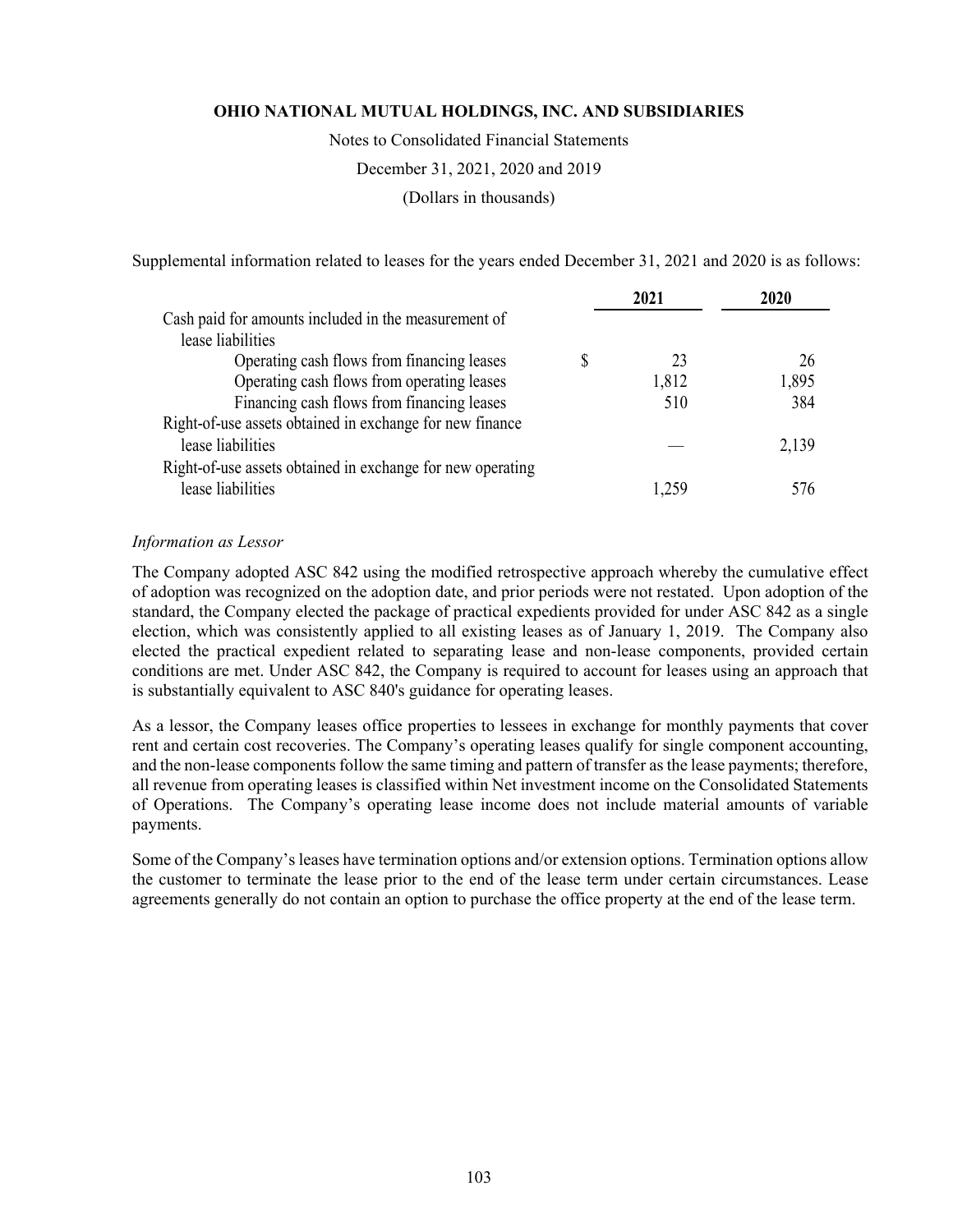Notes to Consolidated Financial Statements

December 31, 2021, 2020 and 2019

(Dollars in thousands)

The Company recognized rental revenues related to operating lease payments of \$5,786 and \$5,773 during the years ended December 31, 2021 and 2020, respectively. The following table sets forth the undiscounted cash flows for future minimum base rents to be received from customers for leases in effect at December 31, 2021 for operating leases:

| 2022                                         | Ъ | 3,897  |
|----------------------------------------------|---|--------|
| 2023                                         |   | 2,533  |
| 2024                                         |   | 1,895  |
| 2025                                         |   | 1,275  |
| 2026                                         |   | 788    |
| Thereafter                                   |   | 1,315  |
| Total undiscounted future minimum cash flows |   | 11,703 |

## **(20) Commitments and Contingencies**

Several subsidiaries of the Company are a party to five court cases stemming from the strategic changes announced in September 2018, specifically the termination of certain variable annuity selling agreements with broker dealers related to the annuity business. The core issue in all of the cases is a disputed interpretation of certain language in ONLIC's contracts with the broker dealers who sold ONLIC's annuities. One case purports to be on behalf of a class, and a motion for class certification has been filed, but no class has been certified. Ten previously pending court cases and nine previously pending Financial Industry Regulatory Authority ("FINRA") arbitrations have been resolved. The next case currently set for trial is in October 2022. The Company expects to continue to vigorously defend itself against these allegations. However, litigation is inherently uncertain and the outcome thereof cannot be predicted. Accordingly, it is possible that the ultimate outcome in one or more of the proceedings may be material to the Company's results of operations for a particular period depending upon, among other factors, the size of the loss and the level of the Company's results of operations for the period.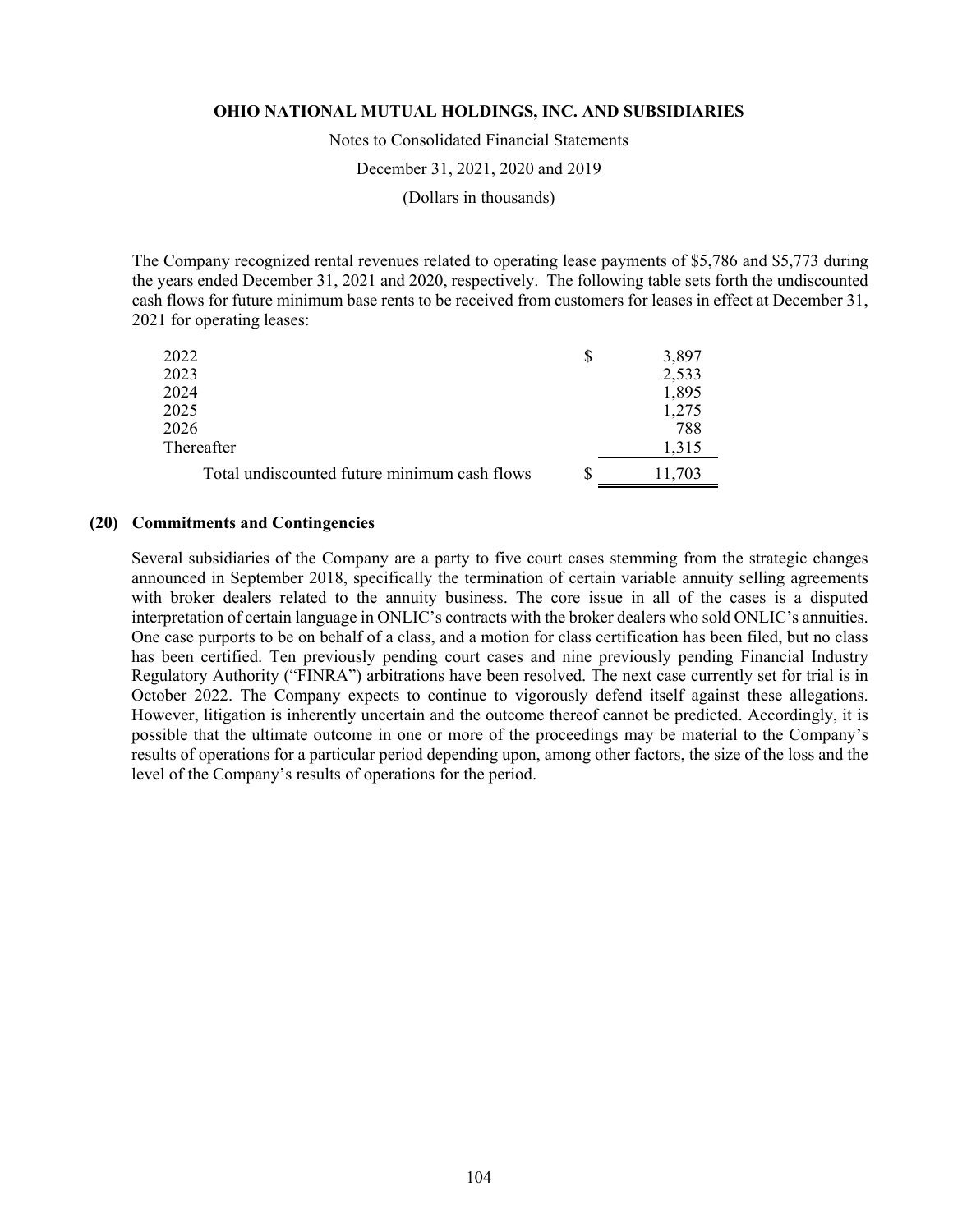**Consolidating Information - Balance Sheet**

**December 31, 2021**

**(Dollars in thousands)**

| Assets                                                                   | <b>ONLIC</b><br>Non<br><b>Insurance</b><br><b>Subsidiaries</b> | Ohio<br><b>National Foreign</b><br><b>Holdings LLC</b><br>Consolidated | Montgomery<br>Re. Inc. | Kenwood<br>Re. Inc. | Camargo<br>Re. Inc. | <b>Sunrise</b><br>Re. Inc. | National<br><b>Security Life</b><br>and Annuity<br>Company | Ohio<br><b>National Life</b><br>Assurance<br>Company | Ohio<br><b>National Life</b><br>Insurance<br>Company | <b>ONLIC</b><br><b>Eliminations</b> | <b>ONLIC</b><br>Consolidated | <b>ONFS</b><br>Consolidated | <b>ONMH</b><br>Consolidated |
|--------------------------------------------------------------------------|----------------------------------------------------------------|------------------------------------------------------------------------|------------------------|---------------------|---------------------|----------------------------|------------------------------------------------------------|------------------------------------------------------|------------------------------------------------------|-------------------------------------|------------------------------|-----------------------------|-----------------------------|
| Investments:                                                             |                                                                |                                                                        |                        |                     |                     |                            |                                                            |                                                      |                                                      |                                     |                              |                             |                             |
|                                                                          |                                                                |                                                                        |                        |                     |                     |                            |                                                            |                                                      |                                                      |                                     |                              |                             |                             |
| Securities available-for-sale at fair value:<br>Fixed maturities         | -S                                                             | 791,340                                                                |                        |                     | 226,222             | 559,953                    | 62,850                                                     | 1,933,833                                            |                                                      |                                     | 10,207,591                   | 10,349,258                  | 10,349,258                  |
| Fixed maturities - on loan                                               |                                                                |                                                                        | 296,989                | 324,905             |                     |                            |                                                            |                                                      | 6,011,499<br>280,453                                 |                                     |                              |                             |                             |
|                                                                          |                                                                |                                                                        |                        |                     |                     |                            |                                                            | 83,872                                               |                                                      |                                     | 364,325                      | 364,325                     | 364,325                     |
| Investment in subs                                                       |                                                                |                                                                        |                        |                     |                     |                            |                                                            |                                                      | 1,002,926                                            | (1,002,926)                         |                              |                             |                             |
| Fixed maturities held-to-maturity, at                                    |                                                                |                                                                        |                        |                     |                     |                            |                                                            |                                                      |                                                      |                                     |                              |                             |                             |
| amortized cost                                                           |                                                                |                                                                        |                        |                     |                     |                            |                                                            |                                                      | 75,000                                               | (75,000)                            |                              |                             |                             |
| Fixed maturities, trading securities<br>Equity securities, at fair value | 77                                                             | 49,171                                                                 |                        |                     |                     |                            |                                                            | 26,523                                               | 24,963                                               |                                     | 100,735                      | 100,735                     | 100,735                     |
|                                                                          |                                                                |                                                                        |                        |                     |                     |                            |                                                            |                                                      |                                                      |                                     |                              |                             | 244                         |
| Equity securities - on loan, at fair value                               |                                                                | 85,275                                                                 |                        |                     |                     | 34,105                     |                                                            | 244<br>420,374                                       | 1,057,897                                            |                                     | 244<br>1,597,651             | 244<br>1,577,560            | 1,577,560                   |
| Mortgage loans on real estate, net                                       |                                                                | 21,446                                                                 |                        |                     |                     |                            |                                                            |                                                      | 23,780                                               |                                     | 45.227                       | 48,656                      | 48,656                      |
| Real estate, net                                                         |                                                                |                                                                        |                        |                     |                     |                            |                                                            |                                                      |                                                      |                                     | 1,036,393                    |                             |                             |
| Policy loans                                                             |                                                                | 4,068                                                                  |                        |                     |                     |                            |                                                            | 123,713                                              | 908,611                                              |                                     |                              | 1,036,393                   | 1,036,393                   |
| Other long-term investments                                              |                                                                | 103,414                                                                |                        |                     |                     |                            |                                                            | 18,800                                               | 150,574                                              |                                     | 272,788                      | 272,788                     | 272,788                     |
| Short-term investments securities lending collateral                     |                                                                |                                                                        |                        |                     |                     |                            |                                                            | 86,473                                               | 287,838                                              |                                     | 374,311                      | 374.311                     | 374,311                     |
| Short-term investments                                                   |                                                                | 57,586                                                                 | 20,665                 | 2,772               | 2,889               |                            |                                                            |                                                      | 119,170                                              |                                     | 203,081                      | 205,069                     | 205,069                     |
| Total investments                                                        | 77                                                             | 1,112,300                                                              | 317,654                | 327,677             | 229,111             | 594,058                    | 62,850                                                     | 2,693,832                                            | 9,942,711                                            | (1,077,926)                         | 14,202,346                   | 14,329,339                  | 14,329,339                  |
| Cash                                                                     | 20,261                                                         | 43,779                                                                 |                        |                     | 6,258               | 170,214                    | 5,595                                                      | 55,595                                               | 170,778                                              |                                     | 472,480                      | 514,726                     | 514,726                     |
| Accrued investment income                                                |                                                                |                                                                        | 2.609                  | 2,607               | 1,715               | 4,294                      | 456                                                        | 18,688                                               | 54,525                                               | (229)                               | 84,664                       | 85,944                      | 85,944                      |
| Deferred policy acquisition costs                                        |                                                                | 8,721                                                                  |                        | 11,233              | 15,336              |                            | 16,224                                                     | 214,937                                              | 1,354,180                                            | (5, 129)                            | 1,615,502                    | 1,622,000                   | 1,622,000                   |
| Reinsurance recoverable                                                  |                                                                | 43,827                                                                 | 16,498                 | 22,609              | 17,668              | 679,744                    | 12,737                                                     | 2,956,208                                            | 4,004,961                                            | (3,055,860)                         | 4,698,393                    | 3,610,441                   | 3,610,441                   |
| Reinsurance deposit asset                                                |                                                                |                                                                        |                        |                     |                     |                            |                                                            | 18,991                                               | 841,582                                              |                                     | 860,574                      | 860,574                     | 860,574                     |
| Derivative funds withheld due from affiliate                             |                                                                |                                                                        |                        |                     |                     | 48,820                     |                                                            |                                                      |                                                      | (51, 713)                           | (2,893)                      |                             |                             |
| Reinsurance funds withheld due from affiliate, net                       |                                                                |                                                                        |                        |                     |                     |                            |                                                            |                                                      |                                                      |                                     |                              |                             |                             |
| Operating lease right-of-use assets                                      |                                                                | 340                                                                    |                        |                     |                     |                            |                                                            |                                                      | 1,483                                                |                                     | 1,823                        | 6,299                       | 6,299                       |
| Other assets                                                             | 11,915                                                         | 75,035                                                                 | $\blacksquare$         |                     |                     | 59,592                     | 2,988                                                      | 10,315                                               | 242,416                                              | (84, 682)                           | 317,577                      | 366,755                     | 365,705                     |
| Assets held in separate accounts                                         |                                                                |                                                                        |                        |                     |                     |                            | 413,308                                                    | 329,061                                              | 18,634,095                                           |                                     | 19,376,463                   | 19,376,463                  | 19,376,463                  |
| Federal income tax recoverable                                           |                                                                | 1,848                                                                  | 1,096                  |                     | 766                 | 15,071                     | 364                                                        | 488                                                  | 2,366                                                | (6, 449)                            | 15,551                       | 23,412                      | 23,555                      |
| Deferred federal income taxes                                            | 343                                                            | 6,875                                                                  |                        |                     |                     | 92,503                     |                                                            | 25,987                                               |                                                      | (125,708)                           |                              |                             |                             |
| Total assets                                                             | 32,596                                                         | 1,292,725                                                              | 337,858                | 364,127             | 270,855             | 1,664,296                  | 514,522                                                    | 6,324,102                                            | 35,249,097                                           | (4,407,696)                         | 41,642,480                   | 40,795,953                  | 40,795,046                  |
| <b>Liabilities and Equity</b>                                            |                                                                |                                                                        |                        |                     |                     |                            |                                                            |                                                      |                                                      |                                     |                              |                             |                             |
| Future policy benefits and claims                                        | -S                                                             | 964,033                                                                | 153,799                | 239,056             | 193.307             | 1,432,934                  | 31,996                                                     | 5,342,051                                            | 11,366,033                                           | (2,878,016)                         | 16,845,193                   | 16,713,152                  | 16,713,152                  |
| Policyholders' dividend accumulations                                    |                                                                |                                                                        |                        |                     |                     |                            |                                                            |                                                      | 30,110                                               |                                     | 30,110                       | 30,110                      | 30,110                      |
| Other policyholder funds                                                 |                                                                | 4,566                                                                  | 5,974                  |                     |                     |                            |                                                            | 26,505                                               | 82,363                                               |                                     | 119,408                      | 119,408                     | 119,408                     |
| Short-term debt                                                          |                                                                | 1,644                                                                  |                        |                     |                     |                            |                                                            |                                                      |                                                      |                                     | 1,644                        | 1,644                       | 1,644                       |
| Long-term debt obligations                                               |                                                                |                                                                        | 75,000                 |                     |                     |                            |                                                            |                                                      | 307,611                                              | (75,000)                            | 307,611                      | 976,725                     | 976,725                     |
| Accrued Federal income taxes:                                            |                                                                |                                                                        |                        |                     |                     |                            |                                                            |                                                      |                                                      |                                     |                              |                             |                             |
| Current                                                                  | 388                                                            | 5.768                                                                  | -                      | 293                 |                     | $\sim$                     |                                                            |                                                      |                                                      | (6, 449)                            | $\overline{\phantom{a}}$     |                             |                             |
| Deferred                                                                 |                                                                |                                                                        | 31,612                 | 69,795              | 28,280              |                            | 3,173                                                      |                                                      | 301,062                                              | (125, 933)                          | 307,988                      | 139,057                     | 139,057                     |
| Payable to afiiliate for derivative funds withheld program               |                                                                |                                                                        |                        |                     |                     | 10,715                     |                                                            |                                                      | 51,713                                               | (51, 713)                           | 10,715                       |                             |                             |
| Reinsurance funds withheld due to affiliate, net                         |                                                                |                                                                        |                        |                     |                     |                            |                                                            |                                                      | 501,568                                              |                                     | 501,568                      |                             |                             |
| Operating lease liabilities                                              |                                                                | 360                                                                    |                        |                     |                     |                            |                                                            |                                                      | 1,478                                                |                                     | 1,838                        | 6,314                       | 6,314                       |
| Other liabilities                                                        | 17,014                                                         | 162,315                                                                | 7,031                  | 2,185               | (1,626)             | 110,692                    | 1,027                                                      | 49,427                                               | 490,445                                              | (233, 129)                          | 605,380                      | 612,506                     | 612,506                     |
| Payables for securities lending collateral                               |                                                                |                                                                        | ۰                      |                     |                     |                            |                                                            | 86,473                                               | 287,838                                              |                                     | 374,311                      | 374,311                     | 374,311                     |
| Liabilities related to separate accounts                                 |                                                                |                                                                        |                        |                     |                     |                            | 413,308                                                    | 329,061                                              | 18,634,095                                           |                                     | 19,376,463                   | 19,376,463                  | 19,376,463                  |
| <b>Total liabilities</b>                                                 | 17,402                                                         | 1,138,686                                                              | 273,416                | 311,329             | 219,961             | 1,554,341                  | 449,504                                                    | 5,833,517                                            | 32,054,316                                           | (3,370,240)                         | 38,482,229                   | 38,349,690                  | 38,349,690                  |
| Equity:                                                                  |                                                                |                                                                        |                        |                     |                     |                            |                                                            |                                                      |                                                      |                                     |                              |                             |                             |
| Common stock and additional paid-in-capital                              | 10,830                                                         | 127,084                                                                | 34,250                 | 5,000               | 25,250              | 305,904                    | 33,345                                                     | 97,576                                               | 574,530                                              | (712, 767)                          | 501,002                      | 10,592                      |                             |
| Accumulated other comprehensive income                                   |                                                                | (98, 801)                                                              | 11,474                 | 15,049              | 7,586               | 16,896                     | 2,212                                                      | 63,191                                               | 106,351                                              | 7,565                               | 131,523                      | 109,053                     | 109,196                     |
| Retained earnings                                                        | 4,364                                                          | 125,756                                                                | 18,718                 | 32,749              | 18,058              | (212, 845)                 | 29,461                                                     | 329,818                                              | 2,513,900                                            | (332, 254)                          | 2,527,726                    | 2,326,618                   | 2,336,160                   |
| Total equity excluding non-controlling interest                          | 15,194                                                         | 154,039                                                                | 64,442                 | 52,798              | 50,894              | 109,955                    | 65,018                                                     | 490,585                                              | 3,194,781                                            | (1,037,456)                         | 3,160,251                    | 2,446,263                   | 2,445,356                   |
| Non-controlling interest                                                 |                                                                |                                                                        |                        |                     |                     |                            |                                                            |                                                      |                                                      |                                     |                              |                             |                             |
|                                                                          | 15,194                                                         | 154,039                                                                | 64,442                 | 52,798              | 50,894              | 109,955                    | 65,018                                                     | 490,585                                              | 3,194,781                                            | (1,037,456)                         | 3,160,251                    | 2,446,263                   | 2,445,356                   |
| Total equity                                                             | 32.596                                                         | 1.292.725                                                              | 337,858                | 364,127             | 270,855             | 1,664,296                  | 514.522                                                    |                                                      | 35,249,097                                           | (4,407,696)                         | 41,642,480                   | 40,795,953                  | 40,795,046                  |
| Total liabilities and equity                                             |                                                                |                                                                        |                        |                     |                     |                            |                                                            | 6,324,102                                            |                                                      |                                     |                              |                             |                             |

See accompanying Independent Auditor's Report